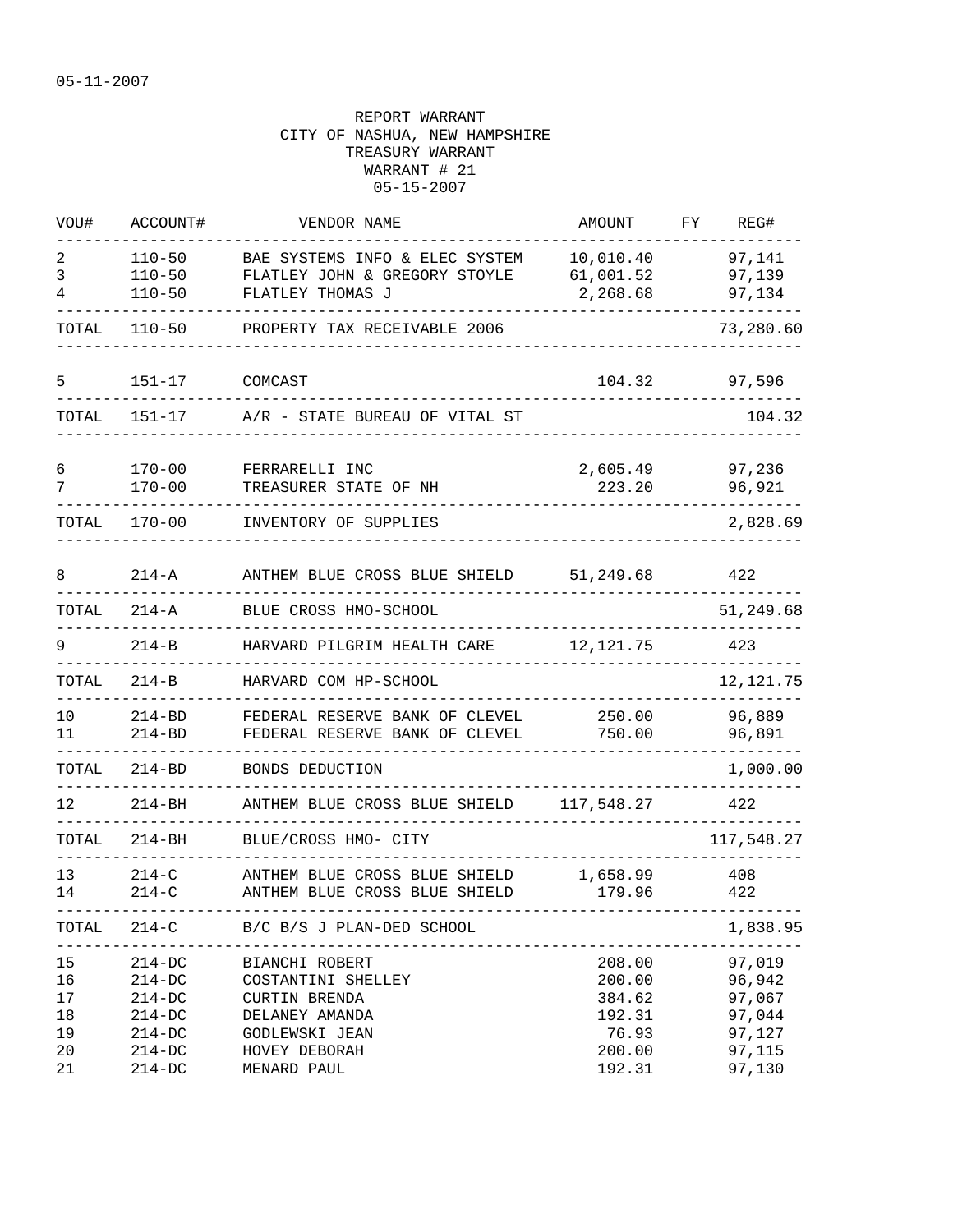| WOU#     | ACCOUNT#                 | VENDOR NAME                                                    | AMOUNT                | FΥ | REG#          |
|----------|--------------------------|----------------------------------------------------------------|-----------------------|----|---------------|
| TOTAL    | $214-DC$                 | DEPENDENT CARE DEDUCTION                                       |                       |    | 1,454.17      |
| 193,51   | $214-DI$                 | UNUM LIFE INSURANCE                                            | 1,458.54              |    | 97,486        |
| TOTAL    | 214-DI                   | SCHOOL DISABILITY                                              |                       |    | 1,458.54      |
| 22       | $214-FS$                 | BENEFIT STRATEGIES INC                                         | 17,942.89             |    | 424           |
| TOTAL    | $214-FS$                 | FLEXIBLE SPENDING ACCOUNT -                                    |                       |    | 17,942.89     |
| 23       | $214 - H$                | NORTHEAST DELTA                                                | 977.77                |    | 425           |
| TOTAL    | $214 - H$                | N.E.DELTA-SCHOOL                                               |                       |    | 977.77        |
| 24<br>25 | $214-HC$<br>$214-HC$     | HARVARD PILGRIM HEALTH CARE<br>TOOMEY DANIEL                   | 52, 293.57<br>526.73  |    | 423<br>96,996 |
| TOTAL    | $214 - HC$               | HARVARD COM HP                                                 |                       |    | 52,820.30     |
| 26<br>27 | $214 - HJ$<br>$214 - HJ$ | ANTHEM BLUE CROSS BLUE SHIELD<br>ANTHEM BLUE CROSS BLUE SHIELD | 7,245.40<br>64,566.78 |    | 408<br>422    |
| TOTAL    | $214 - HJ$               | BC/BS J PLAN DED-CITY                                          |                       |    | 71,812.18     |
| 27       | $214 - I$                | ANTHEM BLUE CROSS BLUE SHIELD                                  | 40,942.98             |    | 422           |
| TOTAL    | $214 - I$                | B/C P.O.S-SCHOOL                                               |                       |    | 40,942.98     |
| 28       | $214-P$                  | NORTHEAST DELTA                                                | 13,716.18             |    | 425           |
| TOTAL    | $214-P$                  | NORTHEAST DELTA DEDUCTION                                      |                       |    | 13,716.18     |
| 29       | $214 - PO$               | ANTHEM BLUE CROSS BLUE SHIELD                                  | 30,599.02             |    | 422           |
| TOTAL    | $214-PO$                 | BC/BS POINT OF SERV- CITY                                      |                       |    | 30,599.02     |
| 30       | $214-SL$                 | SUN LIFE ASSURANCE COMPANY OF                                  | 3,549.18              |    | 428           |
|          |                          | TOTAL 214-SL BPW GROUP INS-SUN LIFE                            |                       |    | 3,549.18      |
| 31       |                          | 214-TD WATTS EDWARD<br>------------------------                | 43.04                 |    | 97,272        |
|          |                          | TOTAL 214-TD TEACHER DENTAL                                    |                       |    | 43.04         |
|          |                          | 193,52 214-V VISION SERVICE PLAN - NH                          | 15.04 97,487          |    |               |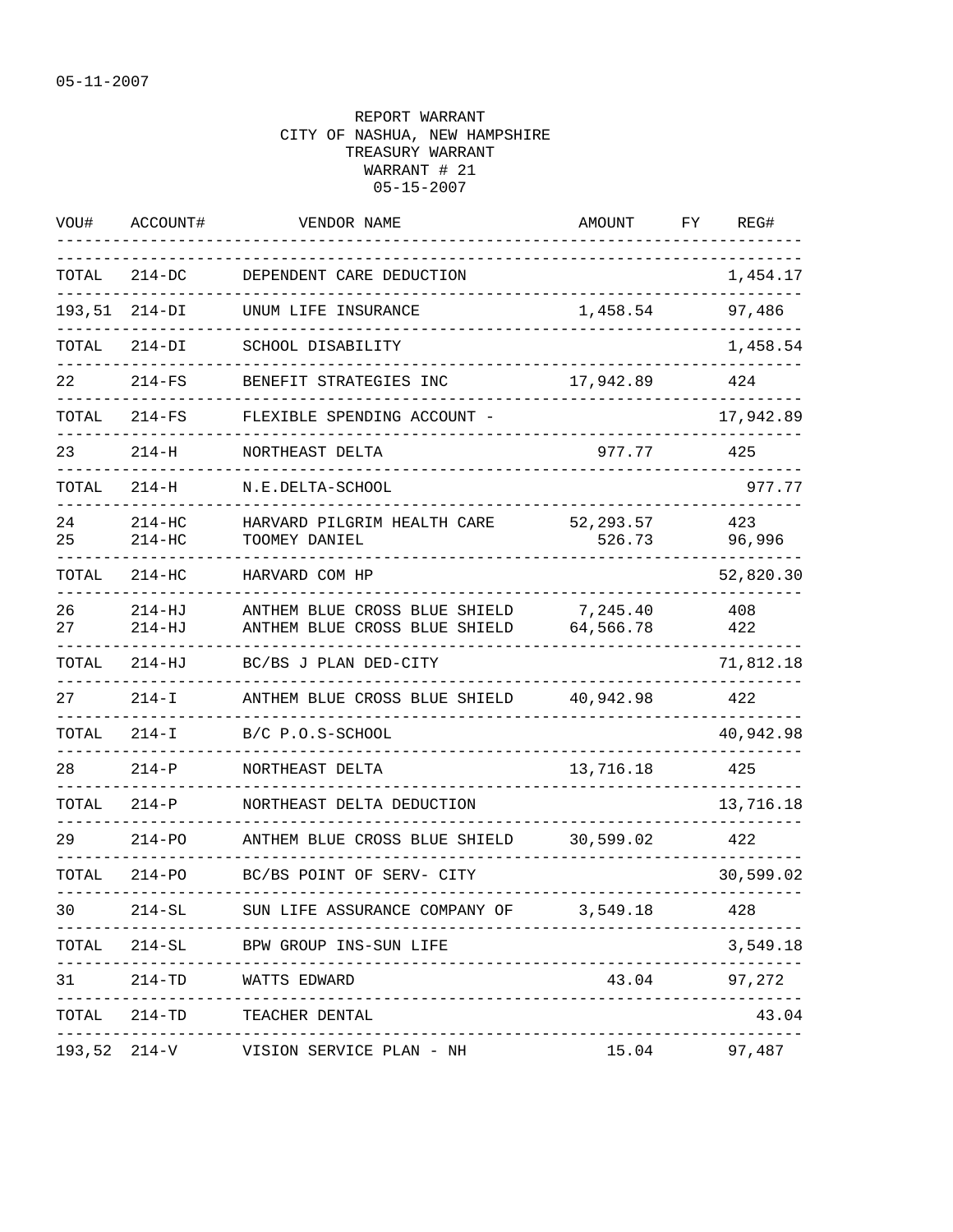|                                  | VOU# ACCOUNT#                                                                    | VENDOR NAME                                                                                              | AMOUNT                                                                     |                   | FY REG#                      |
|----------------------------------|----------------------------------------------------------------------------------|----------------------------------------------------------------------------------------------------------|----------------------------------------------------------------------------|-------------------|------------------------------|
|                                  |                                                                                  | TOTAL 214-V VISION CARE DEDUCTION                                                                        |                                                                            |                   | 15.04                        |
|                                  |                                                                                  | 32 243-00 CITIZENS BANK                                                                                  | $-129.95$                                                                  |                   | 413                          |
|                                  |                                                                                  | TOTAL 243-00 CREDIT CARD ADJUSTMENT                                                                      |                                                                            |                   | $-129.95$                    |
| 33<br>34<br>35<br>36<br>37<br>38 | $255 - 00$<br>$255 - 00$<br>$255 - 00$<br>$255 - 00$<br>$255 - 00$<br>$255 - 00$ | STATE OF NH-MV<br>STATE OF NH-MV<br>STATE OF NH-MV<br>STATE OF NH-MV<br>STATE OF NH-MV<br>STATE OF NH-MV | 16,260.50<br>19,329.90<br>18,340.20<br>20,392.05<br>16,349.65<br>15,886.50 | 418<br>419<br>421 | 407<br>411<br>412            |
| 39<br>40<br>41<br>42             | $255 - 00$<br>$255 - 00$<br>$255 - 00$                                           | STATE OF NH-MV<br>STAIL C.<br>STATE OF NH-MV<br>CE NH-MV<br>STATE OF NH-MV<br>255-00 STATE OF NH-MV      | 15, 313. 45<br>13,980.30<br>11,679.55<br>9,325.00<br>__________            | 431<br>432        | 426<br>427                   |
|                                  |                                                                                  | TOTAL 255-00 STATE MVR<br>_______________________                                                        |                                                                            |                   | 156,857.10                   |
|                                  |                                                                                  | 43 257-00 BYRD WILLIAM B<br>44 257-00 SAUCIER SCOTT E                                                    | 2.50                                                                       |                   | 6.00 97,147<br>97, 153       |
|                                  |                                                                                  | TOTAL 257-00 MV REFUND PENDING                                                                           |                                                                            |                   | 8.50                         |
|                                  |                                                                                  | 45 258-00 HIRKOS TREE SERVICE<br>46 258-00 PETERS DONALD R                                               |                                                                            |                   | 10.00 97,151<br>35.00 97,152 |
|                                  |                                                                                  | TOTAL 258-00 TVB REFUND PENDING                                                                          |                                                                            |                   | 45.00                        |
| 47                               |                                                                                  | 264-00 US MARSHALLS SERVICE                                                                              | 5,500.00                                                                   |                   | 97,488                       |
|                                  |                                                                                  | TOTAL 264-00 POLICE FORFIETURE PASS THROUGH<br>_________________________________                         |                                                                            |                   | 5,500.00                     |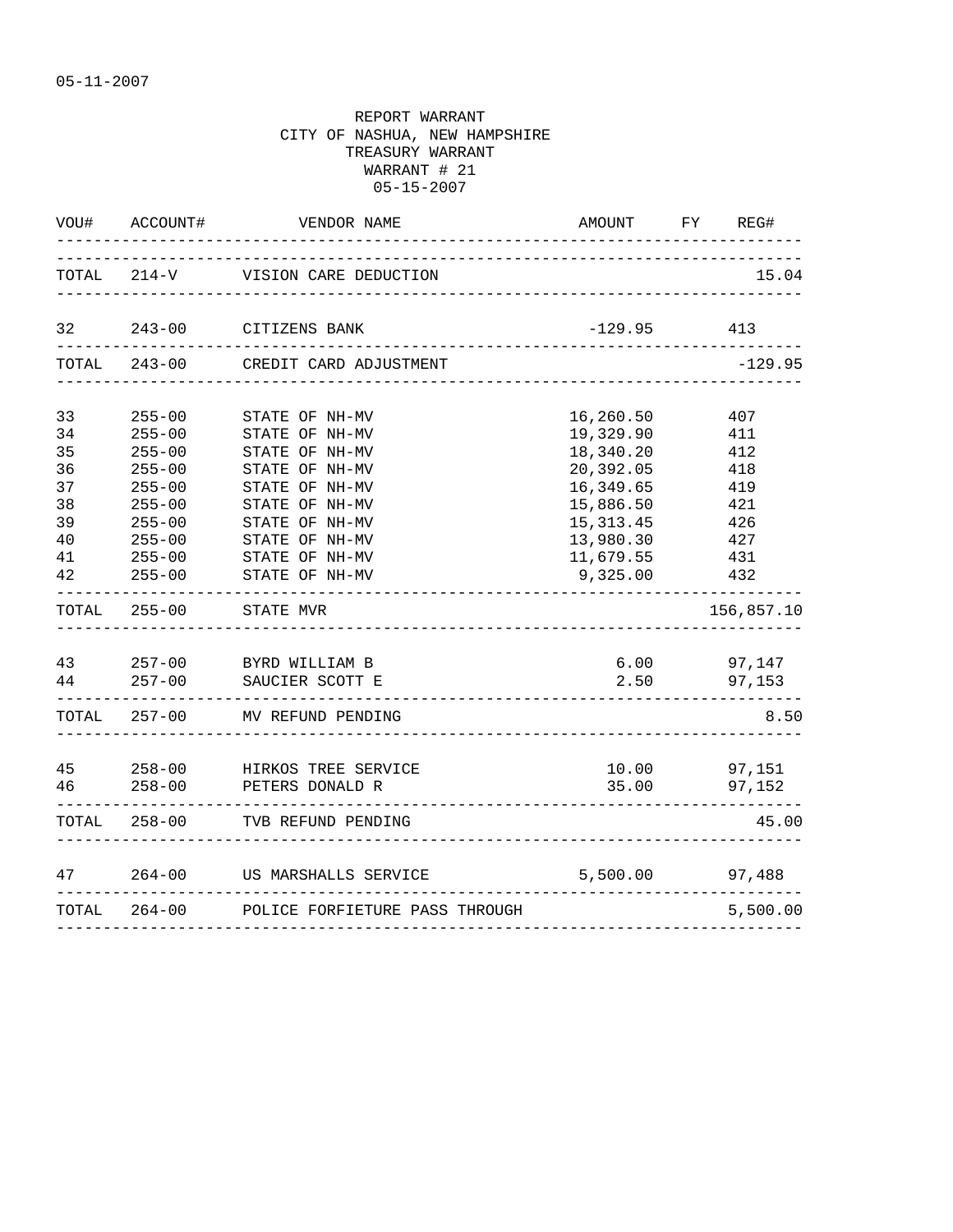| VOU#   | ACCOUNT#      | VENDOR NAME                                        | AMOUNT                          | FY | REG#          |
|--------|---------------|----------------------------------------------------|---------------------------------|----|---------------|
| 48     | 305-59100     | ANDERSON CECIL                                     | 312.50                          |    | 97,080        |
| 49     | 305-59100     | JEYNES COMPANY/MIKE JEYNES                         | 100.00                          |    | 97,015        |
| 50     | 305-59100     | JOHNSON PETER N                                    | 150.00                          |    | 97,079        |
| 51     | 305-59100     | LESHANE CHAD                                       | 212.50                          |    | 97,158        |
| 52     | 305-59100     | MCLEAN JIM                                         | 62.50                           |    | 97,136        |
| 53     | 305-59100     | NAYOR WILLIAM                                      | 75.00                           |    | 97,128        |
| 54     | 305-59100     | O, NEIL TIM                                        | 137.50                          |    | 97,156        |
| 55     | 305-59100     | SHAHOOD THOMAS W III                               | 75.00                           |    | 97,129        |
| 56     | 305-64030     | CITIZENS BANK                                      | 291.92                          |    | 413           |
| 57     |               | 305-64030 HSBC BUSINESS SOLUTIONS                  | 249.99                          |    | 97,588        |
| 58     |               | 305-64030 TIGER DIRECT                             | ------------------------------- |    | 185.13 97,031 |
|        | TOTAL 305     |                                                    |                                 |    | 1,852.04      |
|        |               |                                                    |                                 |    |               |
| 59     |               | 308-05 PUBLIC SERVICE OF NH                        | 7.96                            |    | 97,611        |
| 60     |               | 308-83013 ANTHEM BLUE CROSS BLUE SHIELD 212,971.02 |                                 |    | 408           |
| 61     | 308-83013     | ANTHEM BLUE CROSS BLUE SHIELD 81,617.24            |                                 |    | 422           |
| 62     | 308-83016     | HARVARD PILGRIM HEALTH CARE                        | 20,444.79                       |    | 409           |
| 63     | 308-83016     | HARVARD PILGRIM HEALTH CARE 13,304.73              |                                 |    | 423           |
| 64     | 308-83017     | HARVARD PILGRIM HEALTH CARE                        | 57,134.63                       |    | 409           |
| 65     | 308-83017     | HARVARD PILGRIM HEALTH CARE                        | 72,601.90                       |    | 423           |
| 66     | 308-83018     | ANTHEM BLUE CROSS BLUE SHIELD                      | 31,331.56                       |    | 408           |
| 66     | 308-83019     | ANTHEM BLUE CROSS BLUE SHIELD                      | 35,560.37                       |    | 408           |
| 67     | 308-83019     | ANTHEM BLUE CROSS BLUE SHIELD                      | 13,627.52                       |    | 422           |
| 68     | 308-83020     | NORTHEAST DELTA                                    | 19,018.87                       |    | 410           |
| 68     | 308-83021     | NORTHEAST DELTA                                    | 4,836.95                        |    | 410           |
| 69     | 308-83021     | NORTHEAST DELTA                                    | 2,675.67                        |    | 425           |
| 70     | 308-83025     | JOHN R SHARRY INC                                  | 4,725.00                        |    | 97,093        |
| $71\,$ | 308-83053     | APPLE NASHUA W/C                                   | 3,291.00                        |    | 96,956        |
| 72     | 308-83053     | ASSOCIATED RADIOLOGISTS PA<br>W/                   | 26.00                           |    | 97,179        |
| 73     | 308-83053     | DARTMOUTH-HITCHCOCK CLINIC                         | 119.00                          |    | 97,219        |
| 74     | $308 - 83053$ | FOUR SEASONS ORTHOPAEDIC CTR                       | 299.00                          |    | 97,202        |
| 75     | $308 - 83053$ | OCCUPATIONAL HEALTH CTRS SOUTH                     | 232.76                          |    | 97,049        |
| 76     | 308-83053     | PUBLOW DAVID G MD                                  | 1,100.00                        |    | 97,039        |
| 77     | 308-83053     | SO NH REGIONAL MEDICAL CENTER                      | 921.85                          |    | 97,180        |
| 78     | $308 - 83053$ | ST JOSEPH BUSINESS & HEALTH                        | 171.00                          |    | 97,038        |
| 79     | 308-83053     | ST JOSEPH FAMILY MEDICAL CTR I                     | 72.00                           |    | 97,208        |
| 80     | 308-83053     | ST JOSEPH'S HOSPITAL W/C                           | 278.25                          |    | 96,950        |
| 81     | 308-83053     | TEEBOOM KEVIN                                      | 100.00                          |    | 97,114        |
| 82     | 308-83053     | WINGATE'S PHARMACY                                 | 866.20                          |    | 97,124        |
| 83     | 308-83053     | WORKING RX INC W/C                                 | 39.02                           |    | 96,944        |
| 84     | 308-83053     | XRAY PROFESSIONAL ASSOCIATION                      | 30.50                           |    | 97,058        |
| 85     | 308-83055     | TREASURER STATE OF NH<br>W/C                       | 90,770.14                       |    | 97,616        |
| 86     | 308-83063     | ELECTRIC LIGHT COMPANY INC                         | 2,865.00                        |    | 97,323        |
| 87     | 308-83063     | GATE CITY FENCE CO INC<br>W/C                      | 745.00                          |    | 97,183        |
| 88     | 308-83063     | M & M ELECTRICAL SUPPLY CO INC                     | 433.01                          |    | 97,449        |
| 89     | 308-83063     | SIMPLEX TIME RECORDER COMPANY                      | 2,022.25                        |    | 97,474        |
|        |               |                                                    |                                 |    |               |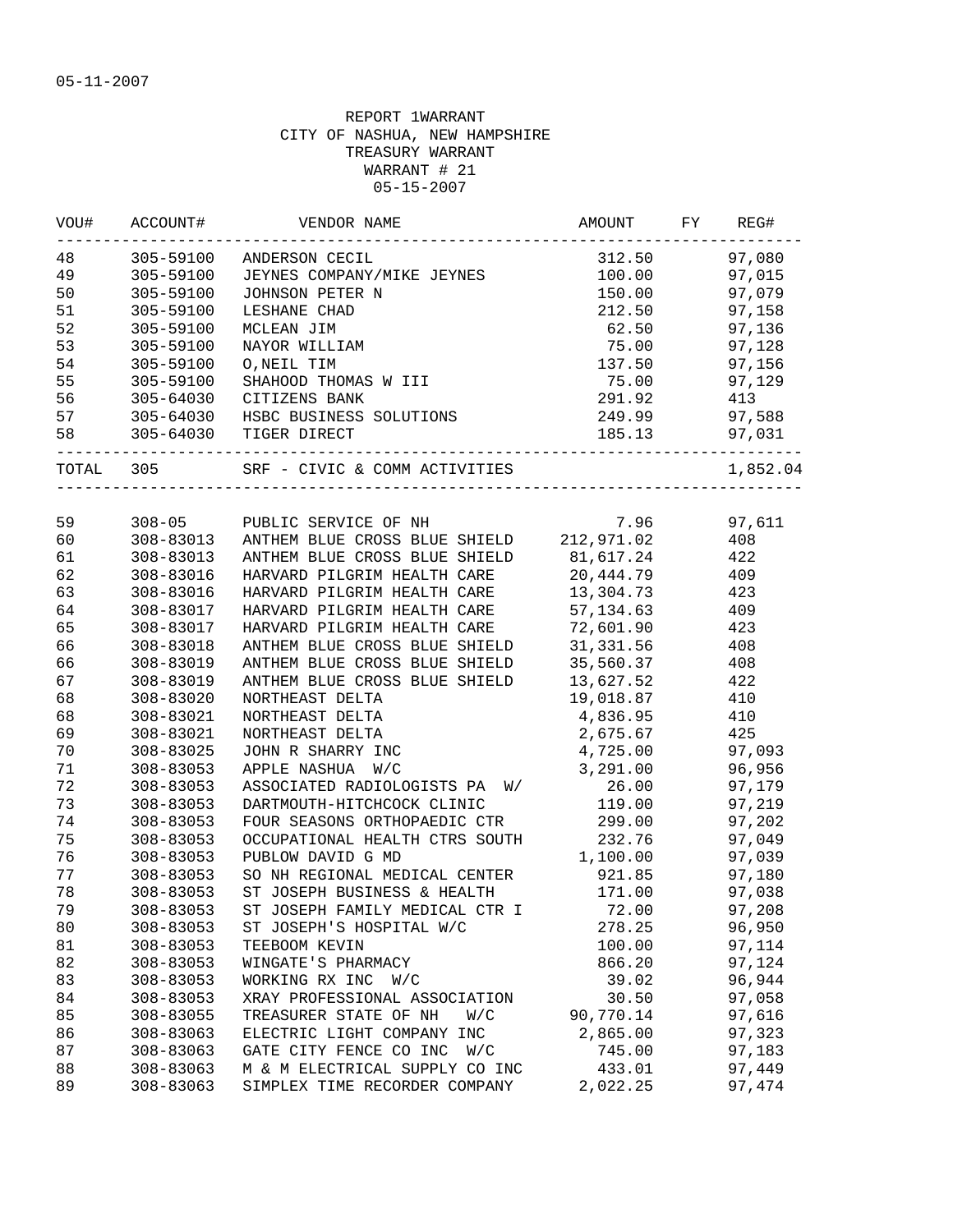| VOU#      | ACCOUNT#           | VENDOR NAME                                       | AMOUNT    | FY | REG#                         |
|-----------|--------------------|---------------------------------------------------|-----------|----|------------------------------|
| 90        | 308-83064          | DENNEHY JAMES & KAREN                             | 404.10    |    | 97,145                       |
| 91        | 308-83064          | DOWNTOWN LINCOLN MERCURY INC                      | 5,871.52  |    | 97,217                       |
| 92        | 308-83064          | MAC MULKIN CHEVROLET INC                          | 2,626.52  |    | 97,453                       |
| 93        | 308-83064          | THIBAULT CHARLOTTE                                | 135.00    |    | 97,026                       |
| 94        | 308-83075          | DEVINE MILLIMET & BRANCH PA W                     | 5,086.10  |    | 97,184                       |
| 95        | 308-83199          | STANLEY ELEVATOR CO INC                           | 2,851.59  |    | 97,140                       |
| TOTAL 308 |                    | SRF - INSURANCE                                   |           |    | 691, 215.02                  |
|           |                    |                                                   |           |    | 97,390                       |
|           | 193,521 3086-53100 | MOON TONYA R                                      | 5,908.21  |    |                              |
|           | 193,522 3086-83004 | VISION SERVICE PLAN - NH                          | 32.58     |    | 97,490                       |
|           |                    | 193, 523 3086-83102 UNUM LIFE INSURANCE           | 52.58     |    | 97,489                       |
|           |                    | 193,524 3086-91040 COTE RICHARD                   | 164.17    |    | 97,267                       |
| TOTAL 308 |                    | JAVITS GRANT PROGRAM                              |           |    | 6,157.54                     |
|           |                    |                                                   |           |    |                              |
|           |                    | 193,525 3097-49075 BLUE RIBBON MAINTENANCE SUPPLI | 1,487.77  |    | 97,291                       |
|           | 193,526 3097-49075 | CENTRAL PAPER PRODUCTS CO                         | 4,245.28  |    | 97,468                       |
|           | 193,527 3097-49075 | CLEAN SOURCE                                      | 697.30    |    | 97,431                       |
|           | 193,528 3097-49085 | COCA COLA                                         | 2,261.40  |    | 97,283                       |
|           | 193,529 3097-49085 | COSTA FRUIT & PRODUCE CO INC                      | 10,595.73 |    | 97,483                       |
|           | 193,529 3097-49085 | COSTA FRUIT & PRODUCE CO INC                      | 18,083.57 |    | 97,484                       |
|           | 193,530 3097-49085 | FANTINI BAKING CO., INC.                          | 2,906.69  |    | 97,353                       |
|           | 193,531 3097-49085 | GARELICK FARMS-LYNN                               | 13,504.56 |    | 97,178                       |
|           | 193,532 3097-49085 | GILL'S PIZZA CO.                                  | 10,303.70 |    | 97,338                       |
|           | 193,533 3097-49085 | M SAUNDERS INC                                    | 6,986.76  |    | 97,324                       |
|           | 193,534 3097-49085 | MCKEE FOODS CORP                                  | 187.28    |    | 97,054                       |
|           | 193,535 3097-49085 | NEW ENGLAND ICE CREAM                             | 978.05    |    | 97,346                       |
|           | 193,536 3097-49085 | SURPLUS DISTRIBUTION SECTION                      | 1,630.75  |    | 97,164                       |
|           | 193,537 3097-64330 | NORTHEAST FOOD SVC EQUIPMENT &                    | 28,090.00 |    | 96,941                       |
|           | 193,537 3097-64335 | NORTHEAST FOOD SVC EQUIPMENT &                    | 820.87    |    | 96,941                       |
|           | 193,538 3097-707   | GLOVER CAROL                                      | 28.25     |    | 97,436                       |
|           | 193,539 3097-74092 | AFFILIATED HVAC SERVICES LLC                      | 1,483.47  |    | 97,299                       |
|           | 193,540 3097-74092 | BASSETT SERVICES CORPORATION                      | 185.00    |    | 97,301                       |
|           | 193,541 3097-74092 | GOOD MORNING SALES INC                            | 818.30    |    | 97,247                       |
|           | 193,542 3097-83004 | VISION SERVICE PLAN - NH                          | 130.32    |    | 97,492                       |
|           | 193,543 3097-83102 | UNUM LIFE INSURANCE                               | 115.19    |    | 97,491                       |
|           | 193,544 3097-91005 | <b>GUSTIN KAREN</b>                               | 5.34      |    | 97,316                       |
|           | 193,545 3097-91005 | RALPH PAULE                                       | 52.50     |    | 97,261                       |
|           | 193,546 3097-91005 | SILVA RICHARD                                     | 10.67     |    | 97,295                       |
|           |                    | 193,547 3097-94005 GRANT LINDA                    | 30.00     |    | 97,389                       |
| TOTAL     | 309                | SRF - FOOD SERVICES                               |           |    | --------------<br>105,638.75 |

193,548 3117-66005 LVR INC 102.00 97,281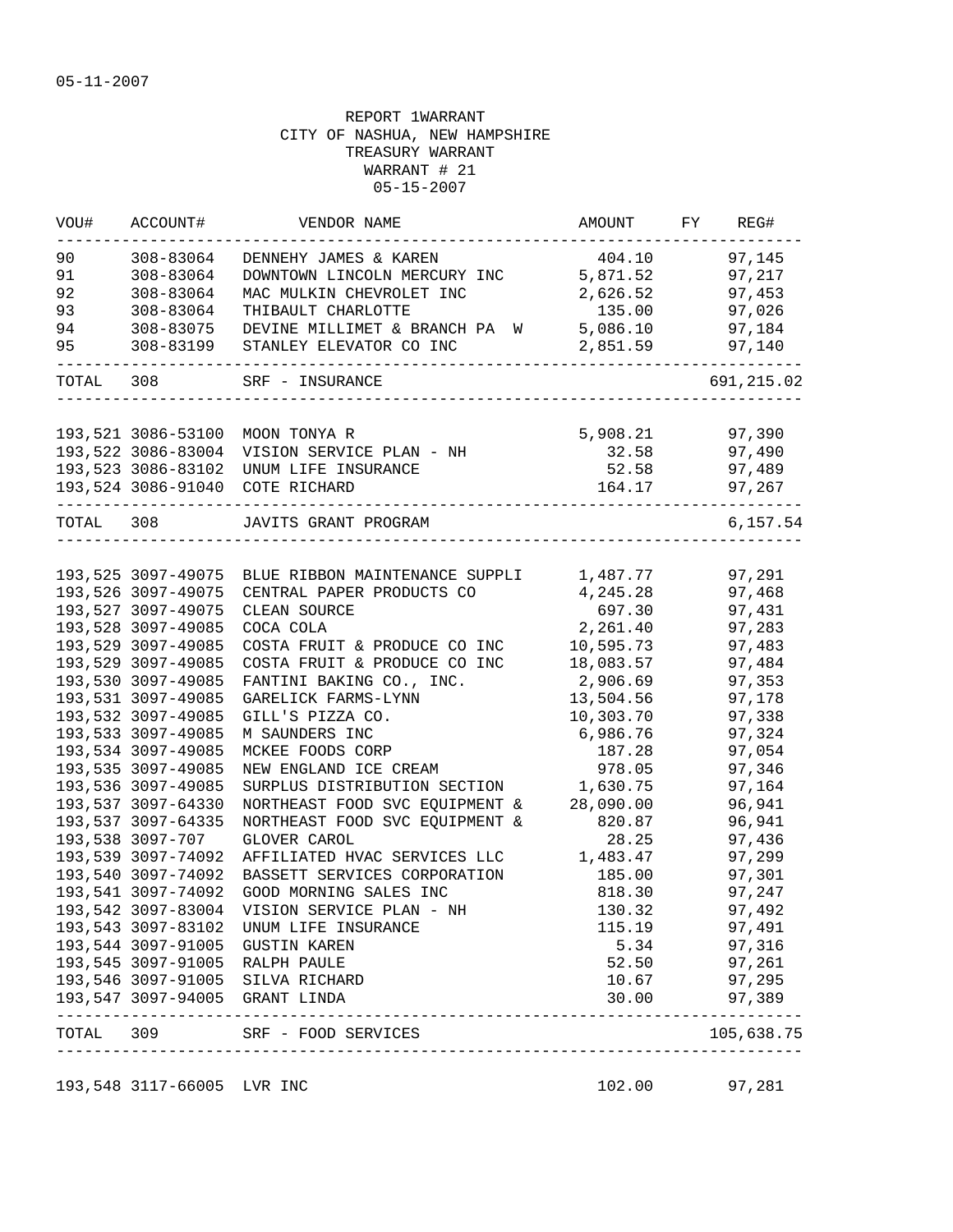|                                                                                 |                                                                                                                                | VOU# ACCOUNT# VENDOR NAME                                                                                                                                                                                                                                                                                              | AMOUNT FY REG#                                                                                                                        |                                                                                                                                            |
|---------------------------------------------------------------------------------|--------------------------------------------------------------------------------------------------------------------------------|------------------------------------------------------------------------------------------------------------------------------------------------------------------------------------------------------------------------------------------------------------------------------------------------------------------------|---------------------------------------------------------------------------------------------------------------------------------------|--------------------------------------------------------------------------------------------------------------------------------------------|
|                                                                                 | _______________________                                                                                                        | 193,549 3117-94010 WESTERVELT GEOFFREY                                                                                                                                                                                                                                                                                 | 589.00 97,284                                                                                                                         |                                                                                                                                            |
|                                                                                 |                                                                                                                                | TOTAL 311 DRIVER'S EDUCATION                                                                                                                                                                                                                                                                                           |                                                                                                                                       | 691.00                                                                                                                                     |
|                                                                                 |                                                                                                                                | 193,550 3118-44005 ACE PRINTING COMPANY                                                                                                                                                                                                                                                                                | 367.50 97,196                                                                                                                         |                                                                                                                                            |
|                                                                                 |                                                                                                                                | TOTAL 311 SUMMER SCHOOL                                                                                                                                                                                                                                                                                                |                                                                                                                                       | 367.50                                                                                                                                     |
| 97 8                                                                            | 312-43005                                                                                                                      | PRINTGRAPHICS OF MAINE<br>96 312-43005 PRINTGRAPHICS OF MAINE<br>98 312-64080 MAC MULKIN CHEVROLET INC                                                                                                                                                                                                                 | 709.00 433                                                                                                                            | 560.59 96,984<br>$7.04$ 97,453                                                                                                             |
|                                                                                 |                                                                                                                                | TOTAL 312 SRF - FINANCIAL SERVICES                                                                                                                                                                                                                                                                                     | ----------------------------                                                                                                          | 1,276.63                                                                                                                                   |
|                                                                                 |                                                                                                                                | 193,551 3122-49050 JOSTENS INC<br>193,552 3122-49050 STAPLES BUSINESS ADVANTAGE                                                                                                                                                                                                                                        |                                                                                                                                       | 386.26 97,279<br>209.81 97,192                                                                                                             |
|                                                                                 |                                                                                                                                | TOTAL 312 ADULT ED/CONTINUING ED                                                                                                                                                                                                                                                                                       |                                                                                                                                       | 596.07                                                                                                                                     |
|                                                                                 |                                                                                                                                | 193,553 3247-49075 HUDSON TROPHY COMPANY                                                                                                                                                                                                                                                                               | 690.00 97,086                                                                                                                         |                                                                                                                                            |
|                                                                                 |                                                                                                                                | TOTAL 324 ATHLETICS-ENTERPRISE FUND                                                                                                                                                                                                                                                                                    |                                                                                                                                       | 690.00                                                                                                                                     |
| 99<br>100<br>101<br>101<br>102<br>103<br>104<br>105<br>106<br>107<br>108<br>110 | 331-01500<br>331-01500<br>331-59100<br>331-64030<br>331-64030<br>331-94005<br>331-94005<br>331-94005<br>331-94005<br>331-94005 | LAW REALTY CO INC<br>RAPID REAL ESTATE LLC<br>CITY OF MANCHESTER-POLICE DEPT<br>CITY OF MANCHESTER-POLICE DEPT<br>TOWN OF MILFORD<br>ALLARD CRAIG<br>CAMACHO CARLOS<br>CITIZENS BANK<br>DICKINSON JENNIFER<br>NEWELL JOHN T<br>331-94005 PAGE JENNIFER<br>109 331-94005 SCHAAF MARK<br>331-94005 TREASURER STATE OF NH | 400.00<br>1,500.00<br>5,387.99<br>30,020.40<br>434.59<br>190.00<br>140.00<br>675.12<br>222.92<br>222.92<br>222.92<br>222.92<br>500.00 | 97,610<br>97,582<br>97,587<br>97,587<br>97,594<br>97,493<br>97,496<br>413<br>97,495<br>97,498<br>97,494<br>97,497<br>97,609<br>$- - - - -$ |
|                                                                                 |                                                                                                                                | TOTAL 331 SRF - POLICE DEPARTMENT<br>___________________________                                                                                                                                                                                                                                                       |                                                                                                                                       | 40,139.78                                                                                                                                  |
|                                                                                 | 193,556 3327-49075                                                                                                             | 193,554 3327-49075 MIDDLETON SUSANA<br>193,555 3327-49075 PRATT ELAINE<br>SCHOOL SPECIALTY                                                                                                                                                                                                                             | 50.00<br>50.00<br>285.13                                                                                                              | 97,307<br>97,437<br>97,282                                                                                                                 |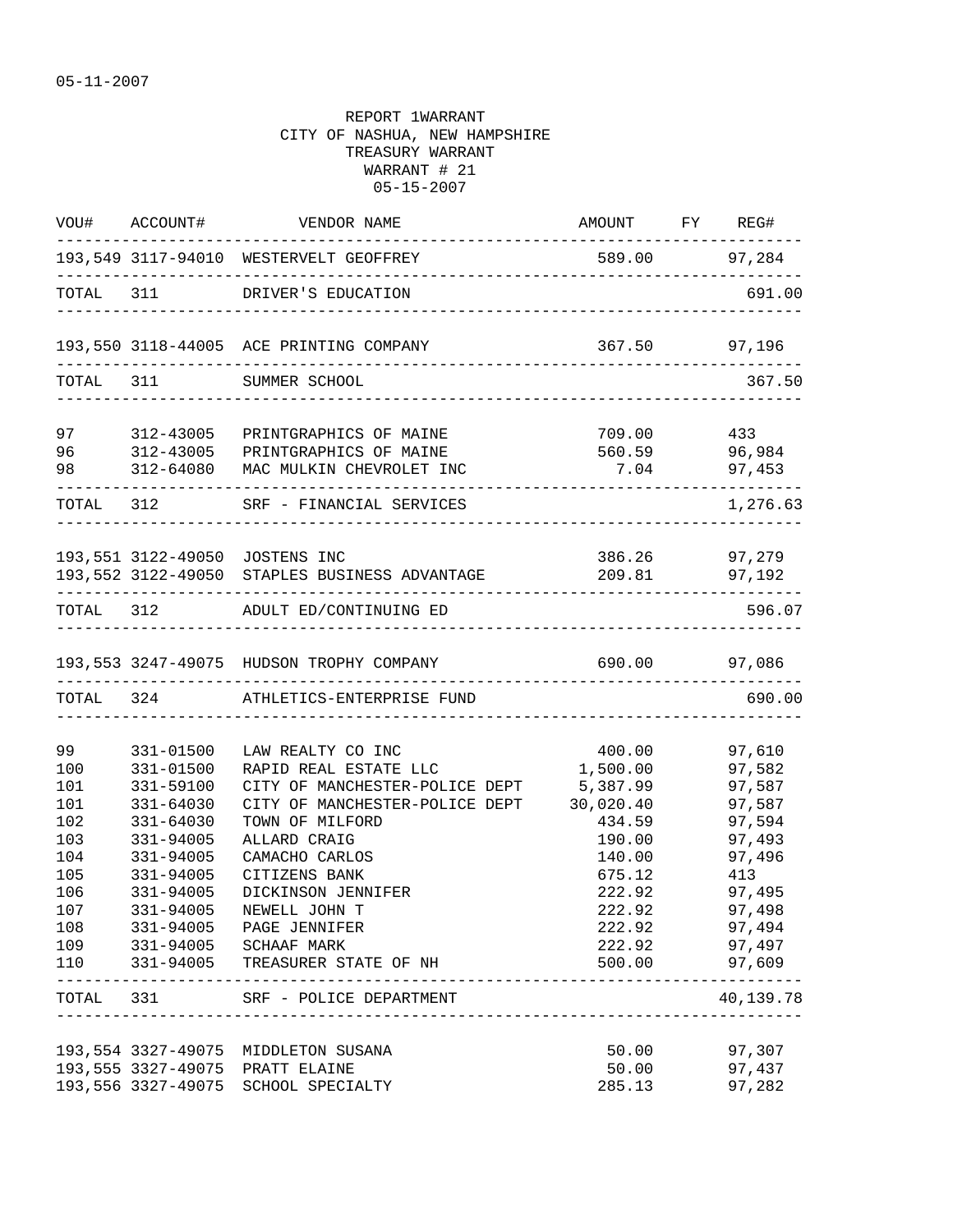|     |                                | VOU# ACCOUNT# VENDOR NAME                                   | AMOUNT FY REG#<br>_____________________________ |           |
|-----|--------------------------------|-------------------------------------------------------------|-------------------------------------------------|-----------|
|     |                                | TOTAL 332 TITLE I SCHL IMPRV LEDGE ST                       | _________________________________               | 385.13    |
|     |                                | 193,557 3347-49050 PEARSON EDUCATION                        | 317.68 97,331                                   |           |
|     |                                | TOTAL 334 TITLE I SCHL IMPRV AMHERST ST                     |                                                 | 317.68    |
|     | 193,558 3357-49050             | TOADSTOOL BOOKSHOP                                          | 41.90                                           | 97,020    |
|     | 193,559 3357-49075             | MOREHOUSE LINDA                                             | 43.40 97,275                                    |           |
|     | 193,560 3357-49075             | RILEY NANCY                                                 | 454.95 97,262                                   |           |
|     | 193,561 3357-49075             | SCHOOL SPECIALTY                                            | 137.97                                          | 97,282    |
|     | 193,562 3357-83004             | VISION SERVICE PLAN - NH                                    | 16.29                                           | 97,500    |
|     |                                | 193,563 3357-83102 UNUM LIFE INSURANCE                      | 32.09                                           | 97,499    |
|     |                                | TOTAL 335 TITLE IB READ 1ST MT PLEASANT                     |                                                 | 726.60    |
|     |                                | 193,564 3387-53103 YOUTH COUNCIL (THE) 8,200.00 97,311      |                                                 |           |
|     | ------------------------------ | TOTAL 338 TITLE IV SDF YOUTH COUNCIL                        |                                                 | 8,200.00  |
|     |                                |                                                             |                                                 |           |
| 111 | 341-01954                      | FORTIN GAGE LTD                                             | 41.90                                           | 97,137    |
| 112 | 341-01966                      | COMMUNITY COUNCIL OF NASHUA NH                              | 6,645.19                                        | 97,241    |
| 113 | 341-31015                      | NEXTEL COMMUNICATIONS                                       | 230.59                                          | 97,559    |
| 114 | 341-44020                      | COMMUNITY HEALTH INSTITUTE/JSI                              | 1,100.00                                        | 97,040    |
| 115 | 341-53025                      | DAVENPORT LOIS C                                            | 285.00                                          | 97,122    |
| 116 | 341-53025                      | JSI RESEARCH & TRAINING INSTIT                              | 6, 297.52                                       | 96,998    |
| 117 | 341-91025                      | ARIAS DONNA                                                 | 124.61                                          | 97,095    |
| 118 | 341-91025                      | MULCAHY SANDY                                               | 35.89                                           | 97,244    |
| 119 | 341-94014                      | LISTER CHRIS                                                | 20.68                                           | 97,187    |
|     |                                | TOTAL 341 SRF - COMMUNITY SERVICES                          |                                                 | 14,781.38 |
| 120 |                                | 342-31045 NEXTEL COMMUNICATIONS                             | 62.90                                           | 97,559    |
|     |                                | --------------------<br>TOTAL 342 SRF - COMMUNITY HEALTH    |                                                 | 62.90     |
|     |                                | 193,565 3437-53109 BOSTON CHILDREN'S MUSEUM 3,500.00 97,577 |                                                 |           |
|     |                                |                                                             |                                                 |           |
|     |                                | TOTAL 343 TITLE IV 21ST CENT QUAL.STAFF                     |                                                 | 3,500.00  |
|     |                                | 193,566 3440-31005 NEXTEL COMMUNICATIONS                    | 107.93                                          | 97,550    |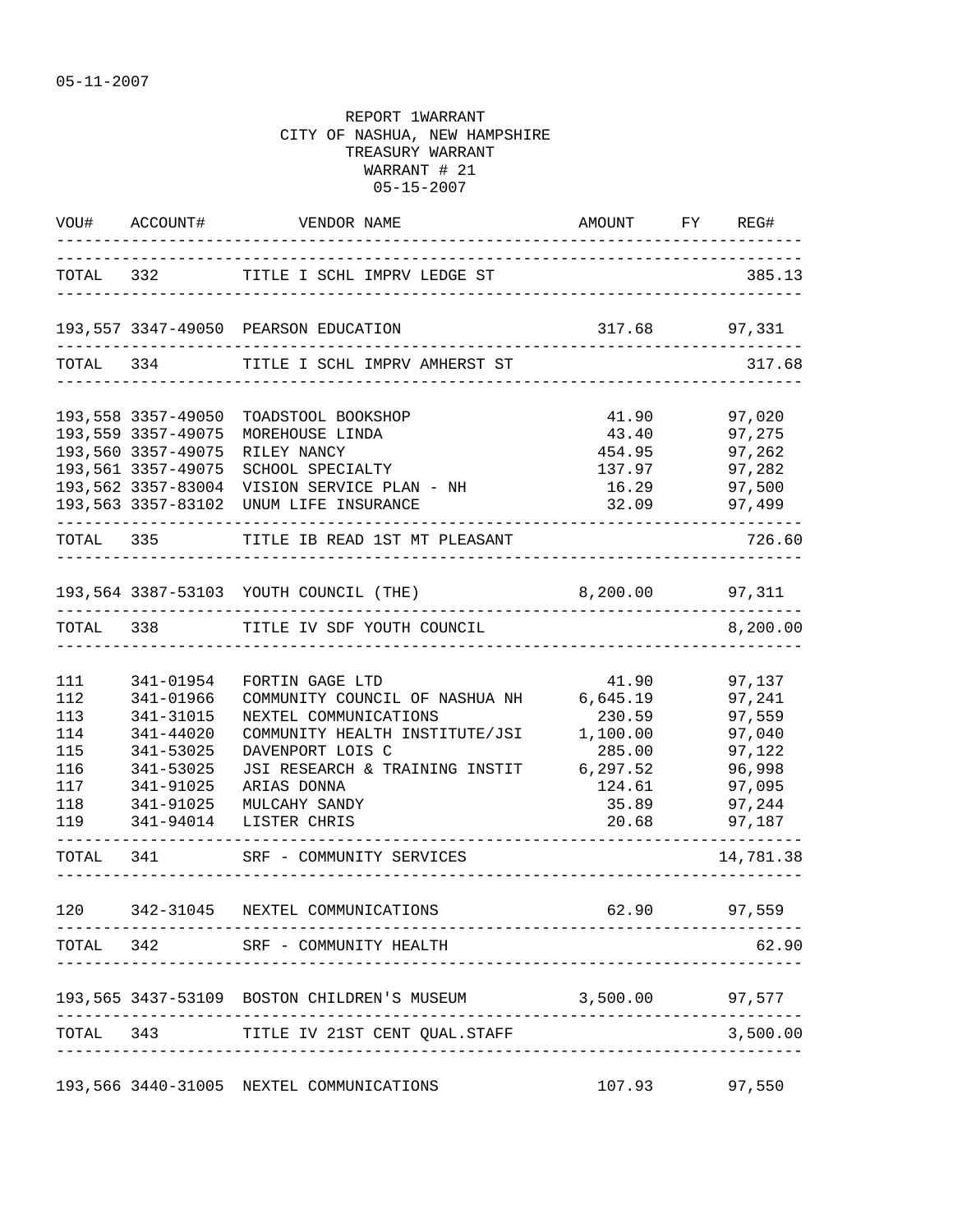| VOU#      | ACCOUNT#           | VENDOR NAME                                 | AMOUNT                                 | FY REG#          |
|-----------|--------------------|---------------------------------------------|----------------------------------------|------------------|
|           | 193,567 3440-49075 | AC MOORE INC                                | 100.06                                 | 97,308           |
|           | 193,568 3440-49075 | ALMEIDA SUSAN                               | 866.13                                 | 97,306           |
|           | 193,569 3440-49075 | CHANDLER MELISSA                            | 58.49                                  | 97,337           |
|           | 193,570 3440-49075 | GARELICK FARMS-LYNN                         | 165.29                                 | 97,178           |
|           | 193,571 3440-49075 | GOVCONNECTION INC                           | 205.63                                 | 96,901           |
|           | 193,572 3440-49075 | HOSKING COURTNEY                            | 25.03                                  | 97,446           |
|           | 193,573 3440-49075 | KAPELSON KIM                                | 43.21                                  | 97,350           |
|           | 193,574 3440-49075 | LEVESQUE MELISSA                            | 39.11                                  | 97,438           |
|           | 193,575 3440-49075 | LYDON RICHARD                               | 127.37                                 | 97,328           |
|           | 193,576 3440-49075 | MARKET BASKET                               | 107.33                                 | 97,094           |
|           | 193,577 3440-49075 | PC MALL GOV INC                             | 338.39                                 | 97,285           |
|           | 193,578 3440-49075 | SAM'S CLUB                                  | 187.52                                 | 97,637           |
|           | 193,579 3440-49075 | WALMART COMMUNITY                           | 61.49                                  | 97,251           |
| TOTAL 344 |                    | AFTER SCHOOL PROGRAM<br>___________________ |                                        | 2,432.98         |
|           |                    | 193,580 3447-31050 NEXTEL COMMUNICATIONS    | 281.66                                 | 97,550           |
|           |                    | TOTAL 344 TITLE IV SDF 21ST CENTURY         |                                        | 281.66           |
|           |                    |                                             | ______________________________________ |                  |
|           | 193,581 3507-49035 | NCTM                                        | 12.00                                  | 97,570           |
|           | 193,582 3507-53102 | DOHERTY SUZANNE Ed.D                        | 1,250.00                               | 97,332           |
|           | 193,583 3507-53102 | EZEN PAUL F                                 | 2,025.00                               | 97,404           |
|           | 193,584 3507-55020 | FIRST STUDENT INC                           | 4,338.42                               | 97,293           |
|           | 3507-91040         | CITIZENS BANK                               | 159.00                                 | 413              |
|           | 193,585 3507-91040 | DOHERTY SUZANNE Ed.D                        | 82.40                                  | 97,332           |
|           | 193,586 3507-91040 | EZEN PAUL F                                 | 125.00                                 | 97,404           |
|           | 193,587 3507-91040 | STAFF DEVELOPMENT FOR EDUCATOR              | 577.00                                 | 97,364           |
| TOTAL 350 |                    | TITLE 11A TEACHER QUALITY                   |                                        | 8,568.82         |
|           |                    | 193,588 3516-83004 VISION SERVICE PLAN - NH | 16.29                                  |                  |
|           |                    | 193,589 3516-83102 UNUM LIFE INSURANCE      | 20.77                                  | 97,502<br>97,501 |
|           |                    |                                             |                                        |                  |
| TOTAL 351 |                    | TITLE IID ENHANCE ED THRU TECH              |                                        | 37.06            |
| 122       |                    | 352-53075 LOUIS BERGER GROUP INC            | 2,336.46 97,578                        |                  |
| 123       |                    | 352-59020 THE SPARTANS INC                  | 845.00                                 | 96,965           |
| TOTAL 352 |                    | SRF - PARKS AND RECREATION                  |                                        | 3,181.46         |
|           |                    | 193,590 3557-83004 VISION SERVICE PLAN - NH | 16.29                                  | 97,504           |
|           |                    | 193,591 3557-83102 UNUM LIFE INSURANCE      | 32.09                                  | 97,503           |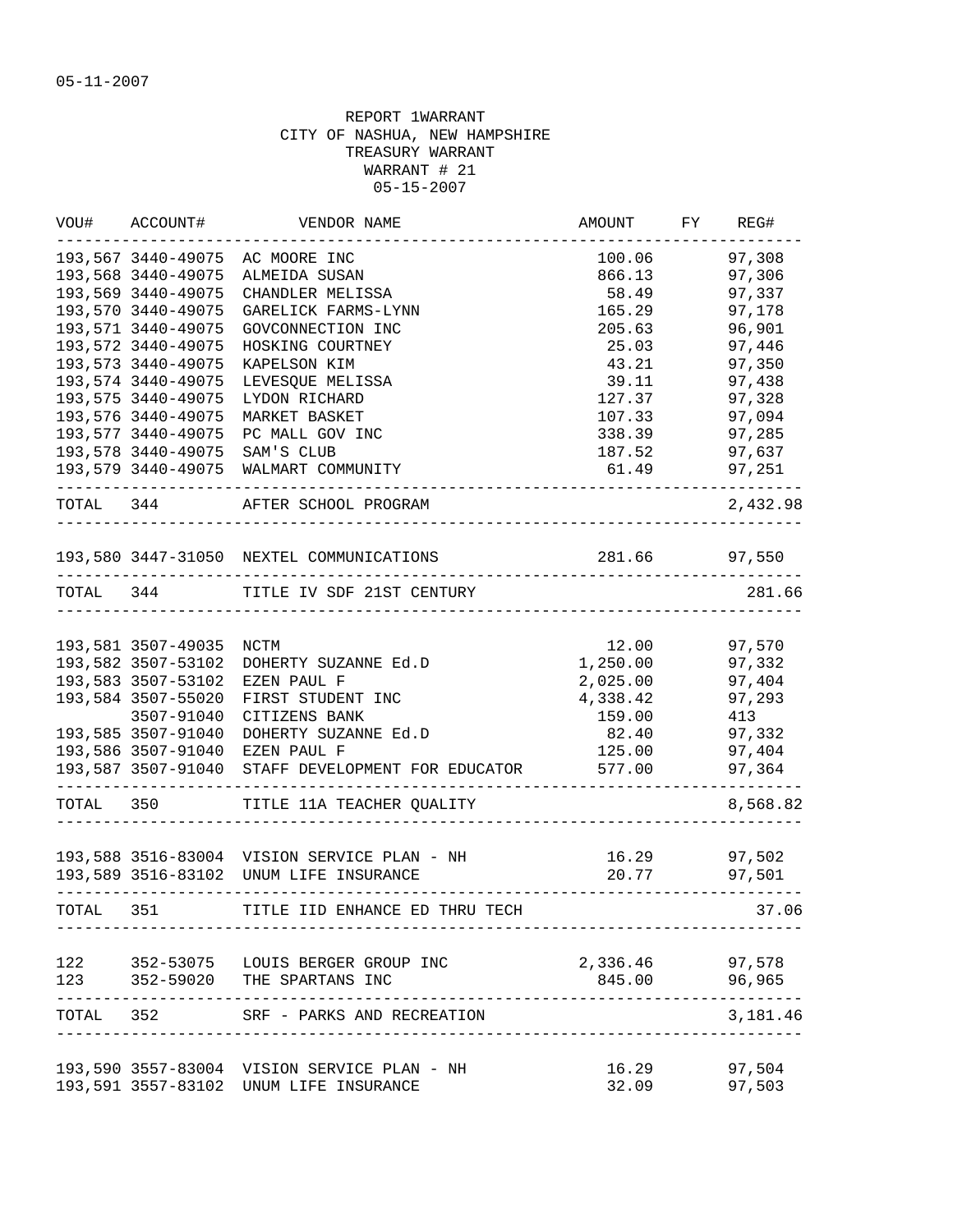|                          |                                                  | VOU# ACCOUNT# VENDOR NAME                                                                                 | AMOUNT FY REG#<br>___________________________ |                                      |
|--------------------------|--------------------------------------------------|-----------------------------------------------------------------------------------------------------------|-----------------------------------------------|--------------------------------------|
|                          |                                                  | TOTAL 355 TITLE IB READING 1ST FES                                                                        |                                               | 48.38                                |
|                          |                                                  | 193,592 3577-49050 COLLINS EDUCATION ASSOCIATES L 968.00<br>3577-53102 CITIZENS BANK                      | 2,500.00                                      | 97,330<br>413                        |
|                          |                                                  | TOTAL 357 TITLE I DINI PLAN 2006-2007                                                                     |                                               | 3,468.00                             |
|                          |                                                  | 193,593 3597-49075 RIVIER COLLEGE<br>193,594 3597-53102 HUDSON SCHOOL DISTRICT                            | 29.50 96,977<br>266.50 97,445                 |                                      |
|                          | TOTAL 359                                        | MATH/SCIENCE INITIATIVE GRANT                                                                             |                                               | 296.00                               |
|                          |                                                  | 125 371-59100 MC DONNY'S FARM                                                                             | 420.00 97,505                                 |                                      |
|                          |                                                  | TOTAL 371 SRF - COMMUNITY DEVELOPMENT                                                                     |                                               | 420.00                               |
| 128                      | 126 373-53075<br>373-53075                       | CEASER ALBERT H JR<br>127 373-53075 LOAN PACKAGING LLC<br>MERRA & KANAKIS PC                              | 870.00 97,131<br>720.00<br>81.00              | 97,116<br>97,154                     |
|                          |                                                  | TOTAL 373 SRF - ECONOMIC DEVELOPMENT                                                                      |                                               | 1,671.00                             |
| 129<br>130<br>131        | 374-07090<br>374-07120<br>374-07145              | NASHUA SOUP KITCHEN & SHELTER<br>NASHUA AREA HEALTH CENTER<br>NEIGHBORHOOD HOUSING SERVICES               | 4,727.27<br>2,681.81<br>4,545.45              | 97,030<br>97,235<br>97,121           |
| 132<br>133<br>134        | 374-07151<br>374-07188<br>374-07340              | MARGUERITES PLACE & R FRASER C<br>NEIGHBORHOOD HOUSING SERVICES<br>NEXTEL COMMUNICATIONS                  | 2,700.00<br>2,369.64<br>26.82                 | 97,508<br>97,121<br>97,559           |
| 135<br>136<br>137<br>138 | 374-07340<br>374-07340<br>374-07340<br>374-07435 | TELEGRAPH PUBLISHING COMPANY<br>THE LOWELL PUBLISHING CO<br>UNION LEADER CORPORATION<br>STUDER MARGUERITE | 702.30<br>359.24<br>244.97<br>88.61           | 97,466<br>97,566<br>97,556<br>97,592 |
| 139<br>140<br>141        | 374-07580<br>374-09031<br>374-09031              | GIRLS INC & M&L HOME IMPROVEME<br>TRANSIT MANAGEMENT OF NASHUA<br>TRANSIT MANAGEMENT OF NASHUA            | 4,050.00<br>157.80<br>149.04                  | 97,507<br>417<br>430                 |
| 142<br>143<br>144        | 374-09054<br>374-09061<br>374-09061              | LISAY STEVEN E<br>ARAMARK UNIFORM SERVICES<br>KINNEY TOWING & TRANSPORTATION                              | 167.75<br>36.91<br>75.00                      | 97,062<br>97,016<br>97,100           |
| 145<br>146<br>147        | 374-09061<br>374-09061<br>374-09071              | PM MACKAY & SONS INC<br>SOUSA MARK<br>SHATTUCK MALONE OIL CO                                              | 368.36<br>152.78<br>16,048.64                 | 96,953<br>97,506<br>97,547           |
| 148                      | 374-09081                                        | MAYNARD & LESIEUR INCORPORATED                                                                            | 434.00                                        | 97,458                               |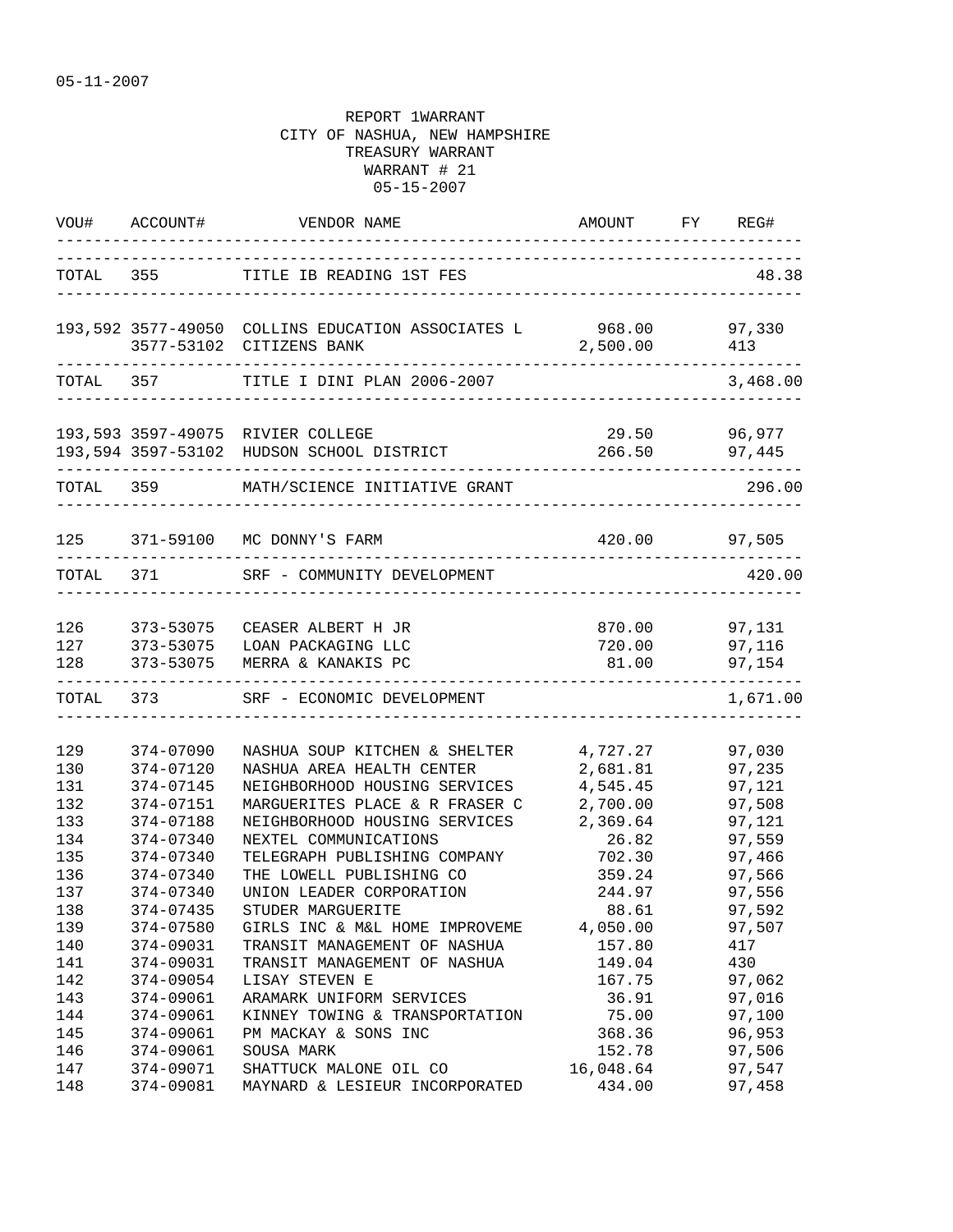|                                           | VOU# ACCOUNT#      | VENDOR NAME                                                | AMOUNT FY  | REG#             |
|-------------------------------------------|--------------------|------------------------------------------------------------|------------|------------------|
| 148                                       | 374-09091          | MAYNARD & LESIEUR INCORPORATED                             | 32.00      | 97,458           |
| 149                                       | 374-09091          | NORTHERN BUS SALES INC                                     | 699.00     | 97,048           |
| 150                                       | 374-09091          | OPPORTUNITY NETWORKS                                       | 119.10     | 97,159           |
| 151                                       | 374-09091          | STAPLES BUSINESS ADVANTAGE                                 | 482.50     | 97,249           |
| 152                                       | 374-09091          | SUBURBAN AUTO & TRUCK PARTS IN                             | 135.35     | 97,462           |
| 153                                       | 374-09102          | PUBLIC SERVICE OF NH                                       | 959.26     | 97,611           |
| 153                                       | 374-09103          | PUBLIC SERVICE OF NH                                       | 1,372.49   | 97,611           |
| 154                                       | 374-09114          | KEYSPAN ENERGY DELIVERY                                    | 233.43     | 97,571           |
| 155                                       | 374-09120          | PENNICHUCK WATER                                           | 202.78     | 97,572           |
| 156                                       | 374-09132          | VERIZON                                                    | 30.19      | 97,579           |
| 157                                       | 374-09133          | NEXTEL COMMUNICATIONS                                      | 175.66     | 97,559           |
| 158                                       | 374-09133          | VERIZON                                                    | 51.63      | 97,579           |
| 159                                       | 374-09201          | TRANSIT MANAGEMENT OF NASHUA                               | 14,667.35  | 417              |
| 160                                       | 374-09201          | TRANSIT MANAGEMENT OF NASHUA                               | 16,111.76  | 430              |
| 161                                       | 374-09208          | TRANSIT MANAGEMENT OF NASHUA                               | 584.02     | 417              |
| 162                                       | 374-09208          | TRANSIT MANAGEMENT OF NASHUA                               | 584.02 430 |                  |
| 163                                       | 374-09211          | TRANSIT MANAGEMENT OF NASHUA 1,465.78                      |            | 417              |
| 164                                       | 374-09211          | TRANSIT MANAGEMENT OF NASHUA                               | 1,395.01   | 420              |
| 165                                       | 374-09211          | TRANSIT MANAGEMENT OF NASHUA                               | 1,582.29   | 430              |
| 166                                       | 374-09214          | TRANSIT MANAGEMENT OF NASHUA                               | 45.42      | 417              |
| 167                                       | 374-09214          | TRANSIT MANAGEMENT OF NASHUA                               | 45.36      | 430              |
| 168                                       | 374-09241          | CITIZENS BANK                                              | 494.60     | 413              |
| 169                                       | $374 - 09251$      | THE LOWELL SUN                                             | 188.00     | 97,554           |
| 170                                       | 374-09261          | ARAMARK UNIFORM SERVICES                                   | 64.26      | 97,016           |
| 171                                       |                    | 374-64030 NASHUA FARMERS EXCHANGE INC<br>----------------  | 217.50     | 97,471<br>------ |
| TOTAL 374                                 |                    | SRF - URBAN PROGRAMS                                       |            | 82,025.15        |
|                                           |                    |                                                            |            |                  |
| $\begin{array}{c} 172 \\ 172 \end{array}$ | 375-45050          | BAKER & TAYLOR                                             | 2,479.25   | 96,978           |
| 172                                       | 375-45050          | BAKER & TAYLOR                                             | 563.92     | 96,979           |
| 173                                       | 375-45050          | BAKER & TAYLOR ENTERTAINMENT                               | 352.96     | 96,970           |
| 174                                       | 375-45050          | BOSTON COLLEGE LIBRARIES                                   | 15.00      | 97,626           |
| 175                                       | 375-45050          | SCHOLASTIC LIBRARY PUBLISHING                              | 195.00     | 97,319           |
| 176                                       | 375-45050          | SIMON & SCHUSTER                                           | 33.60      | 96,971           |
| 177                                       | 375-45050          | THOMSON GALE                                               | 76.40      | 97,009           |
| 178                                       | 375-45050          | TUTOR.COM INC                                              | 16,340.00  | 97,096           |
|                                           |                    | 179 375-45050 UNIQUE MANAGEMENT SERVICES INC 456.45 97,011 |            |                  |
| TOTAL 375                                 |                    | SRF - PUBLIC LIBRARIES                                     |            | 20,512.58        |
|                                           |                    |                                                            |            |                  |
|                                           |                    | 193,595 3767-49035 DALTON SHARON                           | 274.38     | 97,409           |
|                                           | 193,596 3767-49035 | NATIONAL SCHOOL PRODUCTS                                   | 171.53     | 96,892           |
|                                           | 193,597 3767-49035 | SCHOLASTIC INCORPORATED                                    | 170.38     | 97,473           |
|                                           | 193,598 3767-49035 | WILLIAM H SADLIER INC                                      | 80.44      | 96,994           |
|                                           | 193,599 3767-49050 | CAMBIUM LEARNING INC                                       | 1,867.80   | 97,342           |
|                                           | 193,600 3767-49050 | CHISHOLM JUNE                                              | 110.75     | 97,263           |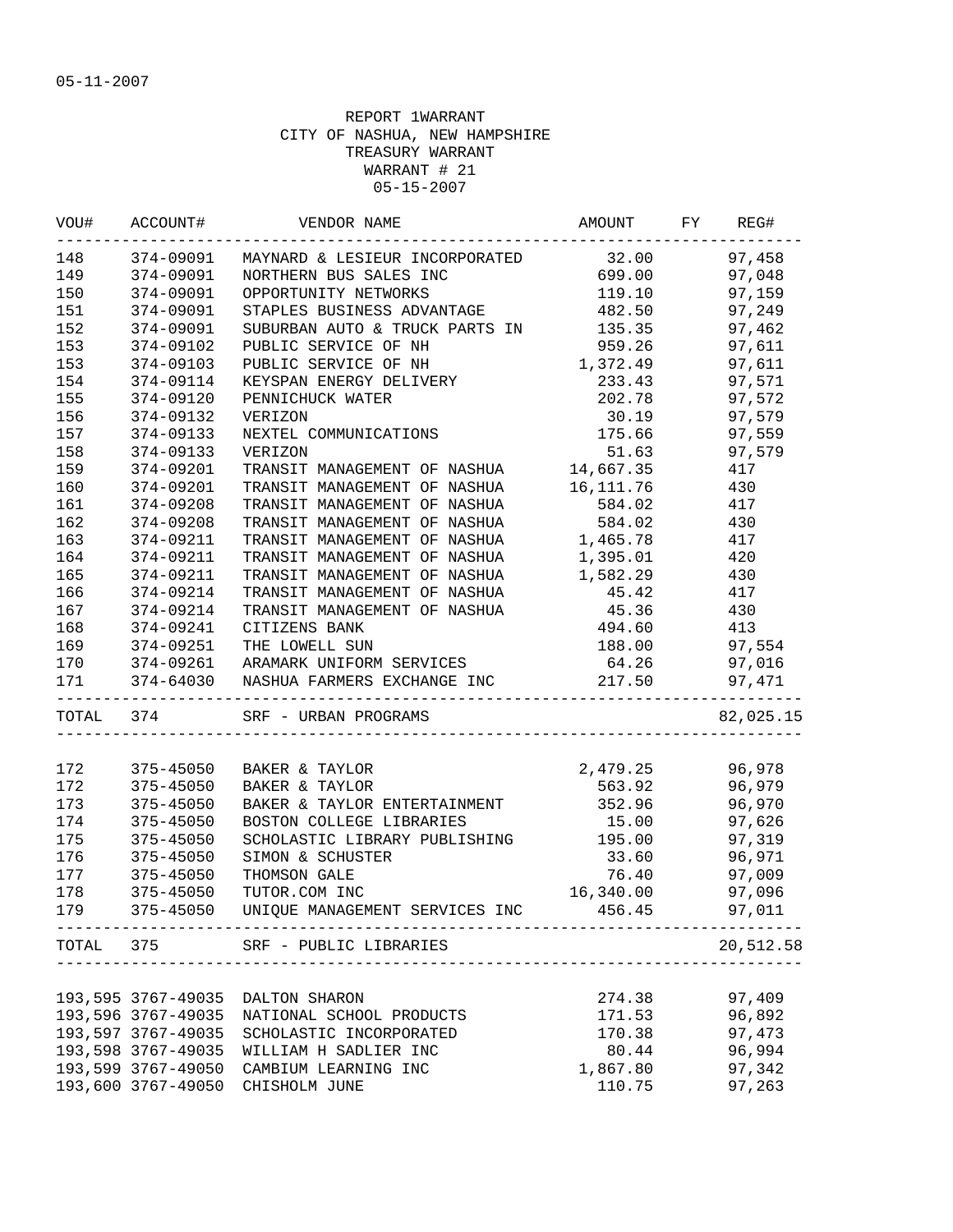| WOU#      | ACCOUNT#              | VENDOR NAME                                   | AMOUNT   | FY | REG#         |
|-----------|-----------------------|-----------------------------------------------|----------|----|--------------|
|           | 193,601 3767-49050    | MICHAUD CYNTHIA                               | 48.40    |    | 97,270       |
|           | 193,602 3767-49050    | PEARSON EDUCATION                             | 1,728.31 |    | 97,331       |
|           | 193,603 3767-49050    | SCHOOL DISCOUNT DIRECT                        | 170.41   |    | 97,417       |
|           | 193,604 3767-49050    | STAPLES BUSINESS ADVANTAGE                    | 254.01   |    | 97,192       |
|           | 193,605 3767-49075    | DALTON SHARON                                 | 105.40   |    | 97,409       |
|           | 193,606 3767-49075    | STAPLES BUSINESS ADVANTAGE                    | 115.50   |    | 97,192       |
|           | 193,607 3767-49075    | THERAPRO INC                                  | 249.52   |    | 96,909       |
|           | 193,608 3767-53101    | CROWDER LUCIE L                               | 123.06   |    | 97,254       |
|           | 193,609 3767-53101    | DALTON SHARON                                 | 525.00   |    | 97,406       |
|           | 193,610 3767-53101    | RUSSELL GAIL M                                | 525.00   |    | 97,407       |
|           | 193,611 3767-53101    | SHEA DENISE C                                 | 225.00   |    | 97,397       |
|           | 193,612 3767-83004    | VISION SERVICE PLAN - NH                      | 16.29    |    | 97,510       |
|           | 193,613 3767-83102    | UNUM LIFE INSURANCE                           | 22.73    |    | 97,509       |
|           |                       | 193,614 3767-94030 BURNS PATRICIA             | 43.65    |    | 97,260       |
|           | TOTAL 376             | TITLE I ESEA                                  |          |    | 6,827.56     |
|           |                       | 3777-49075 CITIZENS BANK                      | 4.48     |    | 413          |
|           |                       | 193,615 3777-55020 FIRST STUDENT INC          | 350.00   |    | 97,293       |
|           | --------------------- |                                               |          |    |              |
|           |                       | TOTAL 377 TITLE III ENHANCE ENG LANGUAGE      |          |    | 354.48       |
|           |                       | 193,616 3887-49050 DESAI MAHESH               |          |    | 94.44 97,444 |
|           |                       | 193,617 3887-49050 DRURY KATHY                | 85.64    |    | 97,349       |
|           |                       | 193,618 3887-49050 HAWKINS BARBARA            | 109.00   |    | 97,439       |
| TOTAL 388 |                       | TITLE V INNOVATIVE PROGRAMS                   |          |    | 289.08       |
|           |                       |                                               |          |    |              |
|           | 193,619 3907-53102    | MANHEIM ZIMMERMAN AMY B                       | 125.00   |    | 97,403       |
|           | 193,620 3907-53102    | ROURKE MAUREEN                                | 125.00   |    | 97,402       |
|           | 193,621 3907-53102    | WILLIAMS VERONICA                             | 125.00   |    | 97,347       |
|           | 193,622 3907-55035    | FIRST STUDENT INC                             | 203.19   |    | 97,293       |
|           | 193,623 3907-91040    | NATIONAL ACADEMY FOUNDATION                   | 1,000.00 |    | 97,638       |
| TOTAL     | 390                   | VOC ED SECONDARY PERKINS                      |          |    | 1,578.19     |
|           |                       | 193,624 3927-49050 STAPLES BUSINESS ADVANTAGE | 249.75   |    | 97,192       |
| TOTAL 392 |                       | CULINARY ARTS                                 |          |    | 249.75       |
|           |                       |                                               |          |    |              |
|           | 193,625 3937-49050    | MARKET BASKET                                 | 36.63    |    | 97,094       |
|           | 193,626 3937-83004    | VISION SERVICE PLAN - NH                      | 16.29    |    | 97,512       |
|           | 193,627 3937-83102    | UNUM LIFE INSURANCE                           | 9.12     |    | 97,511       |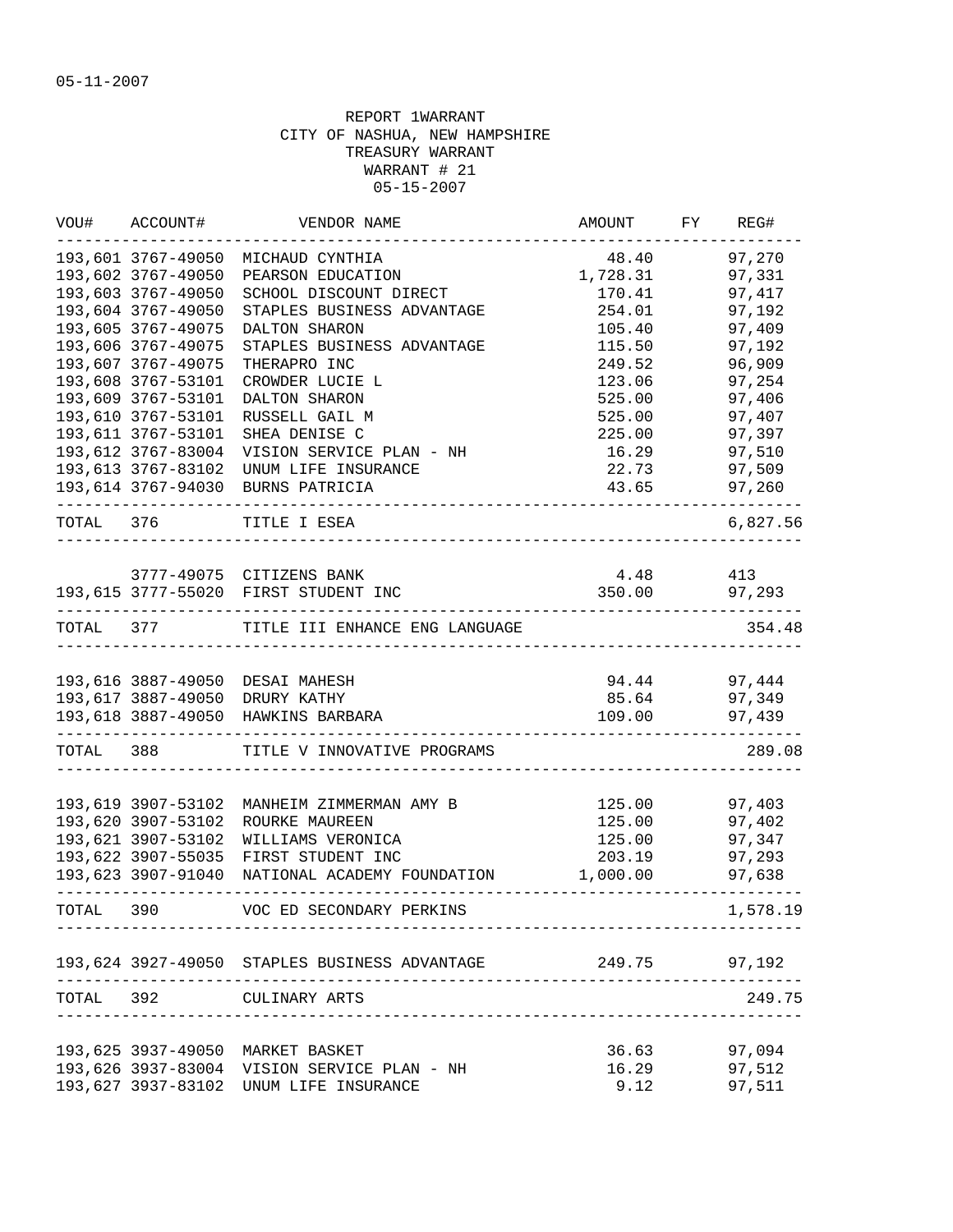|                                                                                                                                                                                                                                                                                                                  | VOU# ACCOUNT# VENDOR NAME                                                                                                                                                                                                                                                                                                                                                    | AMOUNT FY REG#                                                                                                                      |                                                                                                                                          |
|------------------------------------------------------------------------------------------------------------------------------------------------------------------------------------------------------------------------------------------------------------------------------------------------------------------|------------------------------------------------------------------------------------------------------------------------------------------------------------------------------------------------------------------------------------------------------------------------------------------------------------------------------------------------------------------------------|-------------------------------------------------------------------------------------------------------------------------------------|------------------------------------------------------------------------------------------------------------------------------------------|
| TOTAL 393 DAY CARE                                                                                                                                                                                                                                                                                               |                                                                                                                                                                                                                                                                                                                                                                              |                                                                                                                                     | 62.04                                                                                                                                    |
| 193,628 3957-49050<br>193,629 3957-49050<br>193,630 3957-49050<br>193,631 3957-49050<br>193,632 3957-53103<br>193,633 3957-53109<br>193,634 3957-53109<br>193,635 3957-53109<br>193,636 3957-53109<br>193,637 3957-53109<br>193,638 3957-64192<br>193,639 3957-64192<br>193,640 3957-64192<br>193,641 3957-94030 | PC MALL GOV INC<br>REHAB EQUIPMENT ASSOCIATES<br>STAPLES BUSINESS ADVANTAGE<br>SWERSKY PAMELA<br>CARROLL CENTER FOR THE BLIND (<br>ASELTINE-GRZYB DIANE<br>CRISIS PREVENTION INSTITUTE IN<br>MCCARTNEY AMY<br>NORTHEAST DEAF AND HARD OF<br>WATERS MARCIA<br>COMPUTER HUT OF N E INC<br>PHONAK. INC<br>STAPLES BUSINESS ADVANTAGE<br>CRISIS PREVENTION INSTITUTE IN 2,598.00 | 968.43<br>291.00<br>119.05<br>7.96<br>1,624.18<br>153.52<br>1,199.00<br>2,511.25<br>25.00<br>140.01<br>459.00<br>5,589.99<br>219.99 | 97,285<br>97,278<br>97,192<br>97,415<br>97,345<br>97,416<br>97,253<br>97,513<br>97,325<br>97,398<br>97,475<br>97,334<br>97,192<br>97,253 |
|                                                                                                                                                                                                                                                                                                                  | TOTAL 395 IDEA BASIC SPEC ED                                                                                                                                                                                                                                                                                                                                                 |                                                                                                                                     | 15,906.38                                                                                                                                |
|                                                                                                                                                                                                                                                                                                                  | 193,642 3977-53101 SUNBERG ROBERT                                                                                                                                                                                                                                                                                                                                            | $966.51$ 97,322                                                                                                                     |                                                                                                                                          |
|                                                                                                                                                                                                                                                                                                                  | TOTAL 397 SPECIAL ED LOCAL                                                                                                                                                                                                                                                                                                                                                   |                                                                                                                                     | 966.51                                                                                                                                   |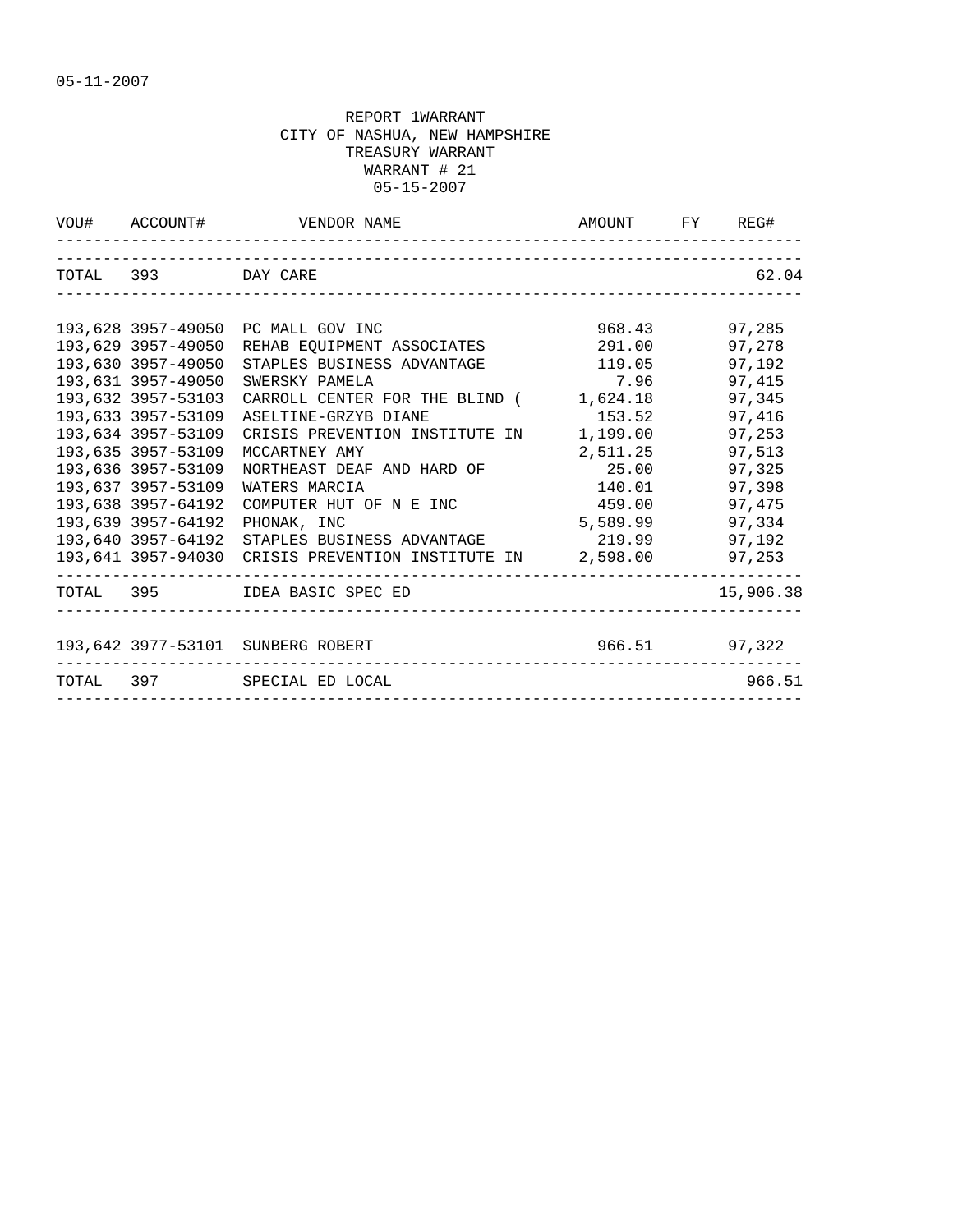|     | VOU# ACCOUNT#              | VENDOR NAME                                                                                          | AMOUNT FY REG# |                                                        |
|-----|----------------------------|------------------------------------------------------------------------------------------------------|----------------|--------------------------------------------------------|
|     |                            | 181  412-161  DRIVAS CHRISTOS & BARBARA  46.34  97,603                                               |                |                                                        |
|     |                            | TOTAL 412-16 FINANCIAL SERVICES<br>INTEREST ON TAXES                                                 |                | 46.34                                                  |
| 182 | $412 - 180$<br>183 412-180 | FERRARA EVE<br>FITHIAN MICHAEL J<br>184   412-180   FLOOD ANA   C<br>185 412-180 HIRKOS TREE SERVICE | 48.00          | 10.00 97,148<br>97,149<br>66.00 97,150<br>50.00 97,151 |
|     |                            | TOTAL 412-18 FINANCIAL SERVICES<br>AUTO PERMITS                                                      |                | 174.00                                                 |
|     |                            | 186  413-203  TREASURER STATE OF NH  3,192.00  97,584                                                |                |                                                        |
|     |                            | TOTAL 413-20 CITY CLERK'S OFFICE<br>MARRIAGE LICENSES                                                |                | 3,192.00                                               |
|     |                            | 186  413-303  TREASURER STATE OF NH    9,881.00  97,584                                              |                |                                                        |
|     |                            | TOTAL 413-30 CITY CLERK'S OFFICE<br>CERTIFIED COPIES                                                 |                | 9,881.00                                               |
|     |                            | 187 457-599 SCHRADER BECKY                                                                           |                | 10.00 97,514                                           |
|     |                            | TOTAL 457-59 PARKING LOTS<br>MISCELLANEOUS REVENUE                                                   |                | 10.00                                                  |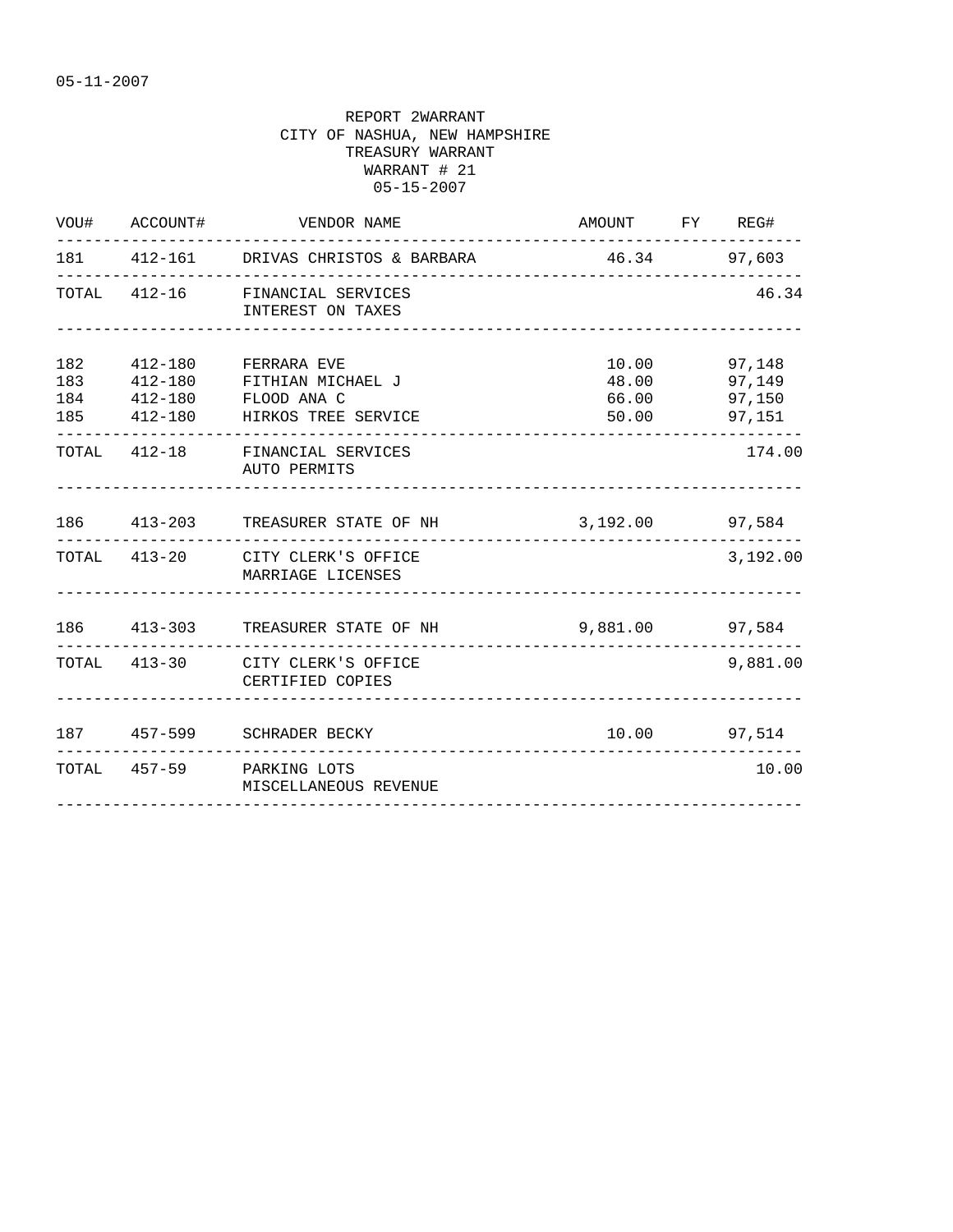| WOU#       | ACCOUNT#               | VENDOR NAME                                     | AMOUNT            | FY | REG#             |
|------------|------------------------|-------------------------------------------------|-------------------|----|------------------|
| 188        | 502-66025              | GE CAPITAL INC                                  | 133.00            |    | 97,234           |
| 189        | 502-51010              | HILLSBOROUGH COUNTY TREASURER                   | 28.00             |    | 97,464           |
| 190        | 502-49025              | LEXIS NEXIS MATTHEW BENDER                      | 89.80             |    | 97,555           |
| 191        | 502-53120              | MCNAMEE JAMES M PLLC                            | 4,464.00          |    | 97,182           |
| TOTAL      | 502                    | LEGAL DEPARTMENT                                |                   |    | 4,714.80         |
| 192        | 505-81004              | AREA AGENCY OF GREATER NASHUA                   | 1,875.00          |    | 97,024           |
| 193        | 505-81020              | COMMUNITY COUNCIL MENTAL HEALT                  | 4,500.00          |    | 96,911           |
| 194        | 505-81039              | HUMANE SOCIETY OF NEW ENGLAND                   | 7,016.67          |    | 97,022           |
| 195        | 505-81078              | ST JOSEPH COMMUNITY SERVICES I                  | 2,065.35          |    | 97,463           |
| TOTAL      | 505                    | CIVIC & COMM. ACTIVITIES                        |                   |    | 15,457.02        |
| 196        | 506-31005              | ALTURA COMMUNICATION SOLUTIONS                  | 1,042.20          |    | 96,928           |
| 197        | 506-31005              | CITIZENS BANK                                   | 175.00            |    | 413              |
| 198        | 506-31005              | LOVERING SUE                                    | 37.95             |    | 97,515           |
| 199        | 506-31005              | PAETEC COMMUNICATIONS INC                       | 600.00            |    | 97,551           |
| 200        | 506-31005              | <b>VERIZON</b>                                  | 441.33            |    | 97,579           |
| TOTAL      | 506                    | TELECOMMUNICATIONS                              |                   |    | 2,296.48         |
| 201        |                        | 511-31050 NEXTEL COMMUNICATIONS                 | _________________ |    | 13.41 97,559     |
| TOTAL      | 511                    | ADMINISTRATIVE SERVICES                         |                   |    | 13.41            |
|            |                        |                                                 |                   |    |                  |
| 202        | 512-49025              | ASPEN PUBLISHERS INC                            | 216.41            |    | 97,595           |
| 203        | 512-98035              | CITY OF NASHUA/PETTY CASH                       | 872.00<br>50.00   |    | 96,890           |
| 204<br>205 | 512-49025<br>512-94005 | GOVERNMENT FINANCE OFFICERS AS<br><b>NHCTCA</b> | 105.00            |    | 97,583<br>97,576 |
| 206        | 512-43005              | POSTMASTER                                      | 106.00            |    | 97,549           |
| 207        | 512-43005              | PRINTGRAPHICS OF MAINE                          | 709.00            |    | 433              |
| 208        | 512-59182              | PRINTGRAPHICS OF MAINE                          | 560.59            |    | 96,984           |
| 209        | 512-41005              | STAPLES BUSINESS ADVANTAGE                      | 162.88            |    | 97,249           |
| 209        |                        | 512-41015 STAPLES BUSINESS ADVANTAGE            | 85.35             |    | 97,249           |
| TOTAL      | 512                    | FINANCIAL SERVICES                              |                   |    | 2,867.23         |
| 210        | 513-94005              | NEACTC CONFERENCE 2007                          | 400.00            |    | 97,604           |
| 211        | 513-94005              | NHTCA/NHCTCA JOINT CERTIFICATI                  | 75.00             |    | 97,565           |
|            |                        |                                                 |                   |    |                  |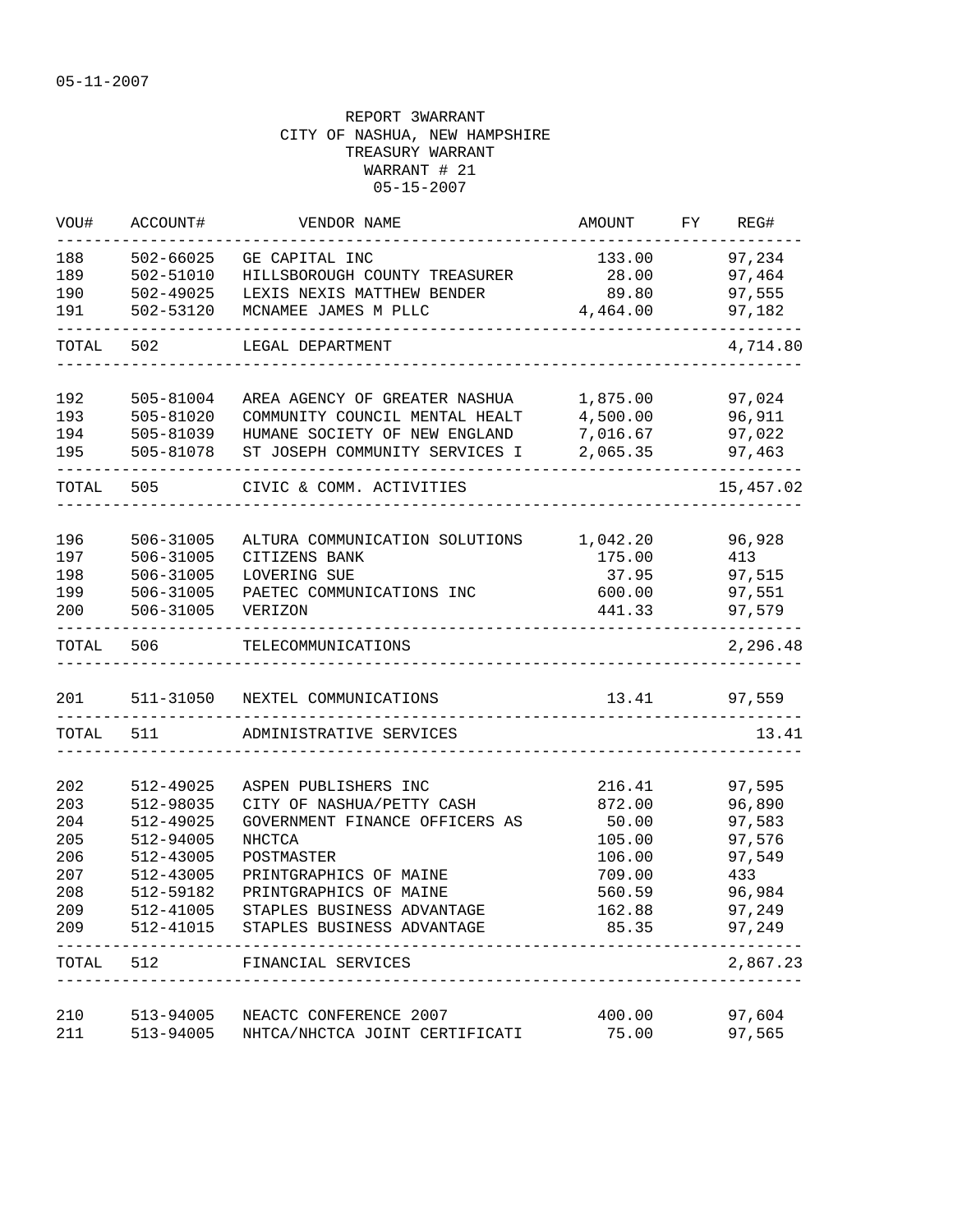| WOU#       | ACCOUNT#  | VENDOR NAME                                            | AMOUNT                        | FY | REG#             |
|------------|-----------|--------------------------------------------------------|-------------------------------|----|------------------|
| TOTAL 513  |           | CITY CLERK'S OFFICE                                    |                               |    | 475.00           |
| 212<br>213 | 515-81051 | 515-41015 STAPLES BUSINESS ADVANTAGE<br>WARD ESPERANZA | 24.50<br>522.00               |    | 97,249<br>97,516 |
| TOTAL      | 515       | HUMAN RESOURCES                                        | _____________________________ |    | 546.50           |
| 214        | 516-45240 | RIS PAPER COMPANY INC                                  | 2,363.97                      |    | 97,002           |
| 215        | 516-41015 | STAPLES BUSINESS ADVANTAGE                             | 240.44                        |    | 97,249           |
| 216        | 516-54016 | SUCCESS ADVERTISING INC                                | 1,828.92                      |    | 97,017           |
| 217        | 516-54011 | TELEGRAPH PUBLISHING COMPANY                           | 821.10                        |    | 97,466           |
| 217        | 516-54016 | TELEGRAPH PUBLISHING COMPANY                           | 1,359.82                      |    | 97,466           |
| 218        | 516-54016 | THE LOWELL PUBLISHING CO                               | 2,892.66                      |    | 97,566           |
| 219        | 516-54016 | UNION LEADER CORPORATION                               | 1,850.35                      |    | 97,556           |
| TOTAL      | 516       | PURCHASING DEPARTMENT                                  |                               |    | 11,357.26        |
| 220        | 517-75023 | B & S LOCKSMITHS INC                                   | 19.20                         |    | 97,214           |
| 221        | 517-59135 | BAIN PEST CONTROL SERVICE INC                          | 72.00                         |    | 97,470           |
| 222        | 517-75130 | HANSEN-FOX COMPANY INC                                 | 157.00                        |    | 97,059           |
| 223        | 517-75130 | J LAWRENCE HALL INC                                    | 195.00                        |    | 97,480           |
| 224        | 517-64192 | KERRY FIRE PROTECTION INC                              | 575.00                        |    | 97,084           |
| 225        | 517-34015 | KEYSPAN ENERGY DELIVERY                                | 5,169.73                      |    | 97,571           |
| 226        | 517-75105 | M & M ELECTRICAL SUPPLY CO INC                         | 181.43                        |    | 97,449           |
| 227        | 517-31050 | NEXTEL COMMUNICATIONS                                  | 48.91                         |    | 97,559           |
| 228        | 517-32005 | PUBLIC SERVICE OF NH                                   | 1,740.55                      |    | 97,611           |
| 229        | 517-59100 | SOUHEGAN COMMERCIAL CLEANING                           | 319.20                        |    | 97,167           |
| TOTAL      | 517       | BUILDING MAINT - CITY ADMIN                            |                               |    | 8,478.02         |
| 230        |           | 518-41015 STAPLES BUSINESS ADVANTAGE                   | 47.42                         |    | 97,249           |
| TOTAL      | 518       | INSURANCE - ADMINISTRATION                             |                               |    | 47.42            |
|            |           |                                                        |                               |    |                  |
| 231        | 519-41010 | ANCO ENGRAVED SIGNS & STAMPS I                         | 15.00                         |    | 97,188           |
| 232        | 519-91005 | DAME DOUGLAS                                           | 115.77                        |    | 96,959           |
| 233        | 519-45070 | DHL EXPRESS USA INC                                    | 24.35                         |    | 97,014           |
| 234        | 519-91005 | LAKEMAN ROBERT                                         | 72.27                         |    | 97,200           |
| 235        | 519-91005 | TURGISS GARY                                           | 268.21                        |    | 97,005           |
| 236        | 519-91005 | TURGISS GREG                                           | 260.93                        |    | 96,906           |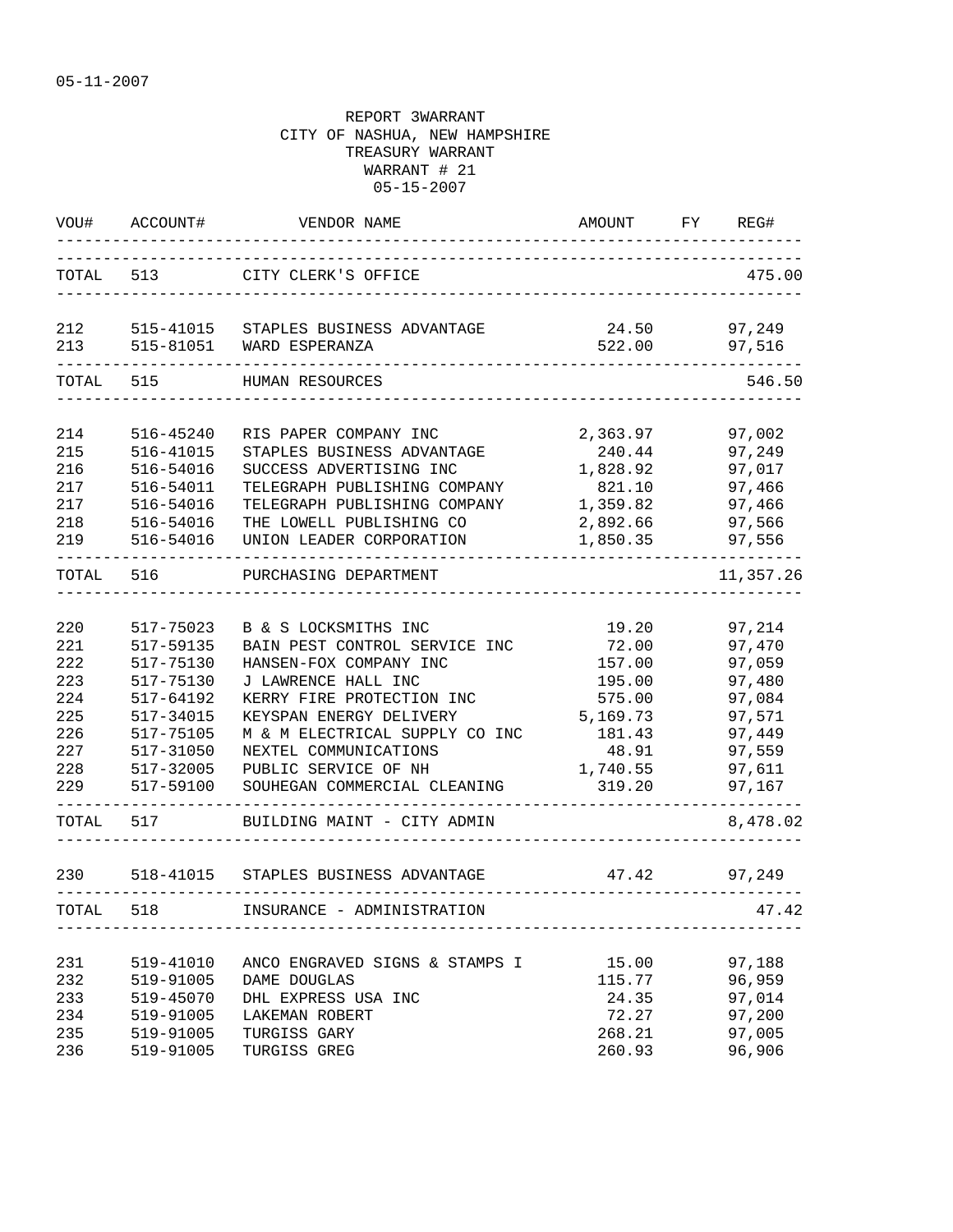| WOU#      | ACCOUNT#  | VENDOR NAME                    | AMOUNT    | FY | REG#          |
|-----------|-----------|--------------------------------|-----------|----|---------------|
| TOTAL     | 519       | ASSESSORS                      |           |    | 756.53        |
| 237       | 520-53100 | BOOTH HILARY                   | 520.00    |    | 97,205        |
| 238       | 520-59100 | ERICKSON CLEANING SERVICES LLC | 315.00    |    | 97,036        |
| 239       | 520-34015 | KEYSPAN ENERGY DELIVERY        | 1,218.74  |    | 97,571        |
| 240       | 520-32005 | PUBLIC SERVICE OF NH           | 369.75    |    | 97,611        |
| TOTAL     | 520       | HUNT BUILDING                  |           |    | 2,423.49      |
| 241       | 522-74030 | COCCI COMPUTER SERVICES INC    | 175.00    |    | 97,072        |
| 242       | 522-45125 | GOVCONNECTION INC              | 951.97    |    | 96,901        |
| 243       | 522-31040 | MCMULLEN DAN                   | 53.45     |    | 97,517        |
| 244       | 522-31050 | NEXTEL COMMUNICATIONS          | 270.31    |    | 97,559        |
| 245       | 522-31040 | TYRRELL KEN                    | 45.95     |    | 97,198        |
| 246       | 522-43015 | UNITED PARCEL SERVICE          | 48.84     |    | 97,628        |
| TOTAL     | 522       | INFORMATION TECHNOLOGY         |           |    | 1,545.52      |
| 247       |           | 523-94005 ANDRUSKEVICH PAMELA  |           |    | 153.34 96,940 |
| TOTAL     | 523       | GIS                            |           |    | 153.34        |
|           |           |                                |           |    |               |
| 248       | 524-64045 | CITIZENS BANK                  | $-143.71$ |    | 413           |
| 249       | 524-64045 | GOVCONNECTION INC              | 461.31    |    | 96,901        |
| 250       | 524-64045 | TIGER DIRECT                   | 77.85     |    | 97,031        |
| 251       | 524-64040 | VMWARE INC                     | 3,175.96  |    | 97,155        |
| TOTAL 524 |           | COMPUTERS - CITYWIDE           |           |    | 3,571.41      |
|           |           |                                |           |    |               |
| 252       | 531-46040 | ALEC'S SHOE STORE INC          | 1,607.98  |    | 97,050        |
| 253       | 531-94005 | ALLARD CRAIG                   | 105.00    |    | 97,526        |
| 254       | 531-53070 | AMC OF NEW ENGLAND SURGICAL SE | 162.62    |    | 97,126        |
| 255       | 531-59100 | ANIMAL HEAVEN LLC              | 100.00    |    | 97,060        |
| 256       | 531-46040 | BAILEY DAVID                   | 20.80     |    | 97,522        |
| 257       | 531-49075 | BATTERIES PLUS 400             | 171.75    |    | 97,239        |
| 258       | 531-75023 | BELLETETES INC                 | 41.68     |    | 97,069        |
| 258       | 531-78007 | BELLETETES INC                 | 10.79     |    | 97,069        |
| 259       | 531-46040 | BEN'S UNIFORMS                 | 1,500.88  |    | 97,477        |
| 259       | 531-46045 | BEN'S UNIFORMS                 | 30.00     |    | 97,477        |
| 260       | 531-95000 | BLUE BOOK                      | 26.95     |    | 97,631        |
| 261       | 531-53125 | BOULAY MICHAEL                 | 200.00    |    | 97,524        |
| 262       | 531-78007 | CARPARTS OF NASHUA             | 68.63     |    | 96,917        |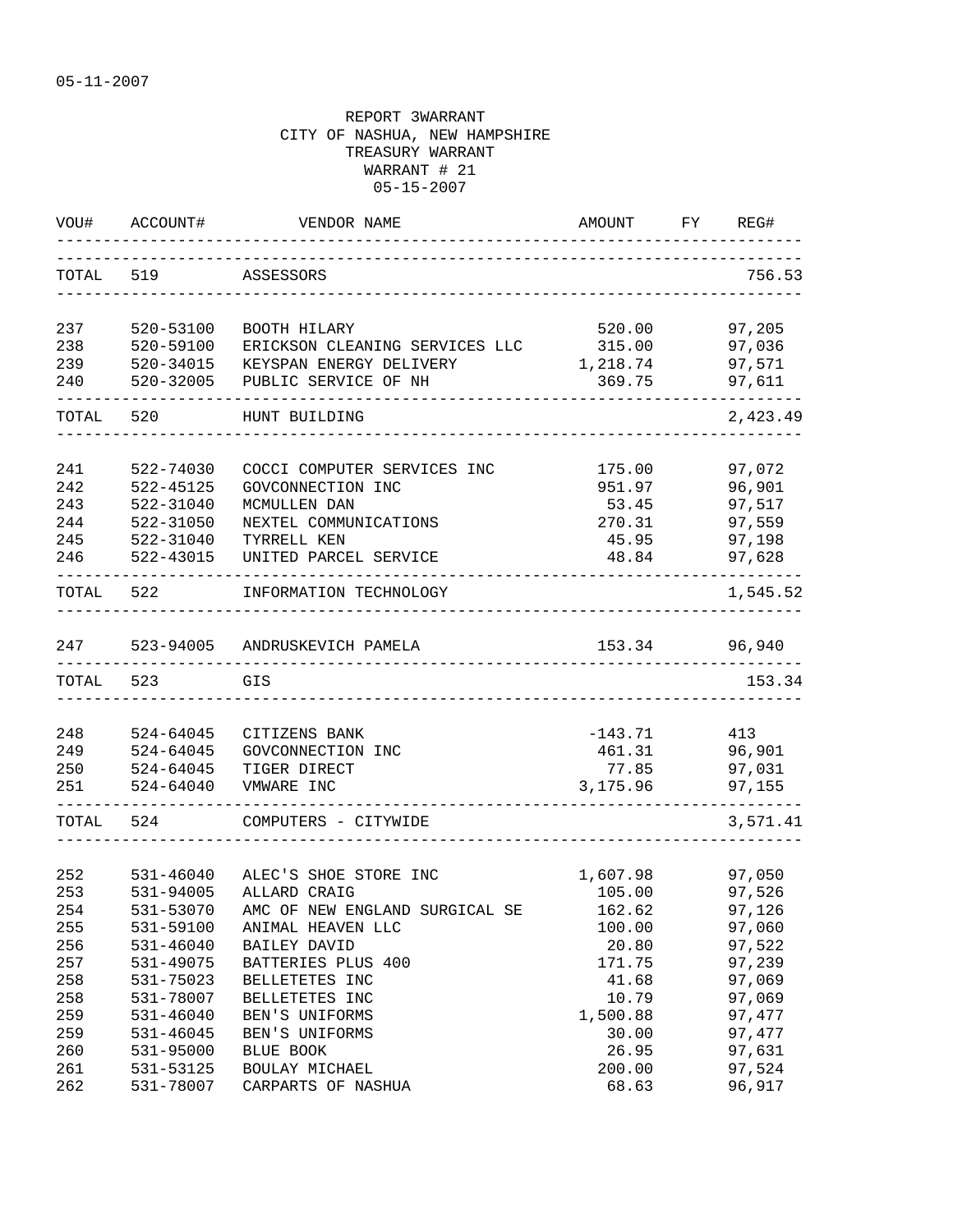| VOU# | ACCOUNT#      | VENDOR NAME                         | AMOUNT    | FY | REG#   |
|------|---------------|-------------------------------------|-----------|----|--------|
| 263  |               | 531-42000 CENTRAL PAPER PRODUCTS CO | 294.09    |    | 97,468 |
| 264  | 531-31025     | CINFO PETER                         | 45.96     |    | 97,519 |
| 265  | 531-94005     | CITIZENS BANK                       | $-561.85$ |    | 413    |
| 266  | 531-31025     | COMCAST                             | 107.00    |    | 97,599 |
| 267  | 531-94005     | CONLEY DONALD                       | 531.20    |    | 97,527 |
| 268  | 531-53125     | COSTA PHILLIP                       | 200.00    |    | 97,521 |
| 269  | 531-78007     | DOWNTOWN LINCOLN-MERCURY INC        | 127.19    |    | 96,982 |
| 269  | 531-78075     | DOWNTOWN LINCOLN-MERCURY INC        | 1,313.35  |    | 96,982 |
| 270  | 531-42000     | F W WEBB COMPANY                    | 129.00    |    | 96,987 |
| 271  | 531-66025     | GE CAPITAL INC                      | 1,113.28  |    | 97,234 |
| 272  | 531-98035     | GOOD MORNING SALES INC              | 97.00     |    | 97,478 |
| 273  | 531-41015     | GRANITE STATE STAMPS INC            | 7.50      |    | 97,448 |
| 274  | 531-98029     | HEFFERAN TIMOTHY                    | 34.47     |    | 97,520 |
| 275  | 531-94005     | HEMP CHARLES C                      | 750.00    |    | 97,608 |
| 276  | 531-49025     | HILL DONNELLY/CITY PUBLISHING       | 186.80    |    | 97,586 |
| 277  | 531-98025     | JACK'S PIZZA                        | 20.00     |    | 97,220 |
| 278  | 531-94005     | JOHN E REID & ASSOCIATES INC        | 1,580.00  |    | 97,602 |
| 279  | 531-53125     | KENNEDY JAMES J                     | 199.90    |    | 97,531 |
| 280  | 531-74092     | KRAFT POWER CORP                    | 289.00    |    | 96,900 |
| 281  | 531-94005     | LANDRY KEVIN                        | 105.00    |    | 97,530 |
| 282  | 531-94010     | LEDOUX MICHAEL                      | 500.00    |    | 97,529 |
| 283  | $531 - 46040$ | LEHTO JONATHAN                      | 45.00     |    | 97,525 |
| 284  | 531-78007     | MAC MULKIN CHEVROLET INC            | 745.41    |    | 97,453 |
| 285  | 531-95000     | MATTHEW BENDER & CO INC             | 56.40     |    | 97,627 |
| 286  | 531-78065     | MAYNARD & LESIEUR INCORPORATED      | 932.88    |    | 97,458 |
| 287  | 531-94005     | MOLINARI JOSEPH                     | 105.00    |    | 97,532 |
| 288  | 531-46040     | OSTLER DANIEL C                     | 32.00     |    | 97,523 |
| 289  | 531-94005     | PAULSON E Z                         | 580.08    |    | 97,518 |
| 290  | 531-33005     | PENNICHUCK WATER                    | 386.33    |    | 97,572 |
| 291  | 531-32005     | PUBLIC SERVICE OF NH                | 14,519.94 |    | 97,611 |
| 291  | 531-32035     | PUBLIC SERVICE OF NH                | 253.69    |    | 97,611 |
| 292  | 531-78007     | ROBBINS AUTO PARTS INC              | 160.52    |    | 97,120 |
| 293  | 531-42000     | SAM'S CLUB DIRECT                   | 8.68      |    | 97,581 |
| 293  | 531-75023     | SAM'S CLUB DIRECT                   | 69.68     |    | 97,581 |
| 294  | 531-94005     | SEUSING JOHN                        | 631.20    |    | 97,528 |
| 295  | 531-69025     | SNAP ON TOOLS                       | 995.00    |    | 96,945 |
| 296  | 531-41005     | STAPLES BUSINESS ADVANTAGE          | 217.17    |    | 97,249 |
| 296  | 531-41015     | STAPLES BUSINESS ADVANTAGE          | 971.02    |    | 97,249 |
| 297  | 531-46030     | STAR PACKER BADGES                  | 40.00     |    | 96,985 |
| 298  | 531-41015     | STATIONERS INC                      | 133.37    |    | 97,197 |
| 299  | 531-45005     | TACTICAL & SURVIVAL SPECIALTIE      | 933.26    |    | 97,228 |
| 300  | 531-78007     | TOWERS MOTOR PARTS CORP             | 168.24    |    | 97,210 |
| 301  | 531-94005     | <b>UNH</b>                          | 425.00    |    | 97,607 |
| 302  | 531-43005     | UNITED PARCEL SERVICE               | 49.41     |    | 97,628 |
| 303  | 531-78007     | USP OF NEW ENGLAND                  | 190.68    |    | 97,199 |
| 304  | 531-31025     | VERIZON                             | 31.50     |    | 97,579 |
| 305  | 531-75130     | WATER CHEMICALS INC                 | 120.00    |    | 97,112 |
|      |               |                                     |           |    |        |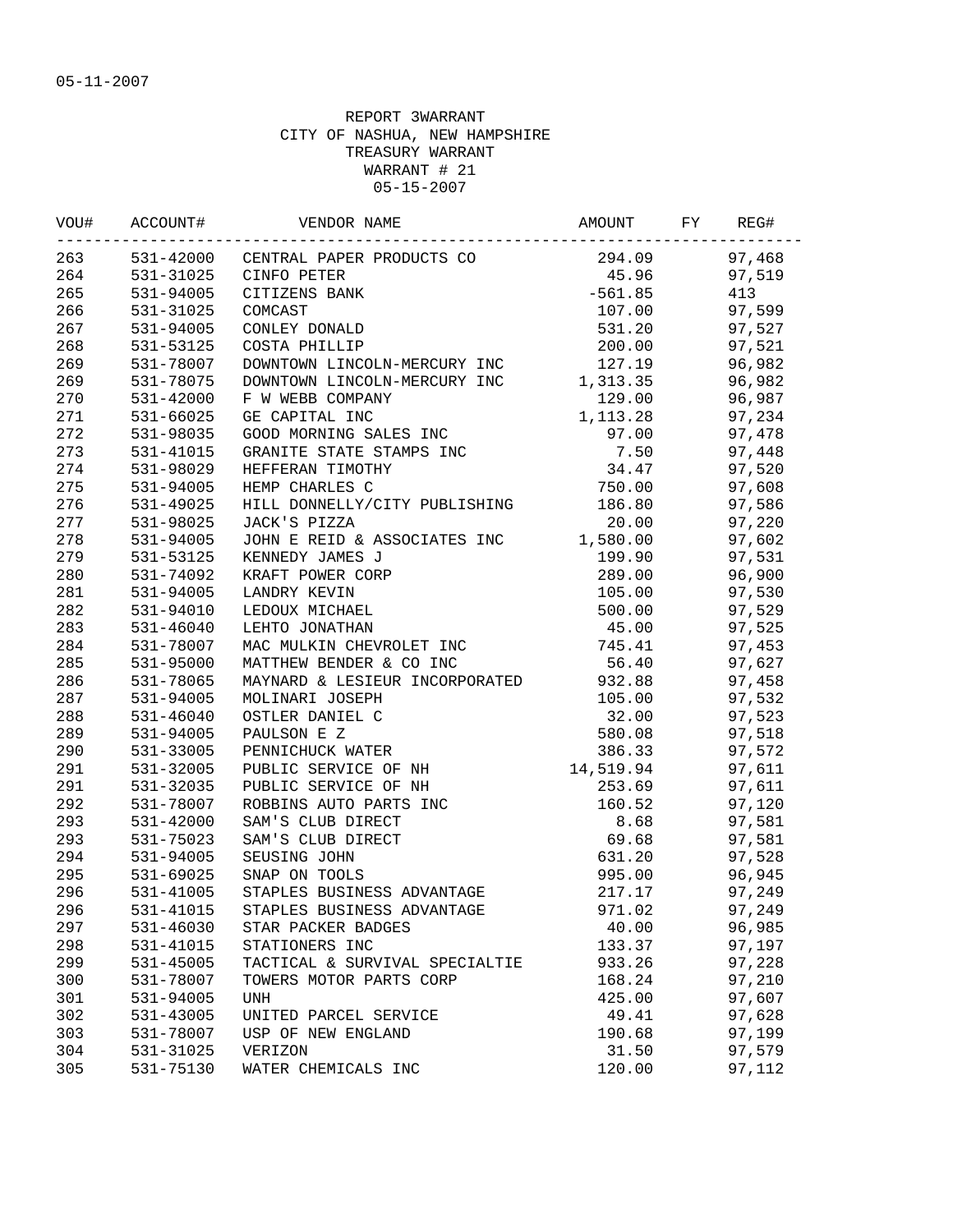|       |           | VOU# ACCOUNT# VENDOR NAME                                |                  | REG#              |
|-------|-----------|----------------------------------------------------------|------------------|-------------------|
|       |           | TOTAL 531 POLICE DEPARTMENT                              |                  | 33,917.43         |
| 306   |           | 532-53025 ATC ASSOCIATES INC                             |                  | 97,097            |
| 307   | 532-79040 | BATTERIES PLUS 400                                       | 400.00<br>141.58 | 97,239            |
| 308   | 532-75023 | BELLETETES INC                                           | 21.22            | 97,069            |
| 308   | 532-78100 | BELLETETES INC                                           |                  | 11.80 97,069      |
| 309   | 532-78100 | D & R TOWING INC                                         |                  | 75.00 97,451      |
| 310   | 532-78020 | DOWNTOWN LINCOLN-MERCURY INC 330.53 96,982               |                  |                   |
| 311   | 532-78095 | F W WEBB COMPANY                                         |                  | 36.79 96,987      |
| 312   | 532-78075 | GRANITE STATE GLASS                                      | 320.00           | 97,007            |
| 313   | 532-78075 | GREENFIELD INDUSTRIES INC                                | 65.00            | 96,949            |
| 314   | 532-69025 |                                                          | 149.91           | 97,567            |
| 314   | 532-75023 | HOME DEPOT CREDIT SERVICES<br>HOME DEPOT CREDIT SERVICES | 284.10           | 97,567            |
| 315   | 532-64094 | INDUSTRIAL PROTECTION SERVICES 2,963.80                  |                  | 96,960            |
| 316   | 532-95005 | INTERNATIONAL CODE COUNCIL INC                           | 180.00           | 97,600            |
| 317   | 532-34015 | KEYSPAN ENERGY DELIVERY                                  | 232.80           | 97,571            |
| 318   | 532-75105 | M & M ELECTRICAL SUPPLY CO INC                           | 126.74           | 97,449            |
| 319   | 532-78100 | MINUTEMAN TRUCKS INC                                     | 219.82           | 97,133            |
| 320   | 532-41015 | MORRISSEY BRIAN                                          | 6.97             | 97,533            |
| 320   | 532-43005 | MORRISSEY BRIAN                                          | 5.36             | 97,533            |
| 320   | 532-79045 | MORRISSEY BRIAN                                          | 20.00            | 97,533            |
| 320   | 532-98029 | MORRISSEY BRIAN                                          | 18.47            | 97,533            |
| 321   | 532-42005 | NEW ENGLAND PAPER & SUPPLY                               | 9.90             | 97,108            |
| 321   | 532-42010 | NEW ENGLAND PAPER & SUPPLY                               | 96.62            | 97,108            |
| 321   | 532-42020 | NEW ENGLAND PAPER & SUPPLY                               | 108.79 97,108    |                   |
| 322   | 532-95005 | NEW HAMPSHIRE ASSOCIATION OF F 75.00 97,619              |                  |                   |
| 323   | 532-31040 | NEXTEL COMMUNICATIONS                                    | 529.66           | 97,559            |
| 324   | 532-33005 | PENNICHUCK WATER                                         | 629.90           | 97,572            |
| 325   | 532-32005 | PUBLIC SERVICE OF NH                                     | 3,470.14         | 97,611            |
| 326   | 532-78100 | SANEL AUTO PARTS CO                                      | 285.12           | 97,075            |
| 327   | 532-46045 | SHEA WILLIAM                                             | 540.00           | 97,534            |
| 328   | 532-69035 | SNAP ON TOOLS                                            | 37.60            | 96,945            |
| 329   | 532-78007 | TOWERS MOTOR PARTS CORP                                  | 1.98             | 97,210            |
| 330   | 532-59100 | TRUE BLUE CLEANERS                                       |                  | 170.60 97,132     |
| 331   | 532-75023 | UNITED SUPPLY COMPANY INC                                |                  | 15.27 97,467      |
| 332   | 532-78080 | YANKEE TRUCKS                                            | 102.34           | 96,932            |
|       |           | TOTAL 532 FIRE DEPARTMENT                                |                  | 11,682.81         |
| 333   |           | 533-33010 PENNICHUCK WATER                               |                  | 143,546.31 97,572 |
| TOTAL |           | -----------------<br>533 WATER SUPPLY (PUBLIC HYDRANTS)  |                  | 143,546.31        |
| 334   |           | 534-32020 PUBLIC SERVICE OF NH                           |                  | 47,651.12 97,611  |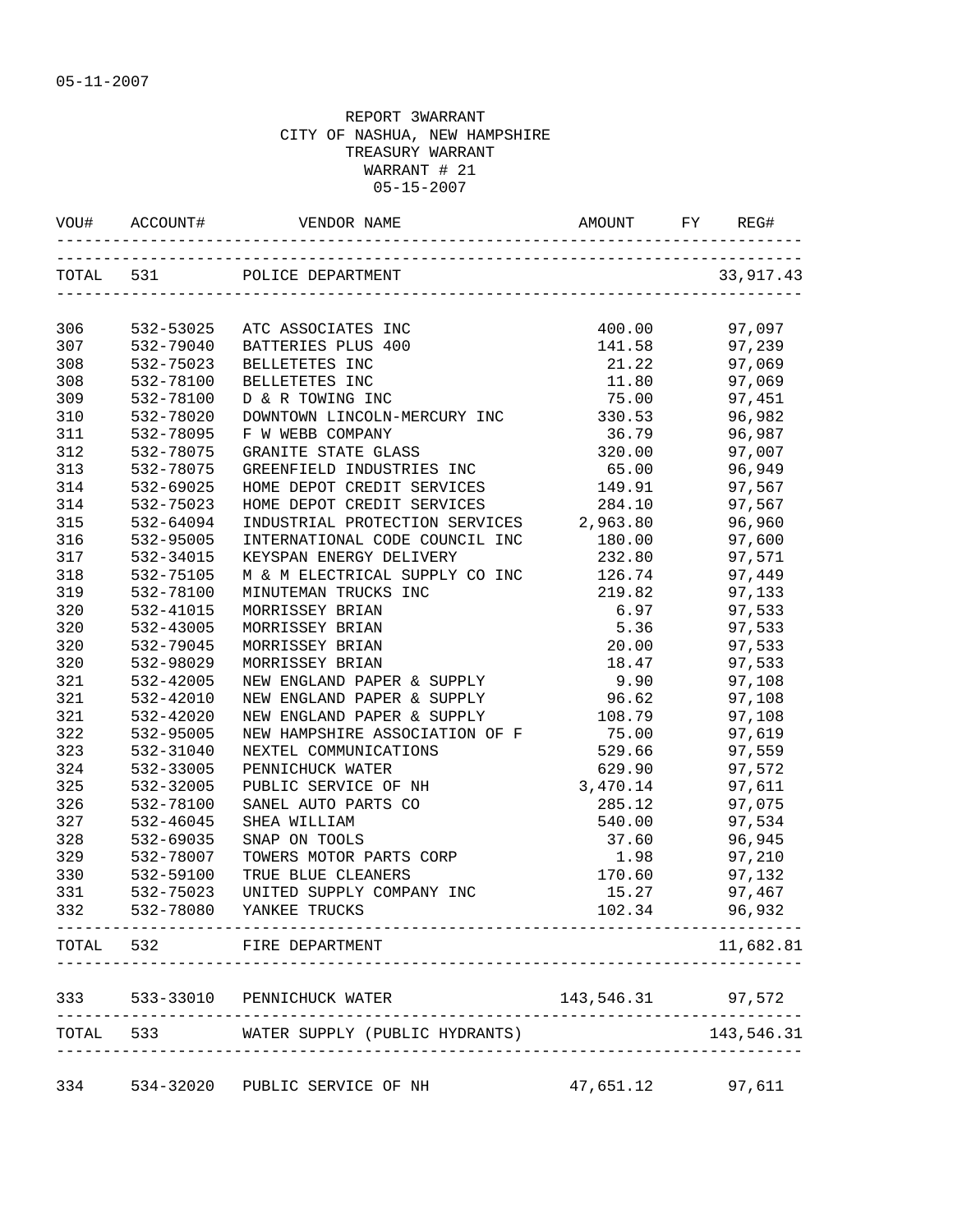| VOU#              | ACCOUNT#               | VENDOR NAME                                                                       | AMOUNT          | FY | REG#                              |
|-------------------|------------------------|-----------------------------------------------------------------------------------|-----------------|----|-----------------------------------|
|                   | TOTAL 534              | STREET LIGHTING                                                                   |                 |    | 47,651.12                         |
| 336               | 535-81023              | 335 535-81023 NEXTEL COMMUNICATIONS<br>SOUSA MARK                                 | 68.88<br>96.03  |    | 97,559<br>97,535                  |
|                   | TOTAL 535              | EMERGENCY MANAGEMENT                                                              |                 |    | 164.91                            |
| 338               |                        | 337 542-31050 NEXTEL COMMUNICATIONS<br>542-41015 STAPLES BUSINESS ADVANTAGE       | 32.45<br>29.10  |    | 97,559<br>97,249                  |
| TOTAL 542         |                        | COMMUNITY HEALTH                                                                  |                 |    | 61.55                             |
| 339<br>340<br>341 | 543-49070<br>543-31050 | FISHER SCIENTIFIC<br>NEXTEL COMMUNICATIONS<br>543-49075 PAPER THERMOMETER COMPANY | 56.27<br>250.00 |    | 132.62 97,240<br>97,559<br>96,897 |
| TOTAL             | 543                    | ---------------------------------<br>ENVIRONMENTAL HEALTH DEPT.                   |                 |    | 438.89                            |
| 342               | 545-97020              | 23-25 TEMPLE ST REALTY LLC                                                        | 674.00          |    | 97,185                            |
| 343               | 545-97020              | 28-34 RR SQUARE LLC                                                               | 140.00          |    | 96,936                            |
| 344               | 545-97020              | ABBOTT ST OXFORD HOUSE                                                            | 689.92          |    | 97,168                            |
| 345               | 545-97020              | ADAMO RONALD J                                                                    | 797.06          |    | 96,990                            |
| 346               | 545-97020              | BERGERON DANIEL                                                                   | 286.56          |    | 97,169                            |
| 347               | 545-97020              | BISHOP REAL ESTATE MGMT INC                                                       | 797.06          |    | 97,051                            |
| 348               | 545-97020              | BLANCHARD BLDG INVESTS/KENNETH                                                    | 1,000.00        |    | 96,986                            |
| 349               | 545-97020              | BLANCHARD KENNETH                                                                 | 177.83          |    | 97,212                            |
| 350               | 545-97020              | BROOK VILLAGE NORTH ASSOCIATES                                                    | 636.00          |    | 97,125                            |
| 351               | 545-97020              | CANTERBURY APARTMENTS                                                             | 713.15          |    | 96,915                            |
| 352               | 545-97020              | CARROLL DOUGLAS                                                                   | 425.00          |    | 97,166                            |
| 353               | 545-97020              | CENTRAL REALTY                                                                    | 1,089.36        |    | 97,106                            |
| 354               | 545-97020              | CITY VIEW MANAGEMENT CO INC                                                       | 570.00          |    | 97,248                            |
| 355               | 545-97020              | CJL PROPERTIES/CHRIS LAVERTU                                                      | 939.64          |    | 96,958                            |
| 356               | 545-97020              | CONSTANT NORMAND                                                                  | 738.90          |    | 96,898                            |
| 357               | 545-97020              | CURRY WILLIAM                                                                     | 655.03          |    | 97,177                            |
| 358               | 545-97020              | DERBY DOLORES                                                                     | 735.76          |    | 97,111                            |
| 359               | 545-97020              | DOBENS SUSAN                                                                      | 398.53          |    | 96,993                            |
| 360               | 545-97020              | FFG APARTMENTS                                                                    | 257.59          |    | 97,090                            |
| 361               | 545-97020              | FISCHER MARJORIE                                                                  | 651.93          |    | 97,104                            |
| 362               | 545-97020              | GANAPATHY BOPPANDA                                                                | 236.36          |    | 97,057                            |
| 363               | 545-97020              | GAUTHIER REALTY/CONNIE GAUTHIE                                                    | 2,514.34        |    | 97,243                            |
| 364               | 545-97020              | GAUVIN GARY                                                                       | 173.19          |    | 97,172                            |
| 365               | 545-97020              | GIVENS TRENT                                                                      | 739.00          |    | 97,175                            |
| 366               | 545-97020              | KEROUAC ROBERT E                                                                  | 374.13          |    | 97,117                            |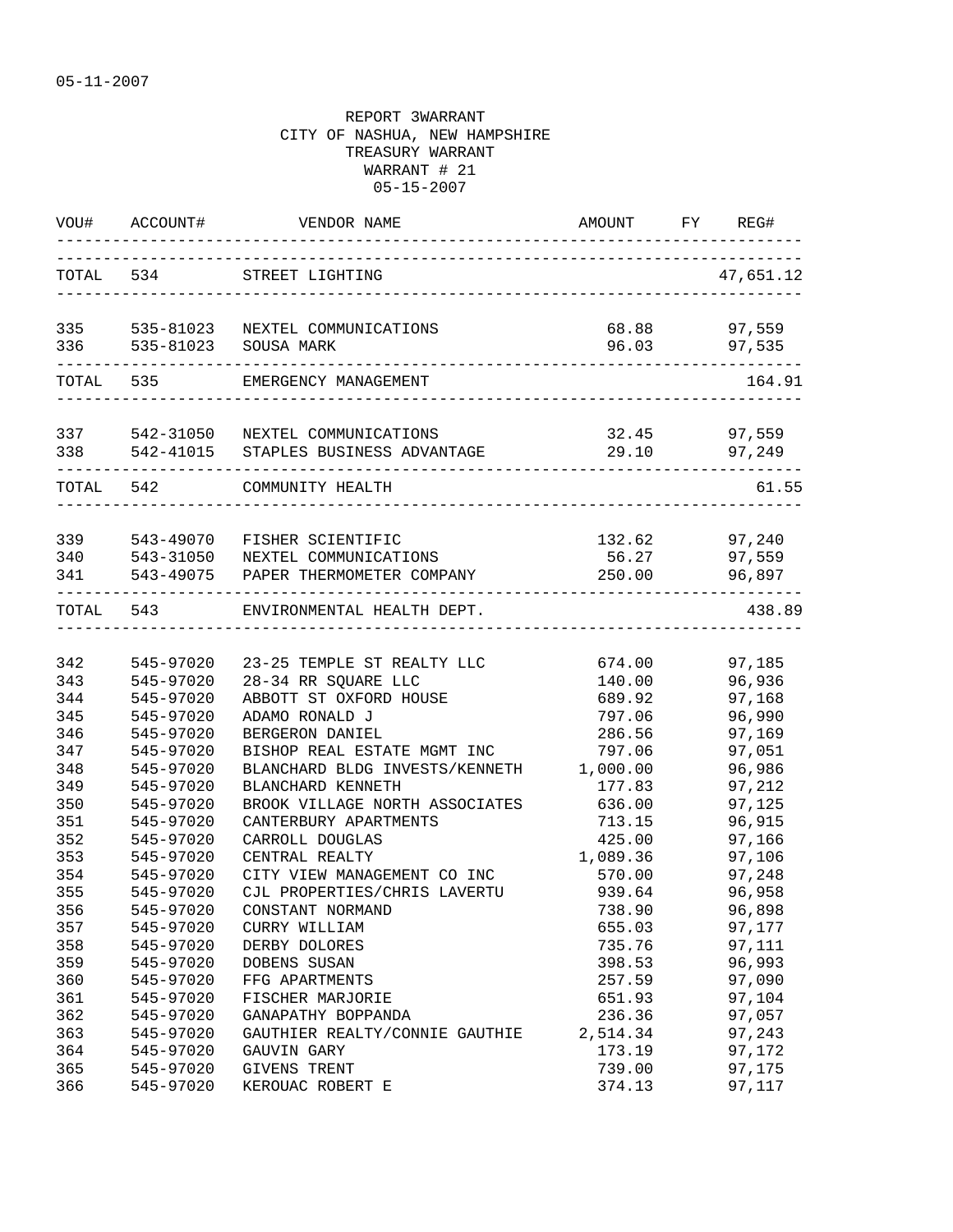| VOU#       | ACCOUNT#  | VENDOR NAME                              | AMOUNT          | FY | REG#             |
|------------|-----------|------------------------------------------|-----------------|----|------------------|
| 367        | 545-97015 | KEYSPAN ENERGY DELIVERY                  | 859.51          |    | 97,620           |
| 368        | 545-97020 | KOROMA PAUL                              | 274.00          |    | 96,913           |
| 369        | 545-97020 | LAMERAND ENTERPRISES/KYLE LAME           | 300.00          |    | 97,207           |
| 370        | 545-97020 | LILLIANS MOTEL                           | 954.00          |    | 96,903           |
| 371        | 545-97020 | LTA INVESTMENTS LLC                      | 260.00          |    | 97,176           |
| 372        | 545-97020 | MACDONALD CHARLES                        | 500.00          |    | 97,170           |
| 373        | 545-97020 | MOTEL 6                                  | 567.88          |    | 97,209           |
| 374        | 545-97020 | NASHUA HOUSING AUTHORITY                 | 1,174.00        |    | 97,215           |
| 375        | 545-97020 | O'DONNELL ALBERT                         | 287.50          |    | 97,171           |
| 376        | 545-97020 | O'NEIL MICHAEL                           | 880.97          |    | 97,000           |
| 377        | 545-97020 | PAQUIN EDWARD                            | 323.05          |    | 96,916           |
| 378        | 545-97020 | PSALEDAKIS WILLIAM                       | 450.00          |    | 96,937           |
| 379        | 545-97015 | PUBLIC SERVICE CO OF NH                  | 3,291.67        |    | 97,617           |
| 380        | 545-97020 | REGENT PARK ASSOCIATES                   | 469.86          |    | 97,013           |
| 381        | 545-97020 | RODRIGUE ROBERT N                        | 378.92          |    | 96,972           |
| 382        | 545-97020 | ROSA JUSSARA                             | 255.66          |    | 97,077           |
| 383        | 545-97020 | SOUSA ROBIN                              | 797.06          |    | 97,165           |
| 384        | 545-97020 | SOUTHERN NH SERV MNGT CORP               | 82.00           |    | 97,063           |
| 385        | 545-97020 | SPIROU CHARLES                           | 181.81          |    | 96,954           |
| 386        | 545-97015 | ST JOSEPH PHARMACY                       | 1,207.55        |    | 96,938           |
| 387        | 545-97020 | THC INVESTMENTS                          | 581.07          |    | 97,025           |
| 388        | 545-97020 | TREMBLAY RENE J                          | 740.00          |    | 96,904           |
| 389        | 545-97020 | URQUHART DIANE                           | 471.78          |    | 96,969           |
| 390        | 545-97020 | WALLER ELLIOTT                           | 432.00          |    | 97,033           |
| 391        | 545-97015 | WINGATE'S PHARMACY INC                   | 9,592.30        |    | 97,548           |
| 392        | 545-97020 | WRN REAL ESTATE LLC                      | 388.47          |    | 97,189           |
| 393        | 545-97020 | ZHAO CHANG                               | 437.30          |    | 96,964           |
| TOTAL 545  |           | WELFARE COSTS                            |                 |    | 42,548.70        |
|            |           | CORBETT CLEANING CO/STEPHEN CO           |                 |    |                  |
| 394        | 551-59100 |                                          | 320.00          |    | 97,098           |
| 395        | 551-59187 | NASHUA REGIONAL PLANNING COMMI 15,188.00 |                 |    | 97,561           |
| 396        | 551-41015 | NEW ENGLAND PAPER & SUPPLY               | 50.50           |    | 97,108           |
| 397        | 551-31050 | NEXTEL COMMUNICATIONS                    | 270.80          |    | 97,559           |
| 398        | 551-33005 | PENNICHUCK WATER                         | 37.68           |    | 97,572           |
| 399        | 551-32005 | PUBLIC SERVICE OF NH                     | 729.04          |    | 97,611           |
| TOTAL      | 551       | PUBLIC WORKS DIV & ENGINEERING           |                 |    | 16,596.02        |
|            |           |                                          |                 |    |                  |
| 400<br>400 | 552-75022 | B & S LOCKSMITHS INC                     | 5.85            |    | 97,214<br>97,214 |
|            | 552-75040 | B & S LOCKSMITHS INC                     | 185.00<br>67.36 |    |                  |
| 400        | 552-75135 | B & S LOCKSMITHS INC                     |                 |    | 97,214           |
| 401        | 552-59050 | <b>BAKER CHRISTOPHER</b>                 | 832.00          |    | 97,144           |
| 402        | 552-42010 | BANNER SYSTEMS OF MASSACHUSETT           | 14.08           |    | 97,447           |
| 402        | 552-75165 | BANNER SYSTEMS OF MASSACHUSETT           | 14.08           |    | 97,447           |
| 402        | 552-75170 | BANNER SYSTEMS OF MASSACHUSETT           | 14.08           |    | 97,447           |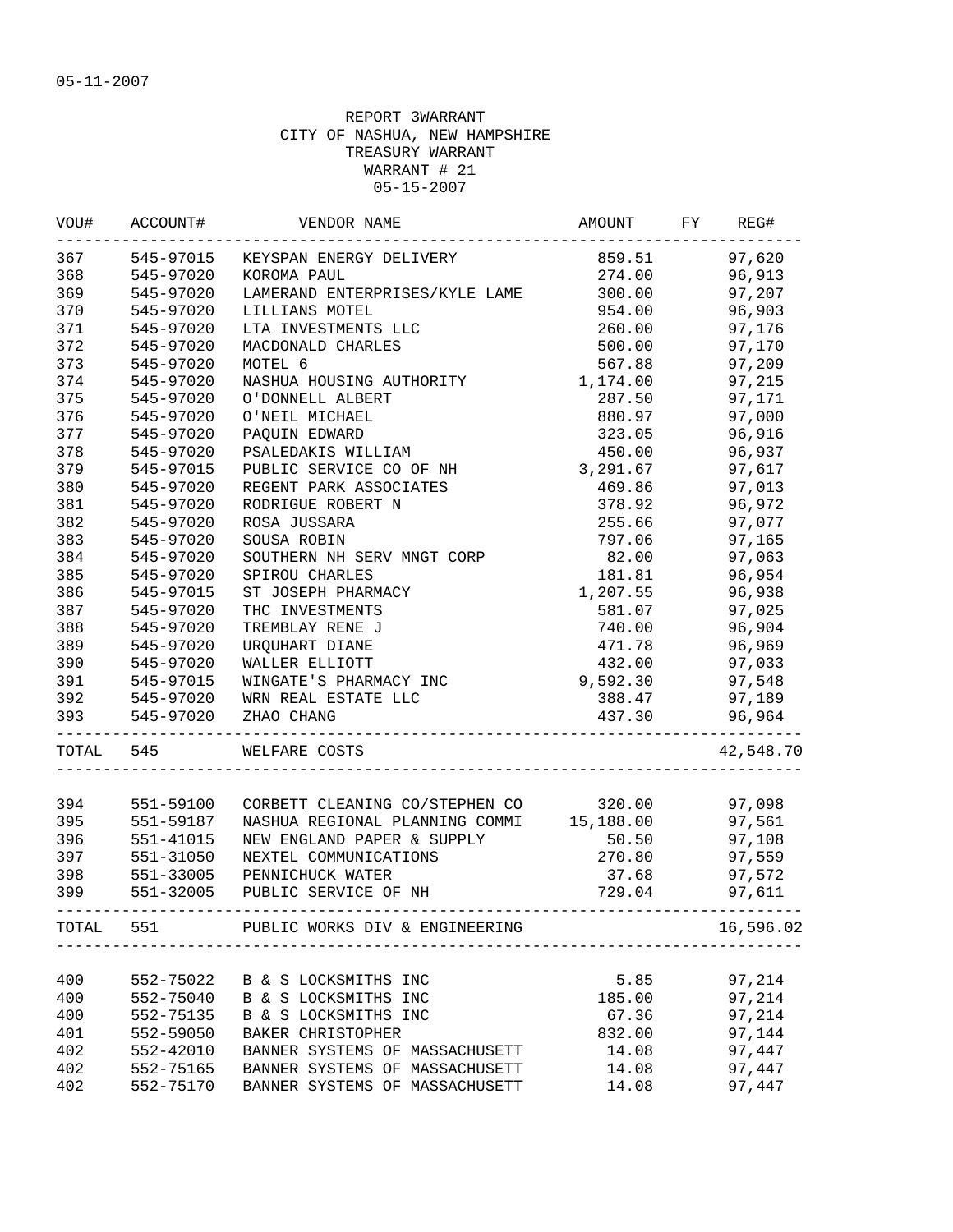|     | VOU# ACCOUNT# | VENDOR NAME<br>_____________________________________                               |                 | REG#          |
|-----|---------------|------------------------------------------------------------------------------------|-----------------|---------------|
| 402 |               | 552-75175 BANNER SYSTEMS OF MASSACHUSETT 14.08                                     |                 | 97,447        |
| 403 |               | 552-91005 BARRY JOHN J                                                             |                 | 120.34 97,536 |
| 404 |               | 552-75021 BELLETETES INC                                                           |                 | 28.78 97,069  |
| 404 | 552-75022     | BELLETETES INC                                                                     |                 | 154.21 97,069 |
| 404 | 552-75135     | BELLETETES INC                                                                     |                 | 76.78 97,069  |
| 405 | 552-78007     | BEST FORD                                                                          | 21.42           | 96,918        |
| 406 | 552-75021     | BROX INDUSTRIES INC                                                                | 67.35           | 96,946        |
| 407 | 552-59050     | BYRD MARCIE                                                                        | 44.00           | 97,109        |
| 408 | 552-78007     | CARPARTS OF NASHUA                                                                 | 49.08           | 96,917        |
| 409 | 552-45235     | CONNEY SAFETY PRODUCTS                                                             | 195.86          | 97,479        |
| 410 | 552-72010     | CONWAY OFFICE PRODUCTS LLC                                                         | 120.00          | 97,027        |
| 411 | 552-75022     | CORBETT CLEANING CO/STEPHEN CO                                                     | 300.00          | 97,098        |
| 412 | 552-75135     | CORRIVEAU ROUTHIER INC                                                             | 402.92          | 97,450        |
| 413 | 552-78100     | D & R TOWING INC                                                                   | 60.00           | 97,451        |
| 414 | 552-48015     | D & R TOWING INC<br>DENNIS K BURKE INC                                             | 1,706.67        | 97,629        |
| 415 | 552-78007     | DOWNTOWN LINCOLN-MERCURY INC                                                       | 55.62           | 96,982        |
| 416 | 552-59050     | DRESCHER STEPHEN                                                                   | 44.00           | 97,113        |
| 417 | 552-46045     | DUMAIS CLAUDE                                                                      | 79.99           | 97,537        |
| 418 | 552-66000     | HANDY HOUSE INC                                                                    | 354.00          | 97,590        |
| 419 | 552-75135     | HARRY W WELLS & SON INC                                                            | 452.87          | 97,315        |
| 420 | 552-45250     | HOME DEPOT CREDIT SERVICES                                                         |                 | 65.94 97,567  |
| 420 | 552-46030     | HOME DEPOT CREDIT SERVICES                                                         |                 | 49.86 97,567  |
| 420 | 552-75021     | HOME DEPOT CREDIT SERVICES                                                         | 710.62          | 97,567        |
| 420 | 552-75022     | HOME DEPOT CREDIT SERVICES                                                         | 412.65          | 97,567        |
| 420 | 552-75135     | HOME DEPOT CREDIT SERVICES                                                         | 211.50          | 97,567        |
| 421 | 552-59050     | <b>JACKSON BRIAN</b>                                                               | 286.00          | 97,376        |
| 422 | 552-78100     | JAMES R ROSENCRANTZ & SONS INC                                                     | 852.82          | 97,481        |
| 423 | 552-75135     | JG GRADING LLC                                                                     | 340.00          | 97,162        |
| 424 | 552-34015     | KEYSPAN ENERGY DELIVERY                                                            | 26.28           | 97,571        |
| 424 | 552-34045     | KEYSPAN ENERGY DELIVERY                                                            | 1,774.56        | 97,571        |
| 425 | 552-78007     | LIBERTY INTN'L TRUCKS OF NH LL 8.22                                                |                 | 97,455        |
| 425 | 552-78100     | LIBERTY INTN'L TRUCKS OF NH LL 142.04                                              |                 | 97,455        |
| 426 | 552-75022     | M & M ELECTRICAL SUPPLY CO INC 22.75                                               |                 | 97,449        |
| 427 | 552-45285     |                                                                                    | 156.00          | 97,318        |
| 428 | 552-78065     | MARSHALL SIGNS INC<br>MAYNARD & LESIEUR INCORPORATED<br>NASHUA OUTDOOR POWER EQUIP |                 | 97,458        |
| 429 | 552-75021     |                                                                                    | $31.44$<br>9.98 | 97,087        |
| 430 | 552-75021     | NASHUA WALLPAPER & PAINT CO                                                        | 564.56          | 97,092        |
| 430 | 552-75165     | NASHUA WALLPAPER & PAINT CO                                                        | 1,599.60        | 97,092        |
| 430 | 552-75170     | NASHUA WALLPAPER & PAINT CO                                                        | 1,599.60        | 97,092        |
| 430 | 552-75175     | NASHUA WALLPAPER & PAINT CO                                                        | 1,599.60        | 97,092        |
| 431 | 552-31050     | NEXTEL COMMUNICATIONS                                                              | 174.69          | 97,559        |
| 432 | 552-95005     | NH BABE RUTH LEAGUES                                                               | 120.00          | 97,562        |
| 433 | 552-33005     | PENNICHUCK WATER                                                                   | 362.80          | 97,572        |
| 433 | 552-33040     | PENNICHUCK WATER                                                                   | 145.84          | 97,572        |
| 433 | 552-33045     | PENNICHUCK WATER                                                                   | 602.06          | 97,572        |
| 434 | 552-78100     | POOR FARM TRADING POST                                                             | 225.44          | 97,146        |
| 435 | 552-32005     | PUBLIC SERVICE OF NH                                                               | 490.49          | 97,611        |
| 435 | 552-32005     | PUBLIC SERVICE OF NH                                                               | 2,479.85        | 97,612        |
|     |               |                                                                                    |                 |               |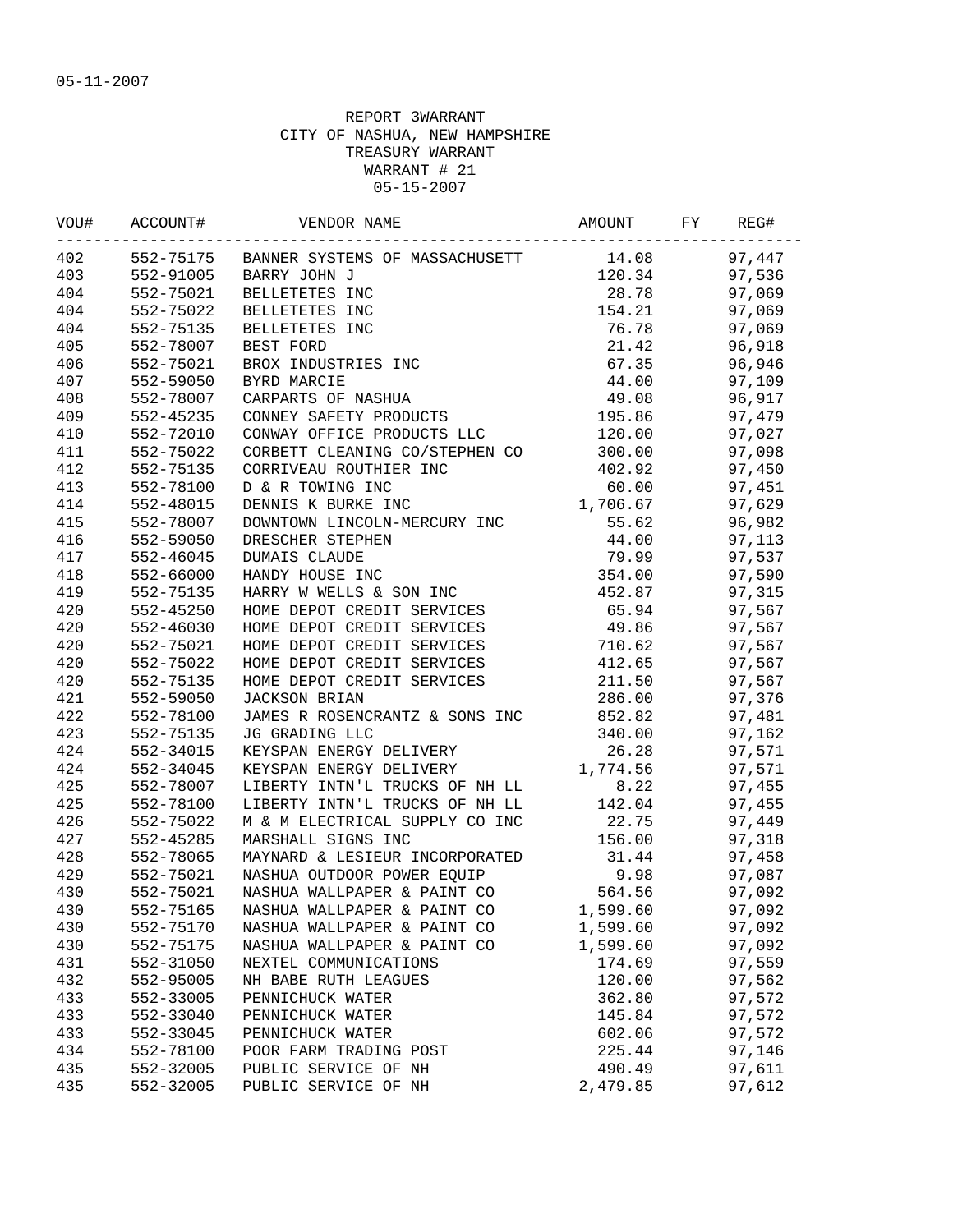| VOU# | ACCOUNT#                             | VENDOR NAME                                              | AMOUNT    | FY | REG#      |
|------|--------------------------------------|----------------------------------------------------------|-----------|----|-----------|
| 435  | 552-32030                            | PUBLIC SERVICE OF NH                                     | 73.71     |    | 97,611    |
| 435  | 552-32030                            | PUBLIC SERVICE OF NH                                     | 4,877.15  |    | 97,612    |
| 435  | 552-32040                            | PUBLIC SERVICE OF NH                                     | 6,012.37  |    | 97,612    |
| 436  | 552-46030                            | R WHITE EQUIPMENT CENTER INC                             | 103.00    |    | 97,460    |
| 436  | 552-64192                            | R WHITE EQUIPMENT CENTER INC                             | 299.90    |    | 97,460    |
| 436  | 552-74085                            | R WHITE EQUIPMENT CENTER INC                             | 396.65    |    | 97,460    |
| 436  | 552-75021                            | R WHITE EQUIPMENT CENTER INC                             | 64.50     |    | 97,460    |
| 437  | 552-59050                            | RYAN SEAN                                                | 405.00    |    | 97,065    |
| 438  | 552-45250                            | SAM'S CLUB DIRECT                                        | 138.20    |    | 97,581    |
| 438  | 552-75022                            | SAM'S CLUB DIRECT                                        | 306.16    |    | 97,581    |
| 438  | 552-75040                            | SAM'S CLUB DIRECT                                        | 348.54    |    | 97,581    |
| 438  | 552-75135                            | SAM'S CLUB DIRECT                                        | 588.42    |    | 97,581    |
| 439  | 552-78007                            | SANEL AUTO PARTS CO                                      | 600.12    |    | 97,075    |
| 440  | 552-75040                            | TRUGREEN CHEMLAWN                                        | 220.00    |    | 97,232    |
| 441  | 552-46045                            | UNIFIRST CORPORATION                                     | 1,666.61  |    | 97,225    |
|      |                                      | 442 552-75021 UNITED SUPPLY COMPANY INC                  | 7.20      |    | 97,467    |
|      | 443 552-31040                        | VERIZON                                                  | 83.80     |    | 97,579    |
|      | -----------------------<br>TOTAL 552 | --------------------------------<br>PARKS AND RECREATION |           |    | 36,736.94 |
|      |                                      |                                                          |           |    |           |
| 444  |                                      | 553-94005 APWA REGISTRATION                              | 575.00    |    | 97,622    |
| 445  | 553-31050                            | ARCH WIRELESS                                            | 365.80    |    | 97,621    |
| 446  | 553-42010                            | BANNER SYSTEMS OF MASSACHUSETT                           | 459.48    |    | 97,447    |
| 447  | 553-45060                            | BELLETETES INC                                           | 15.55     |    | 97,069    |
| 447  | 553-46045                            | BELLETETES INC                                           | 29.67     |    | 97,069    |
| 447  | 553-49075                            | BELLETETES INC                                           | 48.32     |    | 97,069    |
| 447  | 553-69025                            | BELLETETES INC                                           | 354.07    |    | 97,069    |
| 448  | 553-45015                            | BROX INDUSTRIES INC                                      | 253.92    |    | 96,946    |
| 448  | 553-45025                            | BROX INDUSTRIES INC                                      | 38.00     |    | 96,946    |
| 448  | 553-45190                            | BROX INDUSTRIES INC                                      | 213.18    |    | 96,946    |
| 449  | 553-78100                            | CHADWICK-BAROSS INC                                      | 11.41     |    | 96,947    |
| 450  | 553-49075                            | CHROMATE INDUSTRIAL CORP                                 | 452.48    |    | 97,018    |
| 451  | 553-94005                            | CITIZENS BANK                                            | 677.00    |    | 413       |
| 452  | 553-59100                            | CONWAY CHEVROLET-BUICK INC                               | 373.95    |    | 97,160    |
| 453  | 553-59105                            | CORBETT CLEANING CO/STEPHEN CO                           | 500.00    |    | 97,098    |
| 454  | 553-45060                            | CORRIVEAU ROUTHIER INC                                   | 271.26    |    | 97,450    |
| 455  | 553-59100                            | D & R TOWING INC                                         | 60.00     |    | 97,451    |
| 456  | 553-48015                            | DENNIS K BURKE INC                                       | 13,019.40 |    | 97,629    |
| 457  | 553-78100                            | <b>DUNN BATTERY</b>                                      | 248.85    |    | 97,008    |
| 458  | 553-78100                            | E W SLEEPER CO                                           | 38.64     |    | 97,246    |
| 459  | 553-45260                            | EASTERN MINERALS INC                                     | 8,609.75  |    | 97,233    |
| 460  | 553-46045                            | GRAINGER                                                 | 239.76    |    | 96,968    |
| 460  | 553-69025                            | GRAINGER                                                 | 211.95    |    | 96,968    |
| 461  | 553-45060                            | HOME DEPOT CREDIT SERVICES                               | 91.90     |    | 97,567    |
| 461  | 553-49075                            | HOME DEPOT CREDIT SERVICES                               | 12.47     |    | 97,567    |
| 461  | 553-69025                            | HOME DEPOT CREDIT SERVICES                               | 39.97     |    | 97,567    |
| 462  | 553-78100                            | HOWARD P FAIRFIELD INC                                   | 9,246.68  |    | 97,368    |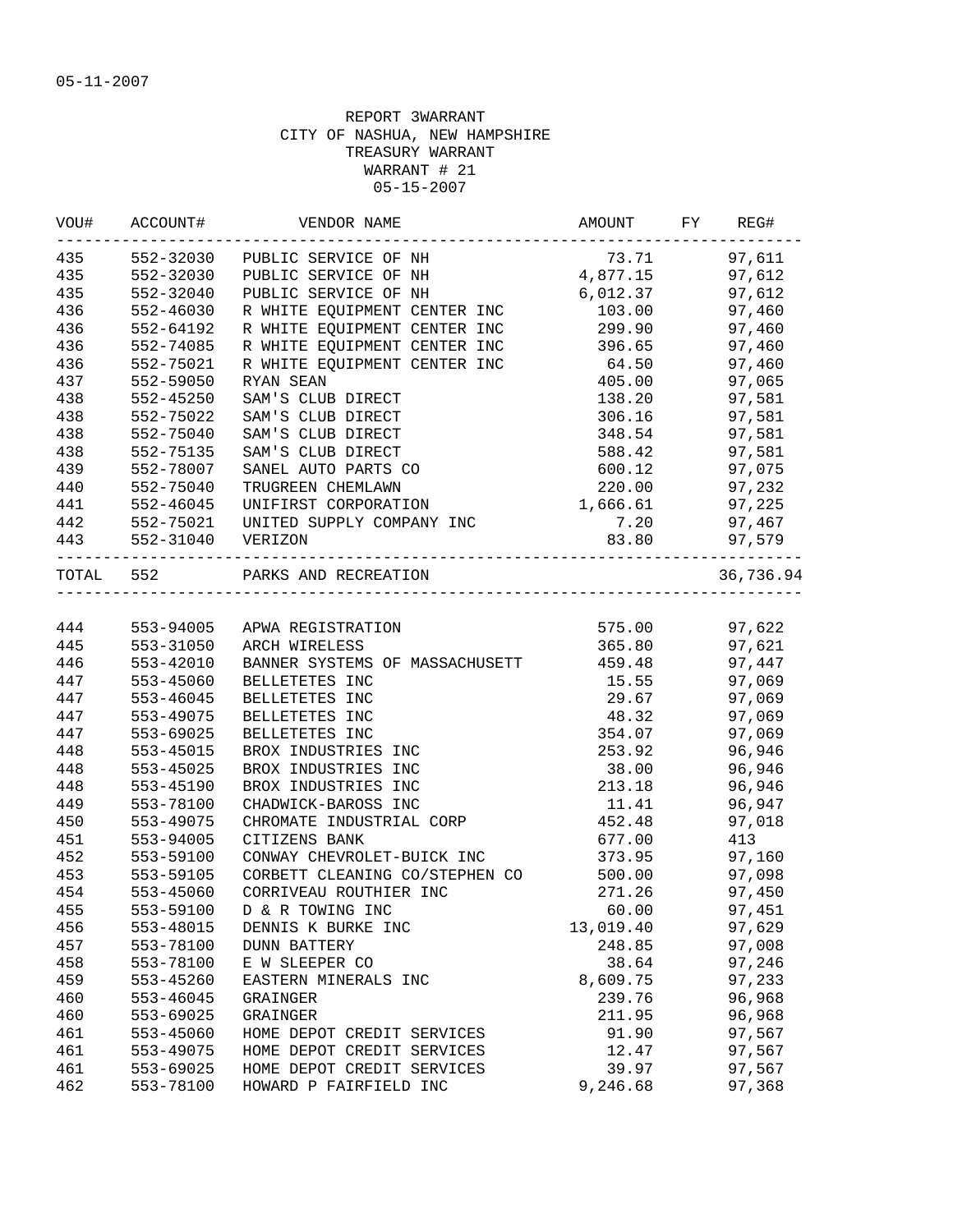| VOU#      | ACCOUNT#  | VENDOR NAME                    | AMOUNT    | FY | REG#      |
|-----------|-----------|--------------------------------|-----------|----|-----------|
| 463       | 553-78100 | HOWARD P FAIRFIELD LLC         | 268.74    |    | 97,601    |
| 464       | 553-59135 | J P PEST SERVICES              | 55.00     |    | 97,135    |
| 465       | 553-78100 | LIBERTY INTN'L TRUCKS OF NH LL | 429.15    |    | 97,455    |
| 466       | 553-78100 | MAC MULKIN CHEVROLET INC       | 1,065.89  |    | 97,453    |
| 467       | 553-69025 | MAYNARD & LESIEUR INCORPORATED | 128.90    |    | 97,458    |
| 467       | 553-78065 | MAYNARD & LESIEUR INCORPORATED | 695.20    |    | 97,458    |
| 468       | 553-49075 | NAPA AUTO PARTS                | 150.80    |    | 97,206    |
| 468       | 553-69025 | NAPA AUTO PARTS                | 73.48     |    | 97,206    |
| 468       | 553-78100 | NAPA AUTO PARTS                | 188.45    |    | 97,206    |
| 469       | 553-45060 | NASHUA FARMERS EXCHANGE INC    | 84.50     |    | 97,471    |
| 470       | 553-45060 | NEW ENGLAND POSITIONING SYSTEM | 1,838.00  |    | 97,061    |
| 471       | 553-31050 | NEXTEL COMMUNICATIONS          | 161.20    |    | 97,559    |
| 472       | 553-49075 | NORTHERN FOREIGN CAR PARTS INC | 75.88     |    | 97,485    |
| 473       | 553-33005 | PENNICHUCK WATER               | 343.09    |    | 97,572    |
| 474       | 553-45265 | PITCHERVILLE SAND & GRAVEL INC | 551.46    |    | 96,995    |
| 475       | 553-32005 | PUBLIC SERVICE OF NH           | 5,981.70  |    | 97,612    |
| 476       | 553-49075 | SANEL AUTO PARTS CO            | 100.91    |    | 97,075    |
| 476       | 553-78100 | SANEL AUTO PARTS CO            | 1,182.04  |    | 97,075    |
| 476       | 553-78100 | SANEL AUTO PARTS CO            | 46.70     |    | 97,076    |
| 477       | 553-48005 | SHATTUCK MALONE OIL CO         | 13,245.90 |    | 97,547    |
| 478       | 553-69025 | SNAP ON TOOLS                  | 8.10      |    | 96,945    |
| 479       | 553-78100 | TENNANT SALES & SERVICE COMPAN | 491.80    |    | 96,961    |
| 480       | 553-46045 | UNIFIRST CORPORATION           | 435.80    |    | 97,225    |
| 481       | 553-69025 | USP OF NEW ENGLAND             | 75.00     |    | 97,199    |
| 482       | 553-59100 | WILLARDS AUTO RADIATOR SHOP    | 1,650.00  |    | 97,476    |
| 483       | 553-78035 | WINDWARD PETROLEUM             | 1,330.70  |    | 96,974    |
| TOTAL 553 |           | STREET DEPARTMENT              |           |    | 67,116.85 |
|           |           |                                |           |    |           |
| 484       | 555-59100 | CORBETT CLEANING CO/STEPHEN CO | 320.00    |    | 97,098    |
| 485       | 555-91005 | DUMONT MARGUERITE              | 21.39     |    | 96,992    |
| 486       | 555-34015 | ENERGYNORTH PROPANE            | 1,048.99  |    | 97,569    |
| 487       | 555-45288 | M & M ELECTRICAL SUPPLY CO INC | 18.40     |    | 97,449    |
| 488       | 555-31050 | NEXTEL COMMUNICATIONS          | 199.21    |    | 97,559    |
| 489       | 555-45285 | PERMA-LINE CORP OF NEW ENGLAND | 3,022.90  |    | 96,929    |
| 490       | 555-32025 | PUBLIC SERVICE OF NH           | 36.54     |    | 97,612    |
| 490       | 555-32025 | PUBLIC SERVICE OF NH           | 1,866.89  |    | 97,613    |
| 490       | 555-32025 | PUBLIC SERVICE OF NH           | 60.41     |    | 97,614    |
| 491       | 555-41015 | STAPLES BUSINESS ADVANTAGE     | 77.67     |    | 97,249    |
| 492       | 555-49075 | W E AUBUCHON COMPANY INC       | 22.77     |    | 96,924    |
| 492       | 555-69025 | W E AUBUCHON COMPANY INC       | 18.89     |    | 96,924    |
| 492       | 555-75023 | W E AUBUCHON COMPANY INC       | 6.58      |    | 96,924    |
| TOTAL     | 555       | TRAFFIC DEPARTMENT             |           |    | 6,720.64  |

493 557-64035 MUNICIPAL SUPPLY SALES CO 371.40 97,201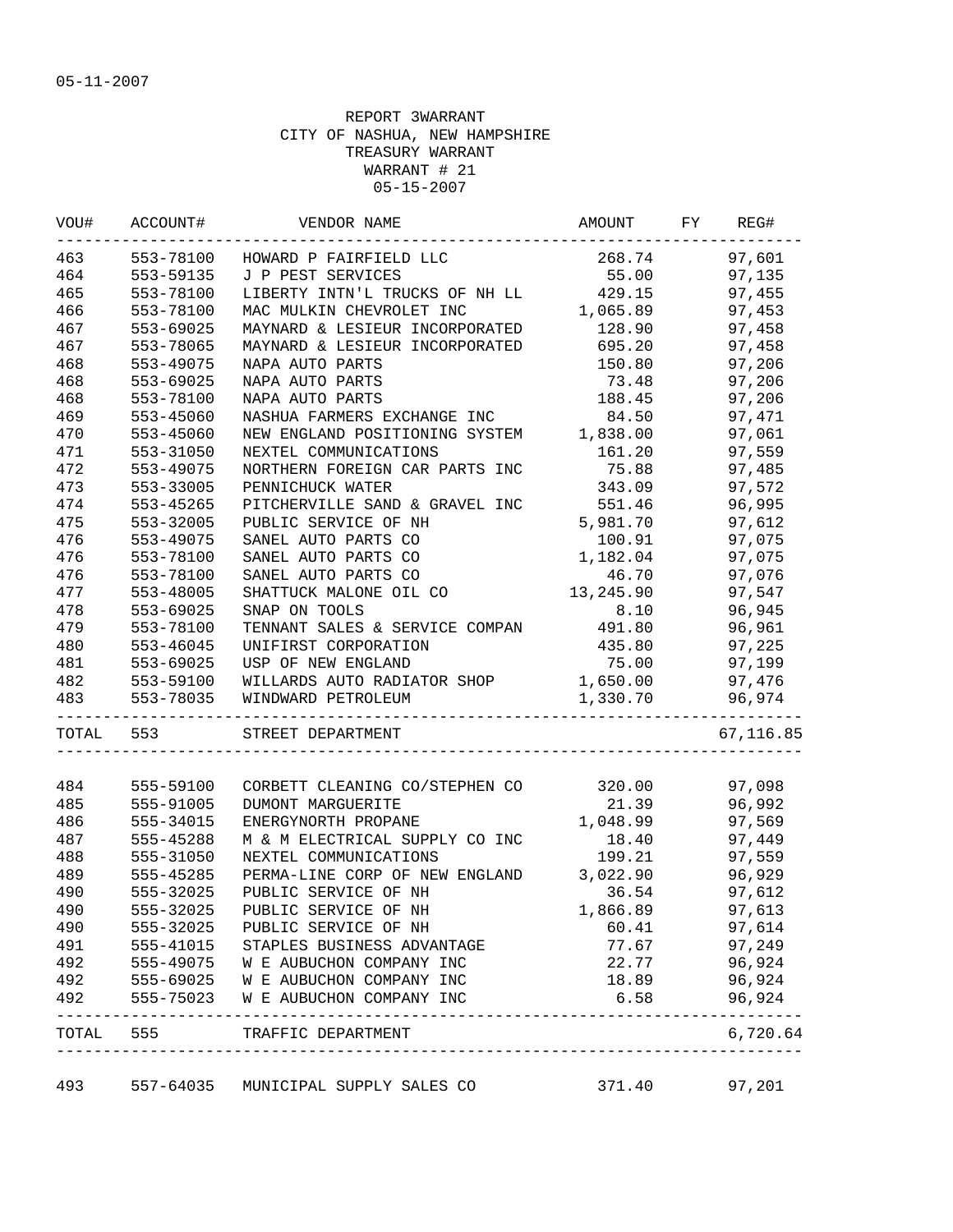| VOU#      | ACCOUNT#          | VENDOR NAME                                  | AMOUNT FY REG#  |                  |
|-----------|-------------------|----------------------------------------------|-----------------|------------------|
| 494       |                   | 557-31050 NEXTEL COMMUNICATIONS              |                 | 4.52 97,559      |
| 495       |                   | 557-32005 PUBLIC SERVICE OF NH               | 243.61          | 97,614           |
| TOTAL     | 557               | PARKING LOTS                                 |                 | 619.53           |
| 496       | 561-34015         |                                              | 622.88          |                  |
| 497       | 561-46045         | BOT-L-GAS INCORPORATED<br>CCP INDUSTRIES INC | 69.87           | 97,461<br>97,085 |
| 498       | 561-48015         | DENNIS K BURKE INC                           | 508.94          | 97,629           |
| 499       | 561-75023         | HOME DEPOT CREDIT SERVICES                   | 578.41          | 97,567           |
| 500       | 561-78065         | MAYNARD & LESIEUR INCORPORATED               | 14.94           | 97,458           |
| 501       | 561-74085         | NASHUA OUTDOOR POWER EQUIP                   | 28.70           | 97,087           |
| 502       | 561-33005         | PENNICHUCK WATER                             | 156.21          | 97,572           |
| 503       | 561-32005         | PUBLIC SERVICE OF NH                         | 103.45          | 97,614           |
| 504       | 561-78007         | ROBBINS AUTO PARTS INC                       | 43.20           | 97,120           |
| TOTAL 561 |                   | EDGEWOOD CEMETERY                            |                 | 2,126.60         |
|           |                   |                                              |                 |                  |
| 505       | 563-48015         | DENNIS K BURKE INC                           |                 | 498.34 97,629    |
| 506       |                   | 563-75023 GEMPLER'S                          | 147.75          | 97,174           |
| 507       | 563-78007         | SANEL AUTO PARTS CO                          | 40.14           | 97,076           |
| TOTAL     | 563               | WOODLAWN CEMETERY                            |                 | 686.23           |
|           |                   |                                              |                 |                  |
| 508       | 571-94005         | NLC                                          | 945.00          | 97,606           |
| 509       | ----------------- | 571-41015 STAPLES BUSINESS ADVANTAGE         | 392.80          | 97,249           |
| TOTAL     | 571               | COMMUNITY DEVELOPMENT                        |                 | 1,337.80         |
|           |                   |                                              |                 |                  |
| 510       | 572-95010         | CHAMPLAIN PLANNING PRESS                     | 72.00           | 97,558           |
| 511       | 572-62022         | COMPUSA INC                                  | 154.05          | 97,074           |
| 512       | 572-91005         | HOUSTON ROGER                                | 114.95          | 97,181           |
| 513       | 572-95010         | JOBS AVAILABLE INC                           | 30.00           | 97,557           |
| 514       | 572-31050         | NEXTEL COMMUNICATIONS                        | 11.62<br>150.00 | 97,559           |
| 515       | 572-62022         | PERFECTA CAMERA CORP                         |                 | 97,186           |
| 515       |                   | 572-98046 PERFECTA CAMERA CORP               | 75.00           | 97,186           |
| TOTAL     | 572               | PLANNING DEPARTMENT                          |                 | 607.62           |
| 516       |                   | 573-54025 NH BUSINESS REVIEW                 | 1,030.00 97,001 |                  |
|           |                   | TOTAL 573 ECONOMIC DEVELOPMENT               |                 | 1,030.00         |
|           |                   |                                              |                 |                  |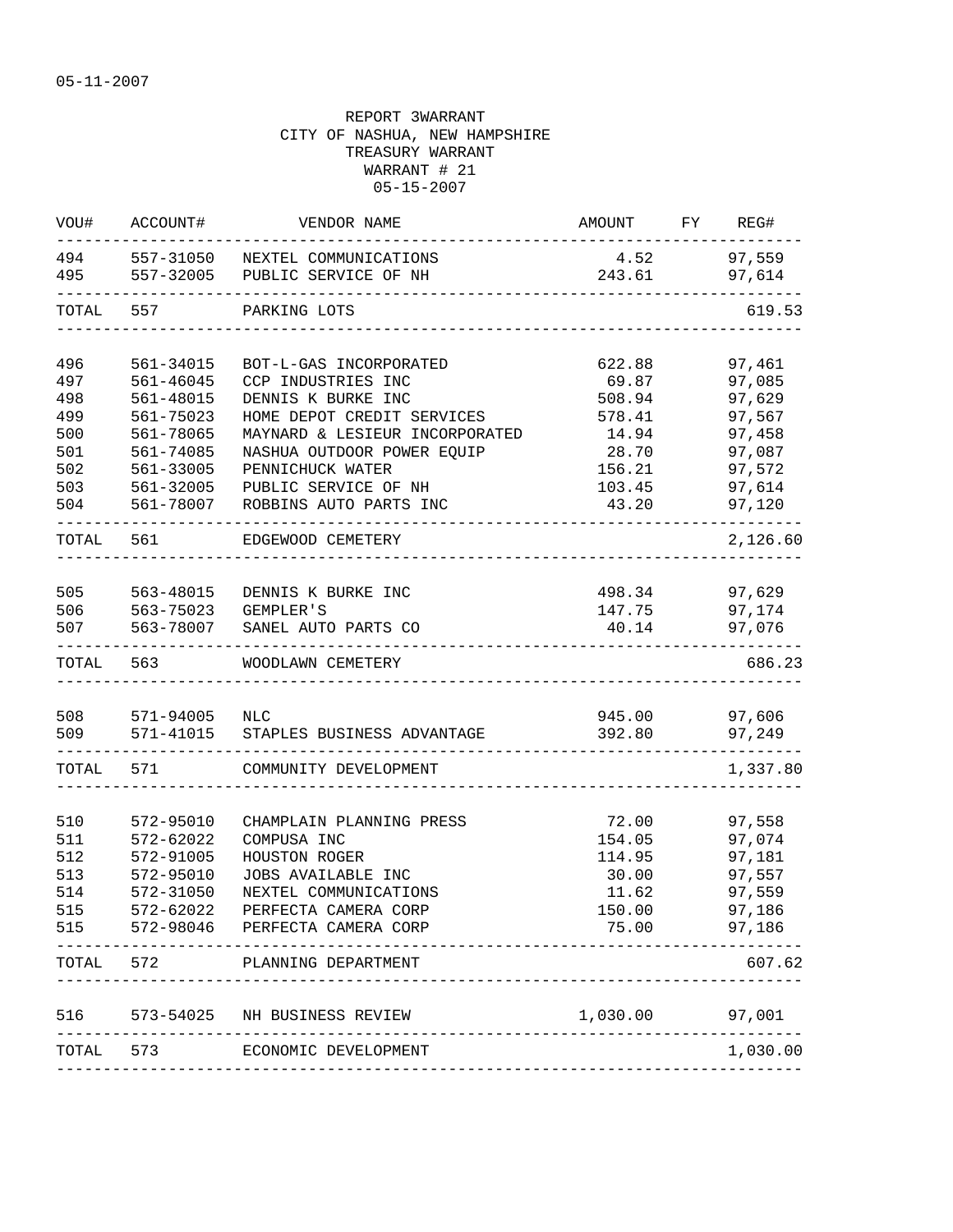| WOU#  | ACCOUNT#                               | VENDOR NAME                                               | AMOUNT    | FY | REG#      |
|-------|----------------------------------------|-----------------------------------------------------------|-----------|----|-----------|
| 517   | 575-45150                              | AC MOORE INC                                              | 69.98     |    | 97,110    |
| 518   | 575-73015                              | ADVANTAGE OFFICE SOLUTIONS INC                            | 1,381.20  |    | 97,229    |
| 519   | 575-41015                              | ALPHAGRAPHICS                                             | 3.00      |    | 97,081    |
| 520   | $575 - 45050$                          | BAKER & TAYLOR                                            | 435.92    |    | 96,979    |
| 520   | 575-45050                              | BAKER & TAYLOR                                            | 183.71    |    | 96,980    |
| 521   | 575-45050                              | BAKER & TAYLOR ENTERTAINMENT                              | 220.24    |    | 96,970    |
| 522   | 575-59100                              | BERNSTEIN JUDY                                            | 250.00    |    | 97,538    |
| 523   | 575-78100                              | BRIDGE ST AUTO INC                                        | 273.00    |    | 97,032    |
| 524   | 575-73015                              | CHABOT GLASS                                              | 255.00    |    | 97,224    |
| 525   | 575-72060                              | COCCI COMPUTER SERVICES INC                               | 178.00    |    | 97,072    |
| 526   | 575-57010                              | COMPUTERS BY DESIGN INC                                   | 2,100.00  |    | 97,580    |
| 527   | 575-91015                              | DIONNE JOSEPH                                             | 282.97    |    | 96,939    |
| 527   | 575-94005                              | DIONNE JOSEPH                                             | 154.00    |    | 96,939    |
| 528   | 575-59100                              | EDDEFAA MOHAMMED                                          | 175.00    |    | 97,539    |
| 529   | 575-45220                              | GENERAL BOOK COVERS                                       | 315.99    |    | 96,922    |
| 530   | 575-42005                              | HOME DEPOT CREDIT SERVICES                                | 28.98     |    | 97,567    |
| 531   | 575-75130                              | JOHNSON CONTROLS INC                                      | 2,555.35  |    | 97,029    |
| 532   | 575-73015                              | MAVRIKIS UPHOLSTERING & FURNIT                            | 1,635.00  |    | 96,905    |
| 533   | 575-45050                              | MULTI-CULTURAL BOOKS & VIDEOS                             | 58.85     |    | 97,103    |
| 534   | 575-57010                              | MV COMMUNICATIONS INC                                     | 66.00     |    | 96,908    |
| 535   | 575-31040                              | NEXTEL COMMUNICATIONS                                     | 86.02     |    | 97,559    |
| 536   | 575-45050                              | PERMA-BOUND                                               | 1,292.96  |    | 97,465    |
| 537   | 575-32005                              | PUBLIC SERVICE OF NH                                      | 6,797.13  |    | 97,614    |
| 538   | $575 - 46045$                          | QUARTERMASTER UNIFORM MFG CO                              | 290.71    |    | 97,624    |
| 539   | 575-45050                              | RECORDED BOOKS LLC                                        | 55.55     |    | 97,227    |
| 540   | 575-45050                              | SAM'S CLUB DIRECT                                         | 443.28    |    | 97,581    |
| 540   | 575-59100                              | SAM'S CLUB DIRECT                                         | 20.11     |    | 97,581    |
| 541   | 575-45220                              | SHOWCASES                                                 | 10.46     |    | 97,625    |
| 542   | 575-45050                              | THOMSON GALE                                              | 187.20    |    | 97,009    |
| TOTAL | 575                                    | _________________________________<br>PUBLIC LIBRARIES     |           |    | 19,805.61 |
| 543   | 576-91005                              | SANTA MICHAEL                                             | 98.94     |    | 96,896    |
| TOTAL | 576                                    | BUILDING DEPARTMENT                                       |           |    | 98.94     |
|       |                                        |                                                           |           |    |           |
| 544   | 577-94005                              | AACE                                                      | 425.00    |    | 97,574    |
| 545   | 577-31050                              | NEXTEL COMMUNICATIONS                                     | 29.59     |    | 97,559    |
| 546   | 577-94005                              | ORTEGA NELSON                                             | 493.30    |    | 97,190    |
| TOTAL | 577                                    | CODE ENFORCEMENT<br>------------------------------------- |           |    | 947.89    |
|       |                                        |                                                           |           |    |           |
|       | 193,643 581-72035<br>193,643 581-74092 | AB DICK PRODUCTS CO                                       | 799.00    |    | 97,237    |
|       |                                        | AB DICK PRODUCTS CO                                       | 419.17    |    | 97,237    |
|       | 193,644 581-53101                      | ADULT LEARNING CENTER                                     | 25,000.00 |    | 97,226    |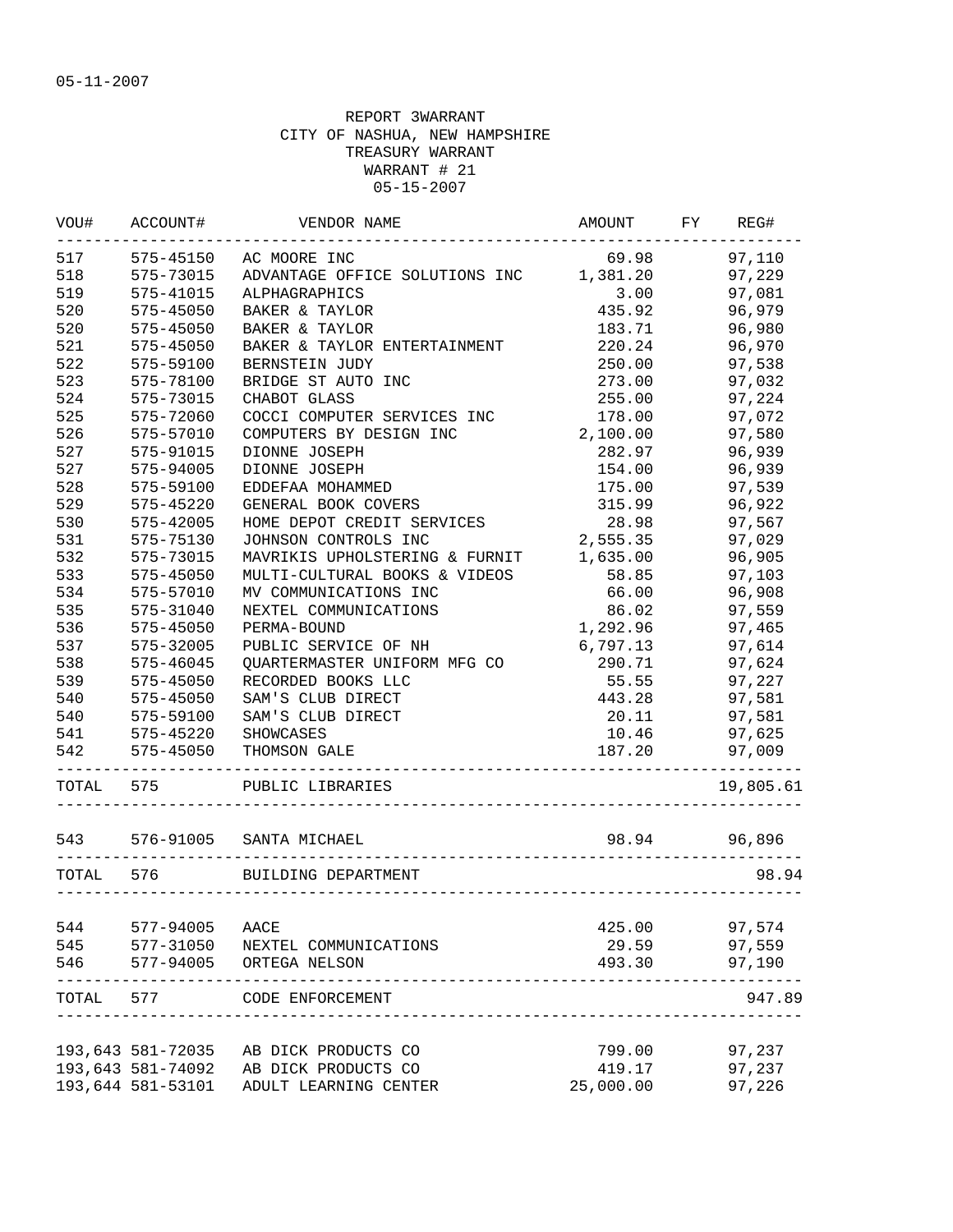|     | VOU# ACCOUNT#     | VENDOR NAME                             | AMOUNT FY           | REG#   |
|-----|-------------------|-----------------------------------------|---------------------|--------|
|     |                   | 193,645 581-59130 ALLEN JOSEPH          | 54.00               | 97,395 |
|     |                   | 193,646 581-44005 ALPHAGRAPHICS         |                     | 97,081 |
|     | 193,647 581-41015 |                                         |                     | 97,630 |
|     | 193,648 581-42130 |                                         |                     | 97,078 |
|     | 193,649 581-59130 |                                         |                     | 96,976 |
|     | 193,650 581-91005 |                                         |                     | 97,413 |
|     | 193,651 581-59130 |                                         |                     | 96,981 |
|     | 193,652 581-49030 |                                         |                     | 96,895 |
|     | 193,653 581-91005 |                                         |                     | 97,309 |
|     | 193,654 581-42110 |                                         |                     | 97,239 |
|     | 193,655 581-59130 |                                         |                     | 97,223 |
|     | 193,656 581-49050 |                                         |                     | 97,069 |
|     | 193,656 581-49075 |                                         |                     | 97,069 |
|     | 193,657 581-59130 |                                         |                     | 97,371 |
|     | 193,658 581-49050 |                                         |                     | 97,378 |
|     | 193,659 581-91005 | BORIS MICHELE                           | 10.91               | 97,366 |
|     | 193,660 581-49075 | BOSTONBEAN COFFEE COMPANY               | 58.75               | 97,314 |
|     | 193,661 581-55015 | BUCKBOARD TRANSPORTATION 3,022.00       |                     | 97,414 |
|     | 193,662 581-49110 | CAMBIUM LEARNING INC                    | 617.90              | 97,342 |
|     | 193,663 581-59130 | CAMPBELL BRIAN                          | 148.00              | 97,370 |
|     | 193,664 581-55015 | CANFIELD BRAD                           | 543.20              | 97,317 |
|     | 193,665 581-42130 | CAPP INC                                | 375.00              | 97,252 |
|     | 193,666 581-91005 | CARLTON CECILE                          | 73.24               | 97,271 |
|     | 193,667 581-49050 | CARTRIDGE WORLD                         | 120.50              | 97,360 |
|     | 193,668 581-59130 | CAVALLO STEVEN                          | 54.00               | 97,425 |
|     | 193,669 581-41015 | CDW GOVERNMENT INC                      | $26.88$<br>1,210.40 | 97,277 |
|     | 193,669 581-49110 | CDW GOVERNMENT INC                      |                     | 97,277 |
|     | 193,669 581-64192 | CDW GOVERNMENT INC                      | 5,888.88            | 97,277 |
|     | 193,670 581-42020 | CENTRAL PAPER PRODUCTS CO 2,937.76      |                     | 97,468 |
| 547 | 581-53102         | CITIZENS BANK                           | 223.56              | 413    |
| 547 | 581-78007         | CITIZENS BANK                           | 715.60              | 413    |
|     | 193,671 581-53103 | CLARK ASSOCIATES/DEBBIE CLARK 13,308.75 |                     | 96,952 |
|     | 193,672 581-59130 | CLINTON PHILIP                          | 54.00               | 97,352 |
|     | 193,673 581-49035 | COLLINS EDUCATION ASSOCIATES L 610.00   |                     | 97,330 |
|     | 193,673 581-53102 | COLLINS EDUCATION ASSOCIATES L 835.64   |                     | 97,330 |
|     | 193,674 581-49050 | CONSERV FLAG CO                         | 149.46              | 97,218 |
|     | 193,675 581-64192 | CONWAY OFFICE PRODUCTS LLC 7,873.00     |                     | 97,027 |
|     | 193,676 581-44005 | COPY SHOP                               | 3,668.36            | 97,023 |
|     | 193,677 581-94010 | COSTA KIMBERLY                          | 1,344.00            | 97,344 |
|     | 193,678 581-59130 | COYLE KEVIN                             | 108.00              | 96,951 |
|     | 193,679 581-74092 | DAVID H BAILEY                          | 70.00               | 96,966 |
|     | 193,680 581-59130 | DEAN RICHARD                            | 54.00               | 97,367 |
|     | 193,681 581-49050 | DEMCO INC                               | 364.65              | 96,975 |
|     | 193,682 581-59130 | DEMERS ARTHUR                           | 74.00               | 97,424 |
|     | 193,683 581-55015 | DERRY COOPERATIVE SCHOOL DISTR          | 1,426.00            | 97,396 |
|     | 193,684 581-49035 | DIDAX INC                               | 31.35               | 96,910 |
|     | 193,685 581-49110 | DON JOHNSTON                            | 207.90              | 97,304 |
|     | 193,686 581-91005 | DOWNING CHRISTINE                       | 25.46               | 97,266 |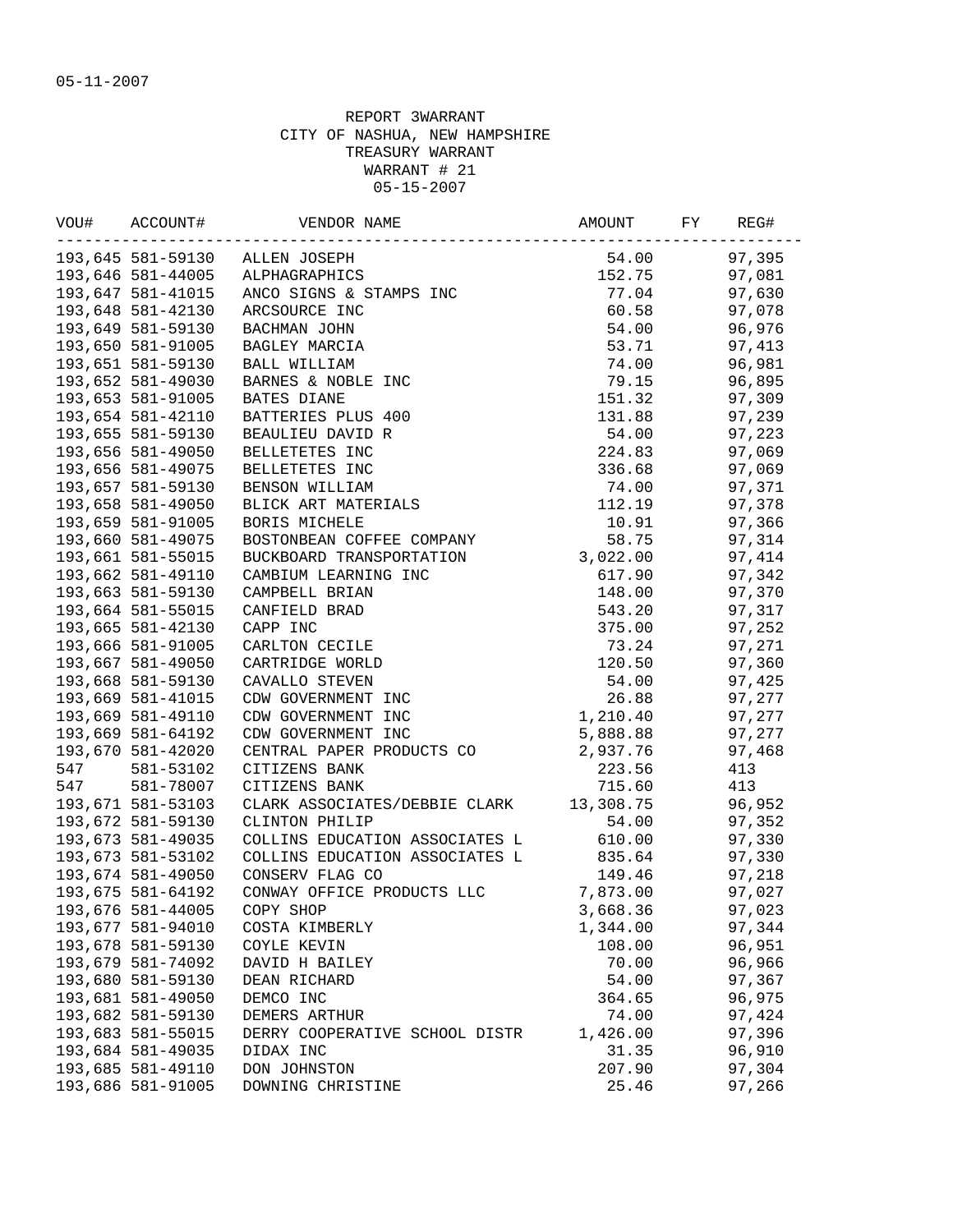| 193,687 581-59130 DRISCOLL CHARLES<br>74.00<br>97,426<br>$57.66$ $97,312$<br>$138.50$ $97,269$<br>193,688 581-91005<br>DUDLEY CYNTHIA<br>138.50 97,269<br>193,689 581-94030<br>DUFFY CAROL<br>EASTER SEALS NEW HAMPSHIRE 895.00<br>193,690 581-55015<br>97,231<br>193,691 581-59130<br>96,925<br>EBOL THOMAS F<br>54.00<br>EDUCATORS PUBLISHING SERVICE I 195.00<br>193,692 581-49050<br>96,920<br>56.26<br>193,693 581-49050<br>ELLIS JEANNETTE<br>97,341<br>216.00<br>193,694 581-59130<br>EMOND EDWARD<br>97,423<br>193,695 581-49050<br>38.00<br>97,294<br>ERIC ARMIN INC<br>193,696 581-49075<br>102.90<br>97,408<br>ESCOTO AMY<br>EVIDENT CRIME SCENE PRODUCTS 94.80<br>193,697 581-41015<br>97,047<br>193,698 581-53100<br>23.76<br>FARRENKOPF RICHARD<br>97,335<br>193,698 581-64040<br>FARRENKOPF RICHARD<br>89.00<br>97,335<br>75.00<br>193,698 581-94030<br>97,335<br>FARRENKOPF RICHARD<br>72.87<br>193,699 581-49075<br>96,934<br>FASTENAL CO<br>97,293<br>193,700 581-55010<br>FIRST STUDENT INC<br>333.11<br>1,548.27<br>193,701 581-55005<br>97,302<br>FIRST STUDENT INC<br>193,702 581-49030<br>FOLLETT LIBRARY RESOURCES<br>577.80<br>96,927<br>193,703 581-59130<br>97,441<br>FOLTZ TERRY<br>$54.00$<br>$54.95$<br>$125.00$<br>$74.00$<br>193,704 581-49035<br>97,298<br>FONDEN CAROL<br>193,705 581-94030<br>FRIEDMAN DARA<br>97,418<br>193,706 581-59130<br>GABRIEL SCOTT<br>97,384<br>193,707 581-59130<br>96,894<br>GADBOIS GERALD<br>193,708 581-59130<br>54.00<br>97,429<br>GAY DEREK<br>193,709 581-91005<br>97,327<br>GINGRAS LISA<br>34.92<br>193,710 581-49050<br>GIUDICI SUSAN<br>85.48<br>97,433<br>GOODWAY TECHNOLOGIES CORPORATI 4,195.59<br>193,711 581-53100<br>97,432<br>193,712 581-59130<br>74.00<br>96,955<br><b>GORSUCH JAMES</b><br>24.95<br>193,713 581-64040<br>96,901<br>GOVCONNECTION INC<br>GRANITE CITY ELECTRIC SUPPLY C 362.20<br>193,714 581-42110<br>97,351<br>97,221<br>193,715 581-42130<br>GRANITE GROUP (THE)<br>117.17<br>97,401<br>193,716 581-91005<br>GREENBERG ELLEN<br>458.73<br>193,717 581-49050<br>HAAN CRAFTS CORP<br>126.50<br>97,321<br>193,718 581-91005<br>270.27<br>97,280<br>HARDING JAY<br>193,719 581-59130<br>HARRINGTON BRIAN<br>54.00<br>97,419<br>83.24<br>HARRIS EQUIPMENT REPAIR SERVIC<br>193,720 581-74092<br>97,457<br>193,721 581-59130<br>54.00<br>97,043<br>HARTERY ANDY<br>193,722 581-49050<br>220.00<br>97,482<br>HAWTHORNE<br>193,723 581-42130<br>55.06<br>97,452<br>HEATING SPECIALTIES OF NH INC<br>193,724 581-59130<br>HENNESSY KRISTIE<br>84.00<br>97,421<br>193,725 581-64045<br>6,716.00<br>97,004<br>HEWLETT PACKARD COMPANY<br>193,726 581-49910<br>HOME DEPOT CREDIT SERVICES<br>1,226.71<br>97,288<br>193,727 581-49050<br>HOME DEPOT CREDIT SERVICES<br>75.88<br>97,310<br>193,728 581-91005<br>HORNE LORRAINE<br>8.73<br>97,268<br>193,729 581-94030<br>HOVEY DELESE<br>75.00<br>97,443<br>193,730 581-64192<br>10.82<br>96,957<br>INSIGHT PUBLIC SECTOR<br>193, 731 581-41015<br>INTEGRATED OFFICE SOLUTIONS<br>228.00<br>97,265<br>193,731 581-41040 |  |                             |          |        |
|---------------------------------------------------------------------------------------------------------------------------------------------------------------------------------------------------------------------------------------------------------------------------------------------------------------------------------------------------------------------------------------------------------------------------------------------------------------------------------------------------------------------------------------------------------------------------------------------------------------------------------------------------------------------------------------------------------------------------------------------------------------------------------------------------------------------------------------------------------------------------------------------------------------------------------------------------------------------------------------------------------------------------------------------------------------------------------------------------------------------------------------------------------------------------------------------------------------------------------------------------------------------------------------------------------------------------------------------------------------------------------------------------------------------------------------------------------------------------------------------------------------------------------------------------------------------------------------------------------------------------------------------------------------------------------------------------------------------------------------------------------------------------------------------------------------------------------------------------------------------------------------------------------------------------------------------------------------------------------------------------------------------------------------------------------------------------------------------------------------------------------------------------------------------------------------------------------------------------------------------------------------------------------------------------------------------------------------------------------------------------------------------------------------------------------------------------------------------------------------------------------------------------------------------------------------------------------------------------------------------------------------------------------------------------------------------------------------------------------------------------------------------------------------------------------------------------------------------------------------------------------------------------------------------------------------------------------------------------------------------------------------------------------------------------------------|--|-----------------------------|----------|--------|
|                                                                                                                                                                                                                                                                                                                                                                                                                                                                                                                                                                                                                                                                                                                                                                                                                                                                                                                                                                                                                                                                                                                                                                                                                                                                                                                                                                                                                                                                                                                                                                                                                                                                                                                                                                                                                                                                                                                                                                                                                                                                                                                                                                                                                                                                                                                                                                                                                                                                                                                                                                                                                                                                                                                                                                                                                                                                                                                                                                                                                                                               |  |                             |          |        |
|                                                                                                                                                                                                                                                                                                                                                                                                                                                                                                                                                                                                                                                                                                                                                                                                                                                                                                                                                                                                                                                                                                                                                                                                                                                                                                                                                                                                                                                                                                                                                                                                                                                                                                                                                                                                                                                                                                                                                                                                                                                                                                                                                                                                                                                                                                                                                                                                                                                                                                                                                                                                                                                                                                                                                                                                                                                                                                                                                                                                                                                               |  |                             |          |        |
|                                                                                                                                                                                                                                                                                                                                                                                                                                                                                                                                                                                                                                                                                                                                                                                                                                                                                                                                                                                                                                                                                                                                                                                                                                                                                                                                                                                                                                                                                                                                                                                                                                                                                                                                                                                                                                                                                                                                                                                                                                                                                                                                                                                                                                                                                                                                                                                                                                                                                                                                                                                                                                                                                                                                                                                                                                                                                                                                                                                                                                                               |  |                             |          |        |
|                                                                                                                                                                                                                                                                                                                                                                                                                                                                                                                                                                                                                                                                                                                                                                                                                                                                                                                                                                                                                                                                                                                                                                                                                                                                                                                                                                                                                                                                                                                                                                                                                                                                                                                                                                                                                                                                                                                                                                                                                                                                                                                                                                                                                                                                                                                                                                                                                                                                                                                                                                                                                                                                                                                                                                                                                                                                                                                                                                                                                                                               |  |                             |          |        |
|                                                                                                                                                                                                                                                                                                                                                                                                                                                                                                                                                                                                                                                                                                                                                                                                                                                                                                                                                                                                                                                                                                                                                                                                                                                                                                                                                                                                                                                                                                                                                                                                                                                                                                                                                                                                                                                                                                                                                                                                                                                                                                                                                                                                                                                                                                                                                                                                                                                                                                                                                                                                                                                                                                                                                                                                                                                                                                                                                                                                                                                               |  |                             |          |        |
|                                                                                                                                                                                                                                                                                                                                                                                                                                                                                                                                                                                                                                                                                                                                                                                                                                                                                                                                                                                                                                                                                                                                                                                                                                                                                                                                                                                                                                                                                                                                                                                                                                                                                                                                                                                                                                                                                                                                                                                                                                                                                                                                                                                                                                                                                                                                                                                                                                                                                                                                                                                                                                                                                                                                                                                                                                                                                                                                                                                                                                                               |  |                             |          |        |
|                                                                                                                                                                                                                                                                                                                                                                                                                                                                                                                                                                                                                                                                                                                                                                                                                                                                                                                                                                                                                                                                                                                                                                                                                                                                                                                                                                                                                                                                                                                                                                                                                                                                                                                                                                                                                                                                                                                                                                                                                                                                                                                                                                                                                                                                                                                                                                                                                                                                                                                                                                                                                                                                                                                                                                                                                                                                                                                                                                                                                                                               |  |                             |          |        |
|                                                                                                                                                                                                                                                                                                                                                                                                                                                                                                                                                                                                                                                                                                                                                                                                                                                                                                                                                                                                                                                                                                                                                                                                                                                                                                                                                                                                                                                                                                                                                                                                                                                                                                                                                                                                                                                                                                                                                                                                                                                                                                                                                                                                                                                                                                                                                                                                                                                                                                                                                                                                                                                                                                                                                                                                                                                                                                                                                                                                                                                               |  |                             |          |        |
|                                                                                                                                                                                                                                                                                                                                                                                                                                                                                                                                                                                                                                                                                                                                                                                                                                                                                                                                                                                                                                                                                                                                                                                                                                                                                                                                                                                                                                                                                                                                                                                                                                                                                                                                                                                                                                                                                                                                                                                                                                                                                                                                                                                                                                                                                                                                                                                                                                                                                                                                                                                                                                                                                                                                                                                                                                                                                                                                                                                                                                                               |  |                             |          |        |
|                                                                                                                                                                                                                                                                                                                                                                                                                                                                                                                                                                                                                                                                                                                                                                                                                                                                                                                                                                                                                                                                                                                                                                                                                                                                                                                                                                                                                                                                                                                                                                                                                                                                                                                                                                                                                                                                                                                                                                                                                                                                                                                                                                                                                                                                                                                                                                                                                                                                                                                                                                                                                                                                                                                                                                                                                                                                                                                                                                                                                                                               |  |                             |          |        |
|                                                                                                                                                                                                                                                                                                                                                                                                                                                                                                                                                                                                                                                                                                                                                                                                                                                                                                                                                                                                                                                                                                                                                                                                                                                                                                                                                                                                                                                                                                                                                                                                                                                                                                                                                                                                                                                                                                                                                                                                                                                                                                                                                                                                                                                                                                                                                                                                                                                                                                                                                                                                                                                                                                                                                                                                                                                                                                                                                                                                                                                               |  |                             |          |        |
|                                                                                                                                                                                                                                                                                                                                                                                                                                                                                                                                                                                                                                                                                                                                                                                                                                                                                                                                                                                                                                                                                                                                                                                                                                                                                                                                                                                                                                                                                                                                                                                                                                                                                                                                                                                                                                                                                                                                                                                                                                                                                                                                                                                                                                                                                                                                                                                                                                                                                                                                                                                                                                                                                                                                                                                                                                                                                                                                                                                                                                                               |  |                             |          |        |
|                                                                                                                                                                                                                                                                                                                                                                                                                                                                                                                                                                                                                                                                                                                                                                                                                                                                                                                                                                                                                                                                                                                                                                                                                                                                                                                                                                                                                                                                                                                                                                                                                                                                                                                                                                                                                                                                                                                                                                                                                                                                                                                                                                                                                                                                                                                                                                                                                                                                                                                                                                                                                                                                                                                                                                                                                                                                                                                                                                                                                                                               |  |                             |          |        |
|                                                                                                                                                                                                                                                                                                                                                                                                                                                                                                                                                                                                                                                                                                                                                                                                                                                                                                                                                                                                                                                                                                                                                                                                                                                                                                                                                                                                                                                                                                                                                                                                                                                                                                                                                                                                                                                                                                                                                                                                                                                                                                                                                                                                                                                                                                                                                                                                                                                                                                                                                                                                                                                                                                                                                                                                                                                                                                                                                                                                                                                               |  |                             |          |        |
|                                                                                                                                                                                                                                                                                                                                                                                                                                                                                                                                                                                                                                                                                                                                                                                                                                                                                                                                                                                                                                                                                                                                                                                                                                                                                                                                                                                                                                                                                                                                                                                                                                                                                                                                                                                                                                                                                                                                                                                                                                                                                                                                                                                                                                                                                                                                                                                                                                                                                                                                                                                                                                                                                                                                                                                                                                                                                                                                                                                                                                                               |  |                             |          |        |
|                                                                                                                                                                                                                                                                                                                                                                                                                                                                                                                                                                                                                                                                                                                                                                                                                                                                                                                                                                                                                                                                                                                                                                                                                                                                                                                                                                                                                                                                                                                                                                                                                                                                                                                                                                                                                                                                                                                                                                                                                                                                                                                                                                                                                                                                                                                                                                                                                                                                                                                                                                                                                                                                                                                                                                                                                                                                                                                                                                                                                                                               |  |                             |          |        |
|                                                                                                                                                                                                                                                                                                                                                                                                                                                                                                                                                                                                                                                                                                                                                                                                                                                                                                                                                                                                                                                                                                                                                                                                                                                                                                                                                                                                                                                                                                                                                                                                                                                                                                                                                                                                                                                                                                                                                                                                                                                                                                                                                                                                                                                                                                                                                                                                                                                                                                                                                                                                                                                                                                                                                                                                                                                                                                                                                                                                                                                               |  |                             |          |        |
|                                                                                                                                                                                                                                                                                                                                                                                                                                                                                                                                                                                                                                                                                                                                                                                                                                                                                                                                                                                                                                                                                                                                                                                                                                                                                                                                                                                                                                                                                                                                                                                                                                                                                                                                                                                                                                                                                                                                                                                                                                                                                                                                                                                                                                                                                                                                                                                                                                                                                                                                                                                                                                                                                                                                                                                                                                                                                                                                                                                                                                                               |  |                             |          |        |
|                                                                                                                                                                                                                                                                                                                                                                                                                                                                                                                                                                                                                                                                                                                                                                                                                                                                                                                                                                                                                                                                                                                                                                                                                                                                                                                                                                                                                                                                                                                                                                                                                                                                                                                                                                                                                                                                                                                                                                                                                                                                                                                                                                                                                                                                                                                                                                                                                                                                                                                                                                                                                                                                                                                                                                                                                                                                                                                                                                                                                                                               |  |                             |          |        |
|                                                                                                                                                                                                                                                                                                                                                                                                                                                                                                                                                                                                                                                                                                                                                                                                                                                                                                                                                                                                                                                                                                                                                                                                                                                                                                                                                                                                                                                                                                                                                                                                                                                                                                                                                                                                                                                                                                                                                                                                                                                                                                                                                                                                                                                                                                                                                                                                                                                                                                                                                                                                                                                                                                                                                                                                                                                                                                                                                                                                                                                               |  |                             |          |        |
|                                                                                                                                                                                                                                                                                                                                                                                                                                                                                                                                                                                                                                                                                                                                                                                                                                                                                                                                                                                                                                                                                                                                                                                                                                                                                                                                                                                                                                                                                                                                                                                                                                                                                                                                                                                                                                                                                                                                                                                                                                                                                                                                                                                                                                                                                                                                                                                                                                                                                                                                                                                                                                                                                                                                                                                                                                                                                                                                                                                                                                                               |  |                             |          |        |
|                                                                                                                                                                                                                                                                                                                                                                                                                                                                                                                                                                                                                                                                                                                                                                                                                                                                                                                                                                                                                                                                                                                                                                                                                                                                                                                                                                                                                                                                                                                                                                                                                                                                                                                                                                                                                                                                                                                                                                                                                                                                                                                                                                                                                                                                                                                                                                                                                                                                                                                                                                                                                                                                                                                                                                                                                                                                                                                                                                                                                                                               |  |                             |          |        |
|                                                                                                                                                                                                                                                                                                                                                                                                                                                                                                                                                                                                                                                                                                                                                                                                                                                                                                                                                                                                                                                                                                                                                                                                                                                                                                                                                                                                                                                                                                                                                                                                                                                                                                                                                                                                                                                                                                                                                                                                                                                                                                                                                                                                                                                                                                                                                                                                                                                                                                                                                                                                                                                                                                                                                                                                                                                                                                                                                                                                                                                               |  |                             |          |        |
|                                                                                                                                                                                                                                                                                                                                                                                                                                                                                                                                                                                                                                                                                                                                                                                                                                                                                                                                                                                                                                                                                                                                                                                                                                                                                                                                                                                                                                                                                                                                                                                                                                                                                                                                                                                                                                                                                                                                                                                                                                                                                                                                                                                                                                                                                                                                                                                                                                                                                                                                                                                                                                                                                                                                                                                                                                                                                                                                                                                                                                                               |  |                             |          |        |
|                                                                                                                                                                                                                                                                                                                                                                                                                                                                                                                                                                                                                                                                                                                                                                                                                                                                                                                                                                                                                                                                                                                                                                                                                                                                                                                                                                                                                                                                                                                                                                                                                                                                                                                                                                                                                                                                                                                                                                                                                                                                                                                                                                                                                                                                                                                                                                                                                                                                                                                                                                                                                                                                                                                                                                                                                                                                                                                                                                                                                                                               |  |                             |          |        |
|                                                                                                                                                                                                                                                                                                                                                                                                                                                                                                                                                                                                                                                                                                                                                                                                                                                                                                                                                                                                                                                                                                                                                                                                                                                                                                                                                                                                                                                                                                                                                                                                                                                                                                                                                                                                                                                                                                                                                                                                                                                                                                                                                                                                                                                                                                                                                                                                                                                                                                                                                                                                                                                                                                                                                                                                                                                                                                                                                                                                                                                               |  |                             |          |        |
|                                                                                                                                                                                                                                                                                                                                                                                                                                                                                                                                                                                                                                                                                                                                                                                                                                                                                                                                                                                                                                                                                                                                                                                                                                                                                                                                                                                                                                                                                                                                                                                                                                                                                                                                                                                                                                                                                                                                                                                                                                                                                                                                                                                                                                                                                                                                                                                                                                                                                                                                                                                                                                                                                                                                                                                                                                                                                                                                                                                                                                                               |  |                             |          |        |
|                                                                                                                                                                                                                                                                                                                                                                                                                                                                                                                                                                                                                                                                                                                                                                                                                                                                                                                                                                                                                                                                                                                                                                                                                                                                                                                                                                                                                                                                                                                                                                                                                                                                                                                                                                                                                                                                                                                                                                                                                                                                                                                                                                                                                                                                                                                                                                                                                                                                                                                                                                                                                                                                                                                                                                                                                                                                                                                                                                                                                                                               |  |                             |          |        |
|                                                                                                                                                                                                                                                                                                                                                                                                                                                                                                                                                                                                                                                                                                                                                                                                                                                                                                                                                                                                                                                                                                                                                                                                                                                                                                                                                                                                                                                                                                                                                                                                                                                                                                                                                                                                                                                                                                                                                                                                                                                                                                                                                                                                                                                                                                                                                                                                                                                                                                                                                                                                                                                                                                                                                                                                                                                                                                                                                                                                                                                               |  |                             |          |        |
|                                                                                                                                                                                                                                                                                                                                                                                                                                                                                                                                                                                                                                                                                                                                                                                                                                                                                                                                                                                                                                                                                                                                                                                                                                                                                                                                                                                                                                                                                                                                                                                                                                                                                                                                                                                                                                                                                                                                                                                                                                                                                                                                                                                                                                                                                                                                                                                                                                                                                                                                                                                                                                                                                                                                                                                                                                                                                                                                                                                                                                                               |  |                             |          |        |
|                                                                                                                                                                                                                                                                                                                                                                                                                                                                                                                                                                                                                                                                                                                                                                                                                                                                                                                                                                                                                                                                                                                                                                                                                                                                                                                                                                                                                                                                                                                                                                                                                                                                                                                                                                                                                                                                                                                                                                                                                                                                                                                                                                                                                                                                                                                                                                                                                                                                                                                                                                                                                                                                                                                                                                                                                                                                                                                                                                                                                                                               |  |                             |          |        |
|                                                                                                                                                                                                                                                                                                                                                                                                                                                                                                                                                                                                                                                                                                                                                                                                                                                                                                                                                                                                                                                                                                                                                                                                                                                                                                                                                                                                                                                                                                                                                                                                                                                                                                                                                                                                                                                                                                                                                                                                                                                                                                                                                                                                                                                                                                                                                                                                                                                                                                                                                                                                                                                                                                                                                                                                                                                                                                                                                                                                                                                               |  |                             |          |        |
|                                                                                                                                                                                                                                                                                                                                                                                                                                                                                                                                                                                                                                                                                                                                                                                                                                                                                                                                                                                                                                                                                                                                                                                                                                                                                                                                                                                                                                                                                                                                                                                                                                                                                                                                                                                                                                                                                                                                                                                                                                                                                                                                                                                                                                                                                                                                                                                                                                                                                                                                                                                                                                                                                                                                                                                                                                                                                                                                                                                                                                                               |  |                             |          |        |
|                                                                                                                                                                                                                                                                                                                                                                                                                                                                                                                                                                                                                                                                                                                                                                                                                                                                                                                                                                                                                                                                                                                                                                                                                                                                                                                                                                                                                                                                                                                                                                                                                                                                                                                                                                                                                                                                                                                                                                                                                                                                                                                                                                                                                                                                                                                                                                                                                                                                                                                                                                                                                                                                                                                                                                                                                                                                                                                                                                                                                                                               |  |                             |          |        |
|                                                                                                                                                                                                                                                                                                                                                                                                                                                                                                                                                                                                                                                                                                                                                                                                                                                                                                                                                                                                                                                                                                                                                                                                                                                                                                                                                                                                                                                                                                                                                                                                                                                                                                                                                                                                                                                                                                                                                                                                                                                                                                                                                                                                                                                                                                                                                                                                                                                                                                                                                                                                                                                                                                                                                                                                                                                                                                                                                                                                                                                               |  |                             |          |        |
|                                                                                                                                                                                                                                                                                                                                                                                                                                                                                                                                                                                                                                                                                                                                                                                                                                                                                                                                                                                                                                                                                                                                                                                                                                                                                                                                                                                                                                                                                                                                                                                                                                                                                                                                                                                                                                                                                                                                                                                                                                                                                                                                                                                                                                                                                                                                                                                                                                                                                                                                                                                                                                                                                                                                                                                                                                                                                                                                                                                                                                                               |  |                             |          |        |
|                                                                                                                                                                                                                                                                                                                                                                                                                                                                                                                                                                                                                                                                                                                                                                                                                                                                                                                                                                                                                                                                                                                                                                                                                                                                                                                                                                                                                                                                                                                                                                                                                                                                                                                                                                                                                                                                                                                                                                                                                                                                                                                                                                                                                                                                                                                                                                                                                                                                                                                                                                                                                                                                                                                                                                                                                                                                                                                                                                                                                                                               |  |                             |          |        |
|                                                                                                                                                                                                                                                                                                                                                                                                                                                                                                                                                                                                                                                                                                                                                                                                                                                                                                                                                                                                                                                                                                                                                                                                                                                                                                                                                                                                                                                                                                                                                                                                                                                                                                                                                                                                                                                                                                                                                                                                                                                                                                                                                                                                                                                                                                                                                                                                                                                                                                                                                                                                                                                                                                                                                                                                                                                                                                                                                                                                                                                               |  |                             |          |        |
|                                                                                                                                                                                                                                                                                                                                                                                                                                                                                                                                                                                                                                                                                                                                                                                                                                                                                                                                                                                                                                                                                                                                                                                                                                                                                                                                                                                                                                                                                                                                                                                                                                                                                                                                                                                                                                                                                                                                                                                                                                                                                                                                                                                                                                                                                                                                                                                                                                                                                                                                                                                                                                                                                                                                                                                                                                                                                                                                                                                                                                                               |  |                             |          |        |
|                                                                                                                                                                                                                                                                                                                                                                                                                                                                                                                                                                                                                                                                                                                                                                                                                                                                                                                                                                                                                                                                                                                                                                                                                                                                                                                                                                                                                                                                                                                                                                                                                                                                                                                                                                                                                                                                                                                                                                                                                                                                                                                                                                                                                                                                                                                                                                                                                                                                                                                                                                                                                                                                                                                                                                                                                                                                                                                                                                                                                                                               |  |                             |          |        |
|                                                                                                                                                                                                                                                                                                                                                                                                                                                                                                                                                                                                                                                                                                                                                                                                                                                                                                                                                                                                                                                                                                                                                                                                                                                                                                                                                                                                                                                                                                                                                                                                                                                                                                                                                                                                                                                                                                                                                                                                                                                                                                                                                                                                                                                                                                                                                                                                                                                                                                                                                                                                                                                                                                                                                                                                                                                                                                                                                                                                                                                               |  |                             |          |        |
|                                                                                                                                                                                                                                                                                                                                                                                                                                                                                                                                                                                                                                                                                                                                                                                                                                                                                                                                                                                                                                                                                                                                                                                                                                                                                                                                                                                                                                                                                                                                                                                                                                                                                                                                                                                                                                                                                                                                                                                                                                                                                                                                                                                                                                                                                                                                                                                                                                                                                                                                                                                                                                                                                                                                                                                                                                                                                                                                                                                                                                                               |  |                             |          |        |
|                                                                                                                                                                                                                                                                                                                                                                                                                                                                                                                                                                                                                                                                                                                                                                                                                                                                                                                                                                                                                                                                                                                                                                                                                                                                                                                                                                                                                                                                                                                                                                                                                                                                                                                                                                                                                                                                                                                                                                                                                                                                                                                                                                                                                                                                                                                                                                                                                                                                                                                                                                                                                                                                                                                                                                                                                                                                                                                                                                                                                                                               |  |                             |          |        |
|                                                                                                                                                                                                                                                                                                                                                                                                                                                                                                                                                                                                                                                                                                                                                                                                                                                                                                                                                                                                                                                                                                                                                                                                                                                                                                                                                                                                                                                                                                                                                                                                                                                                                                                                                                                                                                                                                                                                                                                                                                                                                                                                                                                                                                                                                                                                                                                                                                                                                                                                                                                                                                                                                                                                                                                                                                                                                                                                                                                                                                                               |  |                             |          |        |
|                                                                                                                                                                                                                                                                                                                                                                                                                                                                                                                                                                                                                                                                                                                                                                                                                                                                                                                                                                                                                                                                                                                                                                                                                                                                                                                                                                                                                                                                                                                                                                                                                                                                                                                                                                                                                                                                                                                                                                                                                                                                                                                                                                                                                                                                                                                                                                                                                                                                                                                                                                                                                                                                                                                                                                                                                                                                                                                                                                                                                                                               |  |                             |          |        |
|                                                                                                                                                                                                                                                                                                                                                                                                                                                                                                                                                                                                                                                                                                                                                                                                                                                                                                                                                                                                                                                                                                                                                                                                                                                                                                                                                                                                                                                                                                                                                                                                                                                                                                                                                                                                                                                                                                                                                                                                                                                                                                                                                                                                                                                                                                                                                                                                                                                                                                                                                                                                                                                                                                                                                                                                                                                                                                                                                                                                                                                               |  |                             |          |        |
|                                                                                                                                                                                                                                                                                                                                                                                                                                                                                                                                                                                                                                                                                                                                                                                                                                                                                                                                                                                                                                                                                                                                                                                                                                                                                                                                                                                                                                                                                                                                                                                                                                                                                                                                                                                                                                                                                                                                                                                                                                                                                                                                                                                                                                                                                                                                                                                                                                                                                                                                                                                                                                                                                                                                                                                                                                                                                                                                                                                                                                                               |  |                             |          |        |
|                                                                                                                                                                                                                                                                                                                                                                                                                                                                                                                                                                                                                                                                                                                                                                                                                                                                                                                                                                                                                                                                                                                                                                                                                                                                                                                                                                                                                                                                                                                                                                                                                                                                                                                                                                                                                                                                                                                                                                                                                                                                                                                                                                                                                                                                                                                                                                                                                                                                                                                                                                                                                                                                                                                                                                                                                                                                                                                                                                                                                                                               |  | INTEGRATED OFFICE SOLUTIONS | 4,580.00 | 97,265 |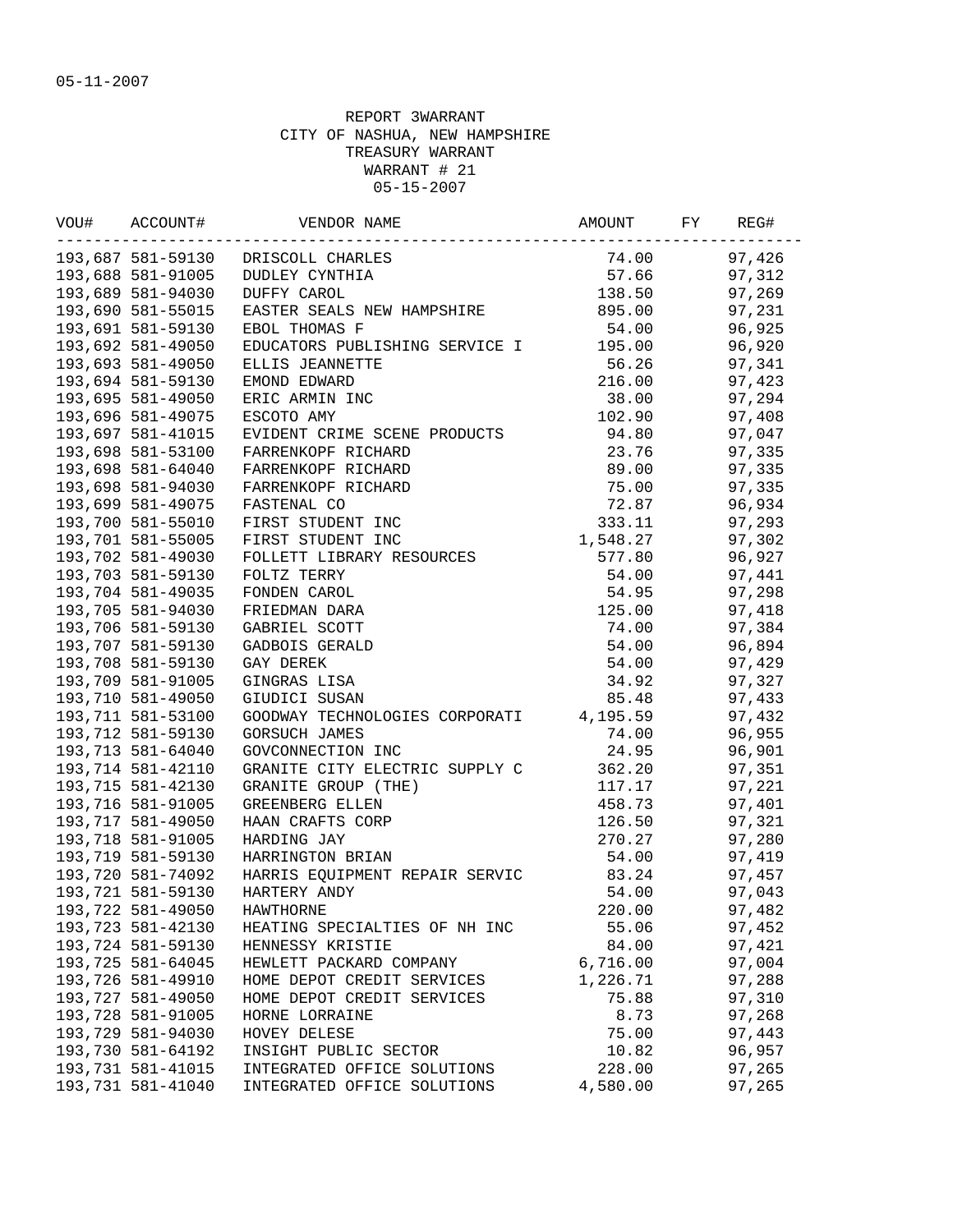| VOU# | ACCOUNT#          | VENDOR NAME                                                                                                                   | AMOUNT    | FY | REG#   |
|------|-------------------|-------------------------------------------------------------------------------------------------------------------------------|-----------|----|--------|
|      |                   | 193,732 581-77005 INTERSTATE ELECTRICAL SERVICES                                                                              | 1,800.00  |    | 97,245 |
|      | 193,733 581-94030 | ISSERTELL KAREN L                                                                                                             | 99.00     |    | 97,273 |
|      | 193,734 581-49050 | J W PEPPER & SON INC                                                                                                          | 558.49    |    | 97,006 |
|      | 193,735 581-44005 | JOSTENS INC                                                                                                                   | 1,227.63  |    | 97,279 |
|      | 193,736 581-59130 | KARAM TIMOTHY                                                                                                                 | 108.00    |    | 97,394 |
|      | 193,737 581-49075 | KEATING BAYRD STEPHANIE                                                                                                       | 31.72     |    | 97,348 |
|      | 193,738 581-34015 | KEYSPAN ENERGY DELIVERY                                                                                                       | 71,003.24 |    | 97,296 |
|      | 193,739 581-42110 | KEYSTONE BATTERY                                                                                                              | 90.00     |    | 97,287 |
|      | 193,740 581-49050 | KLOCKIT                                                                                                                       | 36.75     |    | 97,256 |
|      | 193,741 581-53100 | KOENIG JENNIFER                                                                                                               | 375.00    |    | 97,410 |
|      | 193,742 581-91005 | KOSOW CARMEN                                                                                                                  | 49.83     |    | 97,286 |
|      | 193,743 581-91005 | LALIME MAUREEN                                                                                                                | 15.52     |    | 97,303 |
|      | 193,744 581-59130 | LAPOINTE WILLIAM                                                                                                              | 128.00    |    | 97,381 |
|      | 193,745 581-49910 | LARCHMONT ENGINEERING & IRRIGA                                                                                                | 243.17    |    | 97,037 |
|      | 193,746 581-59130 | LEBEL ART                                                                                                                     | 74.00     |    | 97,363 |
|      | 193,747 581-49075 | LINEN & SHADE BIN INC                                                                                                         | 245.00    |    | 97,255 |
|      | 193,748 581-59130 | MAKARAWICZ WILLIAM                                                                                                            | 148.00    |    | 96,962 |
|      | 193,749 581-91040 | MANHATTAN COLLEGE                                                                                                             | 1,700.00  |    | 97,440 |
|      | 193,750 581-59130 | MARCOUX ADAM                                                                                                                  | 54.00     |    | 97,382 |
|      | 193,751 581-49050 | MARKET BASKET                                                                                                                 | 144.42    |    | 97,094 |
|      | 193,752 581-59130 | MARTEL CHESTER                                                                                                                | 74.00     |    | 97,356 |
|      | 193,753 581-59130 | MARTEL DON                                                                                                                    | 54.00     |    | 97,361 |
|      | 193,754 581-49050 | MATHEMATICAL OLYMPIADS FOR                                                                                                    | 13.00     |    | 97,264 |
|      | 193,755 581-49050 | MAYER-JOHNSON LLC                                                                                                             | 1,072.10  |    | 97,052 |
|      | 193,756 581-59130 | WEGRAW HILL COMPANIES<br>MCGUIGAN DONALD<br>MCI<br>MCI<br>MERCIER ANN<br>MICHAEL BARBARA<br>MICUCCI DONALD<br>MTUCICCI DONALD | 74.00     |    | 97,430 |
|      | 193,757 581-49050 |                                                                                                                               | 518.09    |    | 97,042 |
|      | 193,758 581-59130 |                                                                                                                               | 74.00     |    | 97,359 |
|      | 193,759 581-31005 |                                                                                                                               | 4,405.19  |    | 96,893 |
|      | 193,760 581-41015 |                                                                                                                               | 19.98     |    | 97,320 |
|      | 193,761 581-59130 |                                                                                                                               | 128.00    |    | 97,355 |
|      | 193,762 581-59130 |                                                                                                                               | 74.00     |    | 97,387 |
|      | 193,763 581-59130 | MILLER BRUCE                                                                                                                  | 54.00     |    | 97,276 |
|      | 193,764 581-49050 | MODERN SCHOOL SUPPLIES INC                                                                                                    | 200.00    |    | 97,068 |
|      | 193,765 581-59130 | MORGAN DAVID                                                                                                                  | 74.00     |    | 97,422 |
|      | 193,766 581-53100 | MULTI-STATE BILLING SERVICES L                                                                                                | 891.92    |    | 97,405 |
|      | 193,767 581-59130 | MURPHY DAN                                                                                                                    | 128.00    |    | 97,427 |
|      | 193,768 581-49910 | NARDONE SAND & GRAVEL CO INC                                                                                                  | 1,441.03  |    | 97,055 |
|      | 193,769 581-49050 | NASCO                                                                                                                         | 151.63    |    | 97,469 |
|      | 193,770 581-49050 | NASHUA OUTDOOR POWER EQUIP                                                                                                    | 496.06    |    | 97,087 |
|      | 193,770 581-49910 | NASHUA OUTDOOR POWER EQUIP                                                                                                    | 434.26    |    | 97,087 |
|      | 193,771 581-49075 | NASHUA WALLPAPER & PAINT CO                                                                                                   | 131.88    |    | 97,092 |
|      | 193,772 581-95005 | NASSP                                                                                                                         | 210.00    |    | 97,633 |
|      | 193,773 581-49050 | NCS PEARSON INC                                                                                                               | 48.00     |    | 97,388 |
|      | 193,774 581-59130 | NESBITT GLENN                                                                                                                 | 54.00     |    | 97,385 |
|      | 193,775 581-31005 | NEXTEL COMMUNICATIONS                                                                                                         | 757.18    |    | 97,550 |
|      | 193,776 581-95005 | NHSAA                                                                                                                         | 1,600.00  |    | 97,634 |
|      | 193,777 581-49050 | NORTHCENTER FOODSERVICE                                                                                                       | 787.90    |    | 97,300 |
|      | 193,778 581-75015 | NORTHEAST MECHANICAL CORP                                                                                                     | 345.00    |    | 97,034 |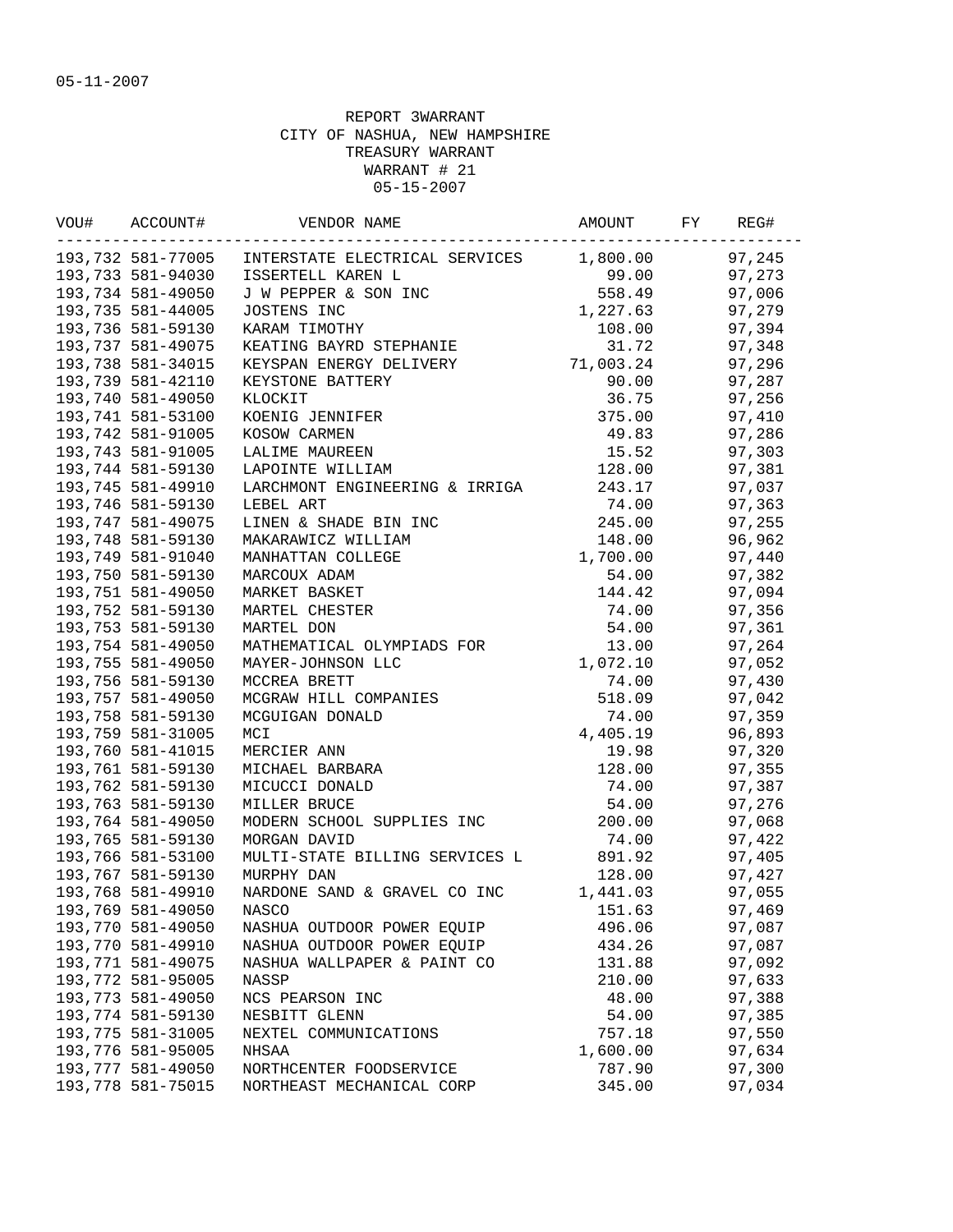| VOU# | ACCOUNT#          | VENDOR NAME                                                                                                  | AMOUNT    | FY | REG#   |
|------|-------------------|--------------------------------------------------------------------------------------------------------------|-----------|----|--------|
|      | .                 | 193,779 581-59130 O'MALLEY MATTHEW                                                                           | 148.00    |    | 97,411 |
|      | 193,780 581-59130 |                                                                                                              | 74.00     |    | 97,377 |
|      | 193,781 581-59130 | O'NEIL DANIEL<br>ODIERNA ROBERT<br>OSBORNE LINDA<br>PAPERGRAPHICS<br>PARADY-GUAY VICTORIA<br>PAPSLOW BICULER | 74.00     |    | 97,354 |
|      | 193,782 581-59130 |                                                                                                              | 148.00    |    | 97,412 |
|      | 193,783 581-44005 |                                                                                                              | 601.93    |    | 96,923 |
|      | 193,784 581-59130 |                                                                                                              | 54.00     |    | 97,091 |
|      | 193,785 581-59130 | PARSLOW RICHARD                                                                                              | 74.00     |    | 97,194 |
|      | 193,786 581-55005 | PAT'S PEAK                                                                                                   | 3,430.00  |    | 97,329 |
|      | 193,787 581-64192 | PC & MACEXCHANGE                                                                                             | 200.10    |    | 97,339 |
|      | 193,788 581-64192 | PC MALL GOV INC                                                                                              | 67.96     |    | 97,285 |
|      | 193,789 581-49050 | PEARSON EDUCATION                                                                                            | 3,723.83  |    | 97,331 |
|      | 193,790 581-59130 | PELLETIER DAVID                                                                                              | 148.00    |    | 97,379 |
|      | 193,791 581-59130 | PELLETIER TOM                                                                                                | 74.00     |    | 97,365 |
|      | 193,792 581-33005 | PENNICHUCK WATER WORKS INC                                                                                   | 4,750.67  |    | 97,553 |
|      | 193,793 581-49035 | PERFECTION LEARNING CORP                                                                                     | 156.71    |    | 97,472 |
|      | 193,794 581-59130 | PERRONI VINCENT                                                                                              | 74.00     |    | 96,926 |
|      | 193,795 581-49050 | PETTY CASH                                                                                                   | 164.08    |    | 97,542 |
|      | 193,796 581-59130 | PIECUCH WALTER                                                                                               | 108.00    |    | 97,380 |
|      | 193,797 581-94030 | PLACE PATRICIA                                                                                               | 56.35     |    | 97,274 |
|      | 193,798 581-53100 | POLAND SPRING WATER                                                                                          | 32.35     |    | 97,632 |
|      | 193,799 581-59130 | POWERS PAUL                                                                                                  | 148.00    |    | 97,375 |
|      | 193,800 581-59130 | PRESHER JIM                                                                                                  | 74.00     |    | 97,193 |
|      | 193,801 581-59130 | PRESTI SANTO                                                                                                 | 74.00     |    | 97,420 |
|      | 193,802 581-55015 | PROVIDER ENTERPRISES INC (THE) 19,830.00                                                                     |           |    | 97,289 |
|      | 193,803 581-32005 | PUBLIC SERVICE OF NH                                                                                         | 60,909.93 |    | 97,614 |
|      | 193,804 581-53085 | QUIMBY EYE CARE INC                                                                                          | 515.00    |    | 97,258 |
|      | 193,805 581-49050 | RADIOSHACK                                                                                                   | 174.89    |    | 97,195 |
|      | 193,806 581-42110 | RALPH PILL ELECTRIC SUPPLY COM                                                                               | 70.00     |    | 97,454 |
|      | 193,807 581-59130 | RAMSEY RONALD                                                                                                | 54.00     |    | 97,357 |
|      | 193,808 581-42110 | REXEL CLS                                                                                                    | 410.80    |    | 97,391 |
|      | 193,809 581-59130 | ROBERTS PAUL                                                                                                 | 108.00    |    | 97,434 |
|      | 193,810 581-59130 | ROBICHAUD ROGER                                                                                              | 54.00     |    | 97,211 |
|      | 193,811 581-94030 | ROGERS MICHELLE                                                                                              | 80.00     |    | 97,400 |
|      | 193,812 581-91005 | RONDEAU MARICIA B                                                                                            | 52.50     |    | 97,369 |
|      | 193,813 581-59130 | ROZUMEK ADAM                                                                                                 | 108.00    |    | 97,435 |
|      | 193,814 581-91005 | RYAN DAVID                                                                                                   | 178.37    |    | 97,392 |
|      | 193,815 581-55015 | SAFEWAY TRAINING & TRANS SERV                                                                                | 2,070.00  |    | 97,305 |
|      | 193,816 581-78007 | SANEL AUTO PARTS CO                                                                                          | 116.94    |    | 97,076 |
|      | 193,817 581-49050 | SARGENT-WELCH                                                                                                | 49.32     |    | 96,967 |
|      | 193,818 581-41015 | SCHOOL SPECIALTY                                                                                             | 139.18    |    | 97,282 |
|      | 193,818 581-41045 | SCHOOL SPECIALTY                                                                                             | 218.60    |    | 97,282 |
|      | 193,818 581-49050 | SCHOOL SPECIALTY                                                                                             | 4,935.17  |    | 97,282 |
|      | 193,818 581-49110 | SCHOOL SPECIALTY                                                                                             | 284.00    |    | 97,282 |
|      | 193,819 581-59130 | SEVIGNY RONALD                                                                                               | 148.00    |    | 97,073 |
|      | 193,820 581-59130 | SHEA MARK                                                                                                    | 74.00     |    | 97,383 |
|      | 193,821 581-42130 | SHIFFLER EQUIPMENT SALES INC                                                                                 | 310.29    |    | 97,259 |
|      | 193,822 581-91005 | SICILIA KATHRYN                                                                                              | 60.50     |    | 97,399 |
|      | 193,823 581-49035 | SLATER SOFTWARE                                                                                              | 71.50     |    | 97,340 |
|      |                   |                                                                                                              |           |    |        |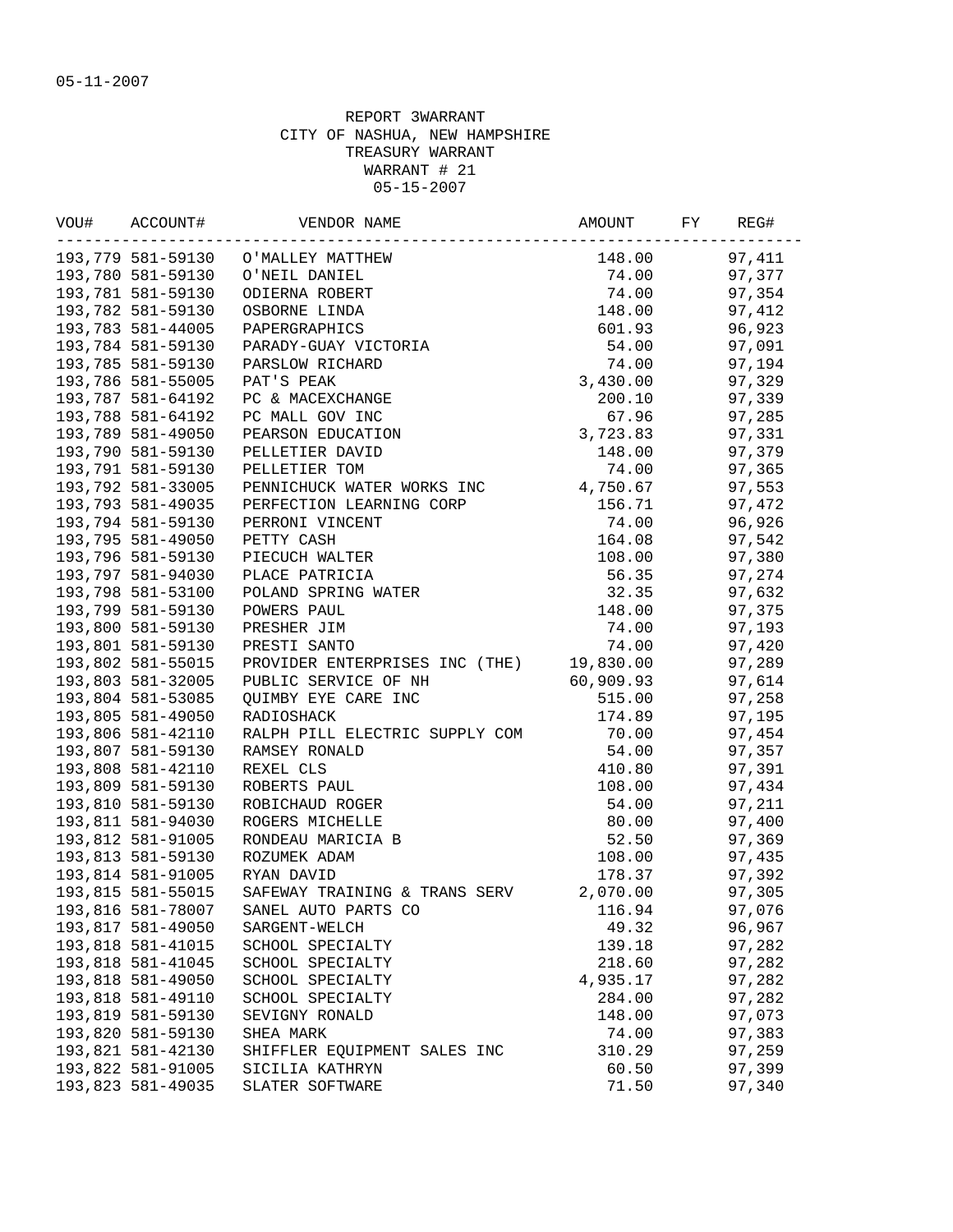|                   | 193,825 581-41015<br>193,825 581-41045<br>193,825 581-49050<br>193,825 581-49110<br>193,825 581-63085 | -------------------------------<br>193,824 581-59130 SOUSA GARY<br>STAPLES BUSINESS ADVANTAGE<br>STAPLES BUSINESS ADVANTAGE<br>STAPLES BUSINESS ADVANTAGE      | 200.00<br>491.75<br>7,185.70 | 97,192 | 97,428     |
|-------------------|-------------------------------------------------------------------------------------------------------|----------------------------------------------------------------------------------------------------------------------------------------------------------------|------------------------------|--------|------------|
|                   |                                                                                                       |                                                                                                                                                                |                              |        |            |
|                   |                                                                                                       |                                                                                                                                                                |                              |        |            |
|                   |                                                                                                       |                                                                                                                                                                |                              |        | 97,192     |
|                   |                                                                                                       |                                                                                                                                                                | 178.59                       |        | 97,192     |
|                   |                                                                                                       | STAPLES BUSINESS ADVANTAGE                                                                                                                                     | 64.34                        |        | 97,192     |
|                   |                                                                                                       | STAPLES BUSINESS ADVANTAGE                                                                                                                                     | 189.99                       |        | 97,192     |
| 193,826 581-53100 |                                                                                                       | STATE OF NH - CRIMINAL RECORDS 207.00                                                                                                                          |                              |        | 97,543     |
|                   | 193,827 581-59130                                                                                     | STEARNS DALE                                                                                                                                                   | 54.00                        |        | 97,362     |
|                   | 193,828 581-59130                                                                                     | STEVENS DOUG                                                                                                                                                   | 108.00                       |        | 97,386     |
|                   | 193,829 581-49050                                                                                     | STEVENS -<br>SUPER DUPER PUBLICATIONS<br>SWERSKY PAMELA<br>SWIESZ CHESTER<br>SWINDELL LORNE<br>TEACHER'S DISCOVERY<br>THOMAS DOUGLAS                           | 710.33                       |        | 96,933     |
|                   | 193,830 581-91005                                                                                     |                                                                                                                                                                | 610.46                       |        | 97,415     |
|                   | 193,831 581-59130                                                                                     |                                                                                                                                                                | 74.00                        |        | 97,021     |
|                   | 193,832 581-91005                                                                                     |                                                                                                                                                                | 212.57                       |        | 97,297     |
|                   | 193,833 581-49050                                                                                     |                                                                                                                                                                | 30.95                        |        | 97,290     |
|                   | 193,834 581-59130                                                                                     |                                                                                                                                                                | 74.00                        |        | 97,373     |
|                   | 193,835 581-49910                                                                                     |                                                                                                                                                                | 1,104.00                     |        | 97,082     |
|                   | 193,836 581-78007                                                                                     | TOWERS MOTOR PARTS CORP                                                                                                                                        | 56.17                        |        | 97,210     |
|                   | 193,837 581-59130                                                                                     | TREAT BRUCE                                                                                                                                                    | 74.00                        |        | 97,372     |
|                   | 193,838 581-49910                                                                                     | TRUGREEN CHEMLAWN                                                                                                                                              | 4,476.00                     |        | 97,232     |
|                   | 193,839 581-74092                                                                                     | TWIN STATE//VOICE.DATA.VIDEO.I 875.62                                                                                                                          |                              |        | 97,313     |
|                   | 193,840 581-43005                                                                                     | U S POSTAL SERVICES                                                                                                                                            | 205.00                       |        | 97,544     |
|                   | 193,841 581-43005                                                                                     | UNITED PARCEL SERVICE                                                                                                                                          | 16.83                        |        | 97,257     |
|                   | 193,842 581-42120                                                                                     | UNITED SUPPLY COMPANY INC<br>UNUM LIFE INSURANCE<br>VAN HOUTEN JAMES<br>VEILLEUX GERALD<br>VEILLEUX GERALD<br>VEILINO JAMES L<br>VERIZON<br>VERIZON<br>VERIZON | 2,401.03                     |        | 97,467     |
|                   | 193,843 581-83102                                                                                     |                                                                                                                                                                | 2,725.90                     |        | 97,540     |
|                   | 193,844 581-59130                                                                                     |                                                                                                                                                                | 74.00                        |        | 97,442     |
|                   | 193,845 581-59130                                                                                     |                                                                                                                                                                | 74.00                        |        | 97,070     |
|                   | 193,846 581-59130                                                                                     |                                                                                                                                                                | 74.00                        |        | 97,204     |
|                   | 193,847 581-31005                                                                                     |                                                                                                                                                                | 42.78                        |        | 97,623     |
|                   | 193,848 581-31005                                                                                     |                                                                                                                                                                | 29.48                        |        | 97,635     |
|                   | 193,849 581-49050                                                                                     | VETRI KATHLEEN                                                                                                                                                 | 179.73                       |        | 97,333     |
|                   | 193,850 581-75180                                                                                     | VIKING ROOFING, INC.                                                                                                                                           | 730.00                       |        | 97,343     |
|                   | 193,851 581-83004                                                                                     | VISION SERVICE PLAN - NH                                                                                                                                       | 1,630.25                     |        | 97,541     |
|                   | 193,852 581-49075                                                                                     | W E AUBUCHON CO INC                                                                                                                                            | 424.80                       |        | 97,636     |
|                   | 193,853 581-42130                                                                                     | W W GRAINGER INC                                                                                                                                               | 290.93                       |        | 97,003     |
|                   | 193,854 581-49075                                                                                     | WALMART COMMUNITY                                                                                                                                              | 523.87                       |        | 97,251     |
|                   | 193,855 581-53100                                                                                     | WATER CHEMICALS INC                                                                                                                                            | 1,008.00                     | 97,112 |            |
|                   | 193,856 581-59130                                                                                     | WEBSTER DAVID                                                                                                                                                  | 128.00                       |        | 97,203     |
|                   | 193,857 581-49050                                                                                     | WILSON LANGUAGE TRAINING CORP                                                                                                                                  | 222.93                       |        | 97,336     |
|                   | 193,857 581-49095                                                                                     | WILSON LANGUAGE TRAINING CORP                                                                                                                                  | 27.32                        |        | 97,336     |
|                   | 193,858 581-59130                                                                                     | YOUNG HOWARD                                                                                                                                                   | 108.00                       |        | 97,374     |
|                   | 193,859 581-53101                                                                                     | YOUTH COUNCIL (THE)                                                                                                                                            | 8,130.00                     |        | 97,311     |
|                   | 193,860 581-59130                                                                                     | ZUCCARO ROBERT                                                                                                                                                 | 128.00                       |        | 97,358     |
|                   | 193,861 581-59130                                                                                     | ZWICKER JASON<br>______________________________                                                                                                                | 54.00                        |        | 96,991     |
| TOTAL             | 581                                                                                                   | SCHOOL DEPARTMENT                                                                                                                                              |                              |        | 332,546.86 |

193,862 590-23581 CDW GOVERNMENT INC 42.60 97,277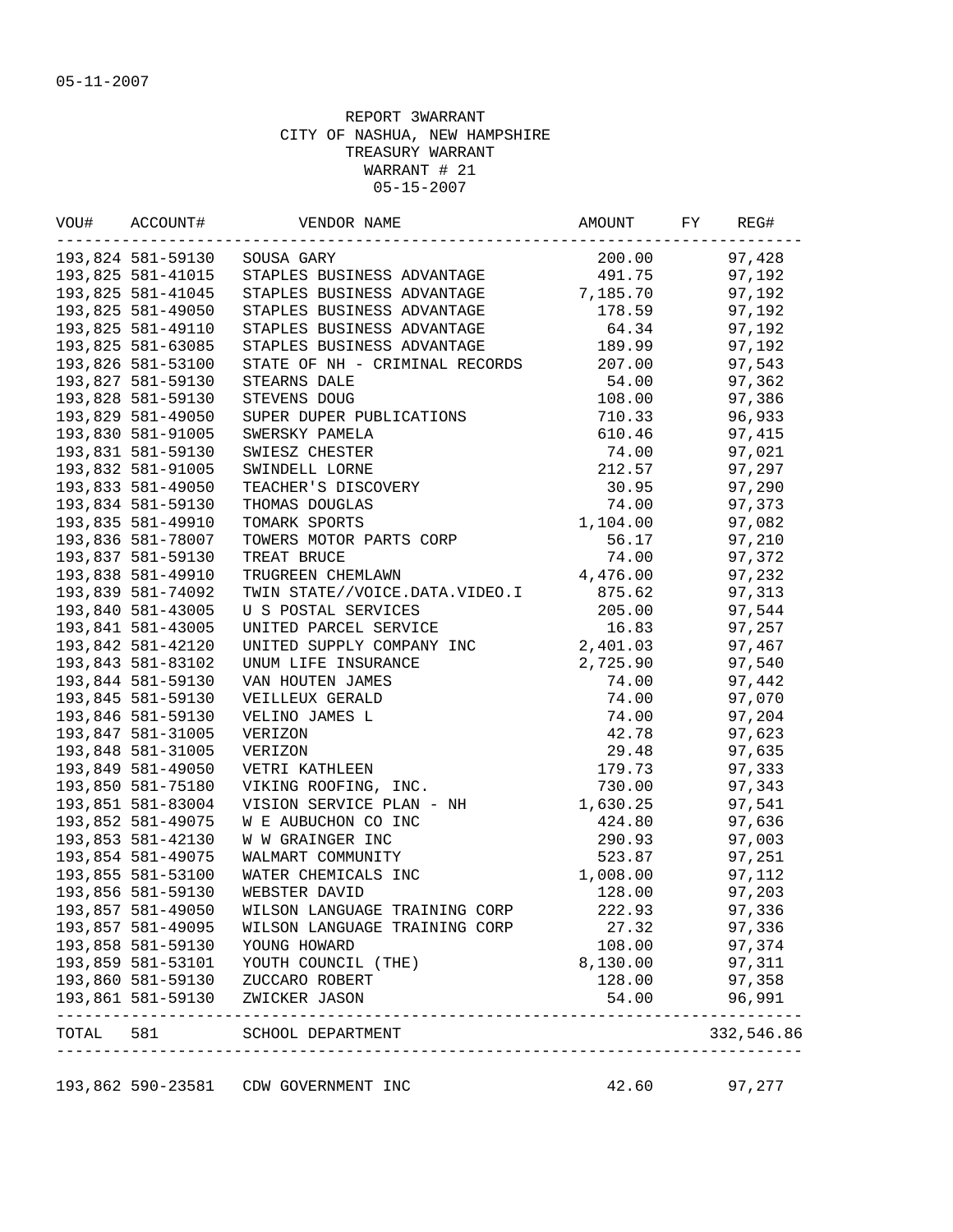|                                 | VOU# ACCOUNT#                                                                    | VENDOR NAME                                                                                                                                       | AMOUNT                                             | FY | REG#                                           |
|---------------------------------|----------------------------------------------------------------------------------|---------------------------------------------------------------------------------------------------------------------------------------------------|----------------------------------------------------|----|------------------------------------------------|
|                                 | 193,863 590-23581<br>193,864 590-23581<br>193,865 590-23581<br>193,866 590-23581 | COMPUTER HUT OF N E INC<br>GOVCONNECTION INC<br>INSIGHT PUBLIC SECTOR<br>PC & MACEXCHANGE                                                         | 939.94<br>668.70<br>2,102.46<br>1,090.00           |    | 97,475<br>96,901<br>96,957<br>97,339           |
|                                 | 193,867 590-23581<br>193,868 590-23581                                           | PC MALL GOV INC<br>TWIN STATE//VOICE.DATA.VIDEO.I 1,104.27<br>548 590-24532 FIRE SERVICE TESTING CO INC                                           | 36.66<br>420.00                                    |    | 97,285<br>97,313<br>97,102                     |
|                                 |                                                                                  | TOTAL 590 P/Y OBLIGATIONS                                                                                                                         |                                                    |    | 6,404.63                                       |
| 549<br>550<br>551<br>552        | 592-85010<br>592-85010<br>592-85015<br>592-85015                                 | US BANK NA (091000022)<br>US BANK NA (091000022)<br>US BANK NA (091000022)<br>US BANK NA (091000022)                                              | 822.04<br>16,118.00 415<br>106,262.34<br>41,246.00 |    | 414<br>414<br>415                              |
|                                 | TOTAL 592                                                                        | BONDED DEBT SERVICE                                                                                                                               |                                                    |    | 164,448.38                                     |
| 553<br>554<br>555<br>556<br>557 | 595-22020<br>595-22020<br>595-22020<br>595-22025<br>595-22025                    | BAE SYSTEMS INFO & ELEC SYSTEM 9,991.10<br>FLATLEY JOHN & GREGORY STOYLE<br>FLATLEY THOMAS J<br>MCNAMEE JAMES M<br>PROPERTY VALUATION ADVS/STEPHE | 57,880.50<br>2,152.60<br>4,559.00<br>7,200.00      |    | 97,141<br>97,139<br>97,134<br>97,216<br>97,213 |
| TOTAL 595                       |                                                                                  | <b>OVERLAY</b>                                                                                                                                    |                                                    |    | 81,783.20                                      |
|                                 |                                                                                  |                                                                                                                                                   |                                                    |    |                                                |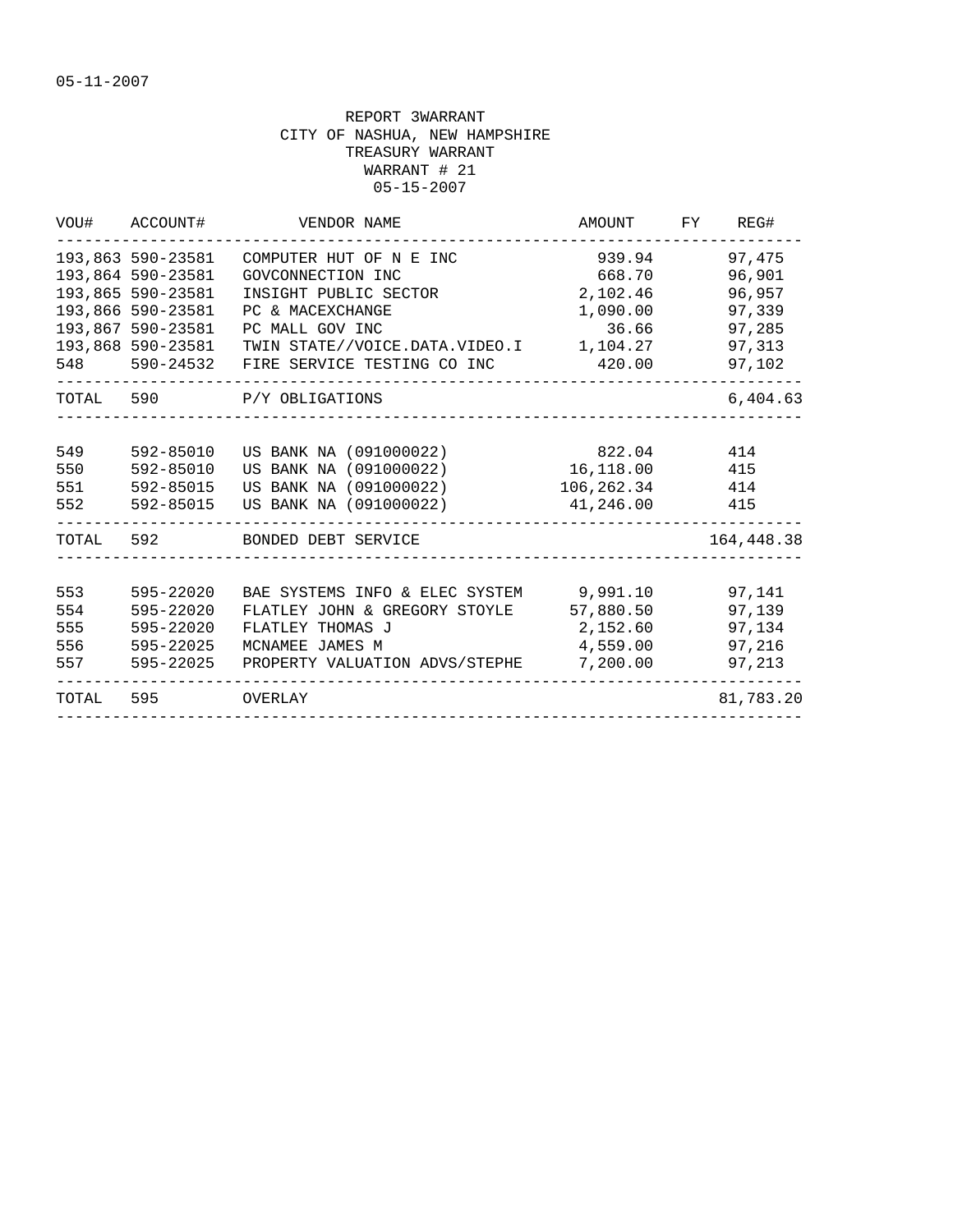|                   | VOU# ACCOUNT#              | VENDOR NAME                                                                                                                                              | AMOUNT FY REG#                                            |                                                |
|-------------------|----------------------------|----------------------------------------------------------------------------------------------------------------------------------------------------------|-----------------------------------------------------------|------------------------------------------------|
|                   |                            | 193,869 681-09 TURNER BUILDING SCIENCE LLC 5,750.00 97,393                                                                                               |                                                           |                                                |
|                   |                            | TOTAL 681-09 CAP IMP - SCHOOL<br>DEFERRED MAINT/CAP IMPRVT FY06                                                                                          |                                                           | 5,750.00                                       |
|                   |                            | 193,870 681-10 KEACH-NORDSTROM ASSOCS INC 9,785.82 97,326                                                                                                |                                                           |                                                |
|                   |                            | TOTAL 681-10 CAP IMP - SCHOOL<br>DEFERRED MAINTENANCE FY07                                                                                               |                                                           | 9,785.82                                       |
|                   |                            | 193,871 681-34 SCHIAVI LEASING CORP                                                                                                                      | $900.00$ 97,292                                           |                                                |
|                   |                            | TOTAL 681-34 CAP IMP - SCHOOL<br>PORTABLE CLASSROOMS                                                                                                     |                                                           | 900.00                                         |
| 558<br>559<br>560 | 699-07<br>699-07<br>699-07 | SHEEHAN PHINNEY BASS & GREEN<br>SHEEHAN PHINNEY BASS & GREEN<br>SHEEHAN PHINNEY BASS & GREEN<br>561 699-07 SOUSA MARK<br>562 699-07 UPTON & HATFIELD LLP | 13,747.97<br>11,578.85<br>54,637.79<br>80.51<br>56,061.51 | 97,560<br>97,585<br>97,598<br>97,545<br>96,935 |
|                   |                            | TOTAL 699-07 WATER SUPPLY ACQUISITION                                                                                                                    |                                                           | 136,106.63                                     |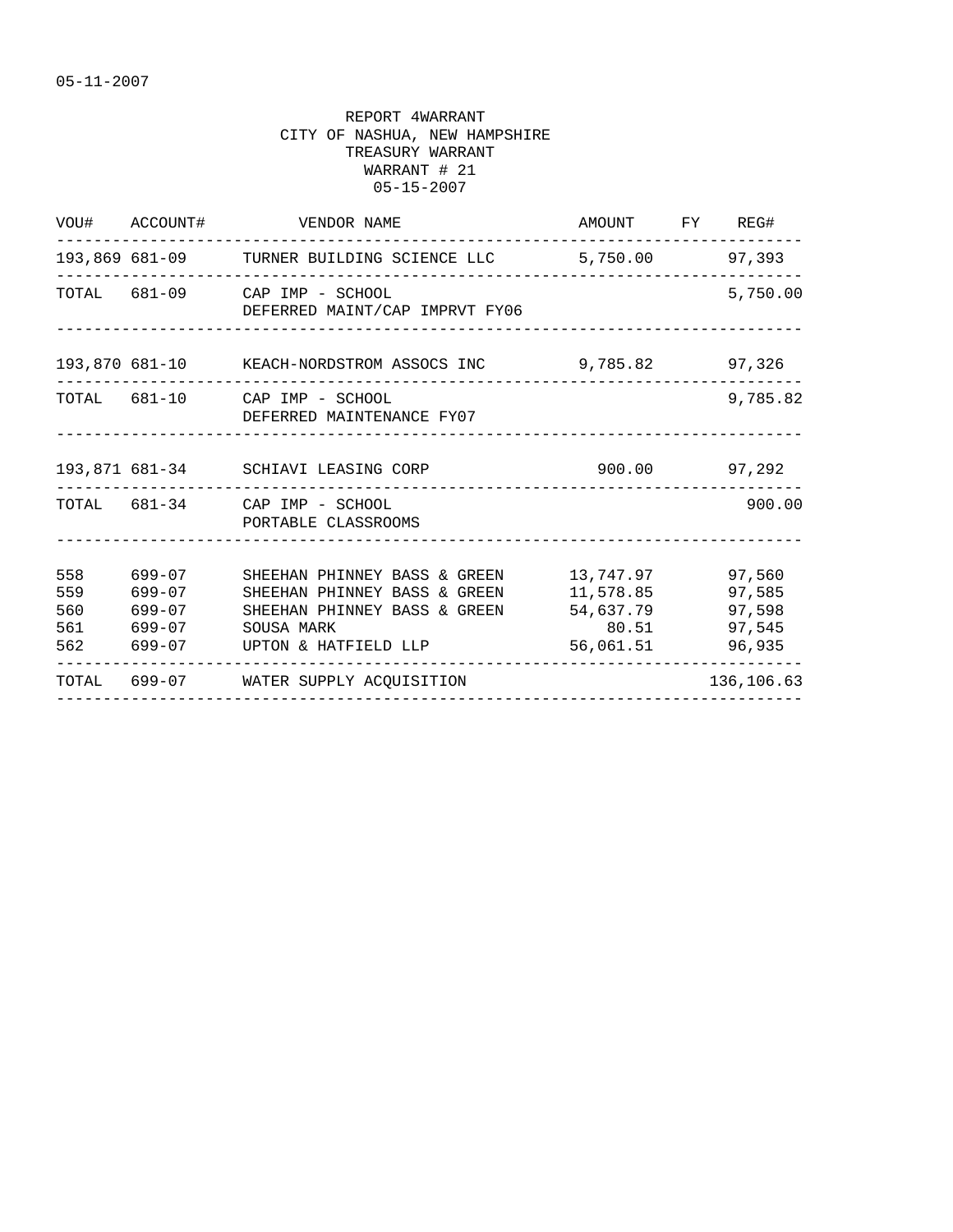| VOU#                                                               | ACCOUNT#                                                                                                                       | PROGRAM<br>VENDOR NAME                                                                                                                                                                                                                                                                                                 |                                                                                                                           | AMOUNT FY REG#                                                                             |
|--------------------------------------------------------------------|--------------------------------------------------------------------------------------------------------------------------------|------------------------------------------------------------------------------------------------------------------------------------------------------------------------------------------------------------------------------------------------------------------------------------------------------------------------|---------------------------------------------------------------------------------------------------------------------------|--------------------------------------------------------------------------------------------|
| 563                                                                |                                                                                                                                | 731-64045 3705 DELL MARKETING LP                                                                                                                                                                                                                                                                                       |                                                                                                                           | 2,974.32 97,064                                                                            |
| TOTAL                                                              | 731                                                                                                                            | CPF-POLICE DEPARTMENT                                                                                                                                                                                                                                                                                                  | 2,974.32                                                                                                                  |                                                                                            |
| 564                                                                |                                                                                                                                | 751-53075 3731 NASHUA REGIONAL PLANNING COMMI                                                                                                                                                                                                                                                                          |                                                                                                                           | 4,837.45 97,561                                                                            |
| TOTAL                                                              | 751                                                                                                                            | CPF-PWD & ENGINEERING                                                                                                                                                                                                                                                                                                  | 4,837.45                                                                                                                  |                                                                                            |
| 565                                                                |                                                                                                                                | 752-53095 3711 MARSHALL GARY LLC                                                                                                                                                                                                                                                                                       |                                                                                                                           | 29,051.97 97,597                                                                           |
| TOTAL                                                              | 752                                                                                                                            | CPF-PARKS & RECREATION                                                                                                                                                                                                                                                                                                 | 29,051.97                                                                                                                 |                                                                                            |
| 566<br>567                                                         |                                                                                                                                | 771-01340 3734 E J PRESCOTT INC<br>771-53025 3750 VANASSE HANGEN BRUSTLIN INC                                                                                                                                                                                                                                          | 211.20<br>5,628.89                                                                                                        | 96,989<br>96,899                                                                           |
| TOTAL                                                              | 771                                                                                                                            | CPF - COMM DEVLPMNT DIV                                                                                                                                                                                                                                                                                                | 5,840.09                                                                                                                  |                                                                                            |
| 568                                                                |                                                                                                                                | 774-53030 3718 CMA ENGINEERS INC                                                                                                                                                                                                                                                                                       |                                                                                                                           | 9,715.82 96,912                                                                            |
| TOTAL                                                              | 774                                                                                                                            | CPF-URBAN PROGRAMS                                                                                                                                                                                                                                                                                                     | 9,715.82                                                                                                                  |                                                                                            |
| 569<br>569<br>570<br>570<br>571<br>572<br>572<br>573<br>574<br>575 | 792-01310<br>792-01310<br>792-01310<br>792-01310<br>792-53030<br>792-53030<br>792-53030<br>792-53030<br>792-53030<br>792-53075 | 3798 METHUEN CONSTRUCTION CORP INC<br>3799 METHUEN CONSTRUCTION CORP INC<br>3798 METHUEN CONSTRUCTION CORP INC/<br>3799 METHUEN CONSTRUCTION CORP INC/<br>3792 FAY SPOFFORD & THORNDIKE LLC<br>3798 METCALF & EDDY<br>3799 METCALF & EDDY<br>3791 SEA CONSULTANTS INC<br>3798 UTS OF MASSACHUSETTS INC<br>3792 ADS LLC | 78,891.34<br>820,440.00<br>152.18<br>91,160.00<br>3,809.45<br>11,269.18<br>82, 144.26<br>169,369.47<br>284.00<br>4,015.91 | 97,083<br>97,083<br>429<br>429<br>96,931<br>97,041<br>97,041<br>97,099<br>97,101<br>97,123 |
| TOTAL                                                              | 792                                                                                                                            | CPF-WASTEWATER USER FUND                                                                                                                                                                                                                                                                                               | 1,261,535.79                                                                                                              |                                                                                            |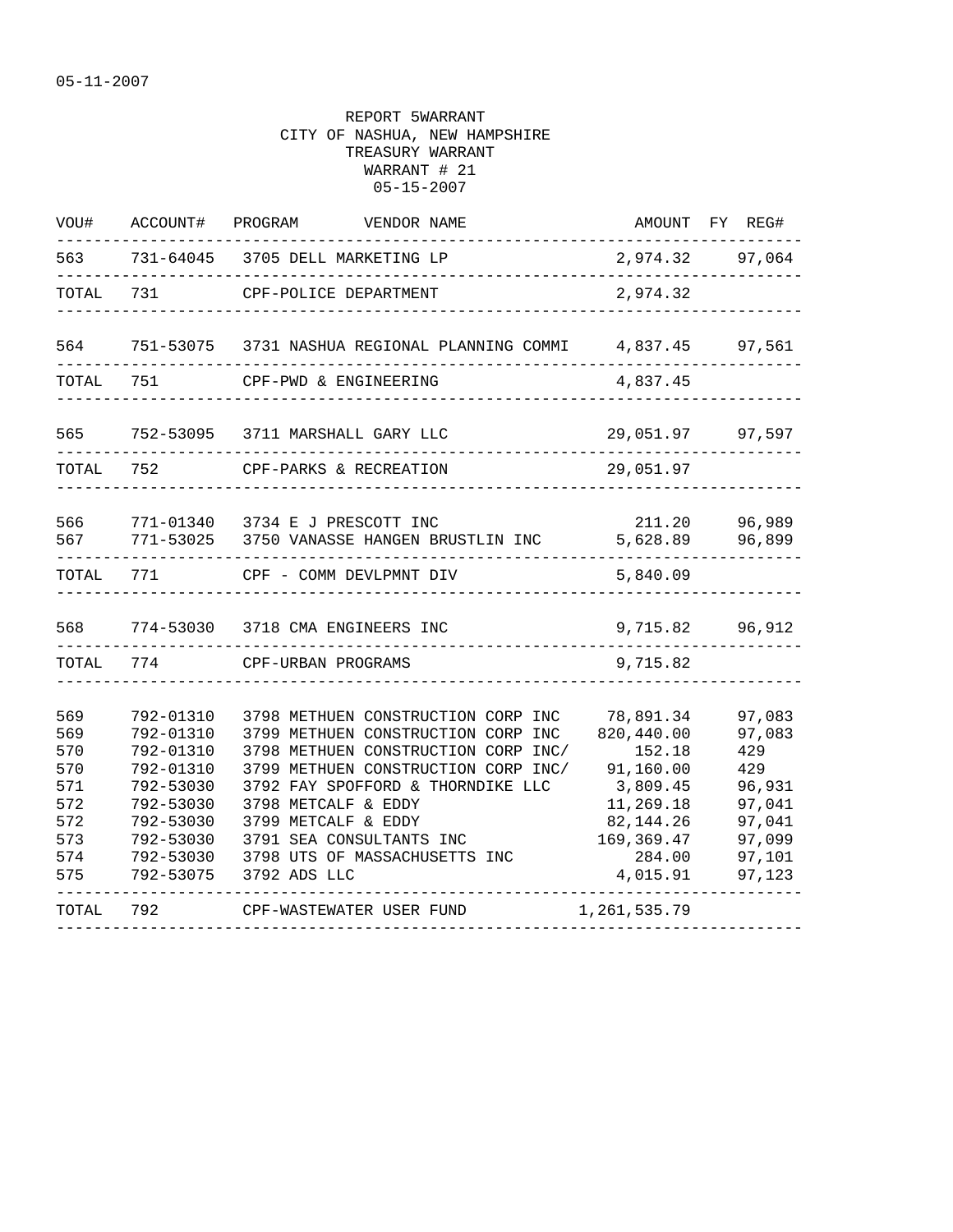| VOU#  | ACCOUNT#  | VENDOR NAME                    | AMOUNT                         | FY | REG#       |
|-------|-----------|--------------------------------|--------------------------------|----|------------|
| 576   | 801-31050 | NEXTEL COMMUNICATIONS          | 482.41                         |    | 97,559     |
| 577   | 801-31050 | WIRELESS ZONE                  | 17.00                          |    | 97,589     |
| 578   | 801-33005 | PENNICHUCK WATER               | 105.63                         |    | 97,572     |
| 578   | 801-33005 | PENNICHUCK WATER               | 15.21                          |    | 97,573     |
| 579   | 801-34015 | ENERGYNORTH PROPANE            | 957.20                         |    | 97,569     |
| 580   | 801-41015 | STAPLES BUSINESS ADVANTAGE     | 101.15                         |    | 97,249     |
| 581   | 801-42000 | LISAY STEVEN E                 | 900.00                         |    | 97,062     |
| 582   | 801-43005 | FEDEX                          | 20.24                          |    | 97,552     |
| 583   | 801-45285 | STAY SAFE TRAFFIC PRODUCTS INC | 185.43                         |    | 96,948     |
| 584   | 801-46030 | LEHIGH SAFETY SHOE LLC         | 82.00                          |    | 97,046     |
| 585   | 801-48005 | SHATTUCK MALONE OIL CO         | 1,062.87                       |    | 97,547     |
| 586   | 801-49040 | LAB SAFETY SUPPLY INC          | 280.18                         |    | 97,118     |
| 587   | 801-49040 | REHAB PLUS THERAPEUTIC PRODUCT | 260.96                         |    | 97,163     |
| 588   | 801-59100 | AMHERST APPLIANCE REPAIR/STEVE | 230.00                         |    | 97,591     |
| 589   | 801-59100 | INTEC VIDEO SYSTEMS INC        | 1,739.54                       |    | 97,157     |
| 590   | 801-59245 | D & R TOWING INC               | 250.00                         |    | 97,451     |
| 591   | 801-75023 | BELLETETES INC                 | 32.37                          |    | 97,069     |
| 592   | 801-77020 | SOUTHWORTH-MILTON INC          | 1,763.31                       |    | 96,919     |
| 593   | 801-78065 | MAYNARD & LESIEUR INCORPORATED | 480.15                         |    | 97,458     |
| 594   | 801-78065 | SULLIVAN TIRE INC              | 5,321.20                       |    | 96,930     |
| 595   | 801-78100 | BAYNE MACHINE WORKS            | 2,451.53                       |    | 97,053     |
| 596   | 801-78100 | BEST FORD                      | 15.80                          |    | 96,918     |
| 597   | 801-78100 | DONOVAN EQUIPMENT CO INC       | 1,586.19                       |    | 96,943     |
| 598   | 801-78100 | DOWNTOWN LINCOLN-MERCURY INC   | 7.54                           |    | 96,982     |
|       |           |                                | 87.54                          |    |            |
| 599   | 801-78100 | FREIGHTLINER OF NH INC         |                                |    | 97,222     |
| 600   | 801-78100 | LIBERTY INTN'L TRUCKS OF NH LL | 496.11                         |    | 97,455     |
| 601   | 801-78100 | MCDEVITT TRUCKS INC            | 91.75                          |    | 97,242     |
| 602   | 801-78100 | NAPA AUTO PARTS                | 154.51                         |    | 97,206     |
| 602   | 801-78100 | NAPA AUTO PARTS                | 951.59                         |    | 97,206     |
| 602   | 801-78100 | NAPA AUTO PARTS                | 15.47                          |    | 97,206     |
| 603   | 801-78100 | SANEL AUTO PARTS CO            | 20.00                          |    | 97,076     |
| 603   | 801-78100 | SANEL AUTO PARTS CO            | 443.92                         |    | 97,076     |
| 604   | 801-78100 | WINDWARD PETROLEUM             | 457.59                         |    | 96,974     |
| 605   | 801-85060 | TREASURER STATE OF NH          | 89,039.35                      |    | 416        |
| 605   | 801-85065 | TREASURER STATE OF NH          | 41,292.89                      |    | 416        |
| 605   | 801-85070 | TREASURER STATE OF NH          | 15,136.69                      |    | 416        |
| 606   | 801-94005 | <b>NRRA</b>                    | 180.00                         |    | 97,605     |
| 606   | 801-94005 | NRRA                           | 100.00                         |    | 97,605     |
| 607   | 801-94005 | TREASURER STATE OF N H         | 450.00                         |    | 97,593     |
| 608   | 801-94005 | TREASURER STATE OF NH          | 95.00                          |    | 97,618     |
| 609   | 801-96125 | CMA ENGINEERS INC              | 9,971.42                       |    | 97,105     |
| TOTAL | 801       | SOLID WASTE DISPOSAL           | ______________________________ |    | 177,331.74 |
|       |           |                                |                                |    |            |
| 610   | 802-31005 | ARCH WIRELESS                  | 29.13                          |    | 97,621     |
| 611   | 802-31005 | NEXTEL COMMUNICATIONS          | 107.76                         |    | 97,559     |
| 611   | 802-31005 | NEXTEL COMMUNICATIONS          | 204.75                         |    | 97,559     |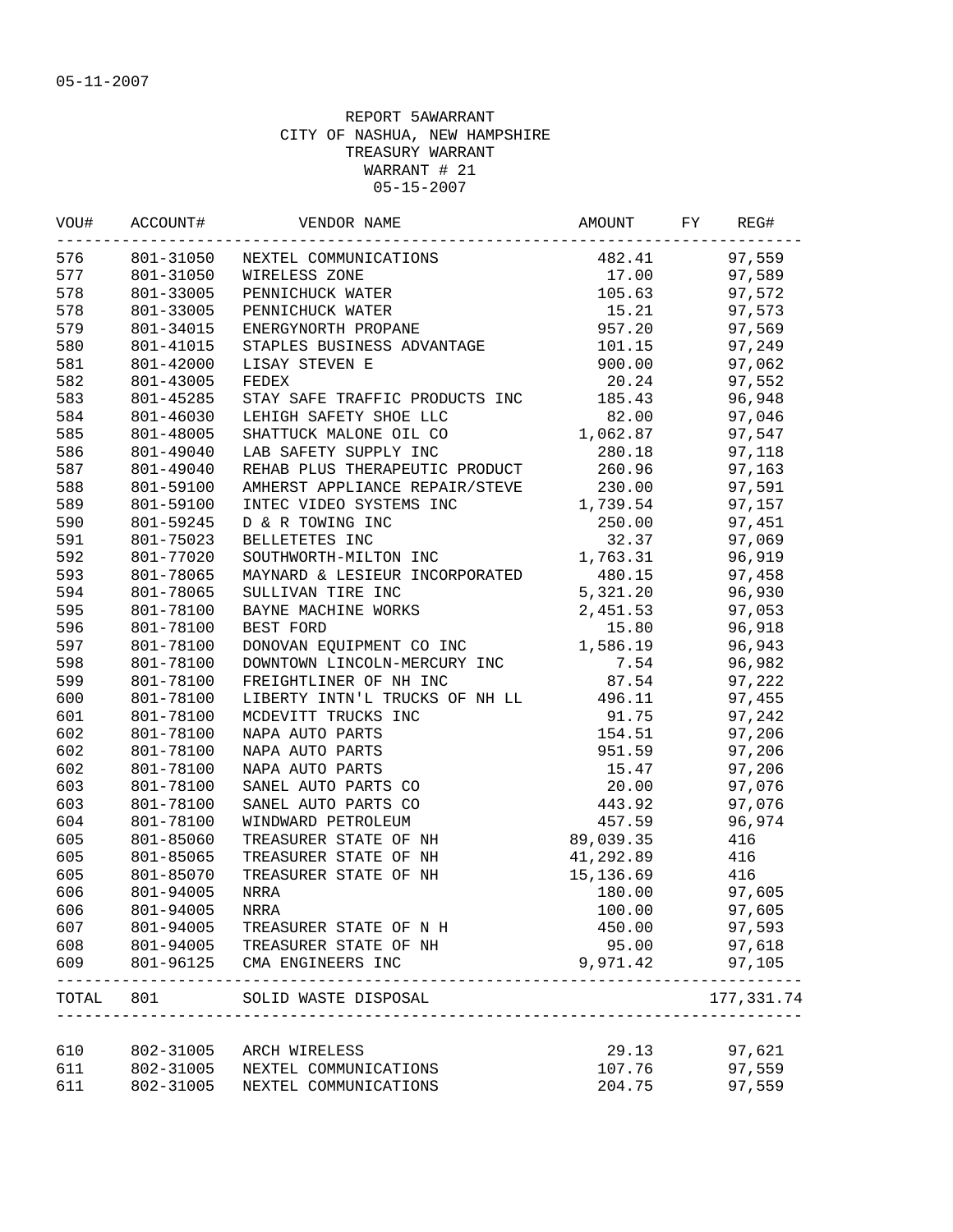|            |                        | VOU# ACCOUNT# VENDOR NAME AMOUNT AMOUNT ACCOUNT AND VENDOR NAME                                              | AMOUNT FY                        | REG#             |
|------------|------------------------|--------------------------------------------------------------------------------------------------------------|----------------------------------|------------------|
| 612        | 802-31005 VERIZON      |                                                                                                              |                                  | 81.56 97,579     |
| 613        |                        | 802-32005 PUBLIC SERVICE OF NH 514.34 97,614                                                                 |                                  |                  |
| 613        |                        | 802-32005 PUBLIC SERVICE OF NH                                                                               |                                  | 16.48 97,615     |
| 613        | 802-32005              | PUBLIC SERVICE OF NH                                                                                         |                                  | 632.34 97,615    |
| 614        | 802-33005              | PENNICHUCK WATER                                                                                             |                                  | 1,218.69 97,573  |
| 615        | 802-41015              | STAPLES BUSINESS ADVANTAGE                                                                                   |                                  | 69.50 97,249     |
| 615        | 802-41015              | STAPLES LUS<br>STAPLES BUSINESS ADVANIAGE<br>CIBA SPECIALTY CHEMICALS CO                                     | 406.13                           | 97,249           |
| 616        | 802-45101              |                                                                                                              |                                  | 96,973           |
| 617        | 802-45103              |                                                                                                              | 4,200.00<br>4,887.85<br>5,671.02 | 97,119           |
| 618        | 802-45105              | HOLLAND COMPANY INC<br>SMITH MARC                                                                            |                                  | 97,010           |
| 619        | 802-452                | SMITH MARC                                                                                                   | 805.50                           | 97,161           |
| 620        | 802-46045              | UNIFIRST CORPORATION                                                                                         |                                  | 118.44 97,225    |
| 620        | 802-46045              | UNIFIRST CORPORATION                                                                                         |                                  | 746.75 97,225    |
| 621        | 802-467                | HILLSBOROUGH COUNTY TREASURER 126.34                                                                         |                                  | 97,464           |
| 622        | 802-48015              | DENNIS K BURKE INC                                                                                           | 976.62                           | 97,629           |
| 622        | 802-48015              | DENNIS K BURKE INC                                                                                           | 976.61                           | 97,629           |
| 623        | 802-49070              |                                                                                                              |                                  | 97,250           |
| 624        | 802-53030              |                                                                                                              |                                  | 97,191           |
| 625        | 802-53030              | CHEMSERVE ENVIRONMENTAL ANALYS<br>EASTERN ANALYTICAL INC<br>TELEGRADH DUPLE TALL INC<br>TELEGRADH DUPLE TALL |                                  | 97,071           |
| 626        | 802-54020              | EASTERN ANALYTICAL INC 65.00 97,071<br>TELEGRAPH PUBLISHING COMPANY 357.68 97,466                            |                                  |                  |
| 627        | 802-54020              | THE LOWELL PUBLISHING CO 340.60 97,566                                                                       |                                  |                  |
| 628        | 802-54020              | UNION LEADER CORPORATION 149.18 97,556                                                                       |                                  |                  |
| 629        | 802-59100              | NEW ENGLAND INDUSTRIAL TRUCK I 356.13 96,988                                                                 |                                  |                  |
| 630        | 802-59100              | NH BRAGG & SONS INC                                                                                          |                                  | 96,907           |
| 630        | 802-59100              | 3, 383.46<br>3, 383.46<br>INE 2, 604.97<br>CC 522.00                                                         |                                  | 96,907           |
| 631        | 802-59220              | NH BRAGG & SONS INC<br>PRINTGRAPHICS OF MAINE                                                                |                                  | 96,984           |
| 632        | 802-59225              | KENT CLEAN SEPTIC LLC                                                                                        |                                  | 97,012           |
| 633        | 802-59225              | RESOURCE MANAGEMENT INC                                                                                      | 31,509.92                        | 96,902           |
| 634        | 802-59225              | WASTE MANAGEMENT OF TURNKEY LA 1,306.62                                                                      |                                  | 97,138           |
| 635        | 802-59230              | BOGHIGIAN CHARLES G                                                                                          | 80.00                            | 97,028           |
| 636        | 802-59230              | BROX INDUSTRIES INC                                                                                          | 162.58                           | 96,946           |
| 637        | 802-59230              | CORRIVEAU ROUTHIER INC                                                                                       | 32.90                            | 97,450           |
| 638        | 802-59230              | HARRY W WELLS & SON INC                                                                                      | 252.00                           | 97,315           |
| 639        | 802-59275              | PENNICHUCK WATER                                                                                             | 7,555.09                         | 97,575           |
| 640        | 802-59320              | CN WOOD CO INC                                                                                               | 276.78                           | 97,238           |
| 641        | 802-59320              | D & R TOWING INC                                                                                             | 125.00                           | 97,451           |
| 642        | 802-59320              | HOWARD P FAIRFIELD INC                                                                                       | 1,300.00                         | 97,368           |
|            | 802-59320              |                                                                                                              |                                  |                  |
| 643<br>644 |                        | MAYNARD & LESIEUR INCORPORATED                                                                               | 441.41                           | 97,458           |
|            | 802-59320              | NAPA AUTO PARTS                                                                                              | 134.81                           | 97,206<br>97,206 |
| 644        | 802-59320<br>802-59320 | NAPA AUTO PARTS                                                                                              | 152.29                           |                  |
| 645        |                        | SANEL AUTO PARTS CO                                                                                          | 25.57                            | 97,076           |
| 645        | 802-59320              | SANEL AUTO PARTS CO                                                                                          | 182.98                           | 97,076           |
| 646        | 802-64045              | HEWLETT PACKARD COMPANY                                                                                      | 269.00                           | 97,004           |
| 647        | 802-64192              | FASTENAL CO                                                                                                  | 89.87                            | 96,934           |
| 648        | 802-64192              | GRAINGER                                                                                                     | 29.40                            | 96,968           |
| 648        | 802-64192              | GRAINGER                                                                                                     | 594.73                           | 96,968           |
| 649        | 802-64192              | HOME DEPOT CREDIT SERVICES                                                                                   | 45.56                            | 97,567           |
| 649        | 802-64192              | HOME DEPOT CREDIT SERVICES                                                                                   | $-35.94$                         | 97,568           |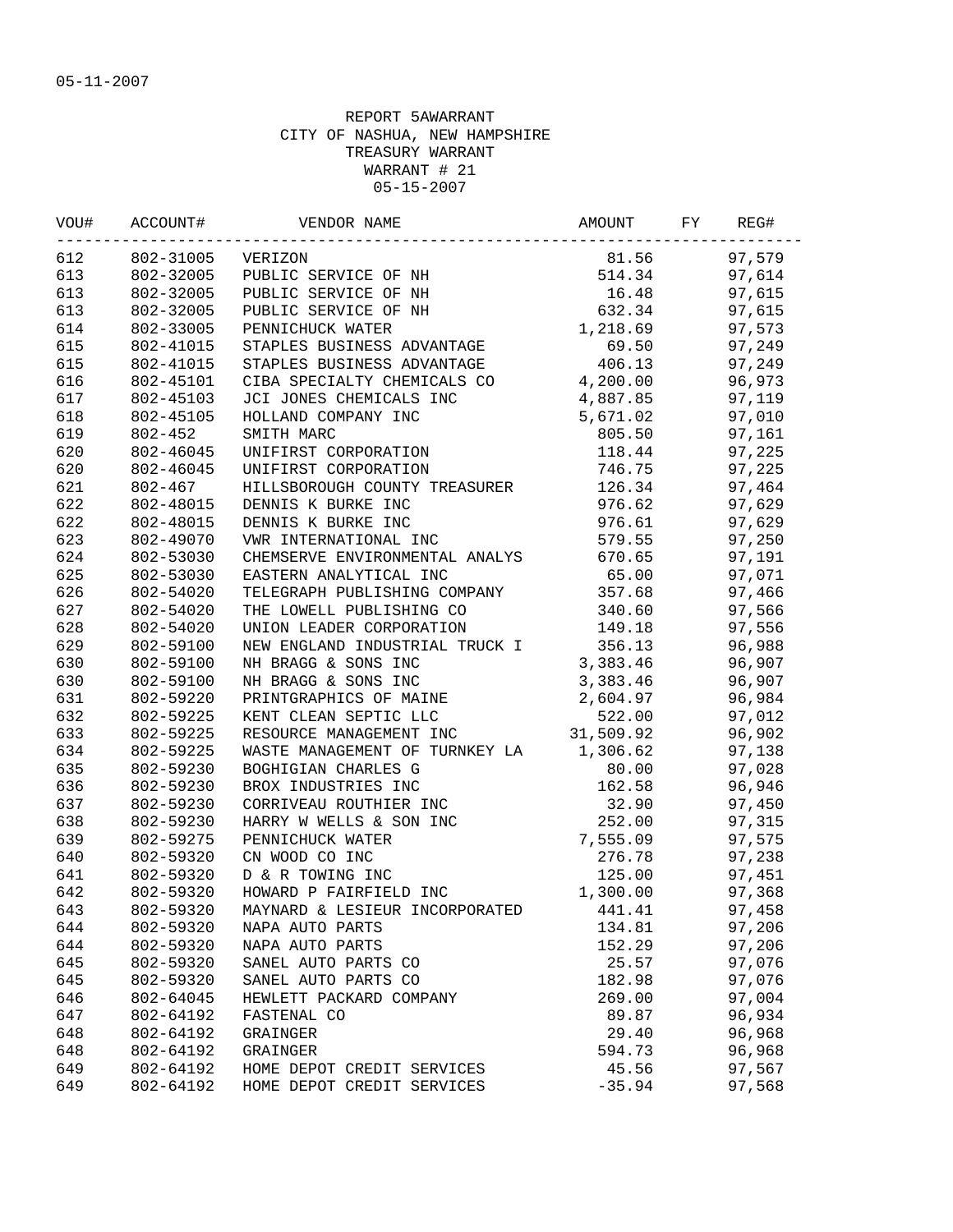| 650   | 802-64192 | LAB SAFETY SUPPLY INC          | 187.85    | 96,914     |
|-------|-----------|--------------------------------|-----------|------------|
| 651   | 802-64192 | MCMASTER-CARR SUPPLY CO        | 836.53    | 97,056     |
| 652   | 802-64192 | SNAP ON TOOLS                  | 27.10     | 96,945     |
| 653   | 802-66025 | GE CAPITAL INC                 | 105.00    | 97,234     |
| 654   | 802-77045 | M & M ELECTRICAL SUPPLY CO INC | 901.42    | 97,449     |
| 655   | 802-77050 | MCMASTER-CARR SUPPLY CO        | 79.48     | 97,056     |
| 656   | 802-77050 | W A DEHART INC                 | 139.90    | 97,143     |
| 657   | 802-77065 | JOHNSON PACKING & IND PROD INC | 894.28    | 96,997     |
| 658   | 802-77065 | MCMASTER-CARR SUPPLY CO        | 289.03    | 97,056     |
| 659   | 802-77065 | MOTION INDUSTRIES INC          | 492.29    | 97,045     |
| 660   | 802-77067 | MCMASTER-CARR SUPPLY CO        | 196.22    | 97,056     |
| 661   | 802-77067 | PINE MOTOR PARTS               | 50.23     | 97,459     |
| 662   | 802-77068 | MCMASTER-CARR SUPPLY CO        | 20.57     | 97,056     |
| 663   | 802-77068 | UNITED SUPPLY COMPANY INC      | 7.38      | 97,467     |
| 664   | 802-77069 | FASTENAL CO                    | 7.51      | 96,934     |
| 665   | 802-77069 | GRAINGER                       | 661.51    | 96,968     |
| 666   | 802-77069 | NASHUA OUTDOOR POWER EOUIP     | 154.21    | 97,087     |
| 667   | 802-77069 | PINE MOTOR PARTS               | 194.58    | 97,459     |
| 667   | 802-77070 | PINE MOTOR PARTS               | 141.28    | 97,459     |
| 668   | 802-85040 | US BANK NA (091000022)         | 50,048.50 | 415        |
| 669   | 802-94005 | NEWEA                          | 365.00    | 97,563     |
| 669   | 802-94005 | NEWEA                          | 490.00    | 97,563     |
| 670   | 802-94005 | OSBORNE NOELLE                 | 242.88    | 97,066     |
| 671   | 802-94005 | SUMMIT TECHNOLOGIES INC        | 985.00    | 97,089     |
| 672   | 802-95010 | METEORLOGIX                    | 2,028.00  | 97,564     |
| 673   | 802-95075 | NEWEA                          | 75.00     | 97,563     |
| 674   | 802-96061 | VWR INTERNATIONAL INC          | 6,151.72  | 97,250     |
| 675   | 802-96090 | IDEXX DISTRIBUTION INC         | 4,040.54  | 97,142     |
| 676   | 802-96525 | M & B MACHINING AND WELDING    | 970.00    | 97,456     |
| TOTAL | 802       | SEWERAGE DISPOSAL SYSTEM       |           | 149,516.07 |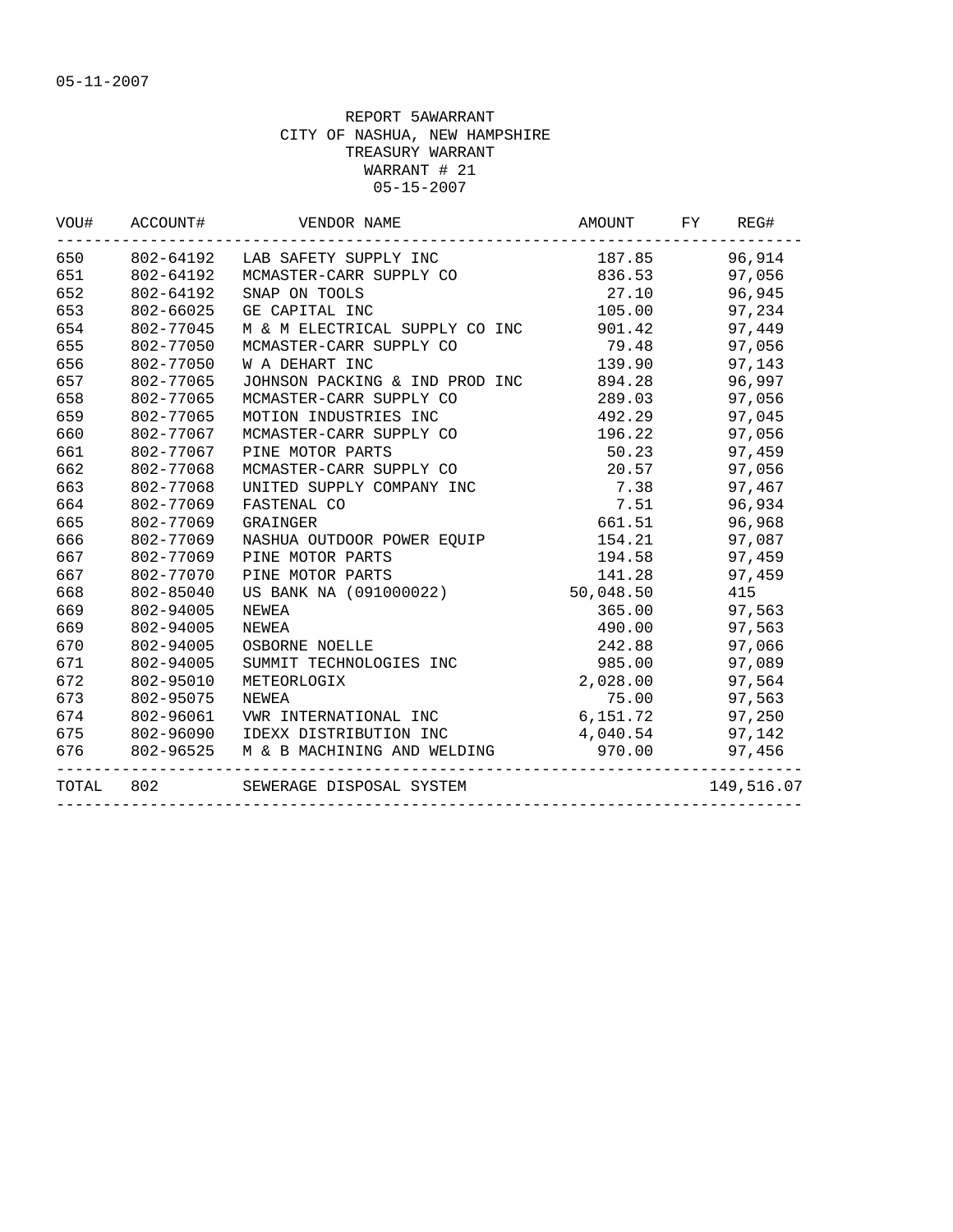|                          |                                                                   | VOU# ACCOUNT# VENDOR NAME                                                                                                                                                                  | AMOUNT FY REG#                                                |                                      |
|--------------------------|-------------------------------------------------------------------|--------------------------------------------------------------------------------------------------------------------------------------------------------------------------------------------|---------------------------------------------------------------|--------------------------------------|
|                          |                                                                   | 677 941-98029 BOARD OF HEALTH/PETTY CASH 108.85 97,546                                                                                                                                     |                                                               |                                      |
|                          |                                                                   | TOTAL 941 HEALTH & COMM SVCS TRUST FUND                                                                                                                                                    |                                                               | 108.85                               |
| 678<br>679<br>680<br>681 | 952-05054<br>952-05054<br>952-05058<br>952-05058<br>683 952-98029 | GATE CITY FENCE CO INC<br>HOME DEPOT CREDIT SERVICES<br>NASHUA RED CROSS<br>SEASONAL SPECIALTY STORES<br>682 952-75021 ANTONIO MARINARO CONSTRUCTION 2,900.00 96,963<br>JEANNOTTE'S MARKET | 290.00<br>247.19<br>450.00<br>222.79 97,230<br>48.12          | 97,035<br>97,568<br>97,107<br>96,999 |
|                          |                                                                   | TOTAL 952 PARK & RECREATION TRUST FUND                                                                                                                                                     |                                                               | 4,158.10                             |
| 684                      |                                                                   | 961-220 NASH MARY C<br>684 961-229 NASH MARY C<br>685 961-45185 HARDY DORIC INC<br>686 961-75023 SKILLINGS & SONS INC                                                                      | 500.00 97,173<br>500.00 97,173<br>1,050.00 97,088<br>3,226.00 | 96,983                               |
|                          |                                                                   | TOTAL 961 EDGEWOOD CEMETERY TRUST FUND                                                                                                                                                     |                                                               | 5,276.00                             |
|                          |                                                                   | 687 963-45185 HARDY DORIC INC<br>________________________________<br>TOTAL 963 WOODLAWN CEMETERY TRUST FUND                                                                                | 1,050.00 97,088                                               | 1,050.00                             |
|                          |                                                                   |                                                                                                                                                                                            | ______________________________                                |                                      |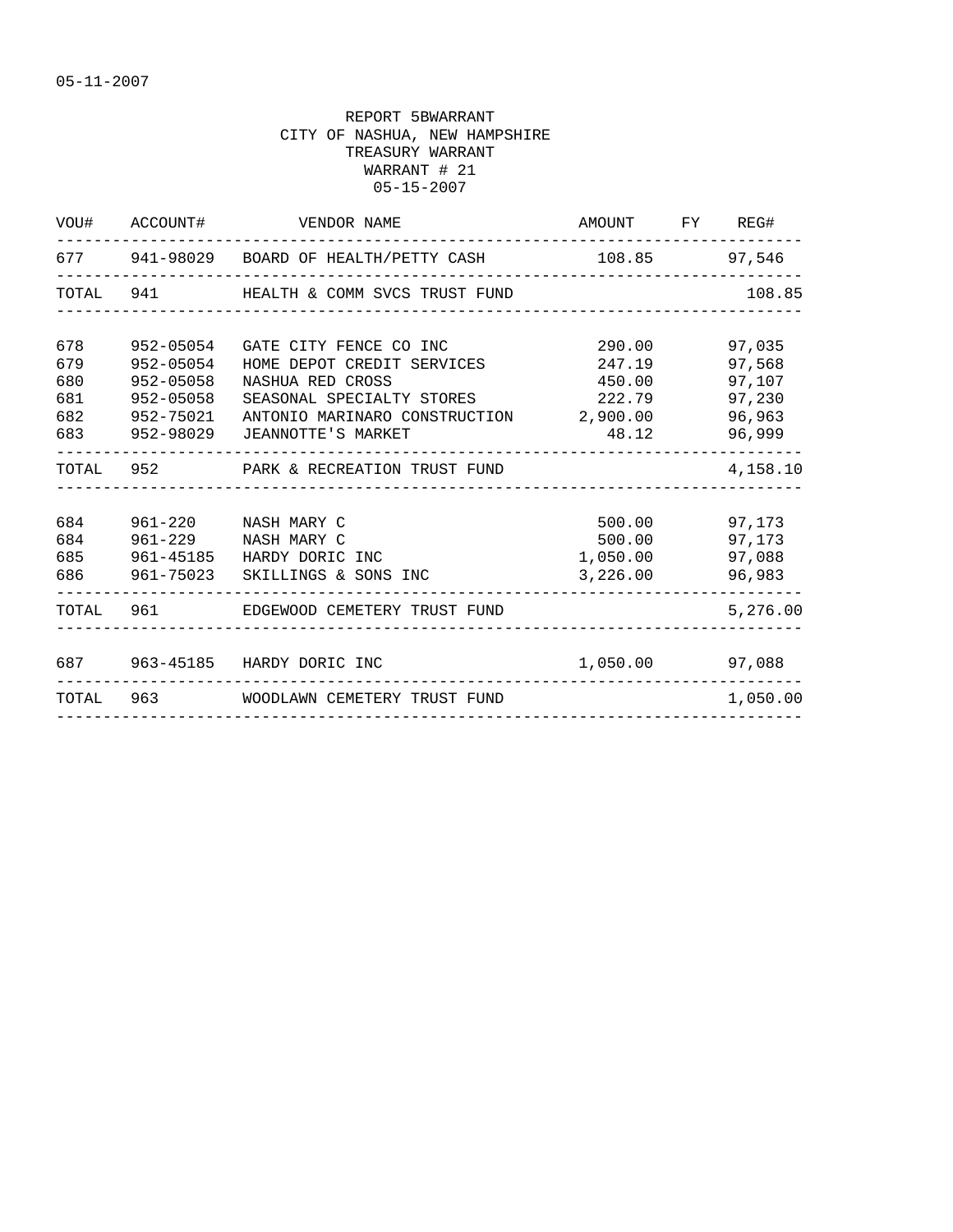| ACCOUNT#      | PAYROLL WEEK ENDING | AMOUNT    |
|---------------|---------------------|-----------|
| $151 - 41$    | 28-APR-2007         | $-171.30$ |
| 151<br>TOTAL. | A/R POLICE OVERTIME | $-171.30$ |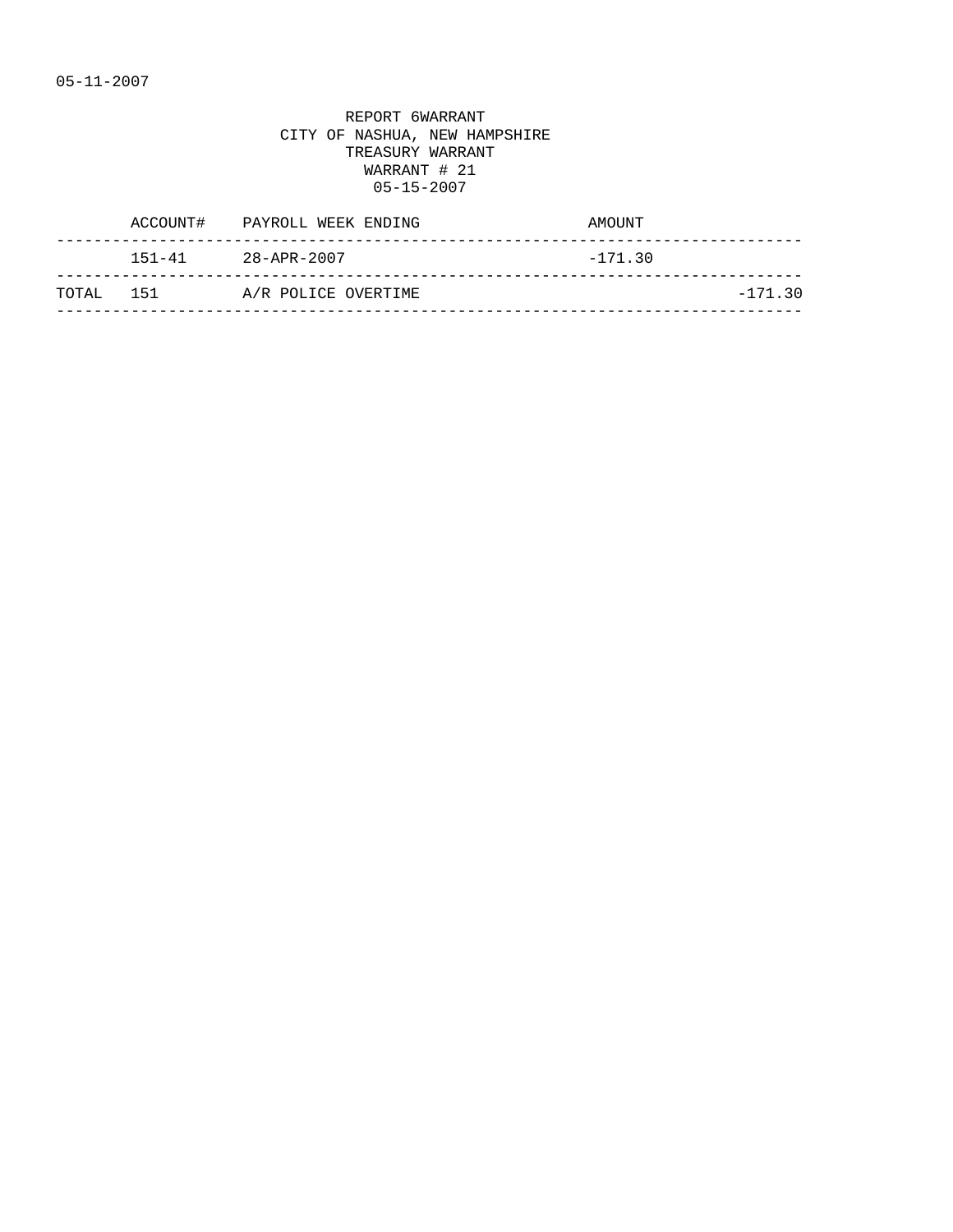|           | ACCOUNT#            | PAYROLL WEEK ENDING                                    | AMOUNT                                     |           |
|-----------|---------------------|--------------------------------------------------------|--------------------------------------------|-----------|
|           |                     |                                                        | 696.17                                     |           |
| TOTAL 303 |                     | ALT - INCENTIVE FUND PROGRAM                           |                                            | 696.17    |
|           |                     | 305-11239  05-MAY-2007                                 | 970.14                                     |           |
|           |                     | 305-11239 28-APR-2007                                  | 970.14                                     |           |
|           | ------------------- | 305-59100 05-MAY-2007                                  | 183.75                                     |           |
|           |                     | TOTAL 305 SRF - CIVIC & COMM ACTIVITIES                | _________________                          | 2,124.03  |
|           | 308-83051           | 05-MAY-2007                                            | 121.53                                     |           |
|           | 308-83051           | 28-APR-2007                                            | 135.15                                     |           |
|           | 308-83052           | 05-MAY-2007                                            | 1,063.20                                   |           |
|           | 308-83052           | 28-APR-2007                                            | 1,063.20                                   |           |
|           |                     | 308-83102  05-MAY-2007                                 | 1,412.37                                   |           |
|           |                     | 308-83102 28-APR-2007                                  | 3,011.41                                   |           |
| TOTAL 308 |                     | -----------------------------------<br>SRF - INSURANCE |                                            | 6,806.86  |
|           |                     |                                                        |                                            |           |
|           |                     | 3086-11870 05-MAY-2007                                 | 2,852.31                                   |           |
|           |                     | 3086-12006 05-MAY-2007                                 | 1,812.59                                   |           |
|           |                     | 3086-13032 05-MAY-2007                                 | 1,061.59                                   |           |
|           |                     | 3086-13032 28-APR-2007                                 | 202.05                                     |           |
|           |                     | 3086-13133 05-MAY-2007                                 | 437.80<br>-------------------------------- |           |
|           | TOTAL 308           | JAVITS GRANT PROGRAM                                   |                                            | 6,366.34  |
|           |                     |                                                        |                                            |           |
|           | 3097-11162          | 3097-11162 05-MAY-2007<br>28-APR-2007                  | 2,682.31<br>558.38                         |           |
|           | 3097-11408          | $05 - MAX - 2007$                                      | 721.60                                     |           |
|           | 3097-11408          | 28-APR-2007                                            | 721.60                                     |           |
|           | 3097-12112          | $05 - \text{MAX} - 2007$                               | 3,362.26                                   |           |
|           | 3097-12830          | $05 - MAX - 2007$                                      | 369.55                                     |           |
|           | 3097-19138          | $05 - MAX - 2007$                                      | 2,755.50                                   |           |
|           | 3097-19139          | $05 - MAX - 2007$                                      | 8,158.44                                   |           |
|           | 3097-19140          | $05 - MAX - 2007$                                      | 8,385.60                                   |           |
|           | 3097-19540          | $05 - MAX - 2007$                                      | 21,399.62                                  |           |
|           | 3097-19544          | $05 - MAX - 2007$                                      | 711.09                                     |           |
|           | 3097-19545          | $05 - MAX - 2007$                                      | 875.99                                     |           |
| TOTAL     | 309                 | SRF - FOOD SERVICES                                    |                                            | 50,701.94 |
|           |                     |                                                        |                                            |           |

3117-12006 05-MAY-2007 1,325.00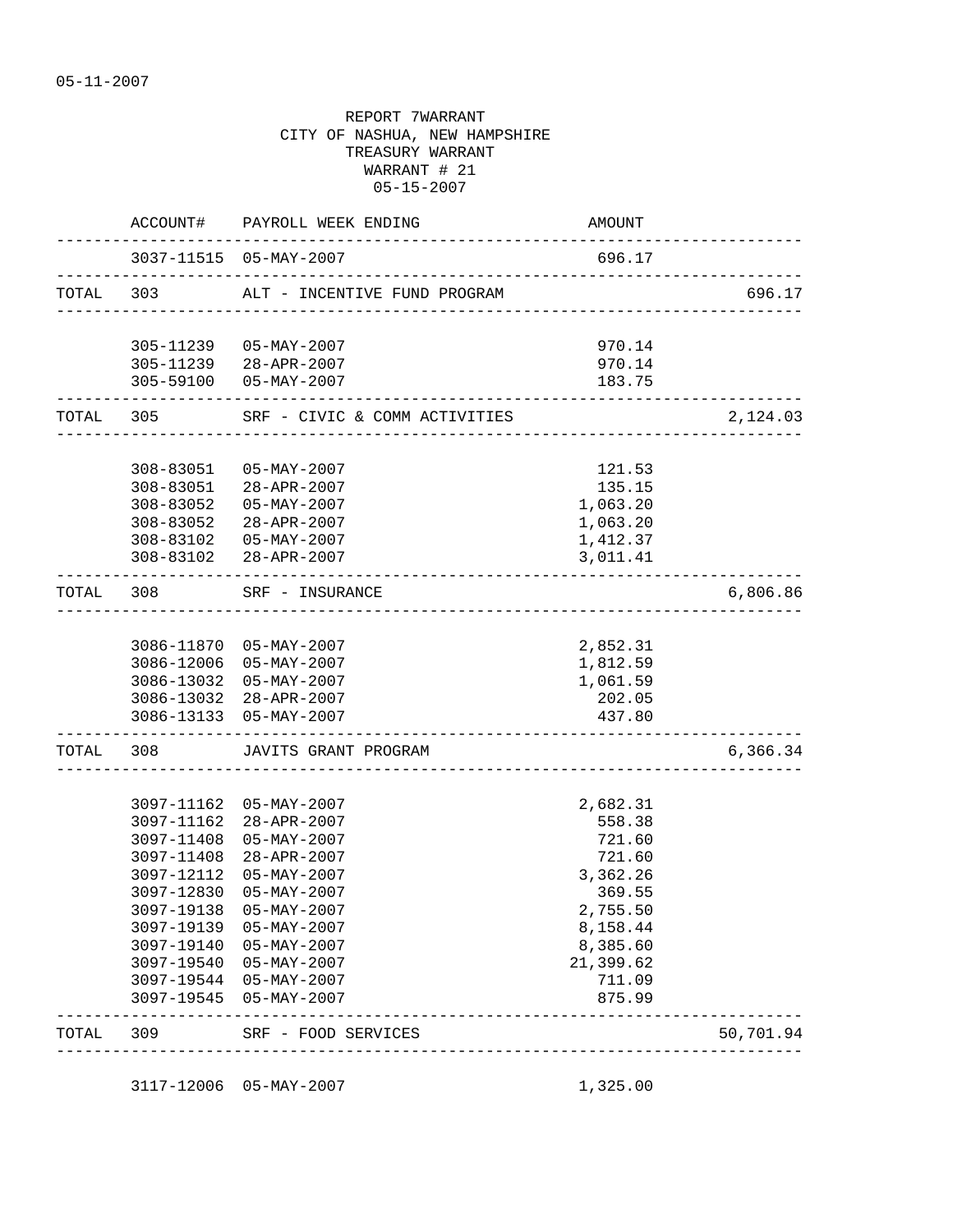|           |                        | ACCOUNT# PAYROLL WEEK ENDING                              | AMOUNT                            |          |
|-----------|------------------------|-----------------------------------------------------------|-----------------------------------|----------|
|           |                        | 3117-12006 28-APR-2007                                    | 400.00                            |          |
| TOTAL 311 |                        | DRIVER'S EDUCATION                                        |                                   | 1,725.00 |
|           | _____________________  | 3118-13032 05-MAY-2007                                    | 221.04                            |          |
|           |                        | TOTAL 311 SUMMER SCHOOL                                   |                                   | 221.04   |
|           |                        | $05 - MAX - 2007$                                         |                                   |          |
|           | 312-11165<br>312-11165 | 28-APR-2007                                               | 745.98<br>745.98                  |          |
|           | 312-11191              | $05 - MAX - 2007$                                         | 703.92                            |          |
|           | 312-11191              | 28-APR-2007                                               | 703.92                            |          |
|           | 312-11547              | $05 - MAX - 2007$                                         | 1,948.00                          |          |
|           | 312-11547              | 28-APR-2007                                               | 1,948.00                          |          |
|           | 312-12010              | $05 - MAX - 2007$                                         | 86.03                             |          |
|           | 312-12010              | 28-APR-2007                                               | 172.06                            |          |
|           | 312-12116              | $05 - MAX - 2007$                                         | 551.93                            |          |
|           | 312-12116              | 28-APR-2007                                               | 551.92                            |          |
|           | 312-12150              | $05 - MAX - 2007$                                         | 205.00                            |          |
|           | 312-12150              | 28-APR-2007                                               | 225.00                            |          |
|           | 312-13004              | $05 - MAX - 2007$                                         | 1,052.71                          |          |
|           |                        | 312-13004 28-APR-2007                                     | 245.39                            |          |
|           |                        | TOTAL 312 SRF - FINANCIAL SERVICES                        |                                   | 9,885.84 |
|           |                        | 3122-12006 05-MAY-2007                                    | 2,025.00                          |          |
|           |                        | TOTAL 312 ADULT ED/CONTINUING ED                          | --------------------------------- | 2,025.00 |
|           |                        | 3245-11860 05-MAY-2007                                    | 1,551.61                          |          |
| TOTAL 324 |                        | _________________________________<br>YOUTH SAFE HAVEN-PAL |                                   | 1,551.61 |
|           |                        | _____________                                             |                                   |          |
|           | 331-11245              | $05 - MAX - 2007$                                         | 500.00                            |          |
|           | 331-11245              | 28-APR-2007                                               | 500.00                            |          |
|           | 331-11552              | $05 - MAX - 2007$                                         | 881.02                            |          |
|           | 331-11552              | 28-APR-2007                                               | 881.02                            |          |
|           | 331-11558              | $05 - MAX - 2007$                                         | 1,053.25                          |          |
|           | 331-11558              | 28-APR-2007                                               | 1,053.24                          |          |
|           | 331-11567              | $05 - MAX - 2007$                                         | 1,263.79                          |          |
|           | 331-11567              | 28-APR-2007                                               | 1,263.79                          |          |
|           | 331-12115              | $05 - MAX - 2007$                                         | 524.61                            |          |
|           | 331-12115              | 28-APR-2007                                               | 524.61                            |          |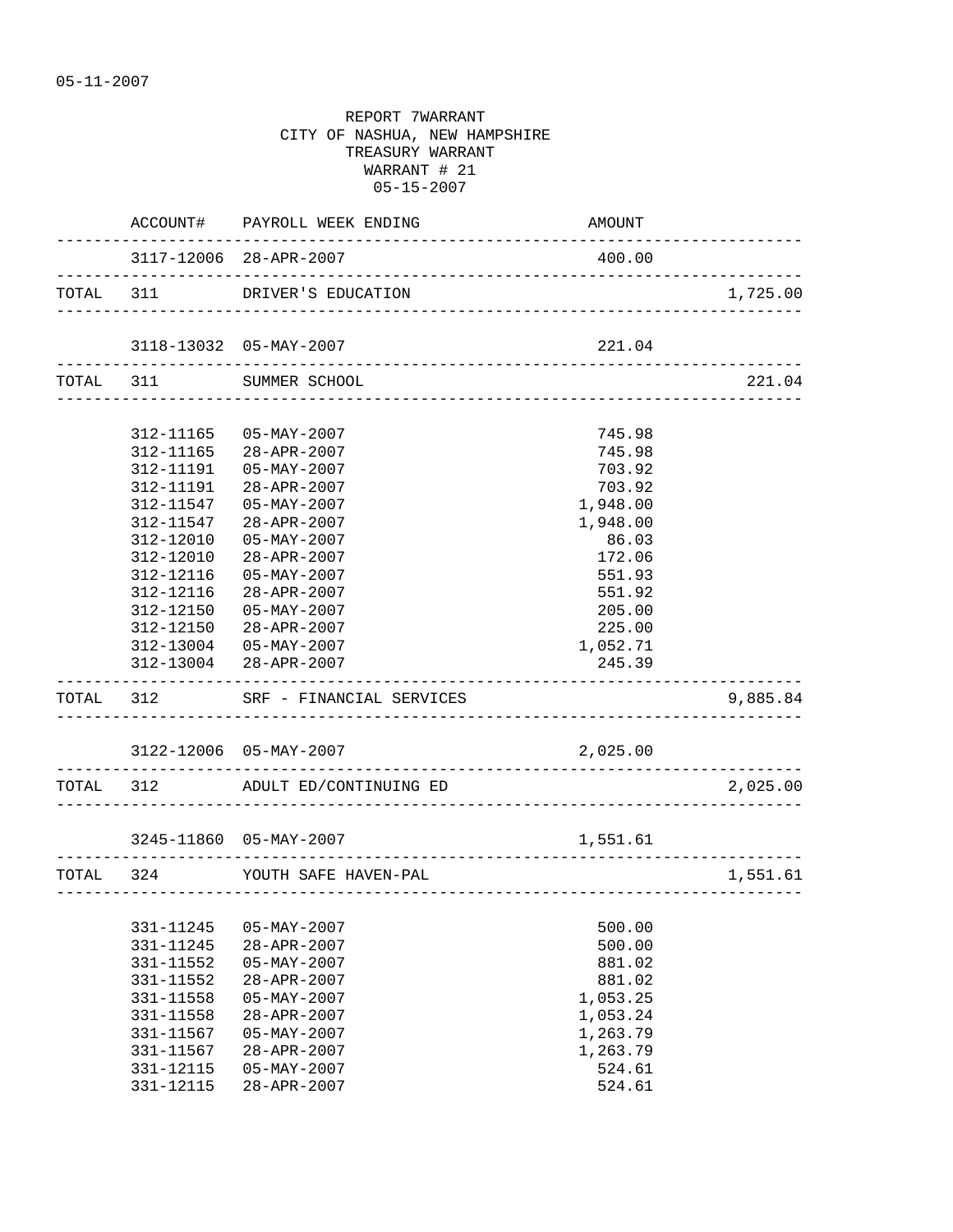|           | ACCOUNT#           | PAYROLL WEEK ENDING                         | AMOUNT                              |           |
|-----------|--------------------|---------------------------------------------|-------------------------------------|-----------|
|           | 331-13044          | $05 - MAX - 2007$                           | 1,418.84                            |           |
|           | 331-13044          | 28-APR-2007                                 | 1,825.31                            |           |
|           | 331-13048          | $05 - MAX - 2007$                           | 1,965.17                            |           |
|           | 331-15002          | 28-APR-2007                                 | 598.65                              |           |
|           | 331-18036          | 05-MAY-2007                                 | 6,827.99                            |           |
|           | 331-18036          | 28-APR-2007                                 | 7,455.96                            |           |
| TOTAL     | -----------<br>331 | SRF - POLICE DEPARTMENT                     |                                     | 28,537.25 |
|           |                    | 3317-19230 05-MAY-2007                      | 625.00                              |           |
| TOTAL 331 |                    | TITLE I SCHL IMPR-FES                       |                                     | 625.00    |
|           |                    | 332-13004 05-MAY-2007                       | 213.07                              |           |
|           |                    | 332-13004 28-APR-2007                       | 47.83                               |           |
|           |                    | 332-18084  05-MAY-2007                      | 782.31                              |           |
| TOTAL 332 |                    | SRF - FIRE DEPARTMENT                       | ___________________________________ | 1,043.21  |
|           |                    | 3327-19230 05-MAY-2007                      | 925.00                              |           |
| TOTAL 332 |                    | TITLE I SCHL IMPRV LEDGE ST                 |                                     | 925.00    |
|           |                    | 3347-13133 05-MAY-2007                      | 144.15                              |           |
| TOTAL     | 334                | TITLE I SCHL IMPRV AMHERST ST               |                                     | 144.15    |
|           |                    |                                             |                                     |           |
|           |                    | 3357-11870 05-MAY-2007                      | 2,585.35                            |           |
|           | 3357-19230         | 3357-12078 05-MAY-2007<br>$05 - MAX - 2007$ | 1,168.75<br>462.50                  |           |
| TOTAL 335 |                    | TITLE IB READ 1ST MT PLEASANT               |                                     |           |
|           |                    |                                             | _________________________________   | 4,216.60  |
|           | 341-11107          | $05 - MAX - 2007$                           | 667.80                              |           |
|           | 341-11107          | 28-APR-2007                                 | 667.80                              |           |
|           | 341-11235          | $05 - MAX - 2007$                           | 1,871.29                            |           |
|           | 341-11235          | 28-APR-2007                                 | 1,871.29                            |           |
|           | 341-11484          | $05 - MAX - 2007$                           | 2,400.00                            |           |
|           | 341-11484          | 28-APR-2007                                 | 1,600.00                            |           |
|           | 341-11563          | $05 - MAX - 2007$                           | 904.58                              |           |
|           | 341-11563          | 28-APR-2007                                 | 904.58                              |           |
|           | 341-12037          | $05 - MAX - 2007$                           | 100.03                              |           |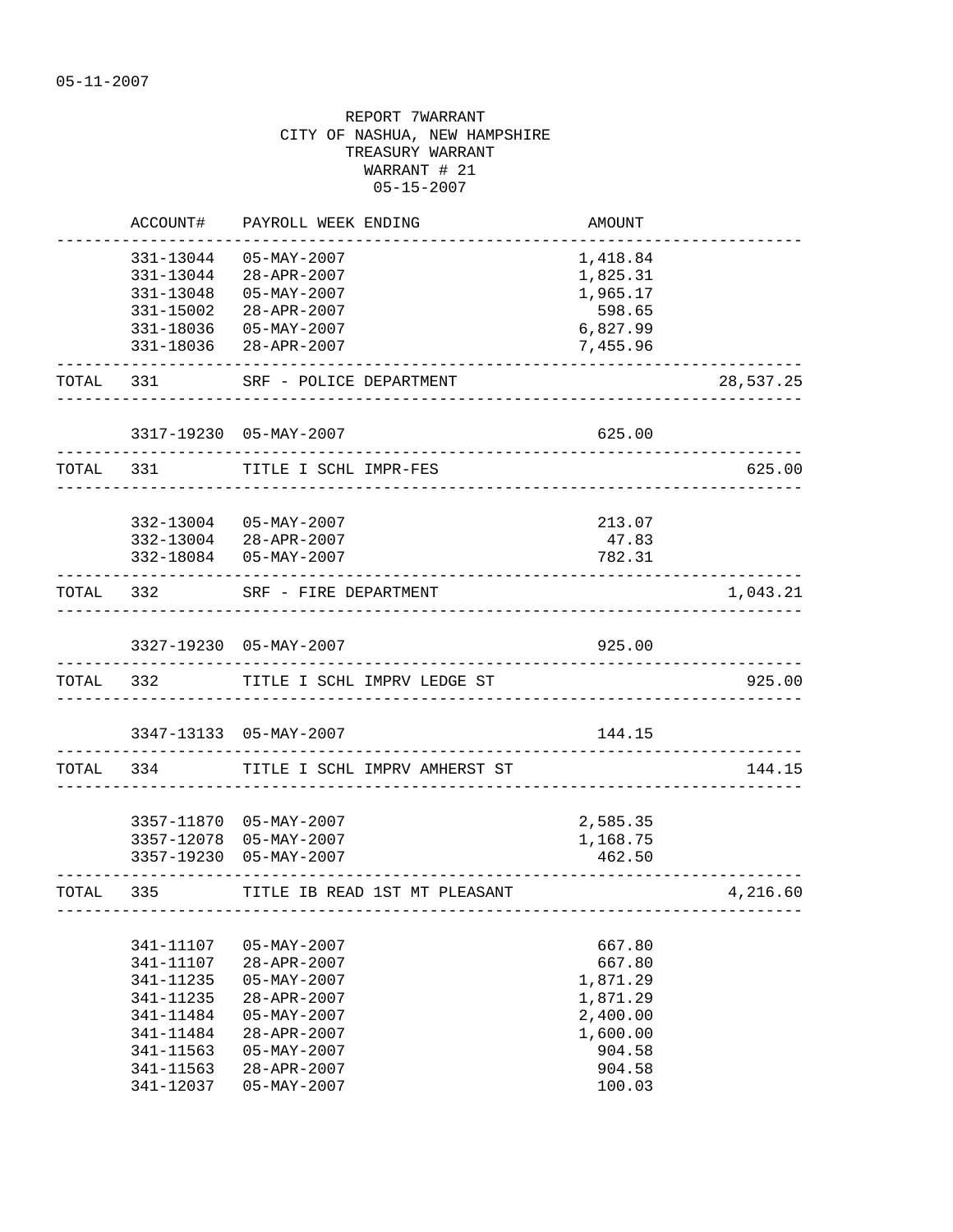|           | ACCOUNT#   | PAYROLL WEEK ENDING       | AMOUNT                          |           |
|-----------|------------|---------------------------|---------------------------------|-----------|
|           | 341-12037  | 28-APR-2007               | 100.03                          |           |
|           | 341-12101  | 05-MAY-2007               | 371.52                          |           |
|           | 341-12101  | 28-APR-2007               | 371.52                          |           |
|           | 341-12582  | 05-MAY-2007               | 563.13                          |           |
|           |            | 341-12582 28-APR-2007     |                                 |           |
| TOTAL     | 341        | SRF - COMMUNITY SERVICES  |                                 | 12,393.57 |
|           |            |                           |                                 |           |
|           | 342-11499  | $05 - MAX - 2007$         | 600.00                          |           |
|           | 342-11584  | $05 - MAX - 2007$         | 1,733.35                        |           |
|           | 342-11584  | 28-APR-2007               | 1,733.35                        |           |
|           | 342-12000  | $05 - MAX - 2007$         | 600.00                          |           |
|           | 342-12000  | 28-APR-2007               | 615.00                          |           |
|           | 342-12040  | $05 - MAX - 2007$         | 888.00                          |           |
|           | 342-12040  | 28-APR-2007               | 888.00                          |           |
|           | 342-12081  | $05 - MAX - 2007$         | 46.00                           |           |
|           | 342-12081  | $28 - APR - 2007$         | 142.28                          |           |
|           | 342-12113  | $05 - MAX - 2007$         | 189.00                          |           |
|           | 342-12113  | 28-APR-2007               | 189.00                          |           |
|           |            | 342-12582  05-MAY-2007    | 234.60                          |           |
|           |            | 342-12582 28-APR-2007     | 234.60                          |           |
| TOTAL     | 342        | SRF - COMMUNITY HEALTH    |                                 | 8,093.18  |
|           |            | 3440-12078 05-MAY-2007    | 300.00                          |           |
| TOTAL 344 |            | AFTER SCHOOL PROGRAM      | _____________________           | 300.00    |
|           |            |                           |                                 |           |
|           |            | 3447-11162 05-MAY-2007    | 547.13                          |           |
|           |            | 3447-11860 05-MAY-2007    | 5,916.55                        |           |
|           | 3447-12006 | 05-MAY-2007               | 5,025.70                        |           |
|           |            | 3447-12006 28-APR-2007    | 120.00                          |           |
| TOTAL     | 344        | TITLE IV SDF 21ST CENTURY | _______________________________ | 11,609.38 |
|           |            |                           |                                 |           |
|           | 3507-11726 | 05-MAY-2007               | 16,028.62                       |           |
|           | 3507-11805 | 05-MAY-2007               | 2,492.31                        |           |
|           | 3507-12201 | 05-MAY-2007               | 186.00                          |           |
|           |            |                           |                                 |           |

3516-11802 05-MAY-2007 1,672.96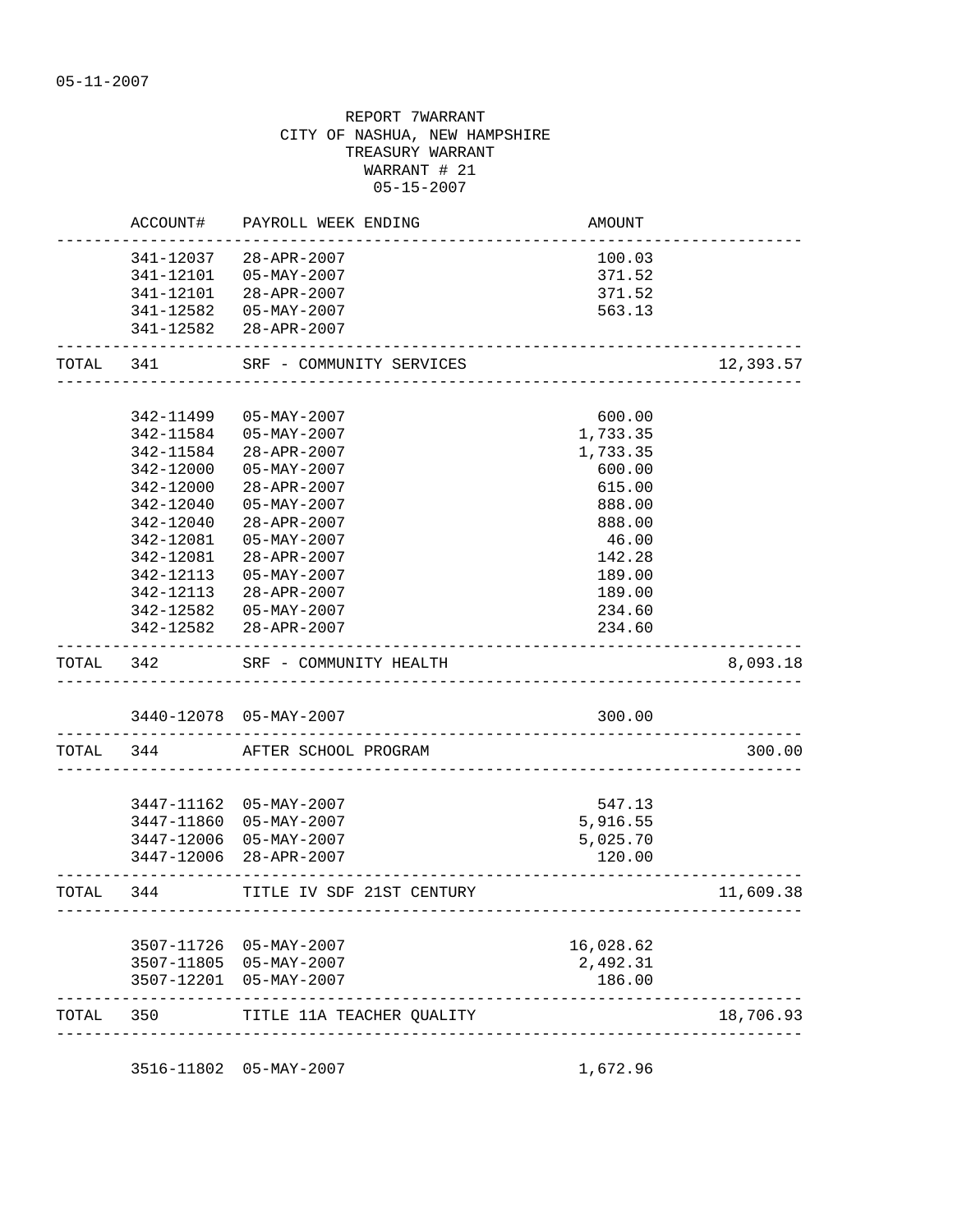|       |            | ACCOUNT# PAYROLL WEEK ENDING             | AMOUNT                         |           |
|-------|------------|------------------------------------------|--------------------------------|-----------|
|       |            | TOTAL 351 TITLE IID ENHANCE ED THRU TECH |                                | 1,672.96  |
|       |            | 352-59055  05-MAY-2007                   | 712.58                         |           |
|       |            | 352-59055 28-APR-2007                    | 712.58                         |           |
|       |            | TOTAL 352 SRF - PARKS AND RECREATION     |                                | 1,425.16  |
|       |            | 3557-11870 05-MAY-2007                   | 2,585.34                       |           |
|       |            | 3557-12006 05-MAY-2007                   | 969.24                         |           |
|       |            | 3557-12078 05-MAY-2007                   | 775.00                         |           |
|       |            | 3557-12201 05-MAY-2007                   | 186.00                         |           |
|       |            | 3557-13004 05-MAY-2007                   | 222.74                         |           |
|       |            | TOTAL 355 TITLE IB READING 1ST FES       | ------------------------------ | 4,738.32  |
|       |            |                                          |                                |           |
|       |            | 3597-19230 05-MAY-2007                   | 300.00                         |           |
|       |            | TOTAL 359 MATH/SCIENCE INITIATIVE GRANT  |                                | 300.00    |
|       |            |                                          |                                |           |
|       |            | 374-01210 05-MAY-2007                    | 2,143.66                       |           |
|       |            | 374-01210 28-APR-2007                    | 2,270.89                       |           |
|       | 374-0703P  | $05 - MAX - 2007$                        | 185.00                         |           |
|       | 374-0703P  | 28-APR-2007                              | 159.56                         |           |
|       | 374-0704P  | $05 - MAX - 2007$                        | 443.07                         |           |
|       | 374-0704P  | 28-APR-2007                              | 431.98                         |           |
|       | 374-0705P  | 05-MAY-2007                              | 563.18                         |           |
|       | 374-0705P  | 28-APR-2007                              | 550.40                         |           |
|       | 374-07235  | 05-MAY-2007                              | 1,331.46                       |           |
|       | 374-07235  | $28 - APR - 2007$                        | 1,327.73                       |           |
|       | 374-0734P  | $05 - MAX - 2007$                        | 1,092.15                       |           |
|       |            | 374-0734P 28-APR-2007                    | 1,151.60                       |           |
|       | 374-09003  | $05 - MAX - 2007$                        | 798.80                         |           |
|       |            | 374-09003 28-APR-2007                    | 1,265.14                       |           |
| TOTAL | 374        | SRF - URBAN PROGRAMS                     |                                | 13,714.62 |
|       |            |                                          |                                |           |
|       | 3767-11726 | $05 - MAX - 2007$                        | 5,262.49                       |           |
|       | 3767-11802 | $05 - MAX - 2007$                        | 1,831.69                       |           |
|       | 3767-11870 | $05 - MAX - 2007$                        | 2,619.80                       |           |
|       | 3767-12111 | $05 - MAX - 2007$                        | 4,057.95                       |           |
|       | 3767-12126 | $05 - MAX - 2007$                        | 482.70                         |           |
|       | 3767-12135 | $05 - MAX - 2007$                        | 74.24                          |           |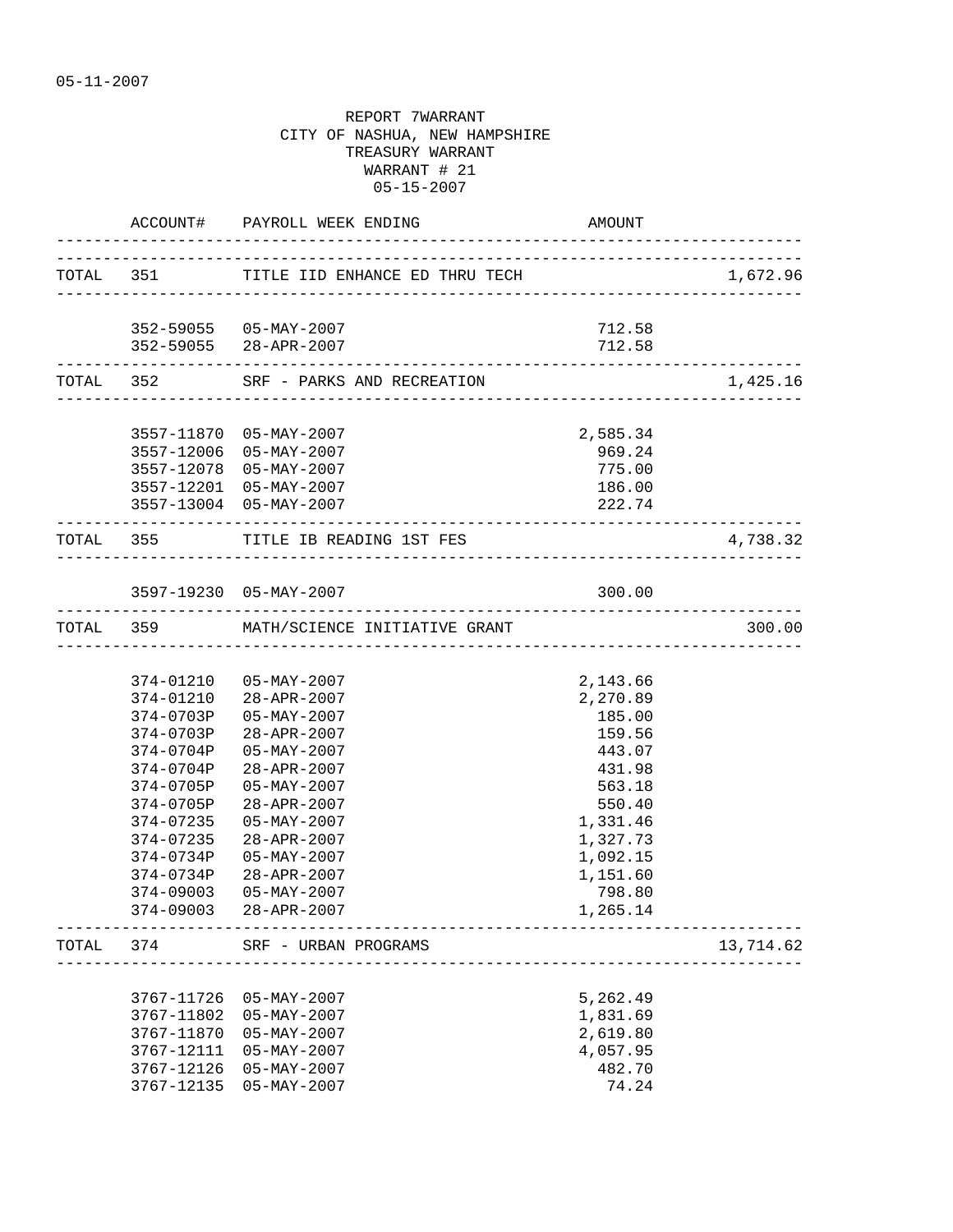|       | ACCOUNT#                 | PAYROLL WEEK ENDING                                 | AMOUNT           |            |
|-------|--------------------------|-----------------------------------------------------|------------------|------------|
|       | 3767-12198               | $05 - MAX - 2007$                                   | 41,078.86        |            |
|       | 3767-12201               | $05 - MAX - 2007$                                   | 1,292.55         |            |
|       | 3767-13133               | 05-MAY-2007                                         | 752.45           |            |
|       | 3767-19000               | $05 - MAX - 2007$                                   | 4,135.50         |            |
| TOTAL | 376                      | TITLE I ESEA                                        |                  | 61,588.23  |
|       |                          | 3777-13133 05-MAY-2007                              | 125.00           |            |
|       |                          | 3777-19230 05-MAY-2007                              | 2,550.01         |            |
| TOTAL | 377                      | TITLE III ENHANCE ENG LANGUAGE                      |                  | 2,675.01   |
|       | 3887-11870               | 05-MAY-2007                                         | 53.47            |            |
|       | 3887-12126               | $05 - MAX - 2007$                                   | 1,533.11         |            |
| TOTAL | 388                      | TITLE V INNOVATIVE PROGRAMS                         |                  | 1,586.58   |
|       |                          |                                                     |                  |            |
|       |                          | 3907-11805 05-MAY-2007                              | 1,250.68         |            |
|       |                          | 3907-12198 05-MAY-2007                              | 652.09           |            |
|       |                          | 3907-12201 28-APR-2007                              |                  |            |
| TOTAL | 390                      |                                                     |                  | 1,902.77   |
|       |                          |                                                     |                  |            |
|       | 3927-13133               | $05 - MAX - 2007$                                   | 412.50           |            |
| TOTAL | 392                      | CULINARY ARTS                                       |                  | 412.50     |
|       |                          | 3937-19000 05-MAY-2007                              | 735.39           |            |
| TOTAL | 393                      | DAY CARE                                            |                  | 735.39     |
|       |                          |                                                     |                  |            |
|       | 3957-11726               | $05 - MAX - 2007$                                   | 60,122.39        |            |
|       | 3957-11860               | $05 - MAX - 2007$                                   | 1,709.13         |            |
|       | 3957-12201               | $05 - MAX - 2007$                                   | 100.00           |            |
|       | 3957-13133               | $05 - MAX - 2007$                                   | 1,368.02         |            |
|       | 3957-13137               | $05 - MAX - 2007$<br>28-APR-2007                    | 183.90<br>183.90 |            |
|       | 3957-13137<br>3957-19000 | $05 - MAX - 2007$                                   | 1,591.08         |            |
| TOTAL | 395                      | -----------------------------<br>IDEA BASIC SPEC ED |                  | 65, 258.42 |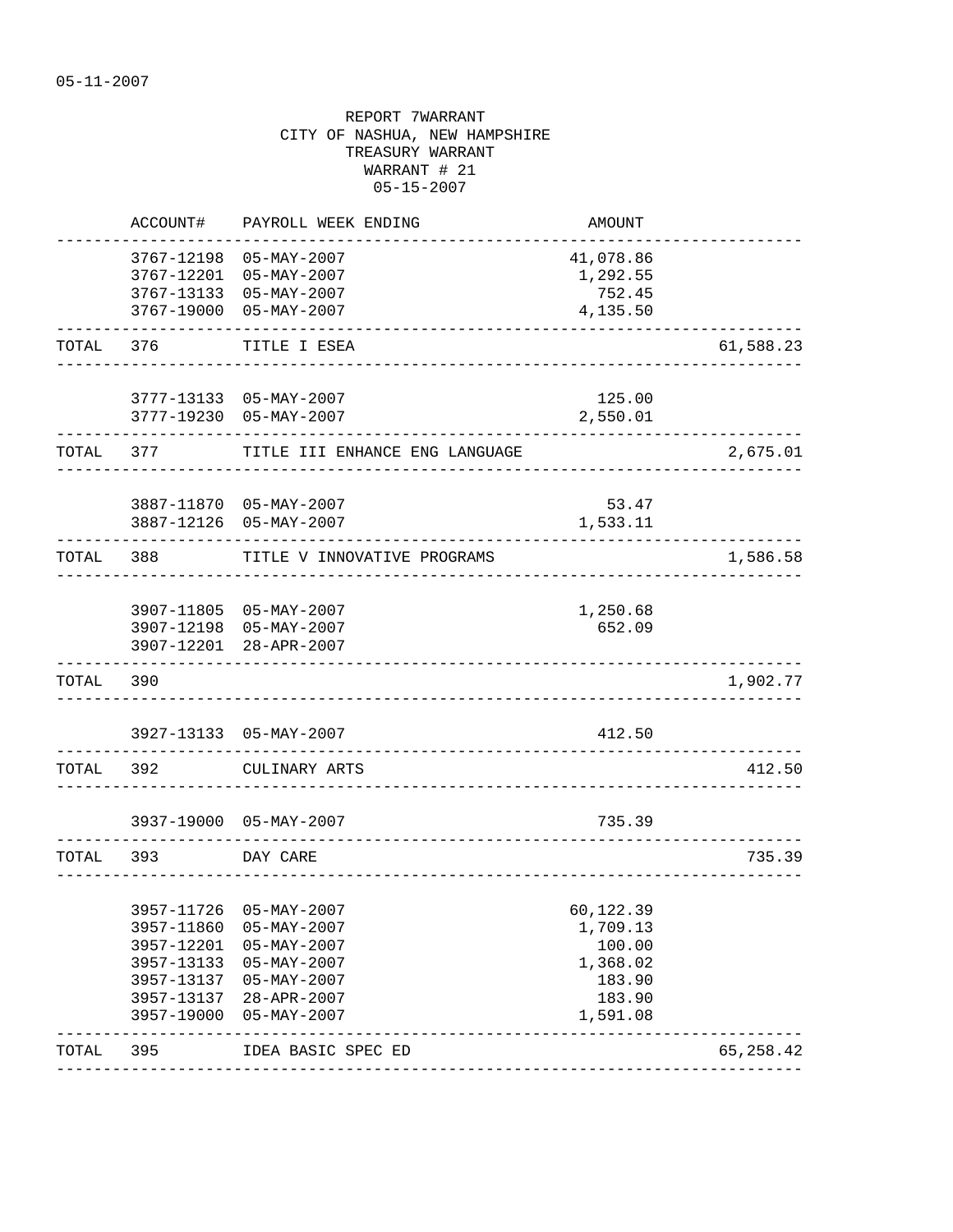|       | ACCOUNT# | PAYROLL WEEK ENDING                              | AMOUNT               |          |
|-------|----------|--------------------------------------------------|----------------------|----------|
|       |          | 3967-11726 05-MAY-2007<br>3967-12111 05-MAY-2007 | 2,372.42<br>873.70   |          |
| TOTAL | 396      | IDEA PRESCHOOL SPEC ED                           |                      | 3,246.12 |
|       |          | 3977-12111 05-MAY-2007<br>3977-13137 05-MAY-2007 | 6,961.61<br>2,095.88 |          |
| TOTAL | 397      | SPECIAL ED LOCAL                                 |                      | 9,057.49 |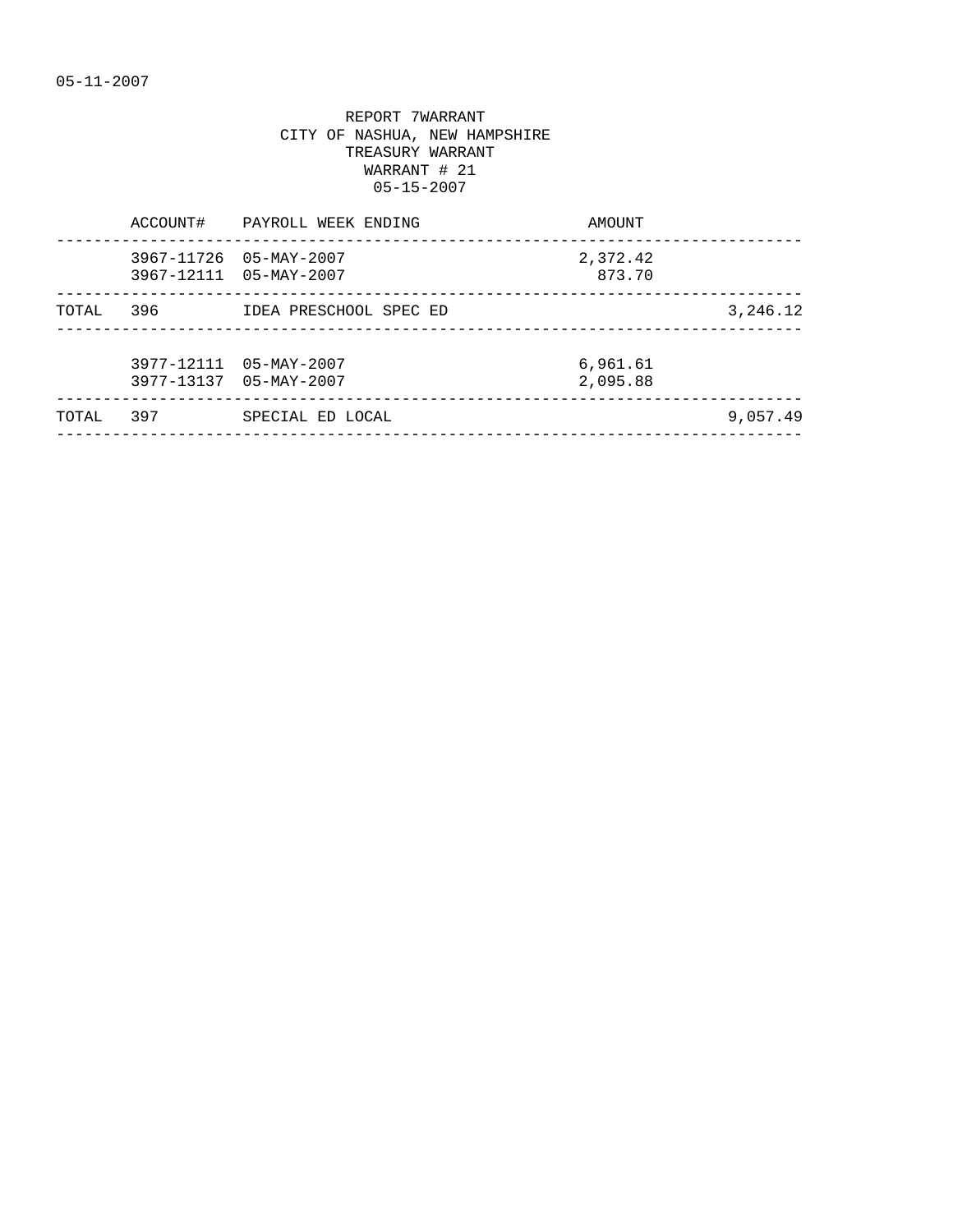|           | ACCOUNT#               | PAYROLL WEEK ENDING     | AMOUNT   |           |
|-----------|------------------------|-------------------------|----------|-----------|
|           | 501-11033              | $05 - MAX - 2007$       | 1,166.09 |           |
|           | 501-11033              | 28-APR-2007             | 999.84   |           |
|           | 501-11370              | $05 - MAX - 2007$       | 676.42   |           |
|           | 501-11370              | 28-APR-2007             | 676.42   |           |
|           | 501-11471              | $05 - MAX - 2007$       | 1,808.81 |           |
|           | 501-11471              | 28-APR-2007             | 1,808.81 |           |
|           | 501-11472              | $05 - MAX - 2007$       | 485.39   |           |
|           | 501-11472              | 28-APR-2007             | 752.37   |           |
|           | 501-11611              | 05-MAY-2007             | 471.06   |           |
|           |                        | 501-11611 28-APR-2007   | 471.06   |           |
| TOTAL     | 501                    | MAYOR'S OFFICE          |          | 9,316.27  |
|           |                        |                         |          |           |
|           | 502-11113              | $05 - MAX - 2007$       | 1,404.15 |           |
|           | 502-11113              | $28 - APR - 2007$       | 1,404.16 |           |
|           | 502-11195              | $05 - MAX - 2007$       | 1,871.29 |           |
|           | 502-11195              | 28-APR-2007             | 1,497.03 |           |
|           | 502-11219              | $05 - MAX - 2007$       | 1,651.75 |           |
|           | 502-11219              | 28-APR-2007             | 1,651.74 |           |
|           | 502-11518              | 05-MAY-2007             | 1,496.51 |           |
|           | 502-11518              | 28-APR-2007             | 1,496.51 |           |
| TOTAL     | 502                    | LEGAL DEPARTMENT        |          | 12,473.14 |
|           |                        |                         |          |           |
|           | 503-11071              | 05-MAY-2007             | 1,097.88 |           |
|           | 503-11071              | 28-APR-2007             | 1,097.88 |           |
|           | 503-12092              | 05-MAY-2007             | 452.27   |           |
|           | 503-12092              | 28-APR-2007             | 452.27   |           |
|           | 503-58005              | 28-APR-2007             | 345.00   |           |
| TOTAL 503 |                        | BOARD OF ALDERMEN       |          | 3,445.30  |
|           |                        |                         |          |           |
|           |                        | 511-11103  05-MAY-2007  | 844.02   |           |
|           | 511-11103              | 28-APR-2007             | 844.02   |           |
|           | 511-11234              | $05 - MAX - 2007$       | 1,613.99 |           |
|           | 511-11234              | 28-APR-2007             | 1,613.99 |           |
| TOTAL     | 511                    | ADMINISTRATIVE SERVICES |          | 4,916.02  |
|           |                        |                         |          |           |
|           | 512-11005<br>512-11005 | $05 - MAX - 2007$       | 772.08   |           |
|           |                        | 28-APR-2007             | 772.08   |           |
|           | 512-11050              | $05 - MAX - 2007$       | 631.46   |           |
|           | 512-11050              | 28-APR-2007             | 631.46   |           |
|           | 512-11064              | $05 - MAX - 2007$       | 917.31   |           |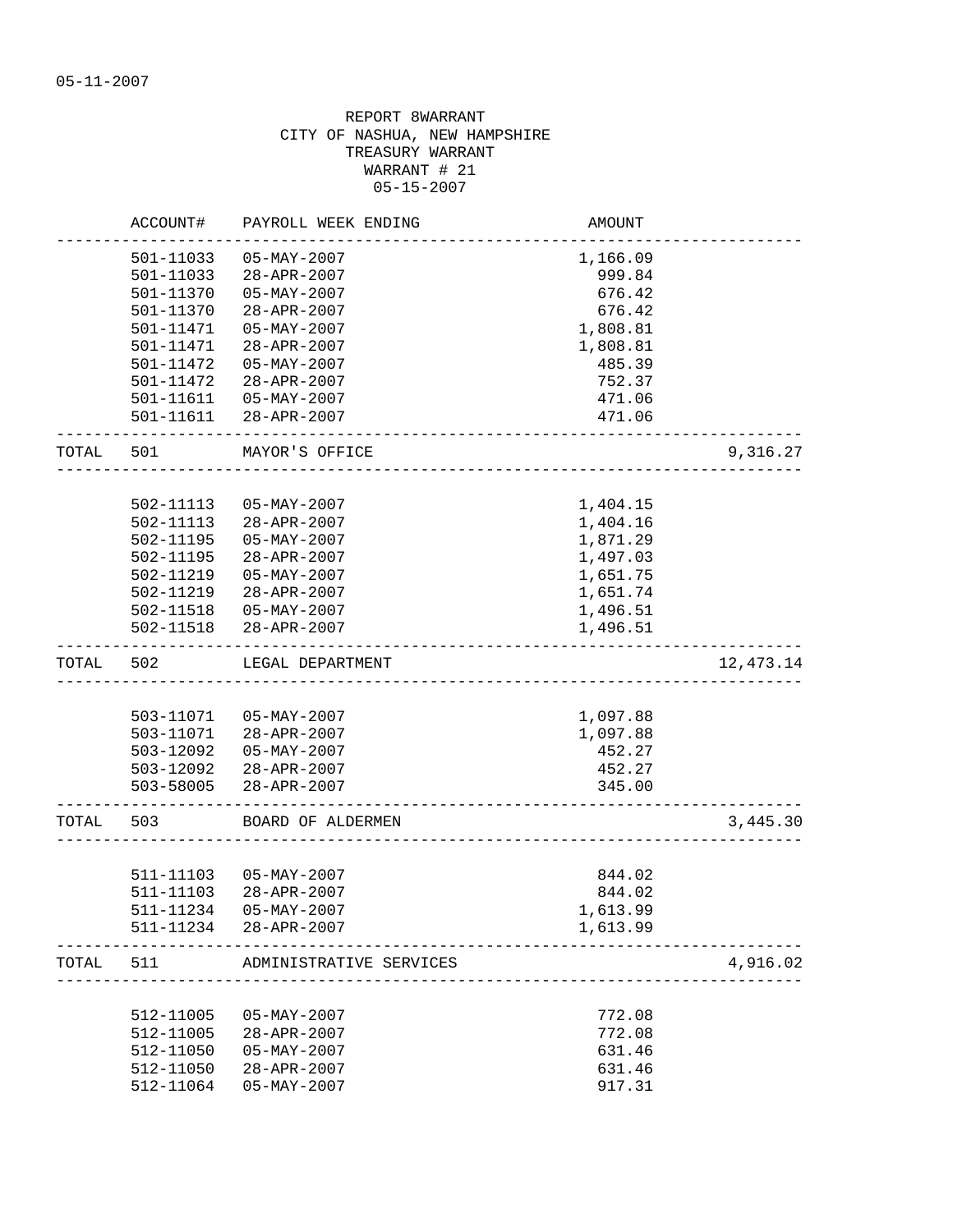|       | ACCOUNT#               | PAYROLL WEEK ENDING      | AMOUNT                                  |
|-------|------------------------|--------------------------|-----------------------------------------|
|       | 512-11064              | 28-APR-2007              | 917.31                                  |
|       | 512-11073              | 05-MAY-2007              | 2,009.56                                |
|       | 512-11073              | 28-APR-2007              | 2,009.56                                |
|       | 512-11165              | $05 - MAX - 2007$        | 976.62                                  |
|       | 512-11165              | $28 - APR - 2007$        | 953.94                                  |
|       | 512-11173              | 05-MAY-2007              | 1,272.29                                |
|       | 512-11173              | 28-APR-2007              | 1,272.30                                |
|       | 512-11177              | $05 - \text{MAX} - 2007$ | 1,816.79                                |
|       | 512-11177              | 28-APR-2007              | 1,816.79                                |
|       | 512-11222              | $05 - MAX - 2007$        | 892.85                                  |
|       | 512-11222              | $28 - APR - 2007$        | 892.85                                  |
|       | 512-11224              | $05 - MAX - 2007$        | 850.75                                  |
|       | 512-11224              | 28-APR-2007              | 850.75                                  |
|       | 512-11232              | 05-MAY-2007              | 899.91                                  |
|       |                        |                          |                                         |
|       | 512-11232<br>512-11265 | 28-APR-2007              | 899.90<br>772.39                        |
|       |                        | 05-MAY-2007              |                                         |
|       | 512-11265              | $28 - APR - 2007$        | 772.39                                  |
|       | 512-11531              | 05-MAY-2007              | 1,434.83                                |
|       | 512-11531              | 28-APR-2007              | 1,466.48                                |
|       | 512-11581              | $05 - MAX - 2007$        | 647.25                                  |
|       | 512-11581              | 28-APR-2007              | 647.25                                  |
|       | 512-11714              | 05-MAY-2007              | 915.39                                  |
|       | 512-11714              | 28-APR-2007              | 915.39                                  |
|       | 512-11740              | 05-MAY-2007              | 1,471.26                                |
|       | 512-11740              | 28-APR-2007              | 1,471.26                                |
|       | 512-12010              | 05-MAY-2007              | 258.08                                  |
|       | 512-12010              | 28-APR-2007              | 516.15                                  |
|       | 512-12017              | $05 - MAX - 2007$        | 706.96                                  |
|       | 512-12017              | 28-APR-2007              | 685.86                                  |
|       | 512-12019              | $05 - MAX - 2007$        | 401.55                                  |
|       | 512-12019              | 28-APR-2007              | 160.62                                  |
|       | 512-12033              | $05 - MAX - 2007$        | 539.28                                  |
|       | 512-12033              | 28-APR-2007              | 539.28                                  |
|       | 512-12052              | 05-MAY-2007              | 614.67                                  |
|       | 512-12052              | 28-APR-2007              | 648.67                                  |
|       | 512-12167              | 05-MAY-2007              | 320.24                                  |
|       | 512-12167              | 28-APR-2007              | 320.24                                  |
|       | 512-13004              | $05 - MAX - 2007$        | 144.56                                  |
| TOTAL | 512                    | FINANCIAL SERVICES       | 38,426.61<br>__________________________ |
|       |                        |                          |                                         |
|       | 513-11117              | $05 - MAX - 2007$        | 1,431.98                                |
|       | 513-11117              | 28-APR-2007              | 1,431.98                                |
|       | 513-11171              | $05 - MAX - 2007$        | 2,459.28                                |
|       | 513-11171              | 28-APR-2007              | 3,769.03                                |
|       | 513-11213              | $05 - MAX - 2007$        | 1,103.01                                |
|       | 513-11213              | 28-APR-2007              | 1,103.01                                |
|       |                        |                          |                                         |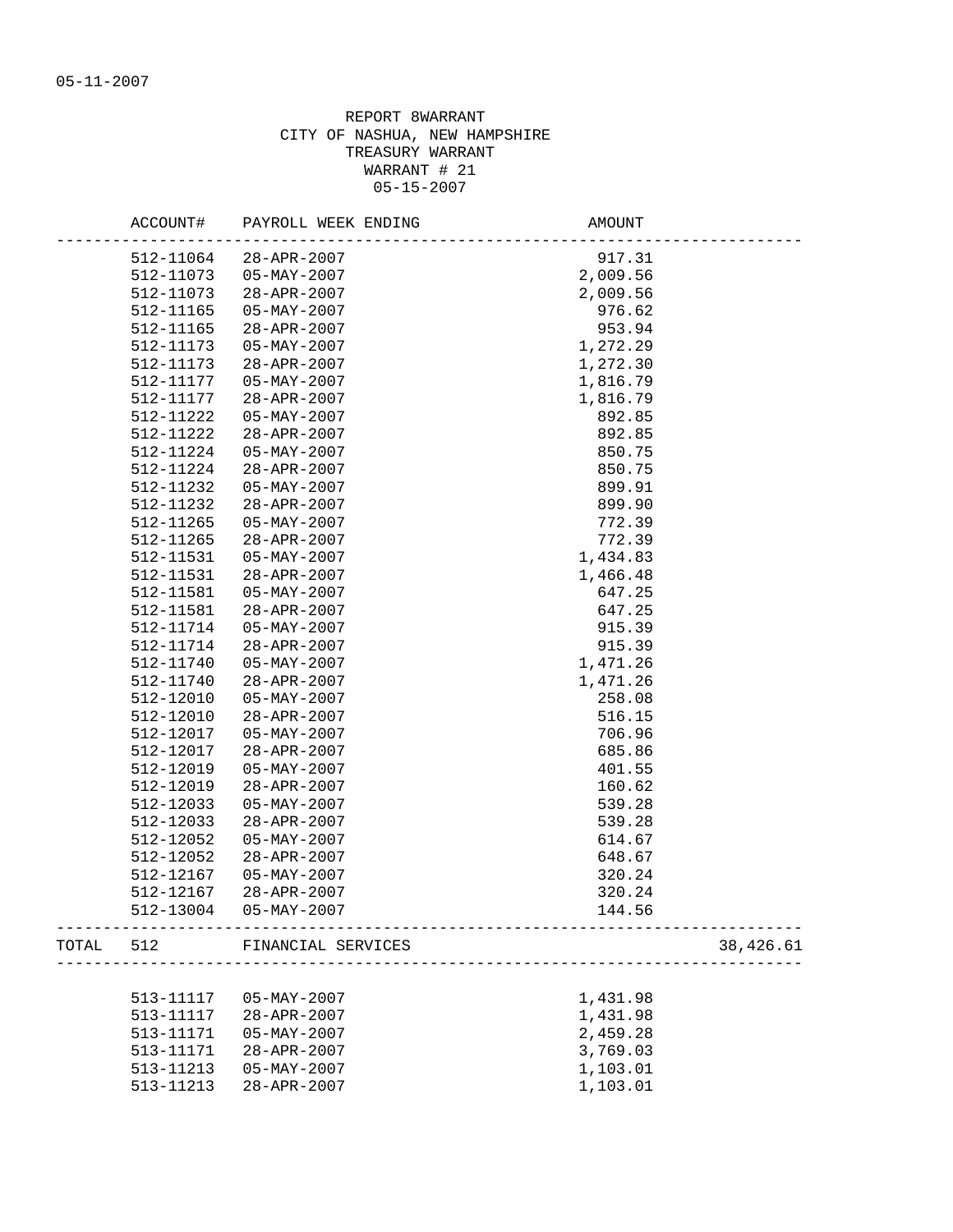|           | ACCOUNT#<br>------------ | PAYROLL WEEK ENDING                                      | AMOUNT                   |           |
|-----------|--------------------------|----------------------------------------------------------|--------------------------|-----------|
|           |                          | 513-11223  05-MAY-2007                                   | 757.67                   |           |
|           |                          | 513-11223 28-APR-2007                                    | 757.67                   |           |
| TOTAL 513 | -----------------------  | CITY CLERK'S OFFICE                                      |                          | 12,813.63 |
|           |                          |                                                          |                          |           |
|           | 515-11031                | 05-MAY-2007                                              | 970.72                   |           |
|           |                          | 515-11031 28-APR-2007                                    | 970.72                   |           |
|           |                          | 515-11350 05-MAY-2007                                    | 837.71                   |           |
|           |                          | 515-11350 28-APR-2007                                    | 837.71                   |           |
|           |                          | 515-11447 28-APR-2007                                    | 10,766.06                |           |
|           |                          | 515-12001  05-MAY-2007                                   | 614.96                   |           |
|           |                          | 515-12001 28-APR-2007                                    | 614.96                   |           |
|           |                          | TOTAL 515 HUMAN RESOURCES<br>--------------------------- |                          | 15,612.84 |
|           |                          |                                                          |                          |           |
|           |                          | 516-11147  05-MAY-2007                                   | 612.62                   |           |
|           |                          | 516-11147 28-APR-2007                                    | 612.61                   |           |
|           |                          | 516-11148  05-MAY-2007                                   | 805.64                   |           |
|           | 516-11148                | 28-APR-2007                                              | 805.64                   |           |
|           | 516-11459                | $05 - MAX - 2007$                                        | 1,431.98                 |           |
|           |                          | 516-11459 28-APR-2007                                    | 1,431.98                 |           |
|           |                          | 516-11573  05-MAY-2007                                   | 799.04                   |           |
|           |                          | 516-11573 28-APR-2007                                    | 799.04                   |           |
|           | -------------------      | TOTAL 516 PURCHASING DEPARTMENT                          | ________________________ | 7,298.55  |
|           |                          |                                                          |                          |           |
|           | 517-11198                | $05 - MAX - 2007$                                        | 555.62                   |           |
|           | 517-11198                | 28-APR-2007                                              | 555.62                   |           |
|           | 517-11201                | $05 - MAX - 2007$                                        | 568.44                   |           |
|           | 517-11201                | 28-APR-2007                                              | 568.44                   |           |
|           | 517-11203                | $05 - MAX - 2007$                                        | 535.71                   |           |
|           | 517-11203                | 28-APR-2007                                              | 535.71                   |           |
|           | 517-11420                | $05 - MAX - 2007$                                        | 751.62                   |           |
|           | 517-11420                | $28 - APR - 2007$                                        | 751.61                   |           |
|           | 517-12063                | $05 - MAX - 2007$                                        | 255.19                   |           |
|           | 517-12063                | 28-APR-2007                                              | 255.19                   |           |
| TOTAL     | 517                      | BUILDING MAINT - CITY ADMIN                              |                          | 5,333.15  |
|           |                          |                                                          |                          |           |
|           | 518-11441                | $05 - MAX - 2007$                                        | 257.30                   |           |
|           | 518-11441                | 28-APR-2007                                              | 257.30                   |           |
|           | 518-11442                | $05 - MAX - 2007$                                        | 1,125.01                 |           |
|           | 518-11442                | 28-APR-2007                                              | 1,125.01                 |           |
|           | 518-11578                | $05 - MAX - 2007$                                        | 844.02                   |           |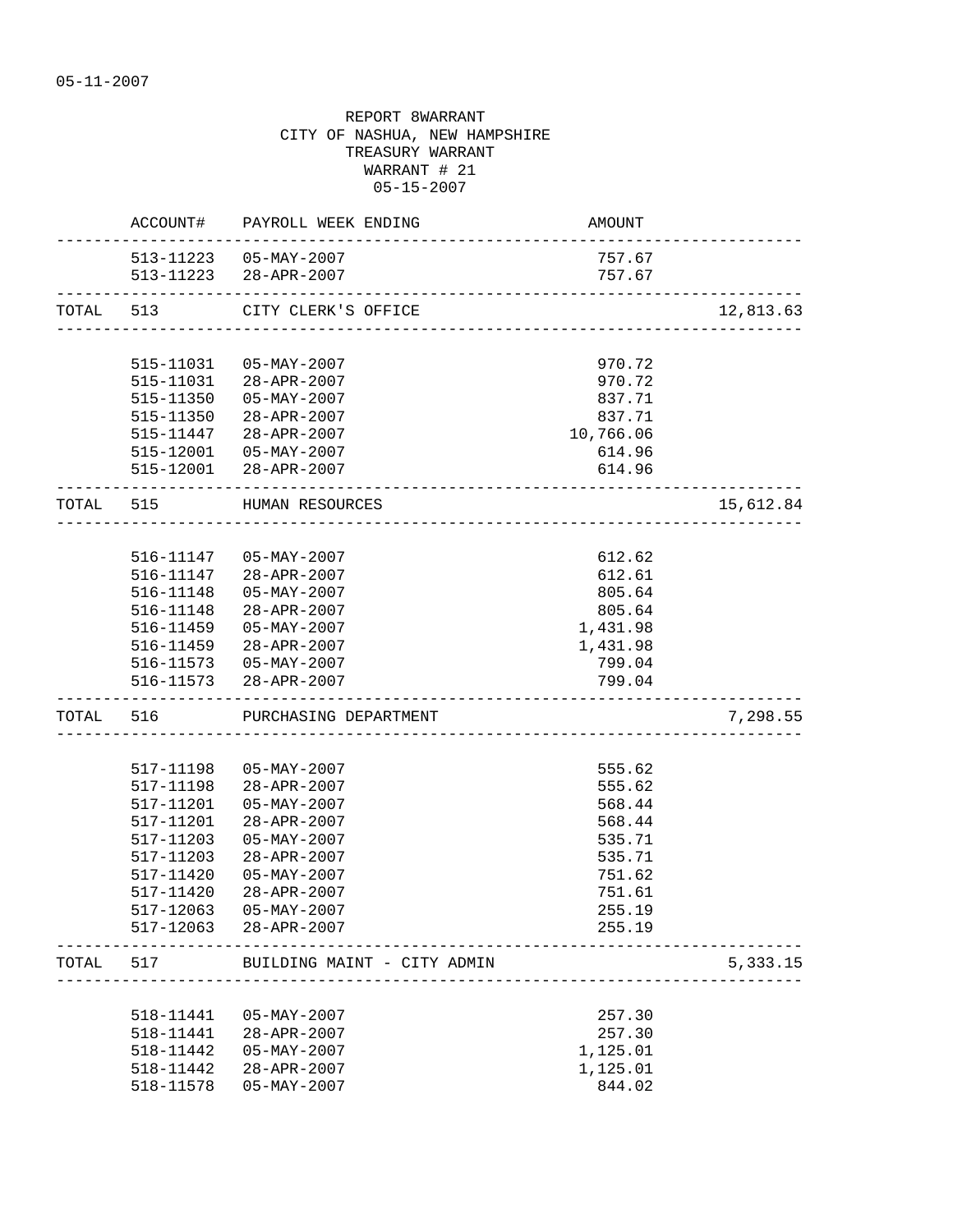|           |                     | ACCOUNT# PAYROLL WEEK ENDING | AMOUNT                                  |           |
|-----------|---------------------|------------------------------|-----------------------------------------|-----------|
|           |                     | 518-11578 28-APR-2007        | 844.02                                  |           |
|           |                     | 518-11590  05-MAY-2007       | 749.90                                  |           |
|           |                     | 518-11590 28-APR-2007        | 749.90<br>_____________________________ |           |
| TOTAL 518 |                     |                              |                                         | 5,952.46  |
|           |                     |                              |                                         |           |
|           | 519-11014           | 05-MAY-2007                  | 954.40                                  |           |
|           |                     | 519-11014 28-APR-2007        | 954.40                                  |           |
|           |                     | 519-11016  05-MAY-2007       | 830.36                                  |           |
|           |                     | 519-11016 28-APR-2007        | 830.36                                  |           |
|           |                     | 519-11017  05-MAY-2007       | 698.14                                  |           |
|           | 519-11017           | 28-APR-2007                  | 698.14                                  |           |
|           | 519-11115           | 05-MAY-2007                  | 1,701.30                                |           |
|           | 519-11115           | 28-APR-2007                  | 1,701.30                                |           |
|           | 519-11146           | $05 - MAX - 2007$            | 742.35                                  |           |
|           | 519-11146           | 28-APR-2007                  | 742.35                                  |           |
|           | 519-11153           | 05-MAY-2007                  | 534.90                                  |           |
|           | 519-11153           | 28-APR-2007                  | 534.90                                  |           |
|           | 519-11154           | 05-MAY-2007                  | 545.73                                  |           |
|           | 519-11154           | 28-APR-2007                  | 545.73                                  |           |
|           | 519-11205           | 05-MAY-2007                  | 680.08                                  |           |
|           |                     | 519-11205 28-APR-2007        | 680.08                                  |           |
|           |                     | 519-11241  05-MAY-2007       | 1,238.34                                |           |
|           |                     | 519-11241 28-APR-2007        | 1,238.35                                |           |
|           | TOTAL 519 ASSESSORS |                              |                                         | 15,851.21 |
|           |                     |                              |                                         |           |
|           |                     | 522-11142  05-MAY-2007       | 1,104.29                                |           |
|           | 522-11142           | 28-APR-2007                  | 1,104.29                                |           |
|           | 522-11429           | 05-MAY-2007                  | 1,651.74                                |           |
|           | 522-11429           | 28-APR-2007                  | 1,651.74                                |           |
|           | 522-11488           | $05 - MAX - 2007$            | 1,438.68                                |           |
|           | 522-11488           | 28-APR-2007                  | 1,438.68                                |           |
|           | 522-11641           | 05-MAY-2007                  | 1,245.58                                |           |
|           | 522-11641           | 28-APR-2007                  | 1,245.58                                |           |
|           | 522-11652           | 05-MAY-2007                  | 1,349.78                                |           |
|           | 522-11652           | 28-APR-2007                  | 1,349.78                                |           |
|           | 522-11721           | $05 - MAX - 2007$            | 1,322.71                                |           |
|           | 522-11721           | 28-APR-2007                  | 1,322.72                                |           |
|           | 522-11724           | $05 - MAX - 2007$            | 1,205.29                                |           |
|           | 522-11724           | 28-APR-2007                  | 1,205.29                                |           |
|           | 522-11729           | $05 - MAX - 2007$            | 2,801.27                                |           |
|           | 522-11729           | $28 - APR - 2007$            | 2,801.28                                |           |
|           | 522-13004           | 28-APR-2007                  | 79.93                                   |           |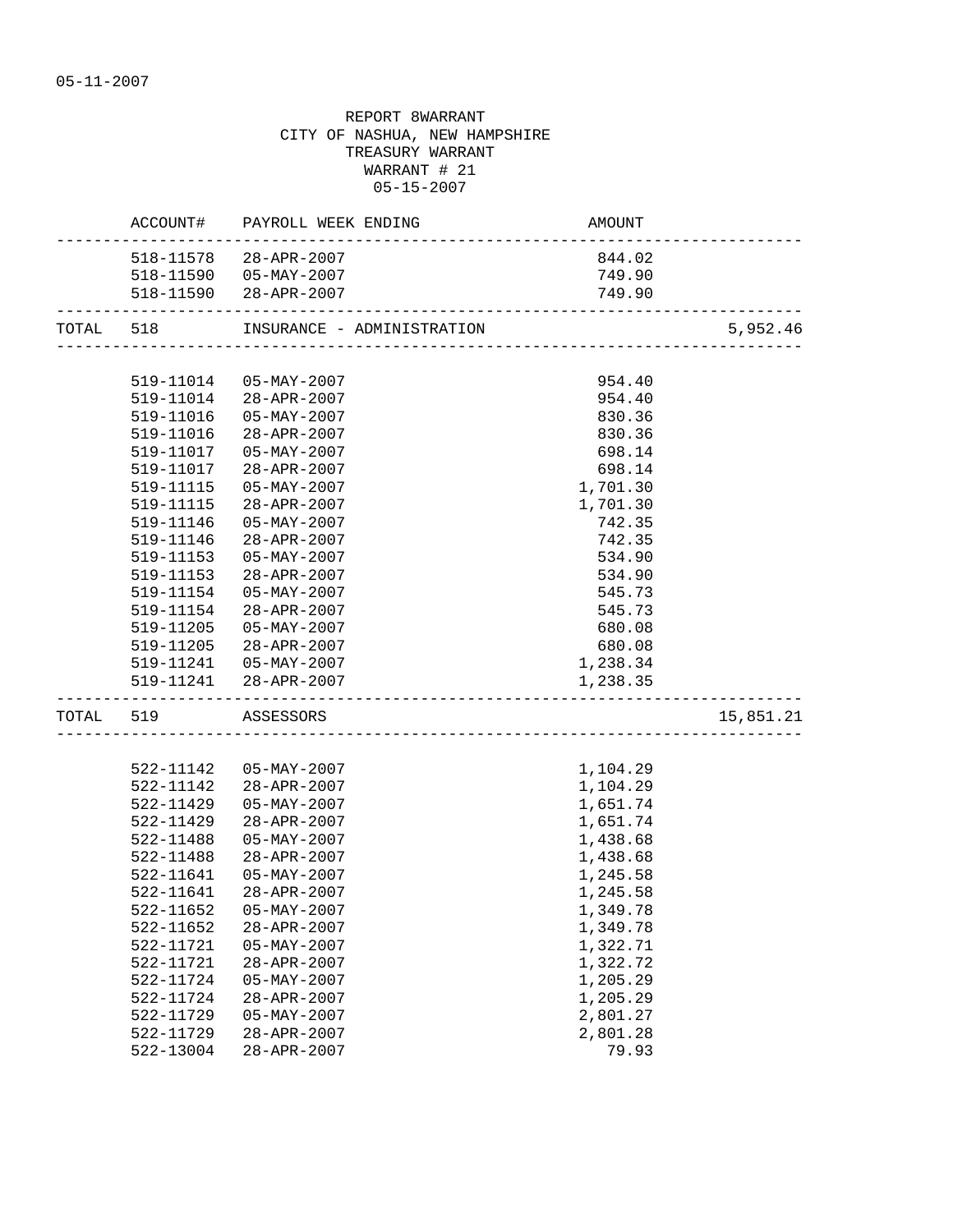|           |           | ACCOUNT# PAYROLL WEEK ENDING     | AMOUNT    |           |
|-----------|-----------|----------------------------------|-----------|-----------|
|           |           | TOTAL 522 INFORMATION TECHNOLOGY |           | 24,318.63 |
|           |           |                                  |           |           |
|           |           | 523-11332  05-MAY-2007           | 852.60    |           |
|           |           | 523-11332 28-APR-2007            | 852.60    |           |
| TOTAL 523 |           | <b>GIS</b>                       |           | 1,705.20  |
|           |           |                                  |           |           |
|           | 531-11065 | 05-MAY-2007                      | 1,003.00  |           |
|           |           | 531-11065 28-APR-2007            | 1,003.00  |           |
|           | 531-11085 | 05-MAY-2007                      | 783.88    |           |
|           | 531-11085 | 28-APR-2007                      | 783.89    |           |
|           | 531-11114 | $05 - MAX - 2007$                | 2,062.65  |           |
|           | 531-11114 | 28-APR-2007                      | 2,062.65  |           |
|           | 531-11118 | $05 - MAX - 2007$                | 870.05    |           |
|           | 531-11118 | 28-APR-2007                      | 870.05    |           |
|           | 531-11129 | $05 - MAX - 2007$                | 1,252.15  |           |
|           | 531-11129 | $28 - APR - 2007$                | 1,252.15  |           |
|           | 531-11201 | 05-MAY-2007                      | 1,231.73  |           |
|           | 531-11201 | 28-APR-2007                      | 1,231.73  |           |
|           | 531-11203 | 05-MAY-2007                      | 551.70    |           |
|           | 531-11203 | 28-APR-2007                      | 551.70    |           |
|           | 531-11206 | 05-MAY-2007                      | 1,914.13  |           |
|           | 531-11206 | 28-APR-2007                      | 1,914.14  |           |
|           | 531-11226 | $05 - MAX - 2007$                | 740.51    |           |
|           | 531-11226 | 28-APR-2007                      | 740.51    |           |
|           | 531-11398 | $05 - MAX - 2007$                | 574.42    |           |
|           | 531-11398 | $28 - APR - 2007$                | 574.42    |           |
|           | 531-11477 | 05-MAY-2007                      | 1,230.65  |           |
|           | 531-11477 | 28-APR-2007                      | 1,230.65  |           |
|           | 531-11489 | 05-MAY-2007                      | 1,045.06  |           |
|           | 531-11489 | 28-APR-2007                      | 1,045.06  |           |
|           | 531-11490 | $05 - MAX - 2007$                | 844.15    |           |
|           | 531-11490 | 28-APR-2007                      | 844.15    |           |
|           | 531-11498 | $05 - MAX - 2007$                | 769.07    |           |
|           | 531-11498 | 28-APR-2007                      | 769.07    |           |
|           | 531-11516 | $05 - MAX - 2007$                | 786.25    |           |
|           | 531-11516 | 28-APR-2007                      | 786.24    |           |
|           | 531-11534 | $05 - MAX - 2007$                | 1,238.34  |           |
|           | 531-11534 | 28-APR-2007                      | 1,238.34  |           |
|           | 531-11535 | $05 - MAX - 2007$                | 11,718.42 |           |
|           | 531-11535 | 28-APR-2007                      | 11,718.38 |           |
|           | 531-11537 | $05 - MAX - 2007$                | 12,316.00 |           |
|           | 531-11537 | 28-APR-2007                      | 12,316.04 |           |
|           | 531-11538 | $05 - MAX - 2007$                | 837.71    |           |
|           | 531-11538 | 28-APR-2007                      | 837.71    |           |
|           |           |                                  |           |           |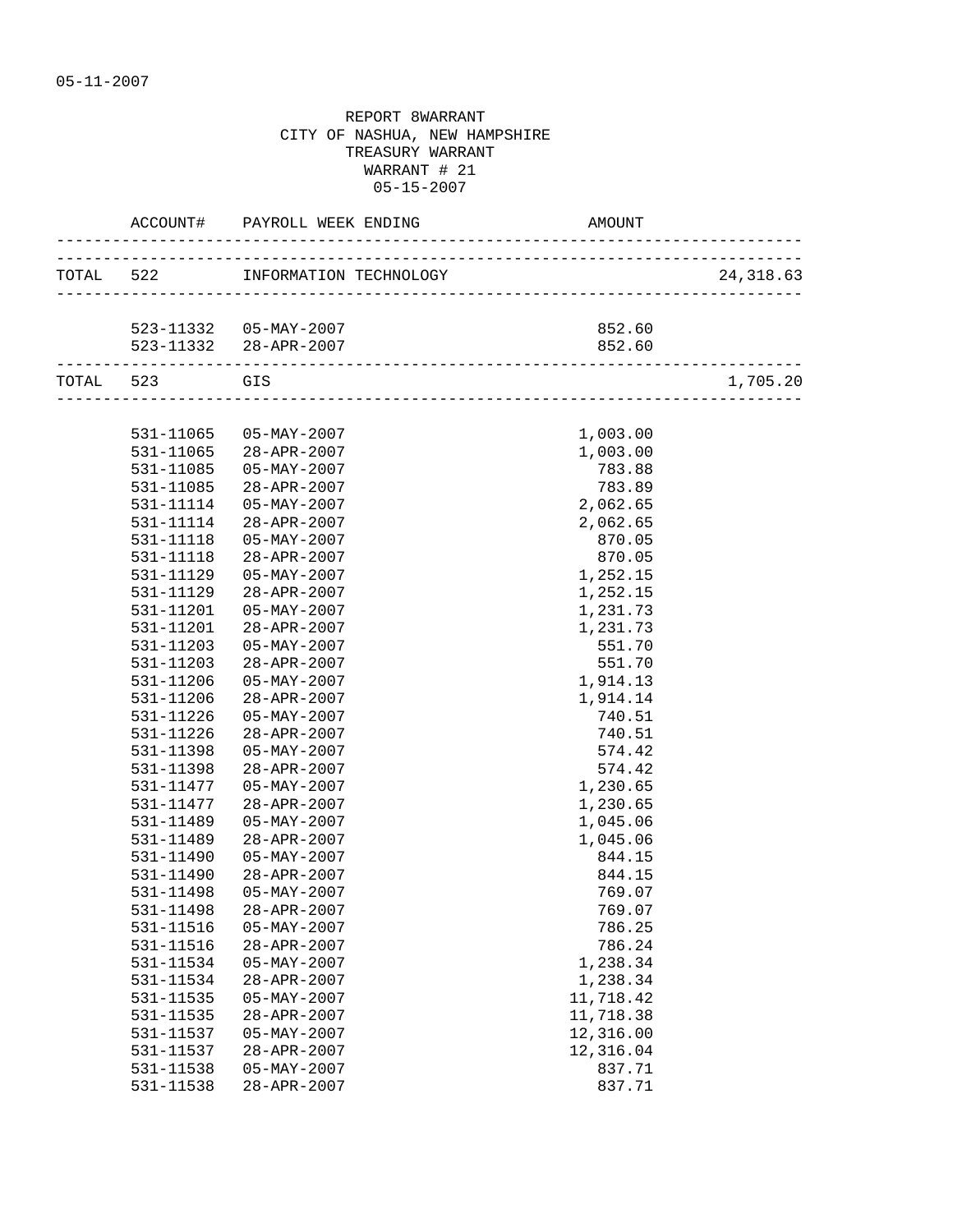| ACCOUNT#  | PAYROLL WEEK ENDING      | AMOUNT    |
|-----------|--------------------------|-----------|
| 531-11539 | $05 - MAX - 2007$        | 1,390.27  |
| 531-11539 | 28-APR-2007              | 1,390.26  |
| 531-11544 | 05-MAY-2007              | 1,869.10  |
| 531-11544 | 28-APR-2007              | 1,869.10  |
| 531-11549 | $05 - MAX - 2007$        | 5,575.28  |
| 531-11549 | 28-APR-2007              | 5,575.28  |
| 531-11550 | 05-MAY-2007              | 1,538.59  |
| 531-11550 | 28-APR-2007              | 1,538.59  |
| 531-11552 | $05 - MAX - 2007$        | 4,405.25  |
| 531-11552 | 28-APR-2007              | 4,405.25  |
| 531-11555 | $05 - MAX - 2007$        | 27,543.50 |
| 531-11555 | 28-APR-2007              | 27,741.60 |
| 531-11558 | $05 - \text{MAY} - 2007$ | 64,705.70 |
| 531-11558 | 28-APR-2007              | 63,652.52 |
| 531-11561 | $05 - \text{MAY} - 2007$ | 13,092.38 |
| 531-11561 | 28-APR-2007              | 13,092.38 |
| 531-11567 | $05 - \text{MAY} - 2007$ | 27,803.54 |
| 531-11567 | 28-APR-2007              | 27,803.55 |
| 531-11569 | $05 - \text{MAX} - 2007$ | 1,032.13  |
| 531-11569 | $28 - APR - 2007$        | 1,032.13  |
| 531-11585 | $05 - MAX - 2007$        | 1,056.87  |
| 531-11585 | 28-APR-2007              | 1,056.87  |
| 531-11587 | $05 - \text{MAY} - 2007$ | 1,717.57  |
| 531-11587 | 28-APR-2007              | 1,717.59  |
| 531-11618 | $05 - MAX - 2007$        | 1,641.64  |
| 531-11618 | 28-APR-2007              | 1,641.64  |
| 531-11622 | $05 - \text{MAX} - 2007$ | 2,738.69  |
| 531-11622 | 28-APR-2007              | 2,738.70  |
| 531-11632 | $05 - \text{MAX} - 2007$ | 610.55    |
| 531-11632 | 28-APR-2007              | 610.55    |
| 531-11633 | $05 - MAX - 2007$        | 2,804.10  |
| 531-11633 | 28-APR-2007              | 2,804.10  |
| 531-11635 | $05 - MAX - 2007$        | 803.90    |
| 531-11635 | 28-APR-2007              | 803.90    |
| 531-11664 | $05 - \text{MAY} - 2007$ | 1,003.00  |
| 531-11664 | 28-APR-2007              | 1,003.00  |
| 531-11665 | $05 - MAX - 2007$        | 719.44    |
| 531-11665 | 28-APR-2007              | 719.43    |
| 531-11699 | $05 - MAX - 2007$        | 837.71    |
| 531-11699 | 28-APR-2007              | 837.71    |
| 531-11719 | $05 - MAX - 2007$        | 795.34    |
| 531-11719 | 28-APR-2007              | 795.34    |
| 531-11722 | $05 - MAX - 2007$        | 546.35    |
| 531-11722 | 28-APR-2007              | 546.35    |
| 531-11732 | $05 - MAX - 2007$        | 572.05    |
| 531-11732 | 28-APR-2007              | 572.05    |
| 531-11733 | $05 - MAX - 2007$        | 2,088.55  |
| 531-11733 | 28-APR-2007              | 2,088.55  |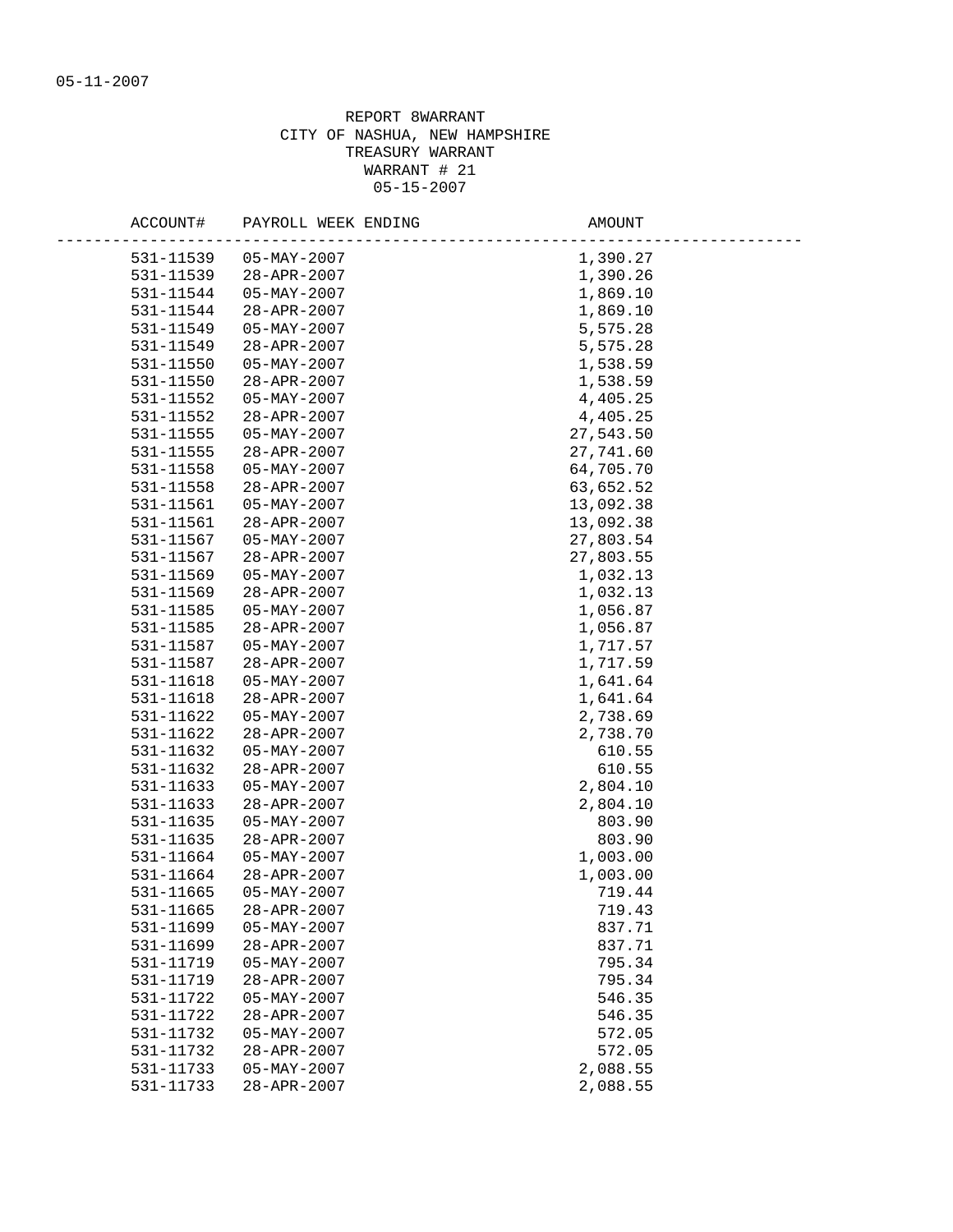|       | ACCOUNT#  | PAYROLL WEEK ENDING | AMOUNT    |            |
|-------|-----------|---------------------|-----------|------------|
|       | 531-12020 | $05 - MAX - 2007$   | 875.50    |            |
|       | 531-12020 | 28-APR-2007         | 875.50    |            |
|       | 531-12042 | $05 - MAX - 2007$   | 1,255.57  |            |
|       | 531-12042 | 28-APR-2007         | 873.38    |            |
|       | 531-12066 | $05 - MAX - 2007$   | 629.36    |            |
|       | 531-12066 | 28-APR-2007         | 629.36    |            |
|       | 531-12067 | $05 - MAX - 2007$   | 659.14    |            |
|       | 531-12067 | $28 - APR - 2007$   | 659.14    |            |
|       | 531-12068 | $05 - MAX - 2007$   | 1,311.74  |            |
|       | 531-12068 | 28-APR-2007         | 1,311.74  |            |
|       | 531-12071 | $05 - MAX - 2007$   | 229.50    |            |
|       | 531-12071 | 28-APR-2007         | 229.50    |            |
|       | 531-12119 | $05 - MAX - 2007$   | 1,051.00  |            |
|       | 531-12119 | $28 - APR - 2007$   | 1,051.00  |            |
|       | 531-13004 | $05 - MAX - 2007$   | 3,575.82  |            |
|       | 531-13004 | 28-APR-2007         | 3,431.30  |            |
|       | 531-13038 | $05 - MAX - 2007$   | 509.53    |            |
|       | 531-13038 | 28-APR-2007         | 1,588.72  |            |
|       | 531-13040 | 05-MAY-2007         | 3,099.26  |            |
|       | 531-13040 | 28-APR-2007         | 2,953.92  |            |
|       | 531-13044 | $05 - MAX - 2007$   | 4,276.31  |            |
|       | 531-13044 | 28-APR-2007         | 2, 211.75 |            |
|       | 531-13047 | $05 - MAX - 2007$   | 29,028.14 |            |
|       | 531-13047 | $28 - APR - 2007$   | 19,590.77 |            |
|       | 531-13048 | $05 - MAX - 2007$   | 3,626.84  |            |
|       | 531-13048 | 28-APR-2007         | 5,298.93  |            |
|       | 531-15002 | 28-APR-2007         | 31,476.70 |            |
|       | 531-17001 | 05-MAY-2007         | 100.00    |            |
|       | 531-17006 | 28-APR-2007         | 1,000.00  |            |
| TOTAL | 531       | POLICE DEPARTMENT   |           | 539,877.11 |
|       |           |                     |           |            |
|       | 532-11024 | $05 - MAX - 2007$   | 1,911.10  |            |
|       | 532-11024 | 28-APR-2007         | 1,911.10  |            |
|       | 532-11036 | 05-MAY-2007         | 1,750.74  |            |
|       | 532-11036 | 28-APR-2007         | 1,750.74  |            |
|       | 532-11063 | $05 - MAX - 2007$   | 1,242.12  |            |
|       | 532-11063 | 28-APR-2007         | 1,242.12  |            |
|       | 532-11066 | $05 - MAX - 2007$   | 1,205.58  |            |
|       | 532-11066 | 28-APR-2007         | 1,205.58  |            |
|       | 532-11069 | $05 - MAX - 2007$   | 2,435.38  |            |
|       | 532-11069 | 28-APR-2007         | 2,435.39  |            |
|       | 532-11111 | $05 - MAX - 2007$   | 2,022.56  |            |
|       | 532-11111 | 28-APR-2007         | 2,022.56  |            |
|       | 532-11207 | $05 - MAX - 2007$   | 5,973.95  |            |
|       | 532-11207 | 28-APR-2007         | 5,973.95  |            |
|       | 532-11281 | $05 - MAX - 2007$   | 854.92    |            |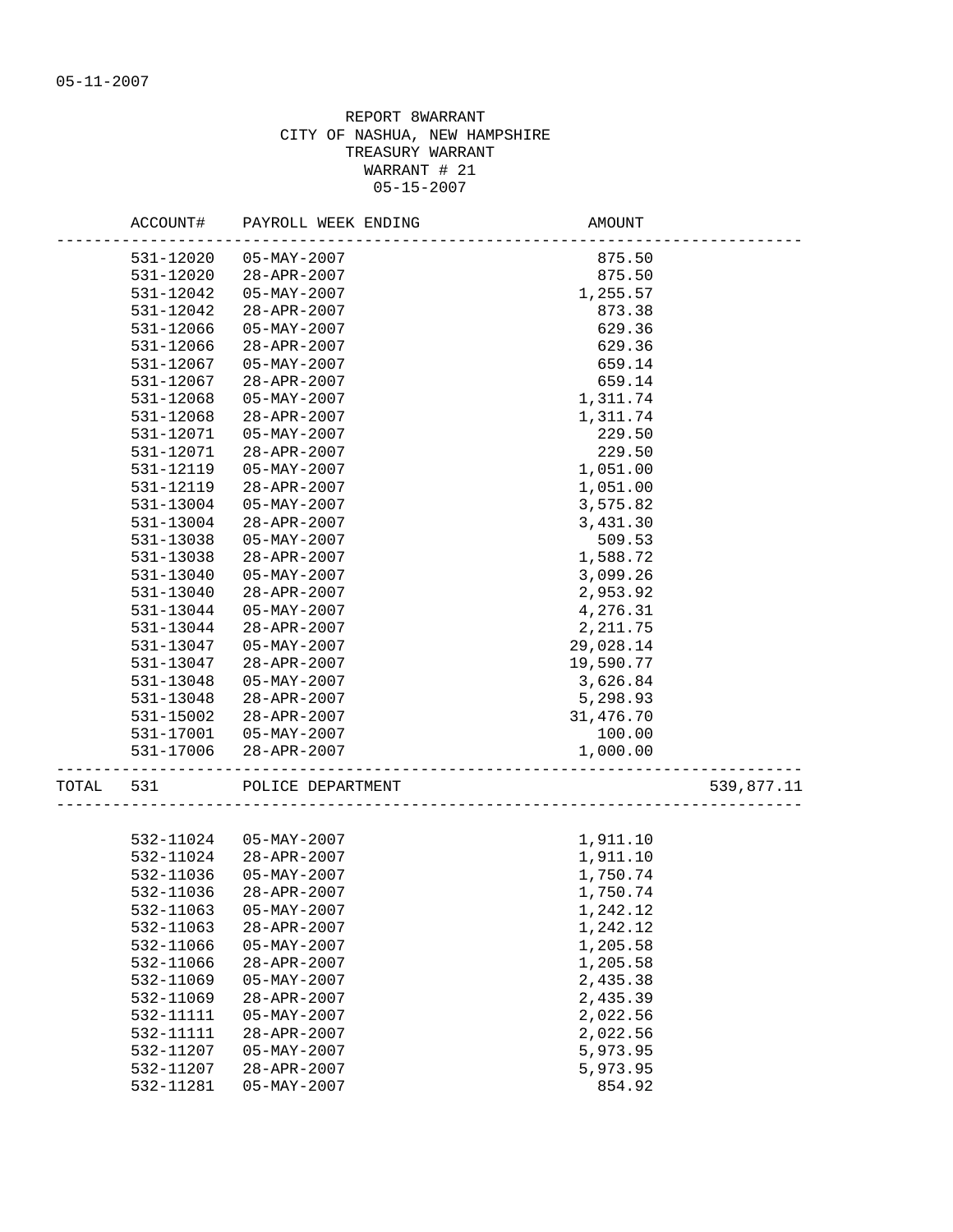|       | ACCOUNT#  | PAYROLL WEEK ENDING      | AMOUNT      |            |
|-------|-----------|--------------------------|-------------|------------|
|       | 532-11281 | 28-APR-2007              | 854.92      |            |
|       | 532-11285 | 05-MAY-2007              | 7,391.29    |            |
|       | 532-11285 | 28-APR-2007              | 7,391.30    |            |
|       | 532-11291 | 05-MAY-2007              | 6,157.96    |            |
|       | 532-11291 | 28-APR-2007              | 6,379.81    |            |
|       | 532-11298 | $05 - \text{MAX} - 2007$ | 1,246.12    |            |
|       | 532-11298 | 28-APR-2007              | 986.51      |            |
|       | 532-11300 | 05-MAY-2007              | 33, 215. 77 |            |
|       | 532-11300 | 28-APR-2007              | 33, 273.08  |            |
|       | 532-11303 | 05-MAY-2007              | 1,090.35    |            |
|       | 532-11303 | 28-APR-2007              | 1,090.35    |            |
|       | 532-11305 | $05 - MAY - 2007$        | 4,383.19    |            |
|       | 532-11305 | 28-APR-2007              | 4,383.19    |            |
|       | 532-11309 | $05 - MAX - 2007$        | 91,429.05   |            |
|       | 532-11309 | 28-APR-2007              | 91,429.08   |            |
|       | 532-11660 | 05-MAY-2007              | 1,385.40    |            |
|       | 532-11660 | 28-APR-2007              | 1,385.40    |            |
|       | 532-11663 | $05 - MAX - 2007$        | 1,344.65    |            |
|       | 532-11663 | 28-APR-2007              | 1,344.65    |            |
|       | 532-11666 | 05-MAY-2007              | 1,331.35    |            |
|       | 532-11666 | 28-APR-2007              | 1,331.35    |            |
|       | 532-12070 | $05 - MAX - 2007$        | 20,750.77   |            |
|       | 532-12070 | 28-APR-2007              | 31,024.96   |            |
|       | 532-13003 | 05-MAY-2007              | 141.63      |            |
|       | 532-13003 | 28-APR-2007              | 342.93      |            |
|       | 532-13004 | $05 - MAX - 2007$        | 324.73      |            |
|       | 532-13004 | 28-APR-2007              | 251.80      |            |
|       | 532-13018 | $05 - MAX - 2007$        | 1,639.93    |            |
|       | 532-13018 | 28-APR-2007              | 3,071.68    |            |
|       | 532-13024 | 28-APR-2007              | 481.51      |            |
|       | 532-13050 | $05 - MAX - 2007$        | 11,328.13   |            |
|       | 532-13050 | 28-APR-2007              | 9,292.58    |            |
|       | 532-15002 | 28-APR-2007              | 40,917.10   |            |
|       | 532-19231 | 05-MAY-2007              | 1,095.66    |            |
|       | 532-19231 | 28-APR-2007              | 1,095.66    |            |
|       | 532-19232 | $05 - MAX - 2007$        | 1,552.22    |            |
|       | 532-19232 | 28-APR-2007              | 1,552.22    |            |
|       | 532-19233 | $05 - MAX - 2007$        | 2,548.37    |            |
|       | 532-19233 | 28-APR-2007              | 2,548.37    |            |
|       | 532-19234 | $05 - MAX - 2007$        | 1,582.45    |            |
|       | 532-19234 | 28-APR-2007              | 1,592.60    |            |
| TOTAL | 532       | FIRE DEPARTMENT          |             | 465,897.86 |
|       | 535-81023 | 05-MAY-2007              | 192.30      |            |
|       | 535-81023 | $28 - APR - 2007$        | 192.30      |            |
|       |           |                          |             |            |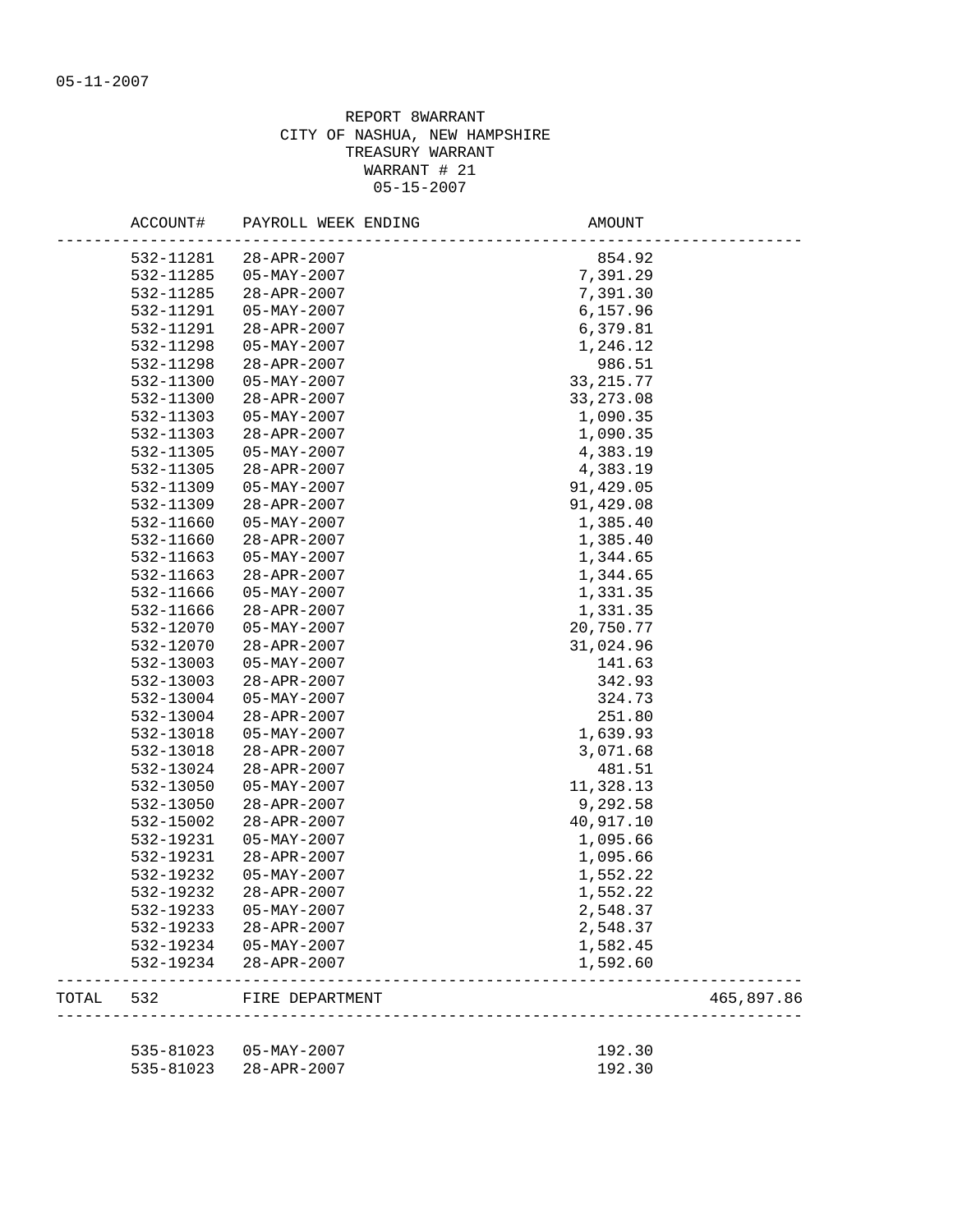|           | ACCOUNT#               | PAYROLL WEEK ENDING                          | AMOUNT                                 |          |
|-----------|------------------------|----------------------------------------------|----------------------------------------|----------|
|           |                        | TOTAL 535 EMERGENCY MANAGEMENT               |                                        | 384.60   |
|           |                        | 536-11178  05-MAY-2007                       |                                        |          |
|           |                        | 536-11178 28-APR-2007                        | 1,272.30<br>1,272.29                   |          |
|           |                        | 536-13004 28-APR-2007                        | 416.88                                 |          |
|           | TOTAL 536              | CITYWIDE COMMUNICATIONS                      | -------------------------------------- | 2,961.47 |
|           |                        |                                              |                                        |          |
|           | 541-11048              | $05 - MAX - 2007$                            | 856.19                                 |          |
|           | 541-11048              | 28-APR-2007                                  | 856.19                                 |          |
|           | 541-11104              | $05 - MAX - 2007$                            | 914.99                                 |          |
|           | 541-11104<br>541-11240 | 28-APR-2007<br>$05 - MAX - 2007$             | 914.99<br>1,763.87                     |          |
|           | 541-11240              | 28-APR-2007                                  | 1,763.87                               |          |
|           |                        | 541-11346  05-MAY-2007                       | 618.62                                 |          |
|           |                        | 541-11346 28-APR-2007                        | 412.41                                 |          |
| TOTAL     | 541                    | -------------<br>COMMUNITY SERVICES DIVISION |                                        | 8,101.13 |
|           |                        |                                              |                                        |          |
|           | 542-11426              | 05-MAY-2007                                  | 1,226.25                               |          |
|           |                        | 542-11426 28-APR-2007                        | 1,226.25                               |          |
|           | 542-11583              | 05-MAY-2007                                  | 138.00                                 |          |
|           | 542-11583              | 28-APR-2007                                  | 201.25                                 |          |
|           | 542-11584              | $05 - MAX - 2007$                            | 2,155.77                               |          |
|           | 542-11584              | 28-APR-2007                                  | 2,155.78                               |          |
|           | 542-12109              | $05 - MAX - 2007$                            | 162.00                                 |          |
|           | 542-12109              | 28-APR-2007                                  | 112.00                                 |          |
|           | 542-12582<br>542-12582 | 05-MAY-2007<br>28-APR-2007                   | 817.70<br>351.90                       |          |
|           |                        |                                              |                                        |          |
| TOTAL 542 |                        | COMMUNITY HEALTH                             |                                        | 8,546.90 |
|           |                        |                                              |                                        |          |
|           | 543-11380<br>543-11380 | $05 - \text{MAY} - 2007$<br>28-APR-2007      | 840.29<br>840.29                       |          |
|           | 543-11438              | $05 - MAX - 2007$                            | 1,390.27                               |          |
|           | 543-11438              | 28-APR-2007                                  | 1,390.27                               |          |
|           | 543-11601              | $05 - MAX - 2007$                            | 1,136.10                               |          |
|           | 543-11601              | 28-APR-2007                                  | 1,136.10                               |          |
|           | 543-11602              | $05 - MAX - 2007$                            | 795.56                                 |          |
|           | 543-11602              | $28 - APR - 2007$                            | 795.57                                 |          |
|           | 543-11604              | $05 - MAX - 2007$                            | 749.90                                 |          |
|           | 543-11604              | 28-APR-2007                                  | 749.90                                 |          |
|           | 543-11605              | $05 - MAX - 2007$                            | 856.19                                 |          |
|           |                        |                                              |                                        |          |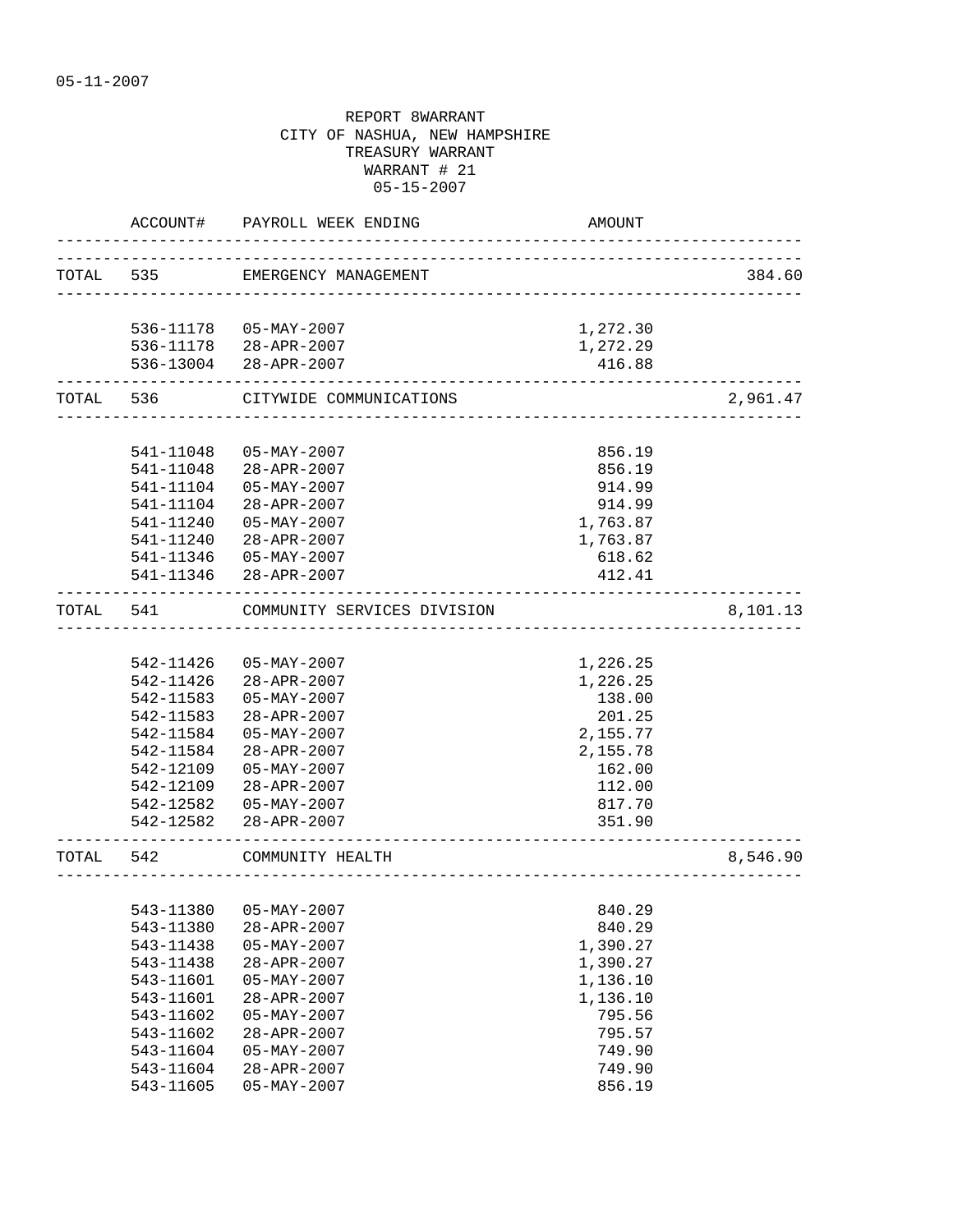|           | ACCOUNT# PAYROLL WEEK ENDING                 | AMOUNT   |             |
|-----------|----------------------------------------------|----------|-------------|
|           | 543-11605 28-APR-2007                        | 856.19   |             |
|           | TOTAL 543 ENVIRONMENTAL HEALTH DEPT. 11,536. |          | 11,536.63   |
|           |                                              |          |             |
| 544-11008 | 05-MAY-2007                                  | 668.17   |             |
|           | 544-11008 28-APR-2007                        | 668.17   |             |
|           | 544-11099  05-MAY-2007                       | 1,989.89 |             |
| 544-11099 | 28-APR-2007                                  | 1,989.89 |             |
| 544-11112 | $05 - MAX - 2007$                            | 755.51   |             |
| 544-11112 | 28-APR-2007                                  | 755.51   |             |
| 544-11367 | 05-MAY-2007                                  | 749.90   |             |
| 544-11367 | 28-APR-2007                                  | 749.90   |             |
| 544-11777 | $05 - MAX - 2007$                            | 1,167.25 |             |
| 544-11777 | 28-APR-2007                                  | 1,167.25 |             |
| 544-12101 | 05-MAY-2007                                  | 242.92   |             |
|           | 544-12101 28-APR-2007                        | 242.92   |             |
|           | TOTAL 544 WELFARE ADMINISTRATION             |          | 11, 147. 28 |
|           |                                              |          |             |
|           | 551-11008  05-MAY-2007                       | 612.62   |             |
|           | 551-11008 28-APR-2007                        | 612.62   |             |
| 551-11028 | $05 - MAX - 2007$                            | 526.86   |             |
| 551-11028 | 28-APR-2007                                  | 526.86   |             |
| 551-11057 | 05-MAY-2007                                  | 783.39   |             |
| 551-11057 | 28-APR-2007                                  | 783.38   |             |
| 551-11094 | $05 - MAX - 2007$                            | 266.72   |             |
| 551-11094 | 28-APR-2007                                  | 266.72   |             |
| 551-11208 | $05 - MAX - 2007$                            | 728.75   |             |
| 551-11208 | 28-APR-2007                                  | 728.77   |             |
| 551-11211 | $05 - MAX - 2007$                            | 445.30   |             |
| 551-11211 | 28-APR-2007                                  | 445.30   |             |
| 551-11212 | $05 - MAX - 2007$                            | 1,313.75 |             |
| 551-11212 | $28 - APR - 2007$                            | 1,313.75 |             |
| 551-11249 | 05-MAY-2007                                  | 1,544.27 |             |
| 551-11249 | 28-APR-2007                                  | 1,544.27 |             |
| 551-11273 | 05-MAY-2007                                  | 2,382.02 |             |
| 551-11273 | 28-APR-2007                                  | 2,382.02 |             |
| 551-11435 | $05 - MAX - 2007$                            | 825.87   |             |
| 551-11435 | 28-APR-2007                                  | 825.87   |             |
| 551-11462 | $05 - MAX - 2007$                            | 919.25   |             |
| 551-11462 | 28-APR-2007                                  | 896.27   |             |
| 551-11638 | $05 - MAX - 2007$                            | 1,064.08 |             |
| 551-11638 | 28-APR-2007                                  | 1,064.08 |             |
| 551-13004 | $05 - MAX - 2007$                            | 136.39   |             |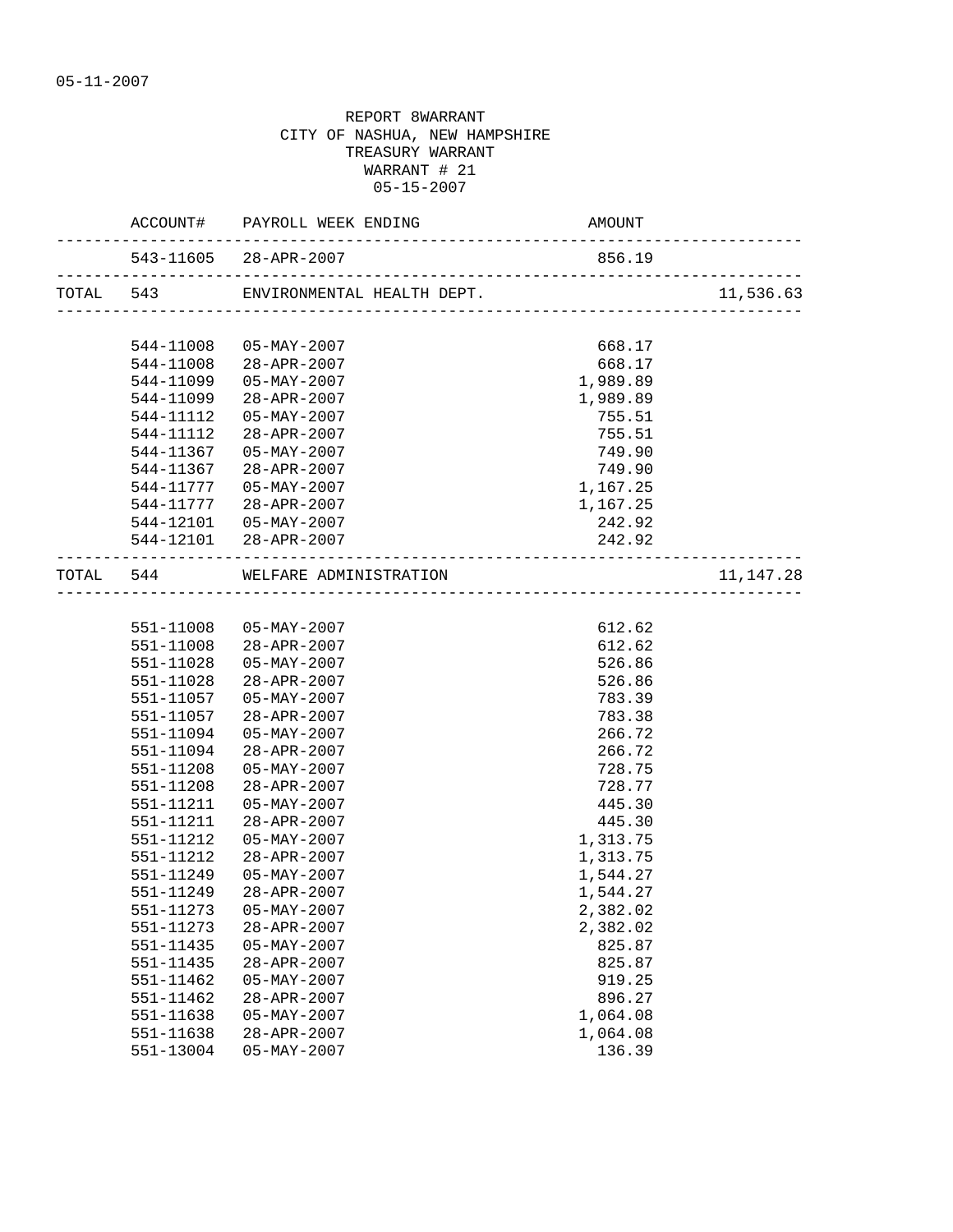|           | ACCOUNT#  | PAYROLL WEEK ENDING                    | AMOUNT   |           |
|-----------|-----------|----------------------------------------|----------|-----------|
|           | TOTAL 551 | PUBLIC WORKS DIV & ENGINEERING         |          | 22,939.18 |
|           | 552-11077 | $05 - MAX - 2007$                      | 1,170.18 |           |
|           | 552-11077 | 28-APR-2007                            | 1,170.18 |           |
|           | 552-11143 | 05-MAY-2007                            | 784.00   |           |
|           | 552-11143 | 28-APR-2007                            | 784.00   |           |
|           | 552-11324 | $05 - MAX - 2007$                      | 2,703.71 |           |
|           | 552-11324 | 28-APR-2007                            | 3,604.92 |           |
|           | 552-11339 | $05 - MAX - 2007$                      | 2,696.33 |           |
|           | 552-11339 | 28-APR-2007                            | 2,689.60 |           |
|           | 552-11342 | $05 - MAX - 2007$                      | 706.00   |           |
|           | 552-11342 | $28 - APR - 2007$                      | 706.00   |           |
|           | 552-11343 | $05 - MAX - 2007$                      | 3,136.00 |           |
|           | 552-11343 | $28 - APR - 2007$                      | 3,136.00 |           |
|           | 552-11407 | $05 - MAX - 2007$                      | 4,884.01 |           |
|           | 552-11407 | $28 - APR - 2007$                      | 4,884.00 |           |
|           | 552-11492 | $05 - MAX - 2007$                      | 746.80   |           |
|           | 552-11492 | 28-APR-2007                            | 746.80   |           |
|           | 552-11548 | $05 - MAX - 2007$                      | 916.14   |           |
|           | 552-11548 | $28 - APR - 2007$                      | 916.14   |           |
|           | 552-11580 | $05 - MAX - 2007$                      | 915.39   |           |
|           | 552-11580 | 28-APR-2007                            | 915.39   |           |
|           | 552-11618 | $05 - MAX - 2007$                      | 568.25   |           |
|           | 552-11618 | 28-APR-2007                            | 568.26   |           |
|           | 552-11672 | 05-MAY-2007                            | 1,349.78 |           |
|           | 552-11672 | 28-APR-2007                            | 1,349.78 |           |
|           | 552-12156 | 05-MAY-2007                            | 1,250.00 |           |
|           | 552-12156 | 28-APR-2007                            | 1,117.50 |           |
|           | 552-13004 | 05-MAY-2007                            | 4,876.36 |           |
|           | 552-13004 | 28-APR-2007<br>----------------------- | 4,846.55 |           |
| TOTAL 552 |           | PARKS AND RECREATION                   |          | 54,138.07 |
|           |           |                                        |          |           |
|           |           | 553-11041  05-MAY-2007                 | 897.56   |           |
|           | 553-11041 | 28-APR-2007                            | 897.55   |           |
|           | 553-11078 | $05 - MAX - 2007$                      | 1,353.16 |           |
|           | 553-11078 | 28-APR-2007                            | 1,353.16 |           |
|           | 553-11098 | $05 - MAX - 2007$                      | 937.65   |           |
|           | 553-11098 | 28-APR-2007                            | 937.65   |           |
|           | 553-11192 | $05 - MAX - 2007$                      | 833.00   |           |
|           | 553-11192 | 28-APR-2007                            | 833.01   |           |
|           | 553-11279 | $05 - MAX - 2007$                      | 5,483.10 |           |
|           | 553-11279 | 28-APR-2007                            | 5,488.00 |           |
|           | 553-11327 | $05 - MAX - 2007$                      | 3,610.64 |           |
|           | 553-11327 | 28-APR-2007                            | 2,703.71 |           |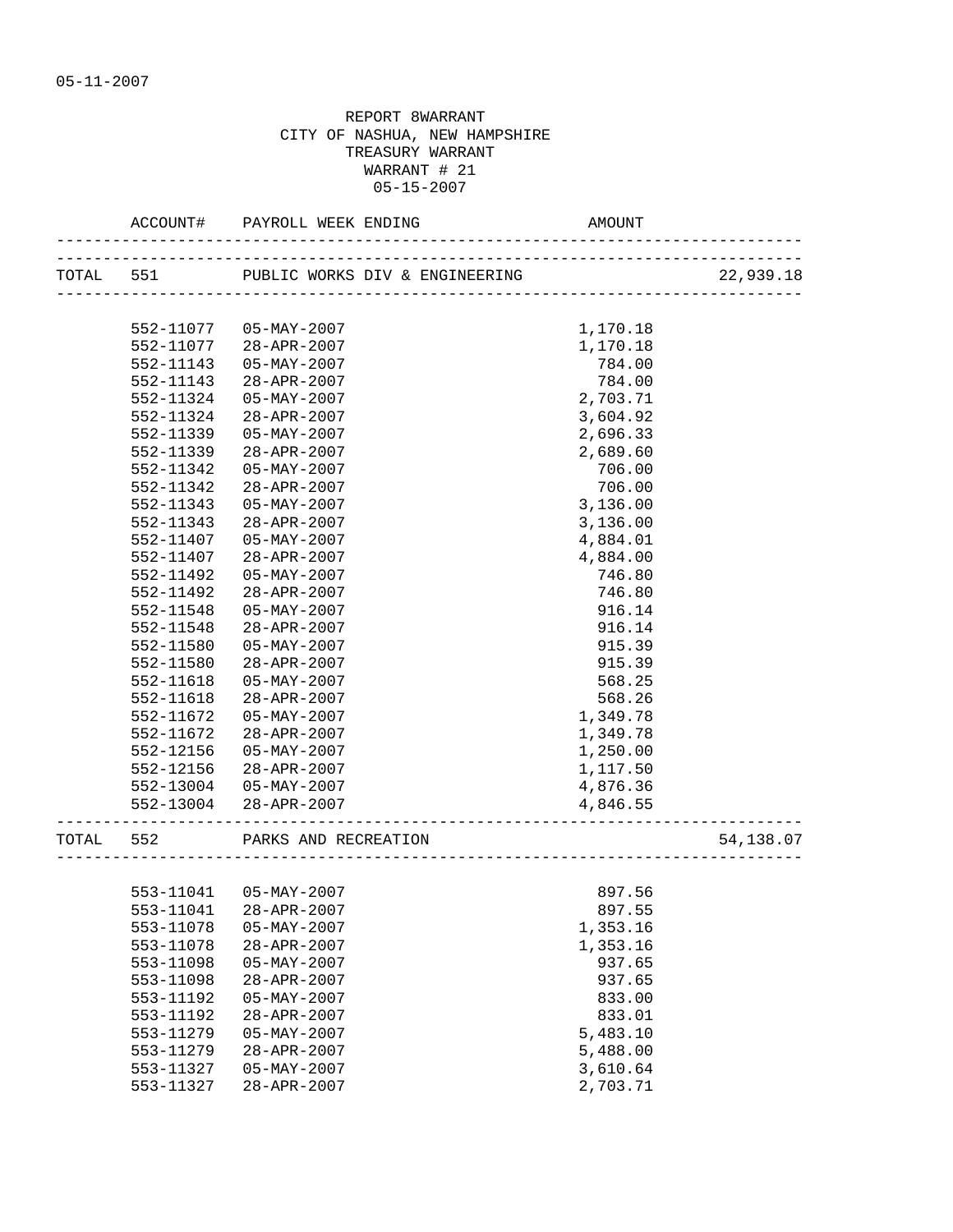|       | ACCOUNT#               | PAYROLL WEEK ENDING   | AMOUNT           |           |
|-------|------------------------|-----------------------|------------------|-----------|
|       | 553-11336              | $05 - MAX - 2007$     | 967.45           |           |
|       | 553-11336              | 28-APR-2007           | 967.44           |           |
|       | 553-11375              | $05 - MAX - 2007$     | 1,979.38         |           |
|       | 553-11375              | $28 - APR - 2007$     | 2,046.96         |           |
|       | 553-11465              | $05 - MAX - 2007$     | 2,987.20         |           |
|       | 553-11465              | 28-APR-2007           | 2,539.12         |           |
|       | 553-11474              | $05 - MAX - 2007$     | 4,255.14         |           |
|       | 553-11474              | 28-APR-2007           | 4,208.00         |           |
|       | 553-11475              | $05 - MAX - 2007$     | 1,706.30         |           |
|       | 553-11475              | 28-APR-2007           | 1,707.20         |           |
|       | 553-11630              | $05 - MAX - 2007$     | 1,435.20         |           |
|       | 553-11630              | 28-APR-2007           | 1,435.20         |           |
|       | 553-11631              | $05 - MAX - 2007$     | 731.20           |           |
|       | 553-11631              | $28 - APR - 2007$     | 721.60           |           |
|       | 553-11648              | $05 - MAX - 2007$     | 732.24           |           |
|       | 553-11648              | 28-APR-2007           | 732.23           |           |
|       | 553-11678              | $05 - MAX - 2007$     | 1,515.40         |           |
|       | 553-11678              | 28-APR-2007           | 1,515.40         |           |
|       | 553-11759              | $05 - MAX - 2007$     | 10,155.31        |           |
|       | 553-11759              | 28-APR-2007           | 9,896.56         |           |
|       | 553-11768              | $05 - MAX - 2007$     | 713.60           |           |
|       | 553-11768              | 28-APR-2007           | 713.60           |           |
|       | 553-11771              | $05 - MAX - 2007$     | 1,683.20         |           |
|       | 553-11771              | $28 - APR - 2007$     | 1,683.20         |           |
|       | 553-12128              | $05 - MAX - 2007$     | 246.23           |           |
|       | 553-12128              | 28-APR-2007           | 240.09           |           |
|       | 553-13004              | $05 - MAX - 2007$     | 1,315.44         |           |
|       | 553-13004              | 28-APR-2007           | 1,732.31         |           |
|       | 553-17004              | $05 - MAX - 2007$     | 700.00           |           |
|       | 553-17008              | 05-MAY-2007           | 1,800.00         |           |
|       | 553-17008              | 28-APR-2007           | 900.00           |           |
|       |                        |                       |                  |           |
| TOTAL | 553                    | STREET DEPARTMENT     |                  | 89,290.39 |
|       |                        | 555-11024 05-MAY-2007 | 663.48           |           |
|       | 555-11024              | 28-APR-2007           | 663.48           |           |
|       |                        | $05 - MAX - 2007$     |                  |           |
|       | 555-11058<br>555-11058 | 28-APR-2007           | 888.73<br>888.73 |           |
|       | 555-11461              | $05 - MAX - 2007$     | 1,349.78         |           |
|       |                        |                       |                  |           |
|       | 555-11461              | 28-APR-2007           | 1,349.78         |           |
|       | 555-11505              | $05 - MAX - 2007$     | 1,170.19         |           |
|       | 555-11505              | 28-APR-2007           | 1,170.18         |           |
|       | 555-11639              | $05 - MAX - 2007$     | 746.80           |           |
|       | 555-11639              | $28 - APR - 2007$     | 746.80           |           |
|       | 555-11640              | $05 - MAX - 2007$     | 705.84           |           |
|       | 555-11640              | 28-APR-2007           | 556.48           |           |
|       | 555-11738              | $05 - MAX - 2007$     | 880.00           |           |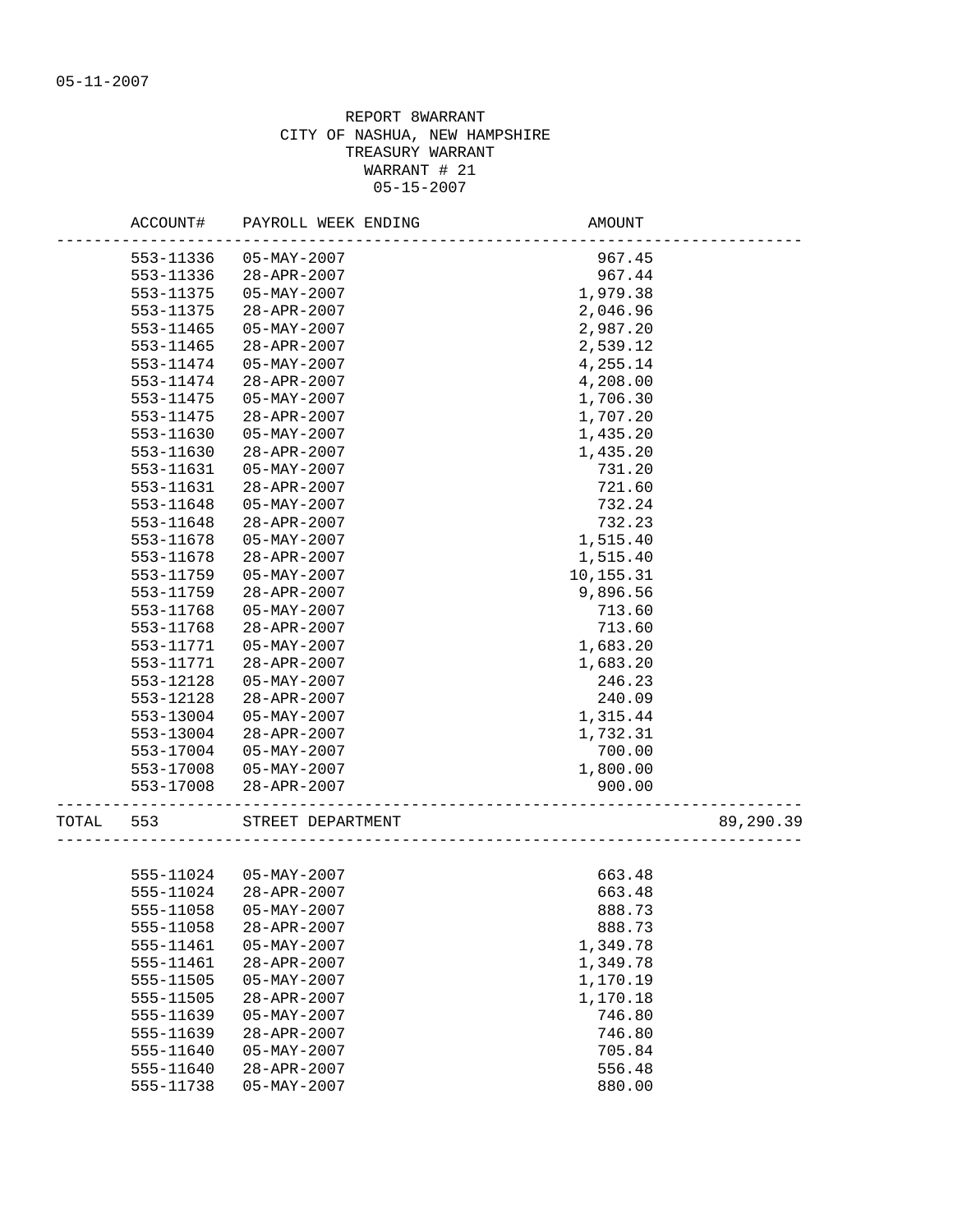|       | ACCOUNT#  | PAYROLL WEEK ENDING | AMOUNT   |           |
|-------|-----------|---------------------|----------|-----------|
|       | 555-11738 | 28-APR-2007         | 880.00   |           |
|       | 555-11745 | $05 - MAX - 2007$   | 738.80   |           |
|       | 555-11745 | 28-APR-2007         | 738.80   |           |
|       | 555-11746 | $05 - MAX - 2007$   | 999.84   |           |
|       | 555-11746 | $28 - APR - 2007$   | 999.84   |           |
|       | 555-13004 | $05 - MAX - 2007$   | 195.93   |           |
|       | 555-17008 | 28-APR-2007         | 900.00   |           |
| TOTAL | 555       | TRAFFIC DEPARTMENT  |          | 17,233.48 |
|       |           |                     |          |           |
|       | 557-11161 | 05-MAY-2007         | 746.80   |           |
|       | 557-11161 | 28-APR-2007         | 746.80   |           |
|       | 557-13004 | $05 - MAX - 2007$   | 114.06   |           |
| TOTAL | 557       | PARKING LOTS        |          | 1,607.66  |
|       |           |                     |          |           |
|       | 561-11345 | 05-MAY-2007         | 1,199.60 |           |
|       | 561-11345 | 28-APR-2007         | 1,199.60 |           |
|       | 561-11651 | $05 - MAX - 2007$   | 751.62   |           |
|       | 561-11651 | 28-APR-2007         | 751.62   |           |
|       | 561-11658 | $05 - MAX - 2007$   | 915.39   |           |
|       | 561-11658 | 28-APR-2007         | 915.39   |           |
|       | 561-12153 | 05-MAY-2007         | 400.00   |           |
|       | 561-12153 | 28-APR-2007         | 400.00   |           |
| TOTAL | 561       | EDGEWOOD CEMETERY   |          | 6,533.22  |
|       | 563-11345 | $05 - MAX - 2007$   | 1,033.45 |           |
|       | 563-11345 | 28-APR-2007         | 1,033.45 |           |
|       | 563-11651 | $05 - MAX - 2007$   | 687.84   |           |
|       | 563-11651 | 28-APR-2007         | 687.84   |           |
|       | 563-11657 | $05 - MAX - 2007$   | 862.85   |           |
|       | 563-11657 | 28-APR-2007         | 862.84   |           |
|       | 563-13004 | 28-APR-2007         | 158.10   |           |
| TOTAL | 563       | WOODLAWN CEMETERY   |          | 5,326.37  |
|       |           |                     |          |           |
|       | 571-11174 | $05 - MAX - 2007$   | 773.34   |           |
|       | 571-11174 | 28-APR-2007         | 773.33   |           |
|       | 571-11237 | $05 - MAX - 2007$   | 1,816.79 |           |
|       | 571-11237 | 28-APR-2007         | 1,816.79 |           |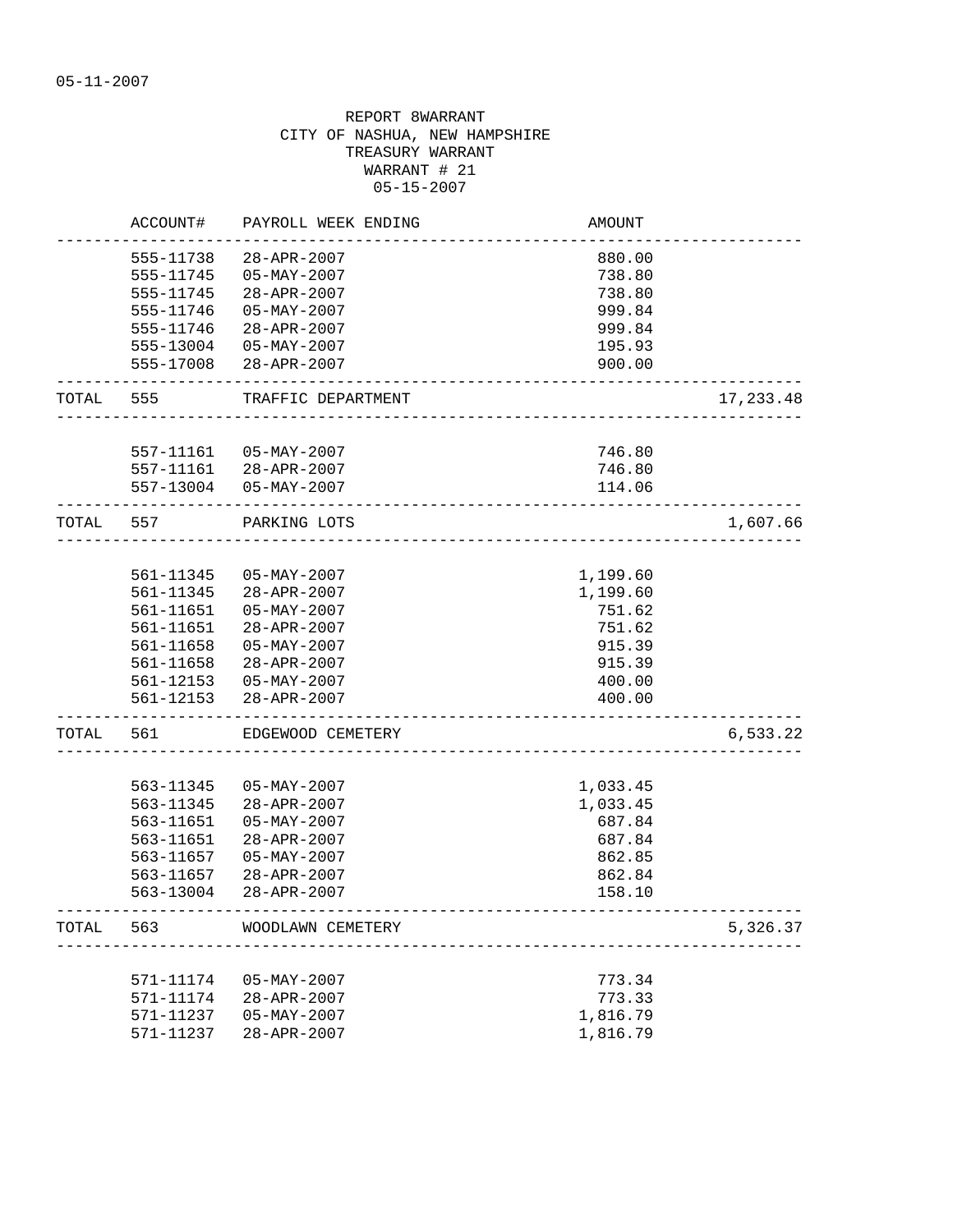|                        | ACCOUNT# PAYROLL WEEK ENDING                    | AMOUNT           |           |
|------------------------|-------------------------------------------------|------------------|-----------|
|                        | TOTAL 571 COMMUNITY DEVELOPMENT                 |                  | 5,180.25  |
| 572-11024              | 05-MAY-2007                                     | 571.96           |           |
| 572-11024              | 28-APR-2007                                     | 571.96           |           |
|                        | 572-11215  05-MAY-2007                          | 2,209.04         |           |
| 572-11215              | 28-APR-2007                                     | 2,209.03         |           |
|                        | 572-11450 05-MAY-2007                           | 1,560.86         |           |
| 572-11450              | 28-APR-2007                                     | 1,560.86         |           |
| 572-11522              | 05-MAY-2007                                     | 742.35           |           |
| 572-11522              | 28-APR-2007                                     | 742.35           |           |
| 572-11525              | $05 - MAX - 2007$                               | 916.14           |           |
| 572-11525              | $28 - APR - 2007$                               | 916.14           |           |
| 572-58005              | $05 - MAX - 2007$                               | 470.00           |           |
| 572-58005              | 28-APR-2007                                     | 100.00           |           |
|                        | 572-98046 05-MAY-2007                           | 125.00           |           |
|                        | 572-98046 28-APR-2007                           | 100.00           |           |
|                        | TOTAL 572 PLANNING DEPARTMENT                   |                  | 12,795.69 |
|                        |                                                 |                  |           |
|                        | 573-12029  05-MAY-2007<br>573-12029 28-APR-2007 | 375.80           |           |
|                        |                                                 | 375.80           |           |
|                        | TOTAL 573 ECONOMIC DEVELOPMENT                  |                  | 751.60    |
|                        |                                                 |                  |           |
|                        | 575-11032  05-MAY-2007                          | 643.16           |           |
| 575-11032              | 28-APR-2007                                     | 643.17           |           |
| 575-11062<br>575-11062 | $05 - MAX - 2007$<br>28-APR-2007                | 559.14<br>559.14 |           |
| 575-11189              | $05 - MAX - 2007$                               | 981.93           |           |
| 575-11189              | $28 - APR - 2007$                               | 981.93           |           |
| 575-11246              | $05 - MAX - 2007$                               | 1,816.79         |           |
| 575-11246              | $28 - APR - 2007$                               | 1,816.79         |           |
| 575-11387              | 05-MAY-2007                                     | 5,320.91         |           |
| 575-11387              | 28-APR-2007                                     | 5,320.91         |           |
| 575-11393              | $05 - MAX - 2007$                               | 3,321.61         |           |
| 575-11393              | $28 - APR - 2007$                               | 3,321.62         |           |
| 575-11400              | $05 - MAX - 2007$                               | 7,437.20         |           |
| 575-11400              | 28-APR-2007                                     | 6,994.86         |           |
| 575-11401              | $05 - MAX - 2007$                               | 4,595.34         |           |
| 575-11401              | $28 - APR - 2007$                               | 4,595.34         |           |
| 575-11403              | $05 - MAX - 2007$                               | 772.39           |           |
| 575-11403              | 28-APR-2007                                     | 772.39           |           |
| 575-11404              | $05 - MAX - 2007$                               | 694.69           |           |
| 575-11404              | 28-APR-2007                                     | 694.68           |           |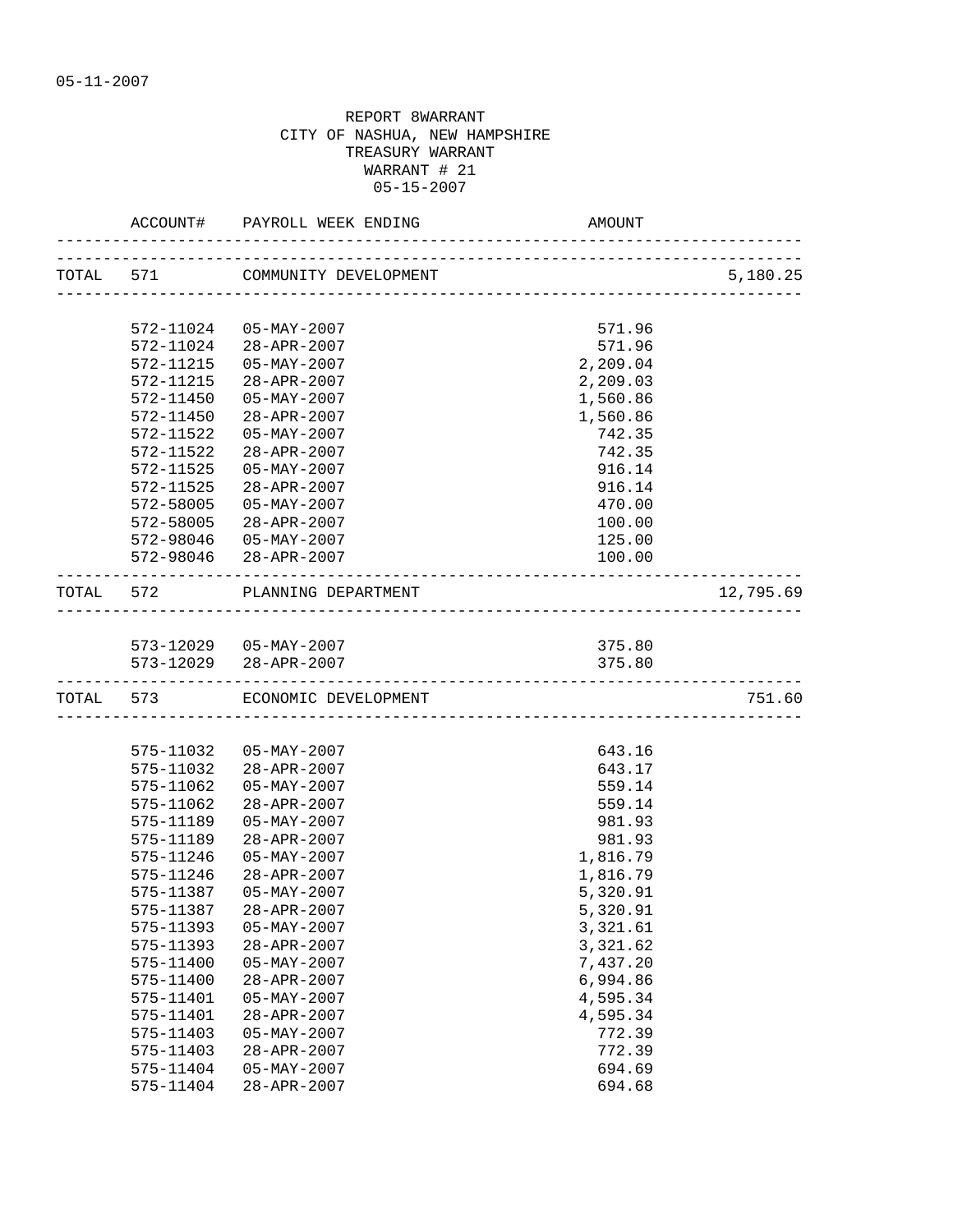|       | ACCOUNT#  | PAYROLL WEEK ENDING    | AMOUNT                             |           |
|-------|-----------|------------------------|------------------------------------|-----------|
|       | 575-11627 | $05 - MAX - 2007$      | 544.62                             |           |
|       | 575-11627 | 28-APR-2007            | 544.61                             |           |
|       | 575-12087 | $05 - MAX - 2007$      | 421.07                             |           |
|       | 575-12087 | $28 - APR - 2007$      | 421.07                             |           |
|       | 575-12090 | $05 - MAX - 2007$      | 1,110.36                           |           |
|       | 575-12090 | 28-APR-2007            | 1,083.28                           |           |
|       | 575-12114 | $05 - MAX - 2007$      | 1,228.35                           |           |
|       | 575-12114 | $28 - APR - 2007$      | 1,025.78                           |           |
|       | 575-13035 | $05 - MAX - 2007$      | 122.39                             |           |
|       |           | 575-59100  05-MAY-2007 | 125.00                             |           |
|       |           |                        |                                    |           |
| TOTAL | 575       | PUBLIC LIBRARIES       |                                    | 58,470.52 |
|       |           |                        |                                    |           |
|       | 576-11059 | 28-APR-2007            | 18,269.85                          |           |
|       | 576-11138 | $05 - MAX - 2007$      | 228.78                             |           |
|       | 576-11138 | $28 - APR - 2007$      | 312.48                             |           |
|       | 576-11221 | $05 - MAX - 2007$      | 983.88                             |           |
|       | 576-11221 | 28-APR-2007            | 983.88                             |           |
|       | 576-11315 | $05 - MAX - 2007$      | 598.60                             |           |
|       | 576-11315 | 28-APR-2007            | 598.60                             |           |
|       | 576-11361 | $05 - MAX - 2007$      | 3,710.51                           |           |
|       | 576-11361 | 28-APR-2007            | 2,743.07                           |           |
|       | 576-11362 | $05 - MAX - 2007$      | 1,242.63                           |           |
|       | 576-11362 | 28-APR-2007            | 1,201.76                           |           |
| TOTAL | 576       | BUILDING DEPARTMENT    |                                    | 30,874.04 |
|       |           |                        |                                    |           |
|       | 577-11067 | $05 - MAX - 2007$      | 1,072.96                           |           |
|       | 577-11067 | 28-APR-2007            | 1,072.97                           |           |
|       | 577-11163 | $05 - MAX - 2007$      | 844.14                             |           |
|       | 577-11163 | 28-APR-2007            | 844.13                             |           |
|       | 577-11183 | $05 - MAX - 2007$      | 937.65                             |           |
|       | 577-11183 | 28-APR-2007            | 937.65                             |           |
| TOTAL | 577       | CODE ENFORCEMENT       | ---------------------------------- | 5,709.50  |
|       |           |                        |                                    |           |
|       | 581-11012 | $05 - MAX - 2007$      | 3,968.44                           |           |
|       | 581-11075 | $05 - MAX - 2007$      | 10,325.59                          |           |
|       | 581-11081 | $05 - MAX - 2007$      | 1,962.34                           |           |
|       | 581-11162 | $05 - MAX - 2007$      | 63,673.65                          |           |
|       | 581-11162 | $28 - APR - 2007$      | 18,449.41                          |           |
|       | 581-11204 | 05-MAY-2007            | 11,629.61                          |           |
|       | 581-11204 | 28-APR-2007            | 11,629.60                          |           |
|       | 581-11348 | $05 - MAX - 2007$      | 69,988.58                          |           |
|       | 581-11366 | $05 - MAX - 2007$      | 48,389.37                          |           |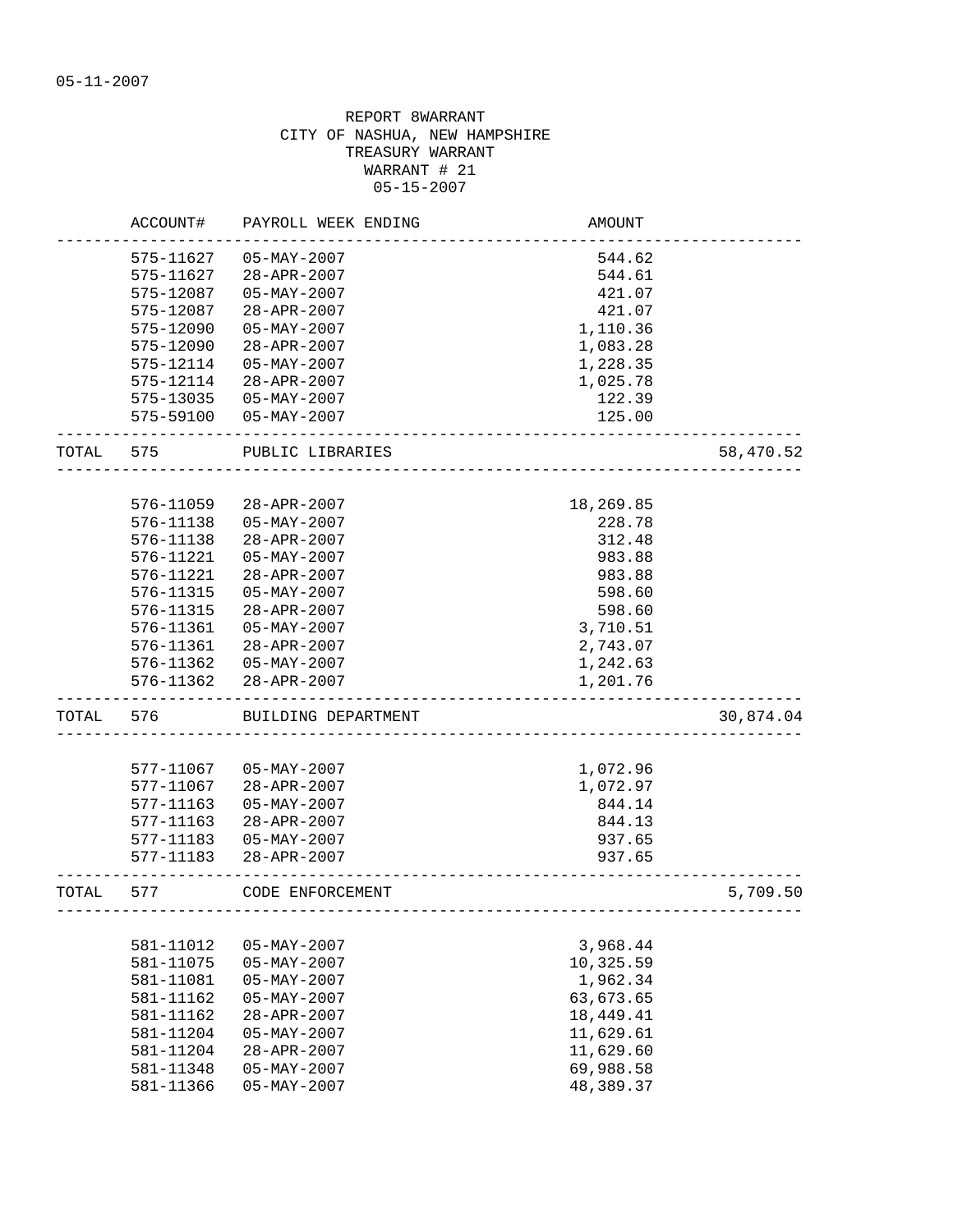| ACCOUNT#  | PAYROLL WEEK ENDING      | AMOUNT         |
|-----------|--------------------------|----------------|
| 581-11366 | 28-APR-2007              | 47,283.14      |
| 581-11396 | $05 - \text{MAX} - 2007$ | 34, 378. 22    |
| 581-11408 | 05-MAY-2007              | 15,042.18      |
| 581-11408 | $28 - APR - 2007$        | 14,946.03      |
| 581-11486 | 05-MAY-2007              | 33,667.66      |
| 581-11515 | $05 - MAX - 2007$        | 1,231.75       |
| 581-11570 | 05-MAY-2007              | 54,972.52      |
| 581-11572 | $05 - \text{MAY} - 2007$ | 45,954.08      |
| 581-11579 | $05 - MAX - 2007$        | 33,837.06      |
| 581-11628 | 05-MAY-2007              | 972.16         |
| 581-11628 | 28-APR-2007              | 607.60         |
| 581-11675 | $05 - \text{MAY} - 2007$ | 1,201.92       |
| 581-11709 | $05 - \text{MAY} - 2007$ | 8,831.15       |
| 581-11711 | 05-MAY-2007              | 2,461.54       |
| 581-11726 | 05-MAY-2007              | 1, 453, 116.73 |
| 581-11800 | 05-MAY-2007              | 26,949.79      |
| 581-11801 | $05 - \text{MAY} - 2007$ | 14,935.91      |
| 581-11802 | 05-MAY-2007              | 12,128.59      |
| 581-11803 | 05-MAY-2007              | 13, 416.73     |
| 581-11804 | $05 - MAX - 2007$        | 15,463.28      |
| 581-11805 | $05 - MAX - 2007$        | 36,060.49      |
| 581-11812 | $05 - MAX - 2007$        | 2,086.42       |
| 581-11830 | $05 - \text{MAY} - 2007$ | 1,560.58       |
| 581-11850 | 05-MAY-2007              | 3,011.04       |
| 581-11860 | 05-MAY-2007              | 6,057.00       |
| 581-12021 | $05 - \text{MAY} - 2007$ | 2,970.78       |
| 581-12060 | 05-MAY-2007              | 2,778.57       |
| 581-12078 | $05 - \text{MAY} - 2007$ | 1,800.00       |
| 581-12078 | 28-APR-2007              | 362.50         |
| 581-12081 | $05 - MAX - 2007$        | 662.85         |
| 581-12084 | $05 - \text{MAY} - 2007$ | 1,987.50       |
| 581-12087 | 05-MAY-2007              | 1,731.60       |
| 581-12087 | 28-APR-2007              | 1,065.60       |
| 581-12111 | $05 - MAX - 2007$        | 119,922.68     |
| 581-12112 | $05 - \text{MAY} - 2007$ | 6,265.66       |
| 581-12126 | 05-MAY-2007              | 12,996.96      |
| 581-12126 | $28 - APR - 2007$        | 121.72         |
| 581-12135 | $05 - MAX - 2007$        | 5,220.35       |
| 581-12135 | 28-APR-2007              | 118.32         |
| 581-12136 | $05 - MAX - 2007$        | 870.63         |
| 581-12138 | $05 - MAX - 2007$        | 838.60         |
| 581-12141 | $05 - MAX - 2007$        | 150.00         |
| 581-12153 | $05 - MAX - 2007$        | 420.00         |
| 581-12153 | 28-APR-2007              | 336.00         |
| 581-12198 | $05 - MAX - 2007$        | 13,293.41      |
| 581-12201 | $05 - MAX - 2007$        | 26,052.87      |
| 581-13004 | $05 - MAX - 2007$        | 1,511.42       |
| 581-13021 | $05 - MAX - 2007$        | 743.25         |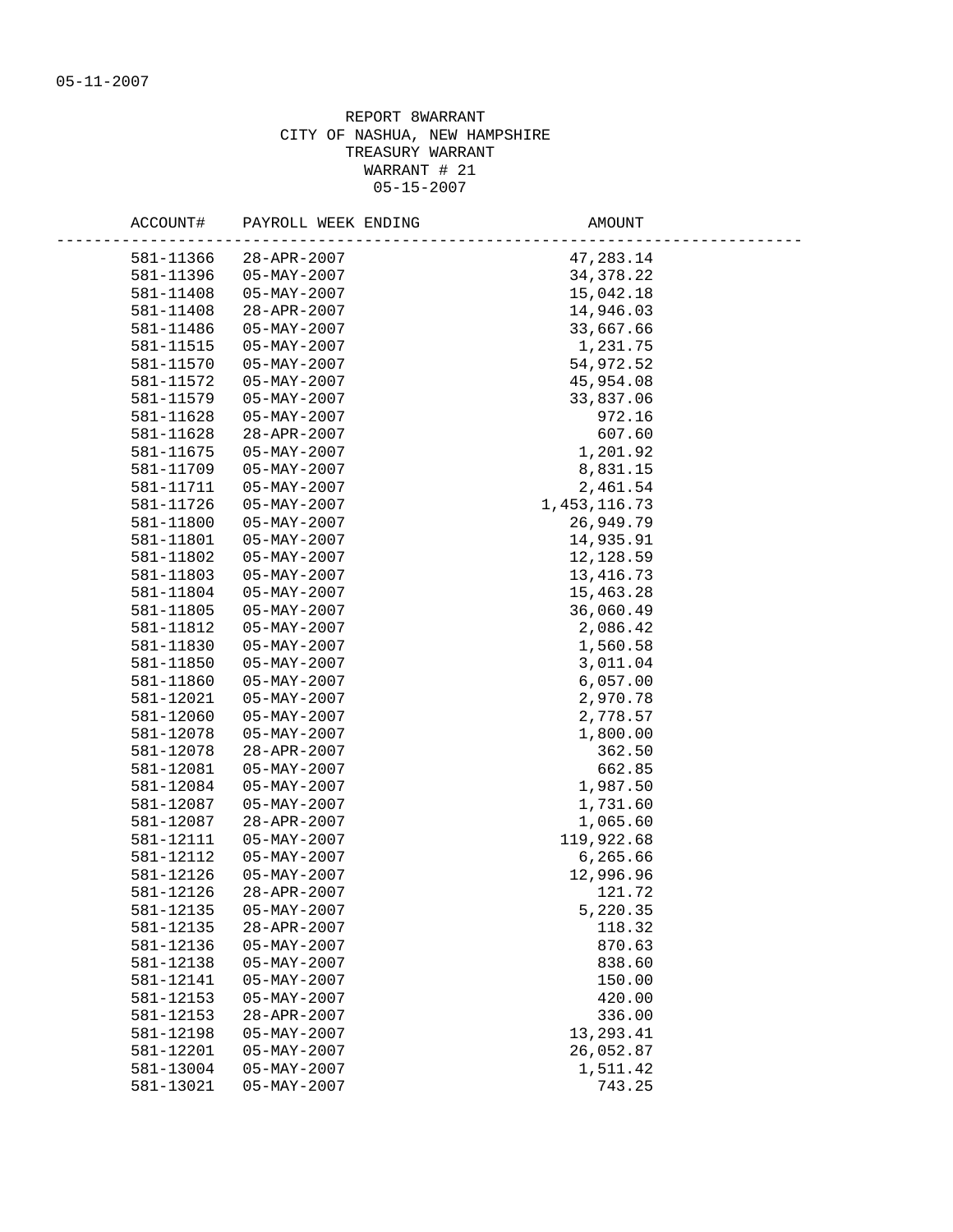|           |           | ACCOUNT# PAYROLL WEEK ENDING                 | AMOUNT    |              |
|-----------|-----------|----------------------------------------------|-----------|--------------|
|           | 581-13021 | $28 - APR - 2007$                            | 829.29    |              |
|           | 581-13032 | 05-MAY-2007                                  | 227.68    |              |
|           | 581-13032 | 28-APR-2007                                  | 232.61    |              |
|           | 581-13120 | 05-MAY-2007                                  | 2,477.19  |              |
|           | 581-13120 | 28-APR-2007                                  | 2,644.02  |              |
|           | 581-13133 | 05-MAY-2007                                  | 700.00    |              |
|           | 581-13137 | $05 - MAX - 2007$                            | 642.50    |              |
|           | 581-19000 | 05-MAY-2007                                  | 10,019.93 |              |
|           | 581-19230 | 05-MAY-2007                                  | 75.00     |              |
|           | 581-19240 | 05-MAY-2007<br>_____________________________ | 1,031.10  |              |
| TOTAL 581 |           | SCHOOL DEPARTMENT                            |           | 2,341,290.75 |
|           |           |                                              |           |              |
|           | 590-23575 | 05-MAY-2007                                  | 681.64    |              |
|           | 590-23575 | 28-APR-2007                                  | 856.17    |              |
| TOTAL     | 590       | P/Y OBLIGATIONS                              |           | 1,537.81     |
|           |           |                                              |           |              |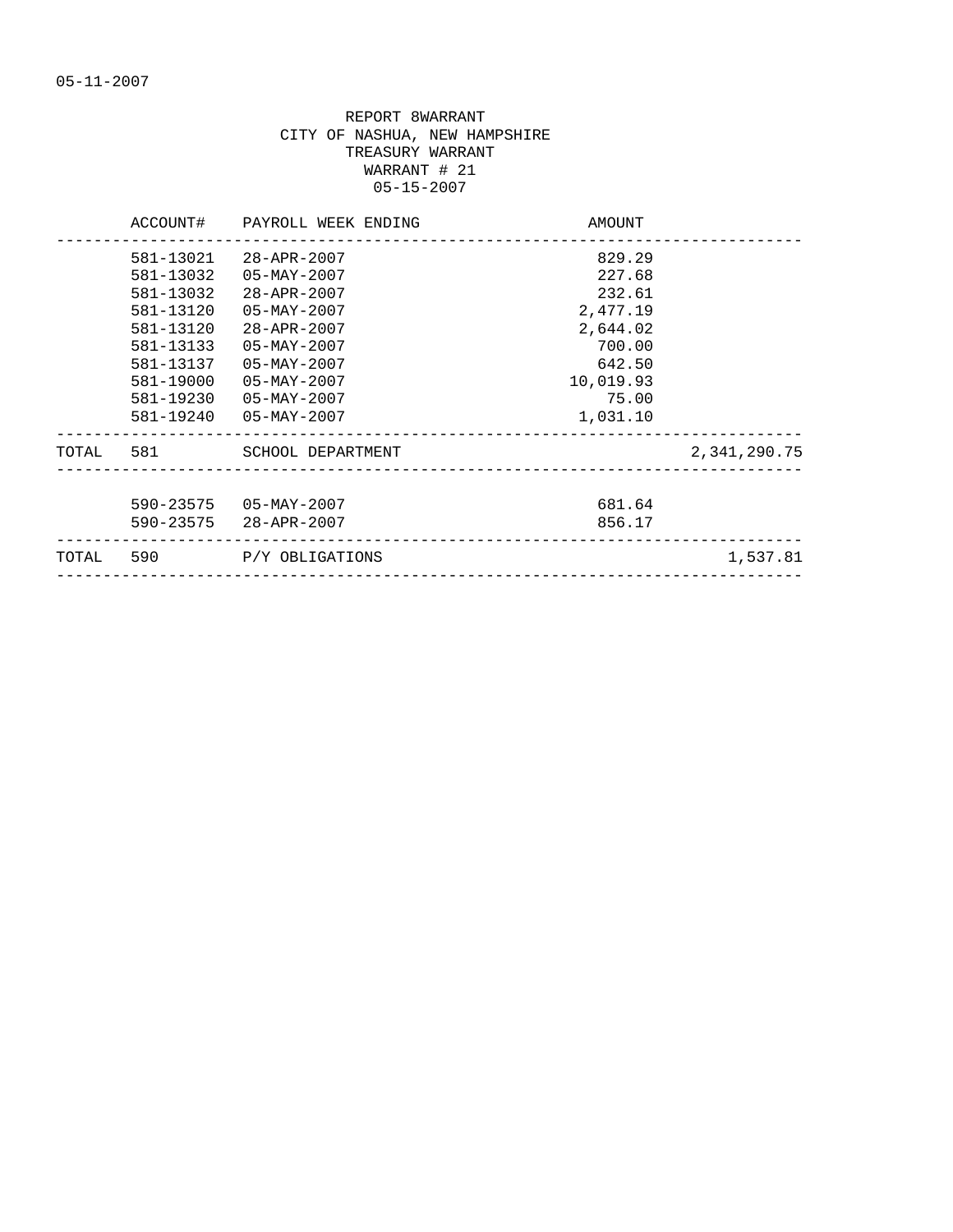|           | ACCOUNT# | PAYROLL WEEK ENDING |  | AMOUNT |
|-----------|----------|---------------------|--|--------|
|           |          |                     |  |        |
| TOTAL 952 |          |                     |  |        |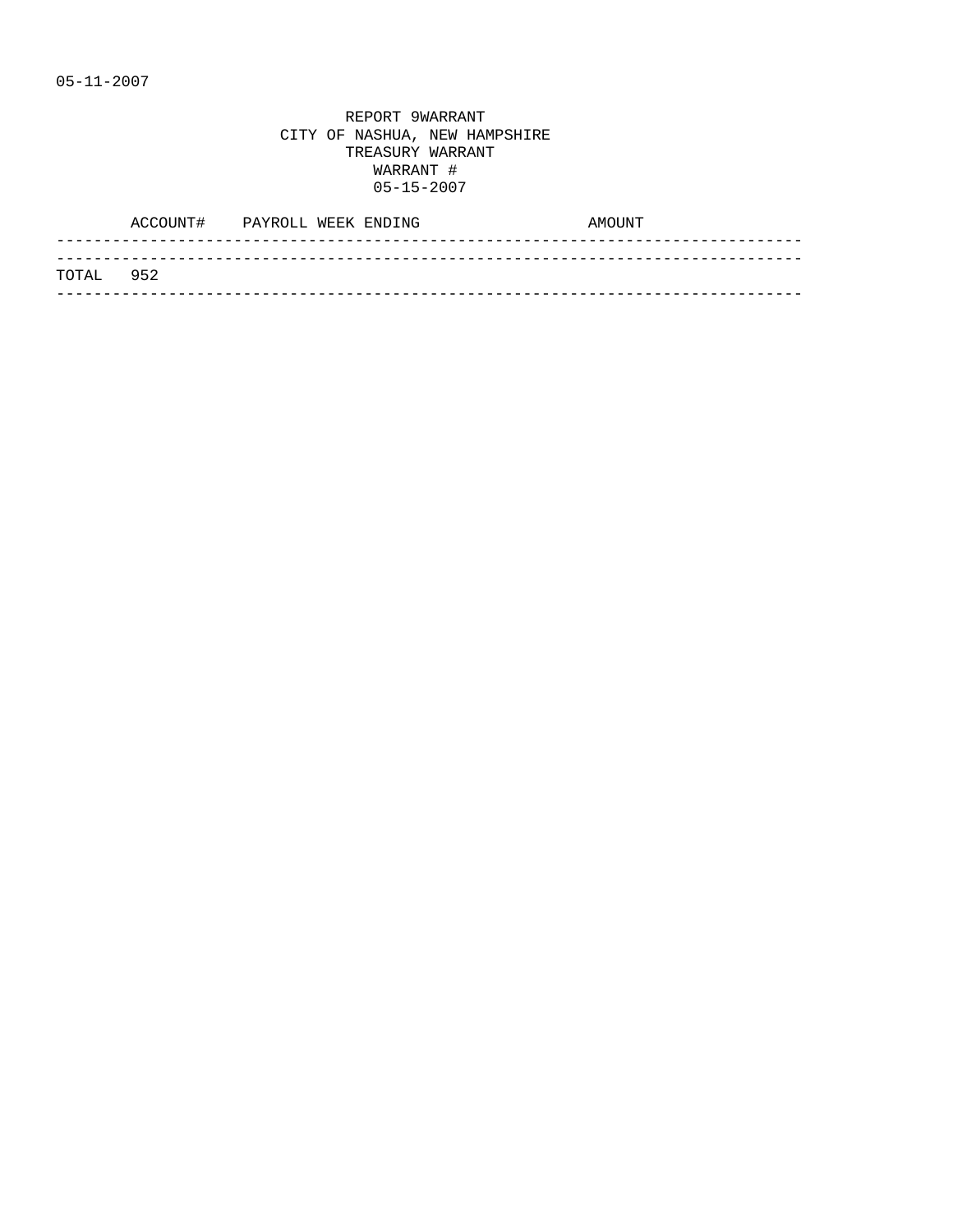| ACCOUNT#  | PAYROLL WEEK ENDING      | AMOUNT     |
|-----------|--------------------------|------------|
| 801-11008 | $05 - MAX - 2007$        | 509.13     |
| 801-11008 | 28-APR-2007              | 509.14     |
| 801-11094 | $05 - MAX - 2007$        | 88.91      |
| 801-11094 | $28 - APR - 2007$        | 88.91      |
| 801-11101 | $05 - MAX - 2007$        | 1,732.80   |
| 801-11101 | 28-APR-2007              | 1,732.80   |
| 801-11193 | $05 - MAX - 2007$        | 871.65     |
| 801-11193 | 28-APR-2007              | 871.65     |
| 801-11208 | $05 - MAX - 2007$        | 88.87      |
| 801-11208 | 28-APR-2007              | 88.87      |
| 801-11211 | $05 - MAX - 2007$        | 63.61      |
| 801-11211 | 28-APR-2007              | 63.61      |
| 801-11222 | $05 - \text{MAY} - 2007$ | 191.32     |
| 801-11222 | 28-APR-2007              | 191.32     |
| 801-11249 | 05-MAY-2007              | 127.18     |
| 801-11249 | 28-APR-2007              | 127.18     |
| 801-11271 | $05 - MAX - 2007$        | 942.44     |
| 801-11271 | 28-APR-2007              | 942.44     |
| 801-11276 | $05 - MAX - 2007$        | 2,352.00   |
| 801-11276 | 28-APR-2007              | 2,352.00   |
| 801-11334 | $05 - MAX - 2007$        | 901.24     |
| 801-11334 | 28-APR-2007              | 901.23     |
| 801-11383 | 28-APR-2007              | 644.51     |
| 801-11435 | $05 - MAX - 2007$        | 247.76     |
| 801-11435 | 28-APR-2007              | 247.76     |
| 801-11595 | $05 - MAX - 2007$        | 5,936.00   |
| 801-11595 | $05 - MAX - 2007$        | 2,968.00   |
| 801-11595 | 28-APR-2007              | 6, 112. 43 |
| 801-11595 | 28-APR-2007              | 2,968.00   |
| 801-11596 | $05 - MAX - 2007$        | 3, 245. 23 |
| 801-11596 | 28-APR-2007              | 3,136.00   |
| 801-11598 | $05 - \text{MAY} - 2007$ | 776.80     |
| 801-11598 | 28-APR-2007              | 621.44     |
| 801-11606 | $05 - MAX - 2007$        | 629.46     |
| 801-11606 | 28-APR-2007              | 629.46     |
| 801-11618 | $05 - \text{MAY} - 2007$ | 551.85     |
| 801-11618 | 28-APR-2007              | 604.06     |
| 801-11647 | $05 - MAX - 2007$        | 1,386.81   |
| 801-11647 | 28-APR-2007              | 1,386.81   |
| 801-11765 | $05 - MAX - 2007$        | 713.60     |
| 801-11765 | 28-APR-2007              | 713.60     |
| 801-12594 | $05 - MAX - 2007$        | 3,282.50   |
| 801-12594 | 28-APR-2007              | 2,733.25   |
| 801-13004 | $05 - MAX - 2007$        | 3,534.51   |
| 801-13004 | $05 - MAX - 2007$        | 1,430.85   |
| 801-13004 | $05 - MAX - 2007$        | 40.77      |
| 801-13004 | $05 - MAX - 2007$        | 322.40     |
| 801-13004 | 28-APR-2007              | 3,704.54   |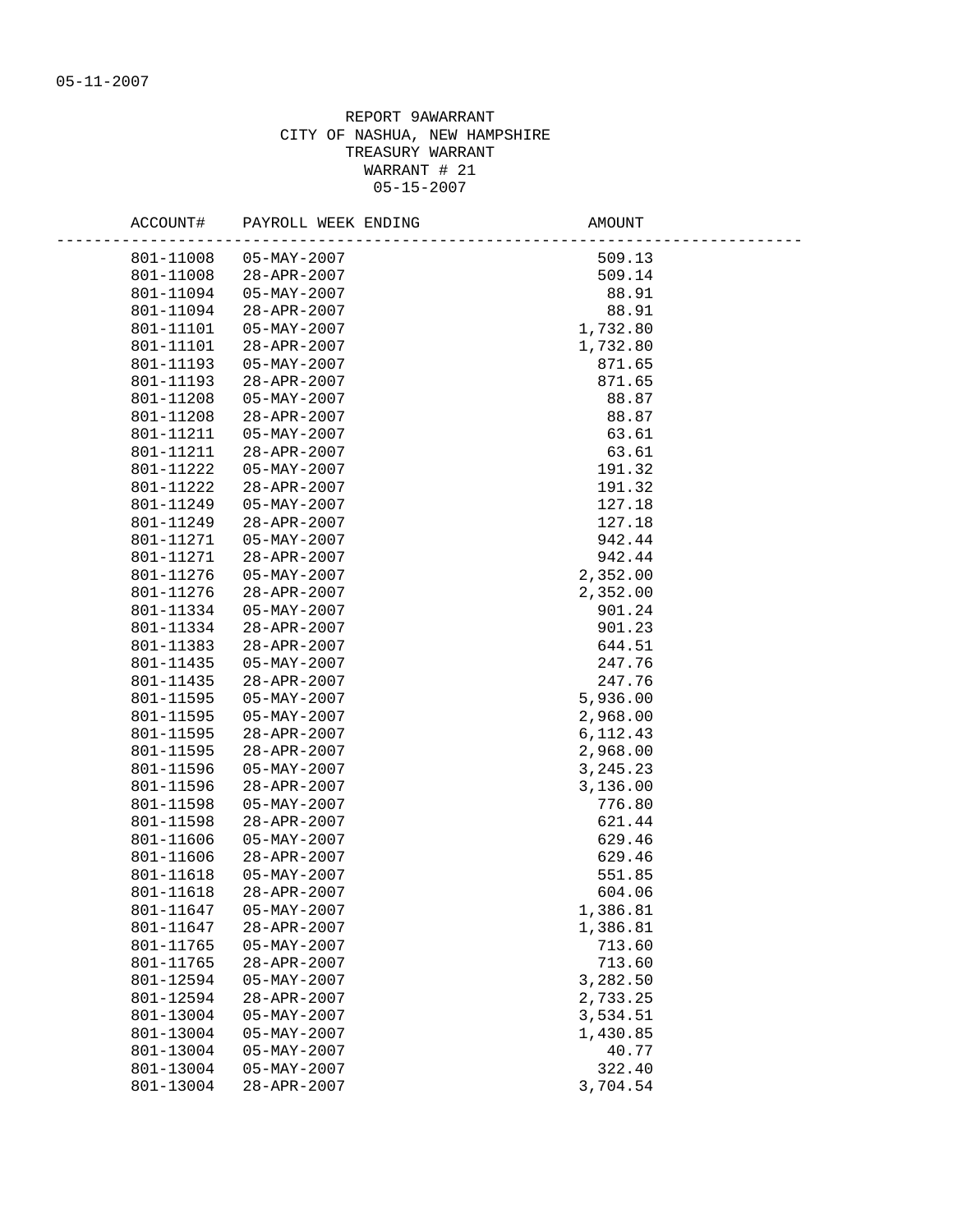|           | ACCOUNT#  | PAYROLL WEEK ENDING                    | AMOUNT   |           |
|-----------|-----------|----------------------------------------|----------|-----------|
|           |           | 801-13004 28-APR-2007                  | 7,270.78 |           |
|           | 801-13004 | 28-APR-2007                            | 268.63   |           |
|           |           |                                        |          |           |
|           | 801-13004 | 28-APR-2007                            | 1,551.25 |           |
|           | 801-59236 | $05 - MAX - 2007$                      | 350.34   |           |
|           | 801-59237 | $05 - MAX - 2007$                      | 337.45   |           |
|           | 801-59237 | 28-APR-2007                            | 337.45   |           |
|           | 801-59240 | 05-MAY-2007                            | 131.05   |           |
|           |           | 801-59240 28-APR-2007                  | 131.05   |           |
| TOTAL 801 |           |                                        |          | 74,684.70 |
|           |           |                                        |          |           |
|           | 802-11028 | 05-MAY-2007                            | 358.26   |           |
|           | 802-11028 | 05-MAY-2007                            | 168.59   |           |
|           | 802-11028 | 28-APR-2007                            | 358.26   |           |
|           | 802-11028 | 28-APR-2007                            | 168.59   |           |
|           | 802-11064 | 05-MAY-2007                            | 131.05   |           |
|           | 802-11064 | 05-MAY-2007                            | 131.05   |           |
|           | 802-11064 | 28-APR-2007                            | 131.05   |           |
|           | 802-11064 | 28-APR-2007                            | 131.05   |           |
|           | 802-11091 | $05 - \text{MAY} - 2007$               | 999.83   |           |
|           | 802-11091 | 28-APR-2007                            | 999.83   |           |
|           | 802-11092 | $05 - \text{MAY} - 2007$               | 739.60   |           |
|           | 802-11092 | 28-APR-2007                            | 735.20   |           |
|           | 802-11094 | 05-MAY-2007                            | 266.71   |           |
|           | 802-11094 | 05-MAY-2007                            | 266.72   |           |
|           | 802-11094 | 28-APR-2007                            | 266.71   |           |
|           | 802-11094 | 28-APR-2007                            | 266.72   |           |
|           | 802-11096 | $05 - MAX - 2007$                      | 816.65   |           |
|           | 802-11096 | 28-APR-2007                            | 816.65   |           |
|           | 802-11102 | $05 - MAX - 2007$                      | 789.31   |           |
|           | 802-11102 | 28-APR-2007                            | 789.31   |           |
|           | 802-11105 | $05 - MAX - 2007$                      | 879.36   |           |
|           | 802-11105 | 28-APR-2007                            | 879.36   |           |
|           | 802-11155 | $05 - MAX - 2007$                      | 1,784.04 |           |
|           | 802-11155 | 28-APR-2007                            | 905.50   |           |
|           | 802-11157 | $05 - MAX - 2007$                      | 2,363.52 |           |
|           | 802-11157 | 28-APR-2007                            | 2,352.00 |           |
|           | 802-11158 | $05 - MAX - 2007$                      | 1,683.20 |           |
|           | 802-11158 | 28-APR-2007                            | 1,683.20 |           |
|           | 802-11208 |                                        | 35.55    |           |
|           | 802-11208 | $05 - MAX - 2007$<br>$05 - MAX - 2007$ | 35.55    |           |
|           | 802-11208 | 28-APR-2007                            | 35.55    |           |
|           |           | 28-APR-2007                            |          |           |
|           | 802-11208 |                                        | 35.55    |           |
|           | 802-11211 | $05 - MAX - 2007$                      | 381.69   |           |
|           | 802-11211 | $05 - MAX - 2007$                      | 381.69   |           |
|           | 802-11211 | 28-APR-2007                            | 381.69   |           |
|           | 802-11211 | 28-APR-2007                            | 381.69   |           |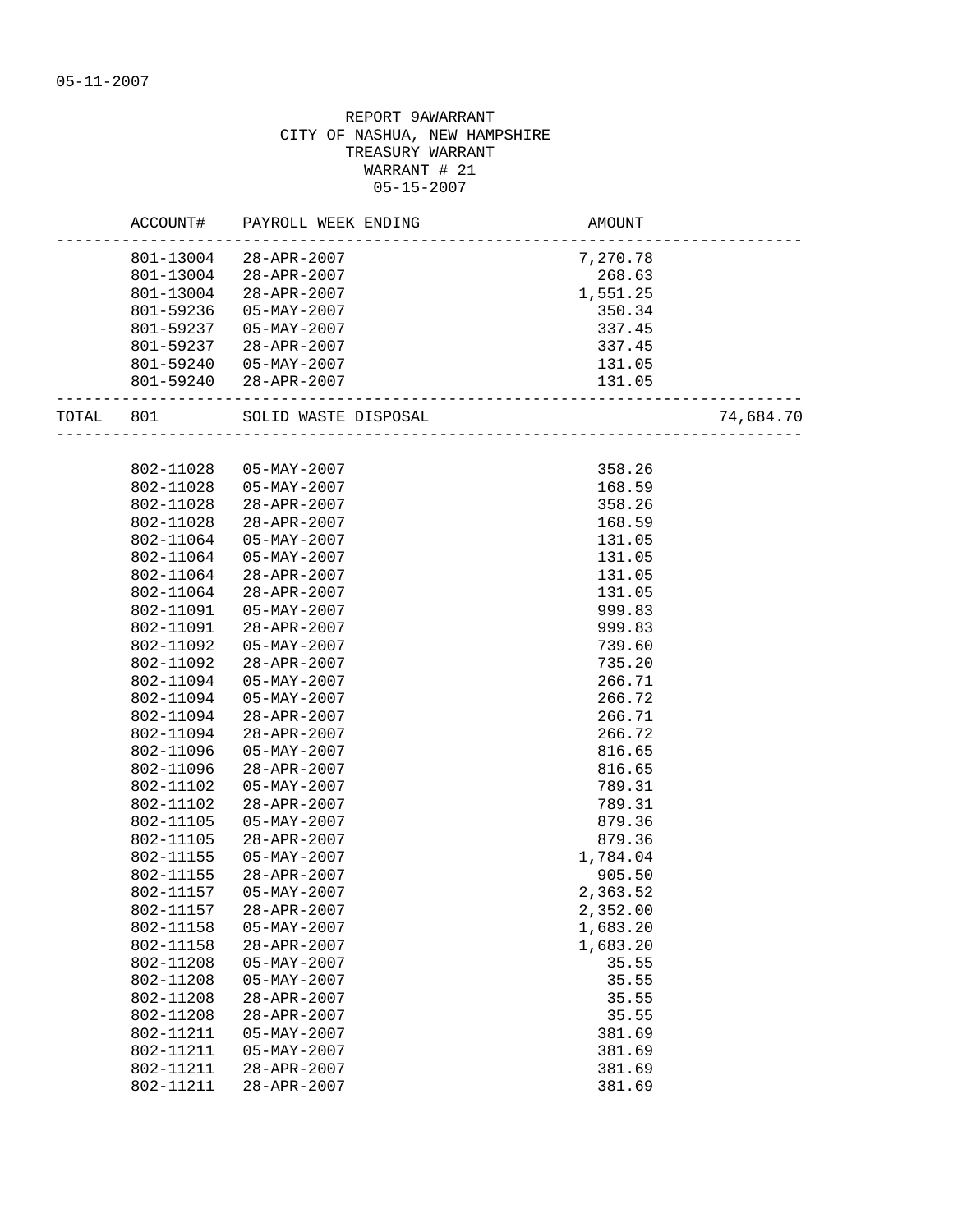| 802-11222<br>$05 - MAX - 2007$<br>191.32<br>191.32<br>802-11222<br>28-APR-2007<br>72.67<br>802-11249<br>$05 - MAX - 2007$<br>802-11249<br>$05 - MAX - 2007$<br>72.67<br>802-11249<br>72.67<br>28-APR-2007 |  |
|-----------------------------------------------------------------------------------------------------------------------------------------------------------------------------------------------------------|--|
|                                                                                                                                                                                                           |  |
|                                                                                                                                                                                                           |  |
|                                                                                                                                                                                                           |  |
|                                                                                                                                                                                                           |  |
|                                                                                                                                                                                                           |  |
| 72.67<br>802-11249<br>28-APR-2007                                                                                                                                                                         |  |
| 802-11260<br>05-MAY-2007<br>1,752.00                                                                                                                                                                      |  |
| 802-11260<br>28-APR-2007<br>1,752.00                                                                                                                                                                      |  |
| 802-11270<br>05-MAY-2007<br>944.44                                                                                                                                                                        |  |
| 802-11270<br>28-APR-2007<br>944.44                                                                                                                                                                        |  |
| 802-11330<br>$05 - MAX - 2007$<br>967.44                                                                                                                                                                  |  |
| 802-11330<br>967.45<br>$28 - APR - 2007$                                                                                                                                                                  |  |
| 802-11333<br>05-MAY-2007<br>948.48                                                                                                                                                                        |  |
| 802-11333<br>28-APR-2007<br>948.48                                                                                                                                                                        |  |
| 412.94<br>802-11435<br>05-MAY-2007                                                                                                                                                                        |  |
| 802-11435<br>05-MAY-2007<br>165.17                                                                                                                                                                        |  |
| 802-11435<br>28-APR-2007<br>412.94                                                                                                                                                                        |  |
| 802-11435<br>28-APR-2007<br>165.17                                                                                                                                                                        |  |
| 802-11480<br>$05 - MAX - 2007$<br>2,104.00                                                                                                                                                                |  |
| 802-11480<br>28-APR-2007<br>2,104.00                                                                                                                                                                      |  |
| 802-11507<br>05-MAY-2007<br>746.80                                                                                                                                                                        |  |
| 802-11507<br>28-APR-2007<br>746.80                                                                                                                                                                        |  |
| 5,944.00<br>802-11513<br>05-MAY-2007                                                                                                                                                                      |  |
| 28-APR-2007<br>5,948.80<br>802-11513                                                                                                                                                                      |  |
| 802-11514<br>05-MAY-2007<br>1,764.80                                                                                                                                                                      |  |
| 802-11514<br>28-APR-2007<br>1,825.28                                                                                                                                                                      |  |
| 802-11681<br>$05 - MAX - 2007$<br>285.68                                                                                                                                                                  |  |
| 802-11681<br>05-MAY-2007<br>1,142.73                                                                                                                                                                      |  |
| 802-11681<br>28-APR-2007<br>285.68                                                                                                                                                                        |  |
| 802-11681<br>28-APR-2007<br>1,142.73                                                                                                                                                                      |  |
| 802-11693<br>$05 - MAX - 2007$<br>1,046.17                                                                                                                                                                |  |
| 802-11693<br>28-APR-2007<br>1,046.17                                                                                                                                                                      |  |
| 802-11763<br>$05 - MAX - 2007$<br>159.11                                                                                                                                                                  |  |
| 802-11763<br>$05 - MAX - 2007$<br>636.45                                                                                                                                                                  |  |
| 802-11763<br>28-APR-2007<br>159.11                                                                                                                                                                        |  |
| 802-11763<br>28-APR-2007<br>636.45                                                                                                                                                                        |  |
| 802-12203<br>$05 - MAX - 2007$<br>192.00                                                                                                                                                                  |  |
| 802-12203<br>96.00<br>28-APR-2007                                                                                                                                                                         |  |
| 802-13004<br>$05 - MAX - 2007$<br>1,130.49                                                                                                                                                                |  |
| 802-13004<br>$05 - MAX - 2007$<br>1,108.97                                                                                                                                                                |  |
| 506.28<br>802-13004<br>$28 - APR - 2007$                                                                                                                                                                  |  |
| 802-13004<br>28-APR-2007<br>1,345.47                                                                                                                                                                      |  |
| 802-17001<br>28-APR-2007<br>300.00                                                                                                                                                                        |  |
| 802-59236<br>$05 - MAX - 2007$<br>350.33                                                                                                                                                                  |  |
| 802-59237<br>$05 - MAX - 2007$<br>920.41                                                                                                                                                                  |  |
| 802-59237<br>28-APR-2007<br>920.41                                                                                                                                                                        |  |